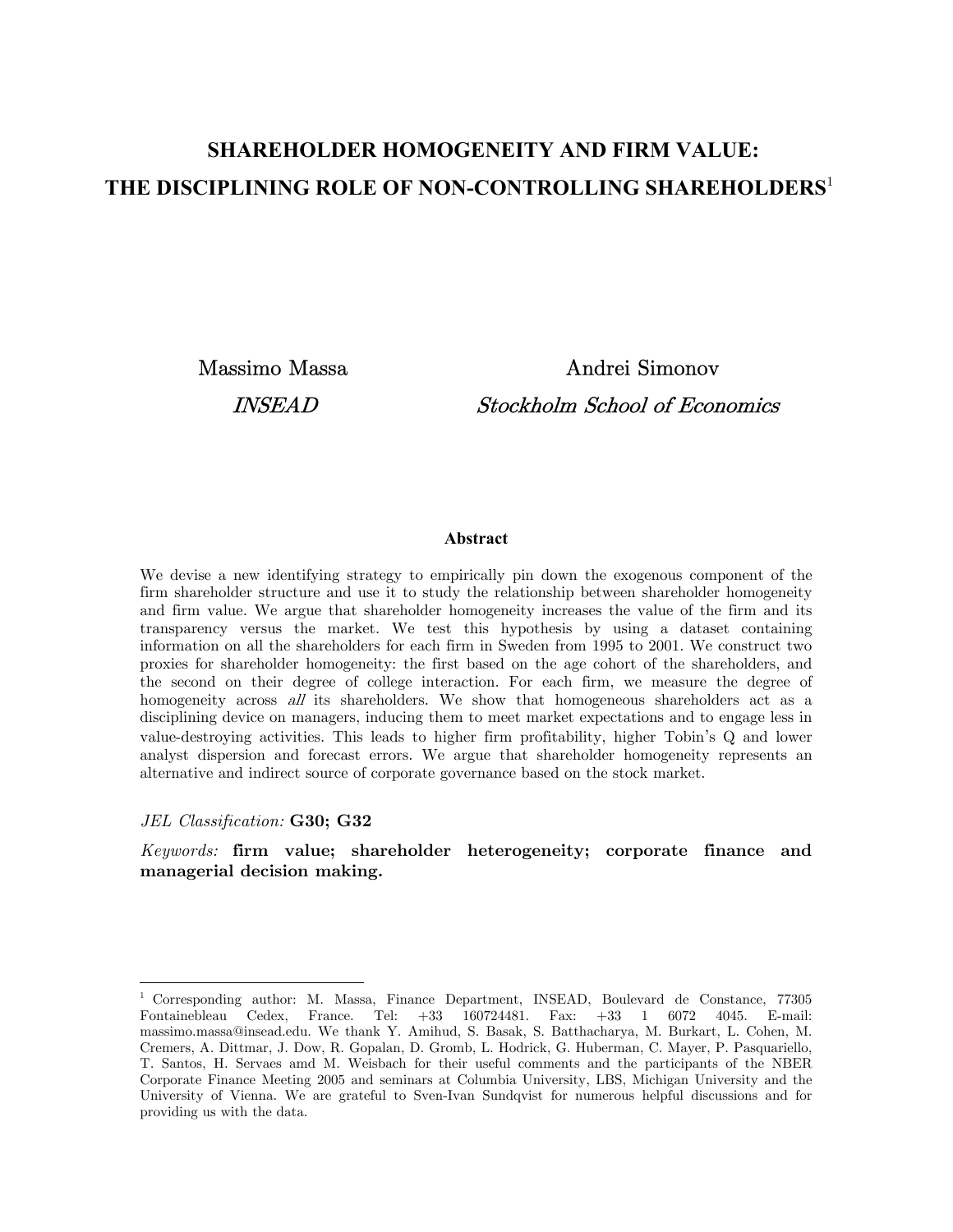### I. Introduction

An important question is how shareholders affect firm value. Corporate finance stresses the role of controlling shareholders as the main supervisors of managers and therefore as key determinants of firm value and stock price (Holmstrom and Tirole 1993; Bolton and Von Thadden 1998a, 1998b; Kahn and Winton 1998; Noe 2002; Faure-Grimaud and Gromb, 2003). However, it does not consider the role of the non-controlling shareholders. Asset pricing posits that all the shareholders affect the stock price. However, this takes place through the direct impact on price as opposed to directly disciplining the managers. Little attention has been devoted to studying how the *overall* shareholder structure – and therefore the characteristics of the non-controlling shareholders – affects firm value by conditioning managerial decisions.

This paper addresses this issue by studying the link between the distribution of the non-controlling shareholders, managerial behavior and firm value. We focus on shareholder homogeneity. We conjecture that homogeneous shareholders are likely to interpret information about the firm in a similar way and, as a result, to react in an (informally) coordinated fashion to the news about the firm. This implies that, in the presence of homogenous shareholders, an unsatisfactory piece of news induces a sell-off of the firm stock that will bring about a sharp drop in price.

The implicit threat of the shareholder sell-off makes it more expensive for equityincentivized managers (or controlling shareholders) to engage in money-wasting activities. Less leeway for managers translates into better management and more value-enhancing strategies. At the same time, the higher the degree of shareholder homogeneity, the more the management will try to meet investor expectations. This, by reducing the market dispersion of forecasts and their errors, will effectively increase standard measures of firm transparency. Firms with homogeneous shareholders should therefore be characterized by higher transparency as well as higher profitability, and stock price.

These considerations suggest that the degree of homogeneity among shareholders may act as a disciplining device and represent an indirect and *market-based* source of corporate governance. This applies to US-type public companies with dispersed ownership as well as to the family-owned or tightly controlled companies more typical in Europe and Asia. In the former case, the existence of a high degree of homogeneity among non-controlling shareholders would act as a disciplining device against potentially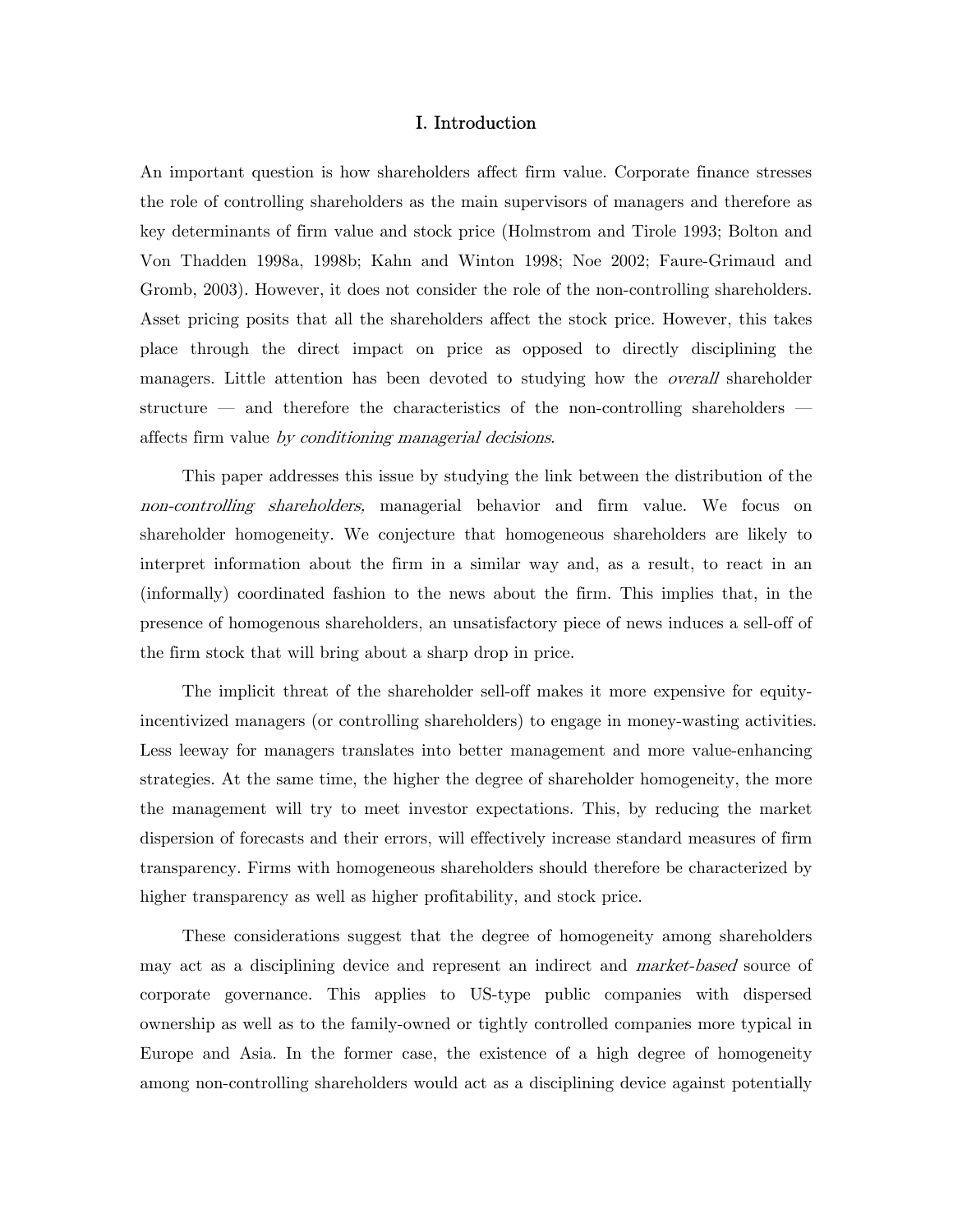entrenched managers. In the latter case, homogeneity would act as a disciplining device against the controlling shareholders.

What defines shareholder homogeneity and how do we proxy for if? We argue that a main source of homogeneity is related to the investor's age. Indeed, different cohorts of investors have been exposed to different fads and cultures and have had different experiences. For example, investors who have lived through a stock market bubble will react differently to information about future cash flows than investors who have experienced only a stock market boom. "One generation learns, but then you get a lot of new guys. The question is, of the people in the market now-–they don't remember 1929, but do they remember 1987? It s always the new boys who need to get a baptism of fire. Each successive group of speculators is able to persuade itself that its own situation is unique in history." (Kindleberger, 2001) Moreover, investors of different ages have different objectives. Different life cycle considerations, for example, may induce them to give different weights to different types of shares (Poterba and Samwick 1997).

Alternatively, similar college experiences may induce investors to interpret information in similar ways. As a source of social interaction, college both shapes the thinking of the investor and defines a lasting network of relationships. That is, collegebased interaction defines the common general imprinting due to the type and quality of education delivered by the school and shapes the bonding with other people attending the same school that persists over time on a friendship- or alumni-based relationship. People who went to the same college and received the same education should have a similar view of the world. Social interaction has been shown to affect stock market participation (Hong, Kubik and Stein, 2003) as well as portfolio choice (Massa and Simonov, 2005).

We therefore define two proxies for investor homogeneity based on either the age cohort of the shareholders or their college affiliation. For each firm, we measure the degree of homogeneity across all its individual non-controlling shareholders. The availability of complete information on all the shareholders for each firm allows us to devise a unique identifying strategy that pins down the exogenous component of the shareholder structure. Relying on the recent findings on local investment bias (Huberman 2001, Coval and Moskowitz 1999, 2001, Hong, Kubik and Stein 2005), we exploit the location of shareholders as an identifying restriction. This allows us to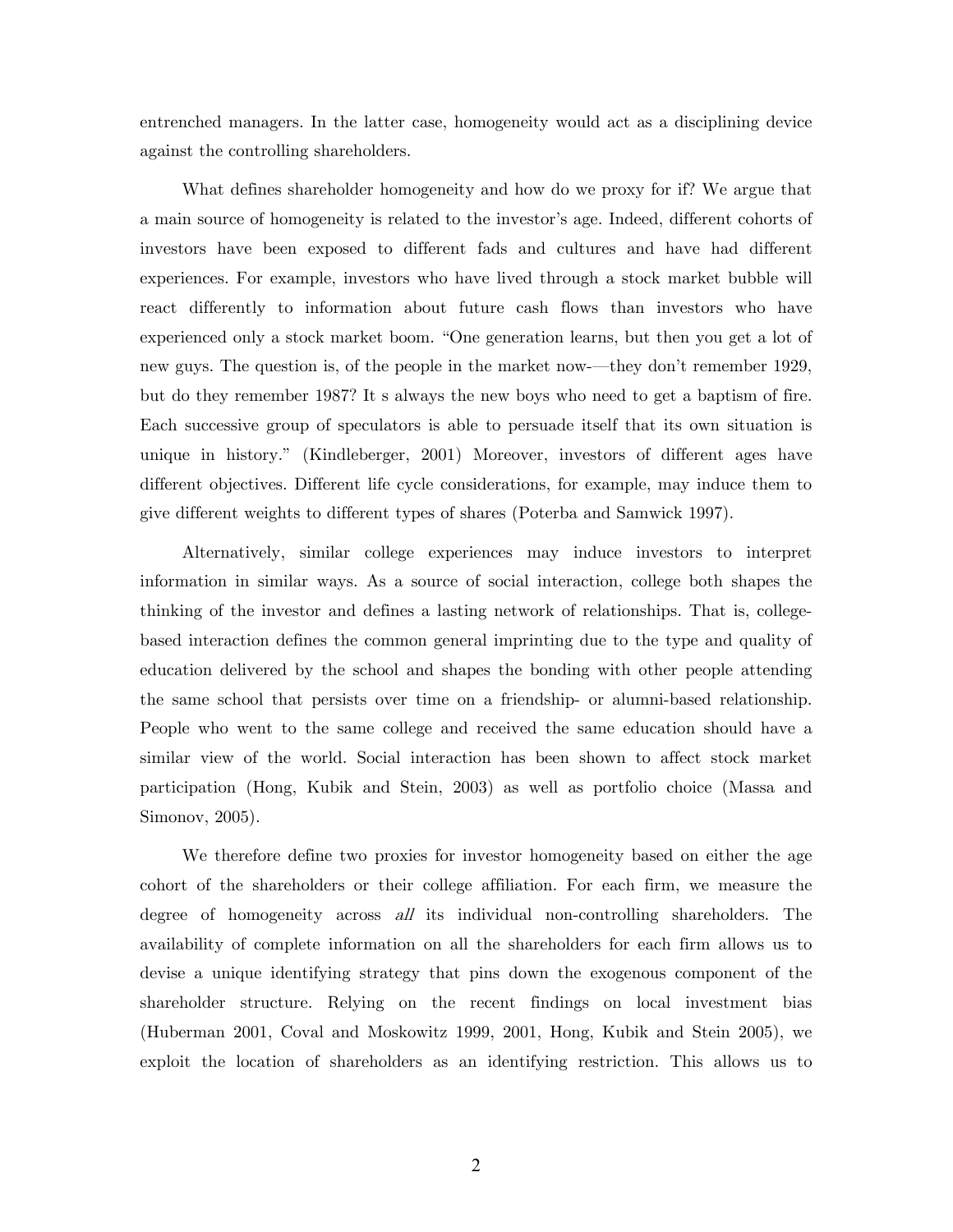address the issue created by the endogenous nature of ownership structure (Demsetz 1983, Demsetz and Lehn 1985).

We show that greater homogeneity raises firm profitability and stock price. Firms with higher shareholder homogeneity have higher stock market valuations and are more profitable. In particular, firms with homogeneity one standard deviation greater than the average display stock prices (Tobin's  $Q$ ) 13% higher than average; their profit margins are 30% higher than average (10% and 23% respectively in the case of ROA and ROE). Moreover, homogeneity reduces analyst error and analyst dispersion. An increase in homogeneity of one standard deviation reduces the standard deviation of forecast estimates by 36% of its unconditional mean. This suggests the existence of a novel channel through which shareholder characteristics affect the value of the firm.

These results are consistent with the findings of Boot and Thakor (2004) and Dittmar and Thakor (2005) who posit that firm value is an increasing function of the alignment between shareholders and managers. Their predictions are consistent with ours if we consider the increase in transparency as an increase in alignment between the shareholders and the firm.

It is also important to note that an extensive literature (e.g., Blau 1977; Westphal and Zajac 1995; Bourgeois, Eisenhardt, and Kahwajy 1997; Carter, Simkins and Simpson 2003; Adams and Ferreira 2005) has analyzed the impact of board diversity/homogeneity on firm value. In general, the idea is that the main benefit of a diverse team is that "team members are able to provide different perspectives on important issues, which may reduce the probability of complacency in decision-making. ... [Diversity] may add value by bringing different perspectives, experiences and opinions to the table" (Adams and Ferreira 2005). It could be the case that shareholder homogeneity may in fact proxy for board homogeneity. We directly account for this possibility by running a horse race between measures of board and shareholder homogeneity. The results show that shareholder homogeneity affects firm value in a way that is independent and *more* important than board homogeneity.

Our findings contribute to the literature along different dimensions. In particular, our results are related to the theory on the determinants of corporate governance and to the literature on the role of blockholders and institutional investors. It has been argued that managers are disciplined by either direct governance (Gompers, Ishii and Metrick 2003) or by indirect governance. Indirect governance has in general been associated with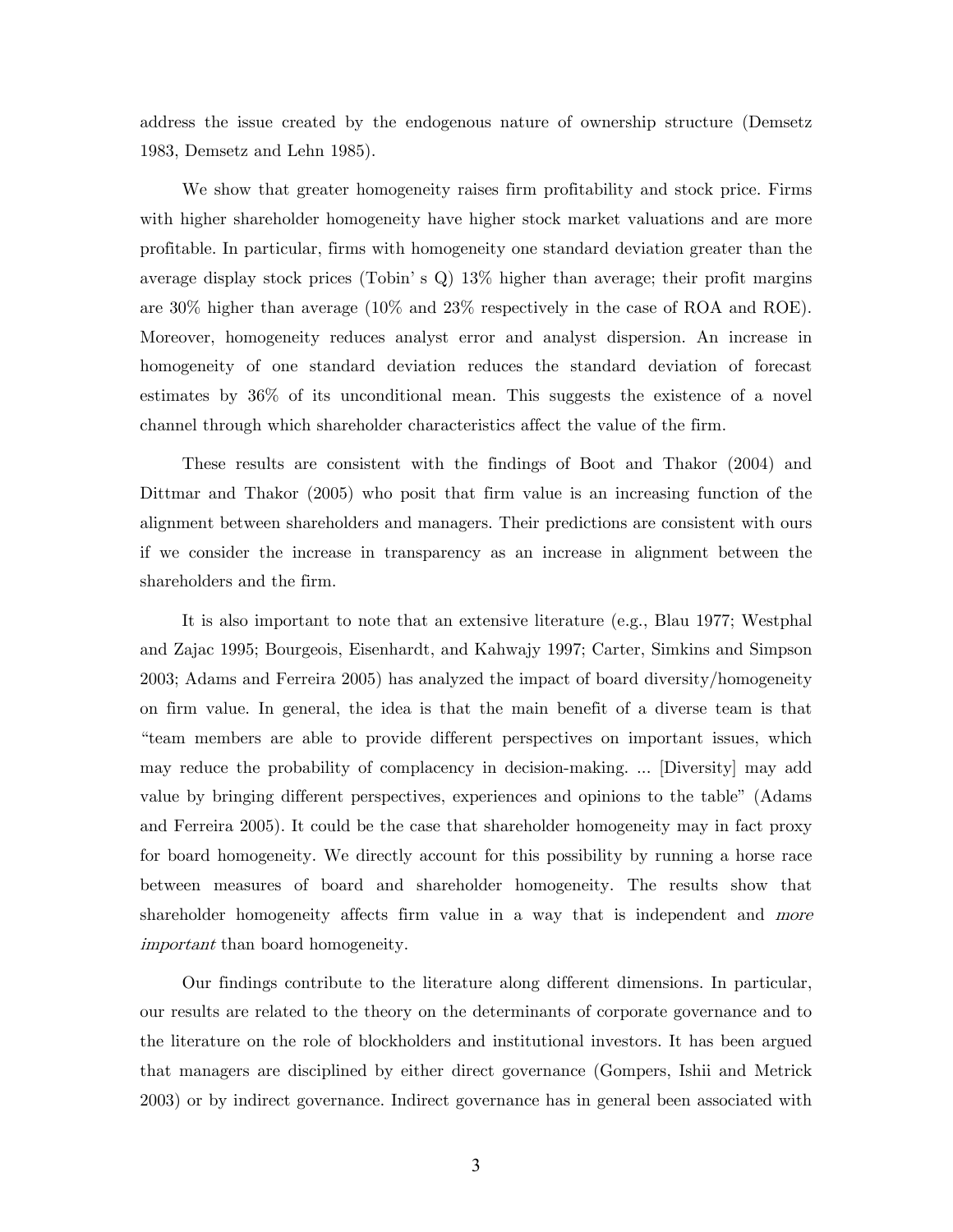blockholders or institutional shareholders  $-$  i.e., investors who have the resources to monitor managers and the power to correct them (Holmstrom and Tirole 1993, Cremers and Nair 2004). For example, Kahn and Winton (1998), Bolton and Von Thadden (1998a, 1998b), and Noe (2002) describe the role played by concentrated shareholdings and show how these shareholdings emerge. Faure-Grimaud and Gromb (2003) describe how concentrated shareholdings engage in value-increasing activities. Our main contribution is to provide evidence of a "hidden" source of governance and a more indirect form of managerial discipline, i.e., one that is related to the degree of shareholder homogeneity of the individual non-controlling shareholders.

Second, we contribute to the literature that relates shareholder composition (i.e., ownership structure) to firm performance (Morck, Shleifer and Vishny 1988; McConnell and Servaes 1990, 1995; Himmelberg, Hubbard and Palia 1999; Holderness, Kroszner and Sheenan 1999; Franks and Mayer 2001; Franks, Mayer and Renneboog 2001; McConnell, Servaes and Lins 2003). Unlike the standard approaches that focus on subsets of relevant/controlling shareholders (e.g., blockholders, institutional investors), we show the role played by the overall set of investors, including minority shareholders. More specifically, we show that it is not only a subset of qualified shareholders that affects firm performance, but that the entire ownership structure matters. Moreover, the use of a unique identifying strategy that pins down the exogenous component of the shareholder structure addresses the issue of endogeneity that has plagued the literature.

Third, we complement the literature on social interaction by providing evidence on the impact of social interaction on firm value. The literature on social interaction has mostly focused on the way social interaction affects individual behavior (e.g., Ellison and Fudenberg 1995; Bala and Goyal 1998; Bertrand, Luttmer and Mullainathan 1999). Only recently has social interaction been shown to affect stock market participation and portfolio choice (Hong, Kubik and Stein 2003). However, this paper is, to our knowledge, the first to show the direct impact of social interaction on firm value and stock price. We also relate to the burgeoning literature on the role of homogeneity in finance and in the agency literature in particular (Crawford and Sobel 1982, Cremer 1993, Aghion and Tirole 1997, Dessein 2002). Shared beliefs within an organization "decrease agency problems, lower the need to monitor and facilitate coordination" (Van den Steen 2004).

The paper is structured as follows. In the next section we set out the hypotheses. In Section III, we describe the data. In Section IV, we relate shareholder homogeneity to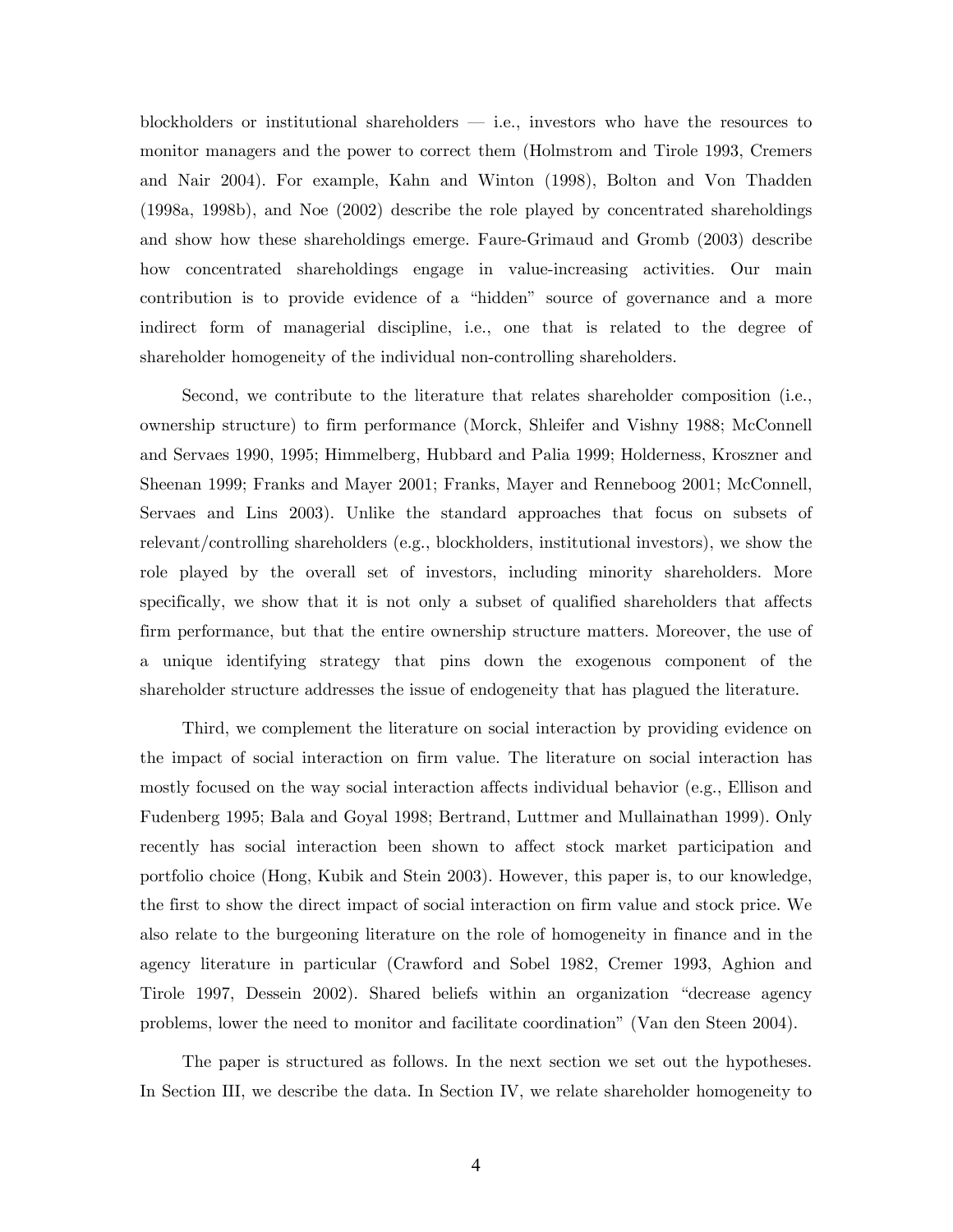the way shareholders react to news. In Section V, we provide empirical evidence of the impact of shareholder homogeneity on firm transparency. In Section VI, we relate shareholder homogeneity to firm profitability, while in Section VII, we study how homogeneity affects stock price. A discussion of the results is provided in Section VIII. A brief conclusion follows.

### II. Testable Restrictions

We now lay out our testable restrictions. We will focus on the economic intuition, while a formal simple model is provided in the Appendix. We start from a simple fact: homogeneous shareholders tend to interpret information in the same way. This means that, in the presence of news about the firm, the more homogenous the shareholders are, the more they will react in a similar way. Heterogeneous shareholders, instead, by applying different priors to the same news, will draw different conclusions about the value of the firm. Therefore, in aggregate, their reaction will be more muffled. In other words, homogeneity, by (informally) coordinating shareholders, amplifies their reaction. This implies that, in the presence of homogenous shareholders, negative news about a firm will induce a more pronounced sell-off of the firm stock and a sharper drop than it would be in the case of more heterogeneous shareholders.

#### H1. Higher homogeneity increases the reaction of the shareholders to negative news.

We argue that the managers are aware of the implicit threat of the shareholder sell-off. The higher cost of disappointing the shareholders induces managers to meet investor expectations, thereby minimizing the market dispersion of forecasts and their errors. According to the standard measures, this will appear as an increase in firm transparency.

# H2. Firms characterized by greater homogeneity among shareholders are more transparent.

At the same time, higher homogeneity increases the incentives of equityincentivized managers not to disappoint their shareholders by engaging in moneywasting activities. This implies a positive correlation between shareholder homogeneity and firm *reported* profitability.

H3. Firms characterized by greater homogeneity among shareholders are more profitable.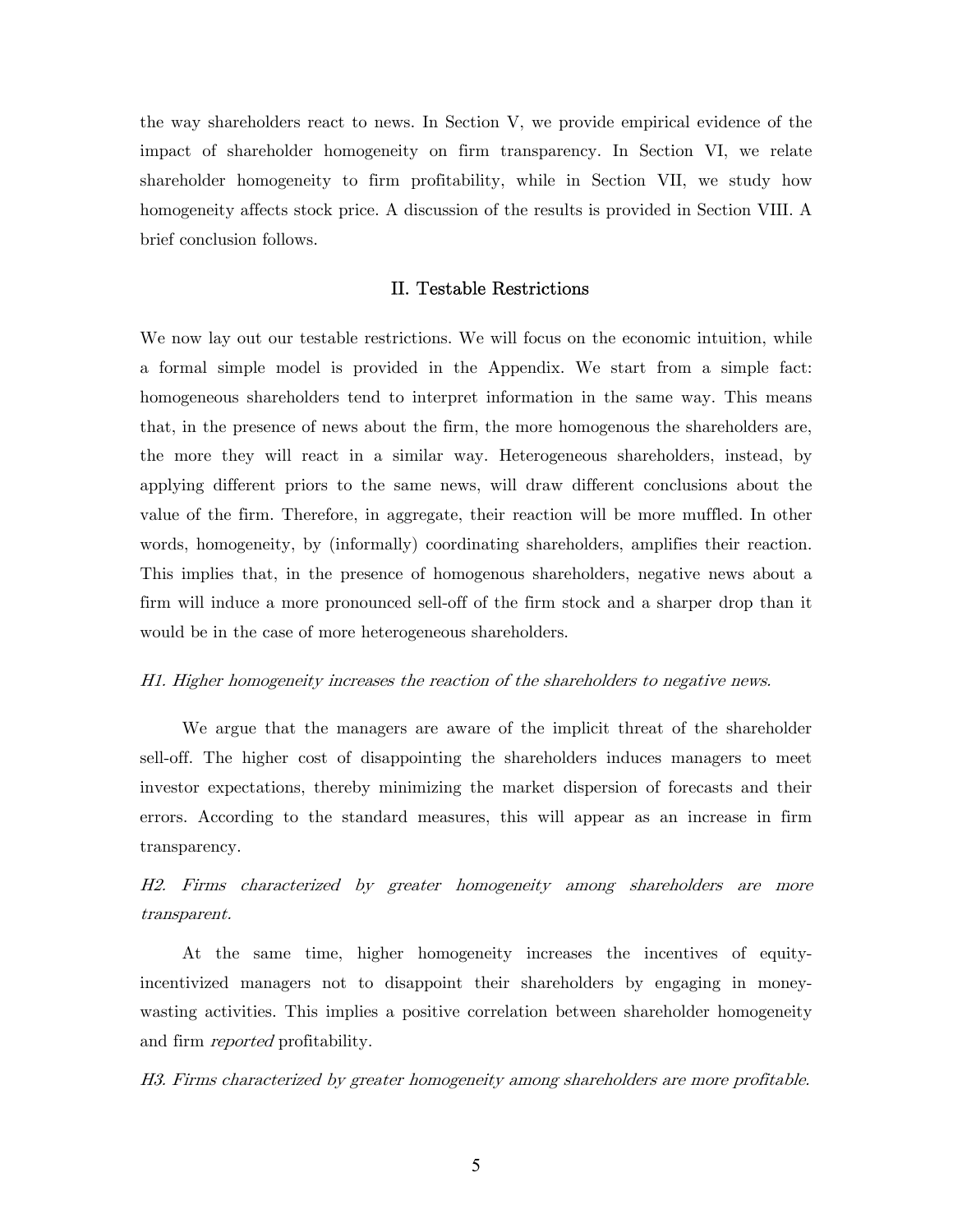The combined effect of higher transparency and higher profitability should increase the price of the firm.

### H4. Firms characterized by greater homogeneity among shareholders have higher prices.

These considerations suggest a sort of disciplining effect provided by shareholder homogeneity. That is, more homogeneous investors are able to impose better discipline on the management/controlling shareholders, reducing their incentives to engage in value destruction or value appropriation. Before proceeding to the tests, we will describe the data and the methodology we will use.

## III. Data, Construction of the Variables and Methodology

#### A. Data Sources

We use data obtained from a number of different sources. For each investor we have age and detailed information on individual stockholdings broken down at the stock level. For each stock we have detailed information on the company, and on the price, volume and volatility at which it trades. For a representative subset of investors we also have demographic information. We will now describe these data sources in more detail.

#### Individual stockholdings

We use the data on individual shareholders collected by the Swedish Security Register Center (Värdepapperscentralen VPC AB). The data contain both stockholding held directly and in the street name, including holdings of US-listed ADRs. In addition, SIS Ägarservice AB collects information on ultimate owners of shares held via trusts, foreign holding companies and the like (for details, see Sundin and Sundqvist 2002). Our data cover the period 1995 through 2000. Overall, the records provide information on the owners of 98% of the market capitalization of publicly traded Swedish companies, including their age. We have information on at least 81.6% of market capitalization of each company; for the median company, we have information on 97.9% of the equity. The data provided by SIS Ägarservice AB were linked by Statistics Sweden with the LINDA dataset described below.

### LINDA

LINDA (Longitudinal INdividual DAta for Sweden) is a register-based longitudinal dataset and is a joint endeavor between the Department of Economics at Uppsala University, the National Social Insurance Board (RFV), Statistics Sweden and the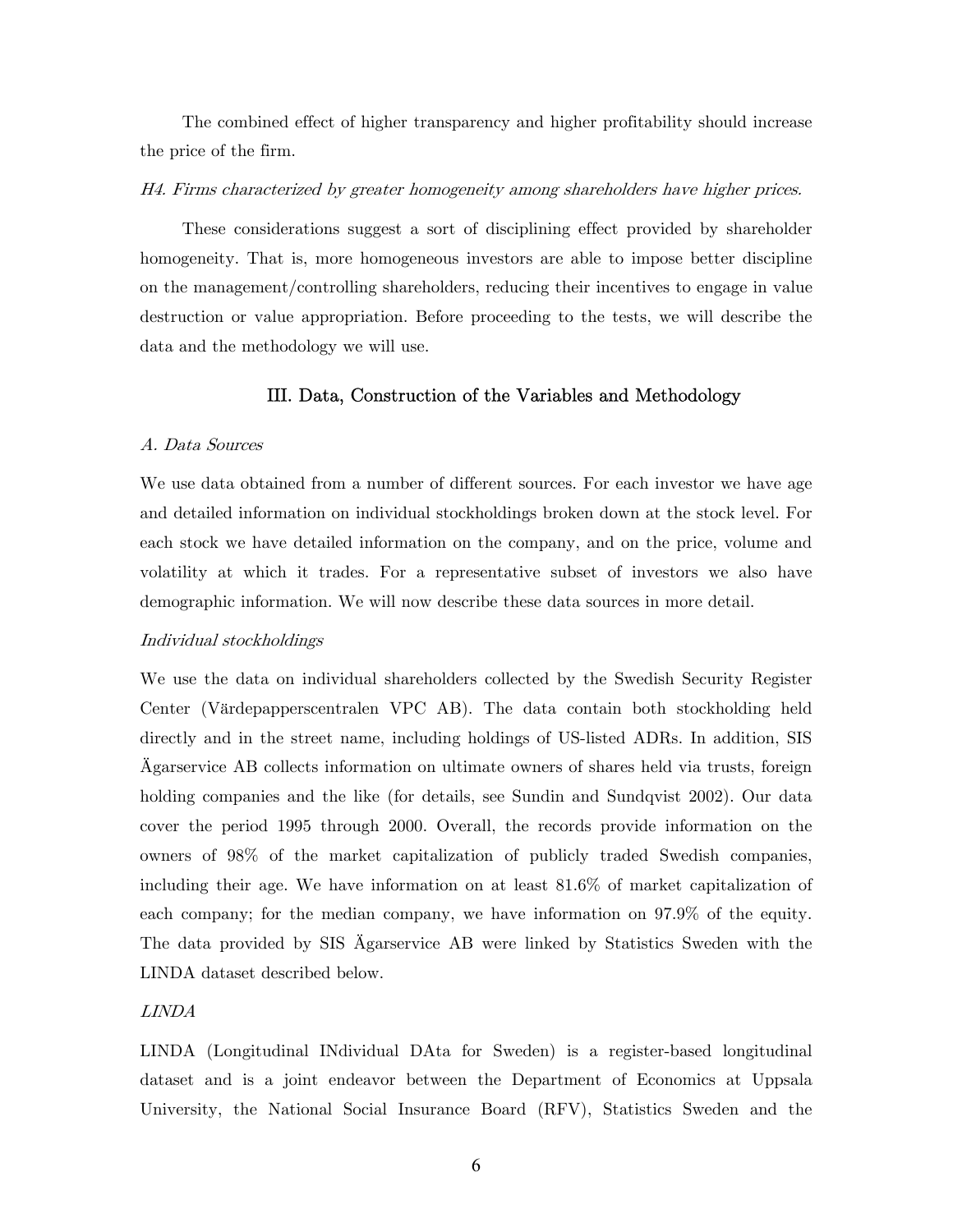Ministries of Finance and Labor. It consists of a large representative panel of households for the population over the period 1960 to 2000. For each year, information on all family members of the sampled individuals is added to the dataset. The sampling procedure ensures that the data are representative for each year. Moreover, the same family is traced over time. This provides a real-time series dimension that, in general, is lacking in surveys\based on different cohorts polled over time.

The variables include individual characteristics (gender, age, marital status, country of birth, citizenship, year of immigration, place of residence detailed at the parish level, education, profession, employment status), housing information (type and size of housing, owner, rental and occupation status, one-family or several-family dwelling, year of construction, housing taxation value) and tax and wealth information. In particular, the income and wealth tax registers include information on labor income, capital gains and losses, business income and losses, pension contributions, taxes paid and taxable wealth. A detailed description of the dataset is provided by Edin and Fredriksson (2000) and is available on the website http://linda.nek.uu.se/. The combined LINDA/Shareholding dataset covers the period 1995 through 2000. The overall sample we use contains 1,757,406 observations. For the purpose of this paper, we use the background information on the parental household ("heritage variables"), including the size, wealth and income of the household during their childhoods.

For 25,500 investors who are part of 18,663 households, we also have information on the colleges they attended. In addition, for each college we have data on enrollment, average GPA, location and national ranking. From the total of 102 colleges, we used only 54, since for the 48 smallest colleges the sample was too small<sup>i</sup>.

#### Firm-level information and other data

For individual security returns (including dividends) and the overall market index (SIX market index), we use the SIX Trust Database. For information on firm-level characteristics we use Market Manager Partners Database. These two databases are the equivalent of CRSP and COMPUSTAT, respectively. In addition, the Market Manager Partners Database contains information at the plant level, including municipality location of the plant. We derive information on firm profit margins, ROA and ROE, as well as other firm variables. We also use information on analysts following a firm derived from the international section of the  $I/B/E/S$  dataset. We collect data on the dispersion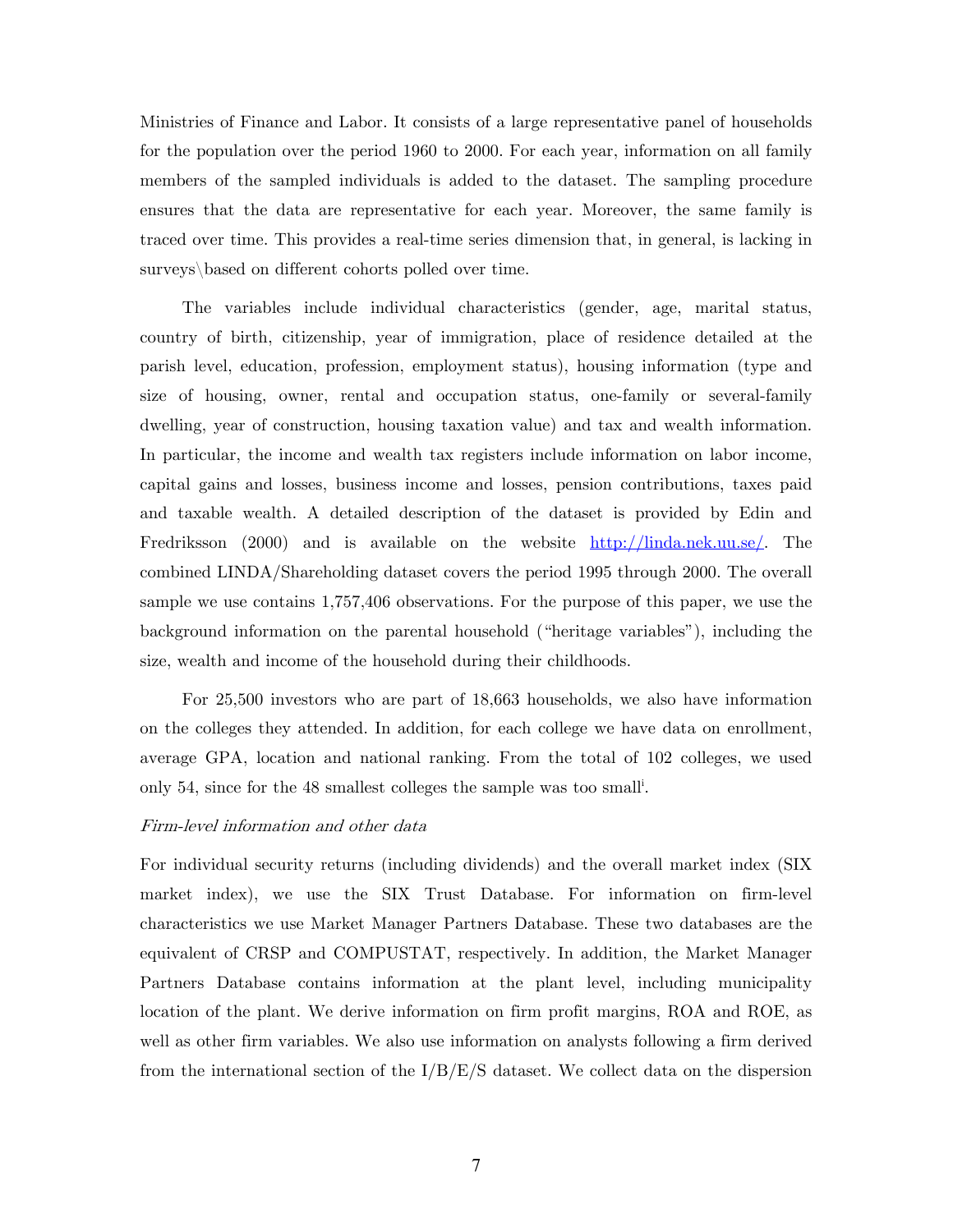of analysts' forecasts as well as analysts' forecast errors, based on the difference between analyst earnings forecasts and earnings announcements.

#### B. Construction of the Proxy for Shareholder Homogeneity

To test our hypothesis, we need a proxy for shareholder homogeneity. As we mentioned earlier, a natural proxy can be based either on the age cohort the investor belongs to or on the college he attended. Note that in the case of college-based affiliation, it could be argued that people with the same view of the world choose to attend the same college. The very same socioeconomic factors that determine the choice of college also affect portfolio choice. What matters to us here is that college attendance may be used to identify heterogeneity among investors. The age-based proxy has an additional advantage: while for the college-based proxy, we have information only on a representative sample of the overall population, for the age-based proxy, we have information on the overall Swedish population. This increases the power of our tests.

The higher the proportion of the shareholding structure of a firm that is represented by investors who are the same age or attended the same school, the stronger the degree of shareholder homogeneity. This implies that a proxy for shareholder homogeneity for a firm is the representation of either the different cohorts or the different colleges among its shareholders. That is, for each firm, we may construct our proxy for homogeneity as an index of "concentration" of the cohorts (colleges) in the firm. The degree of *Shareholder Homogeneity* for the *jth* firm is therefore:

$$
HO_j = \sum_{c=I}^{C} \left( \sum_{i=I}^{I} \frac{N_{ijc}}{\sum_{c=I}^{C} \sum_{i=I}^{I} N_{ijc}} \right)^2,
$$

where  $N_{ijc}$  is the number of shares that individual i who belongs to the same age cohort (graduated from college)  $c$  holds in firm  $j$ .

This measure can be interpreted as a Herfindahl index in which the "market share" of cohort (college) c in company j is given by the number of shares in the jth firm held by investors belonging to the same *cth* age cohort (attended the *cth* college). The intuition is that the impact of shareholder homogeneity is stronger for firms whose stocks are mostly held by investors of the same age (same college). In terms of age, we consider five cohorts: investors who, in 1995, were under 30 years of age, between 31 and 40,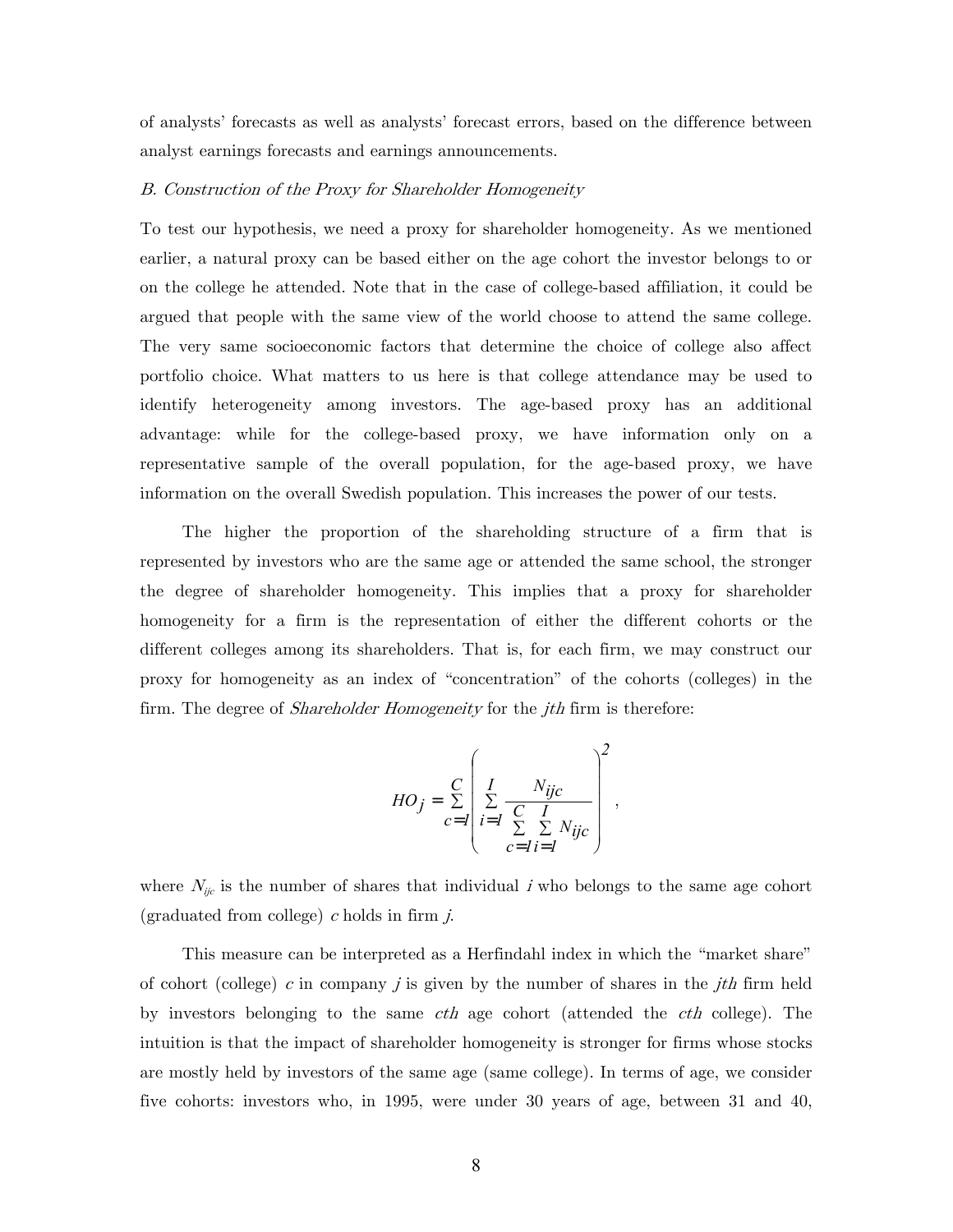between 41 and 50, between 51 and 60, and 61 and older. For the college subsample, we have information on investors who graduated between 1977 and 1996.

We define a raw measure of homogeneity (*Shareholder Homogeneity1*) and two alternative weighed measures constructed by weighing the raw measure by either by the level of free float (i.e., non-controlling shareholders) or the proportion of individual shareholders in the firm (non-controlling shareholders minus institutions). We call the former Shareholder Homogeneity2 and the latter Shareholder Homogeneity3. The idea is to separately assess the impact of shareholder homogeneity for the small non-controlling shareholders and for the non-controlling shareholders overall (i.e., small shareholders and institutions). Given that the results are qualitatively the same, we report the findings only for *Shareholder Homogeneity1* and *Shareholder Homogeneity2*.

We provide some descriptive statistics of the sample and the main variables in Table 1. We report firm-related variables in Panel A. Panel B reports the distribution of the sample based on graduation year. In Figure 1, we plot the frequency distribution of the college-based measure of homogeneity.

#### C. Econometric Methodology

The econometric task involves the estimate of a panel structure in the presence of potentially correlated errors across firms and across time. Various approaches have been adopted to address this issue. Himmelberg, Hubbard and Palia (1999) employ a firm fixed-effect specification. Zhou (2001) argues that, given that ownership adjusts slowly over time, it is hard for a specification based on firm fixed effect to capture the relationship between ownership and firm value. McConnell and Servaes (1995) exploit the cross-sectional dimension, while Morck, Shleifer and Vishny (1988) and McConnell, Servaes and Lins (2003) employ industry fixed effects.

What is the problem? When the residuals are correlated across observations, OLS standard errors are biased and underestimate the true variability of the coefficients. It can be shown (Petersen, 2005) that in the presence of a firm-effect standard OLS, Newey West and Fama-MacBeth deliver biased standard errors, while (industry or firm) clustered standard errors are unbiased. The standard approach based on a panel estimation with firm fixed effect would also deliver unbiased standard errors, but *only if* the firm effect is permanent. This requirement is unlikely to be the case in our setup. In the case of both firm and time effects, there is no direct method that is optimally designed to address both problems and it depends on the dimension along which the bias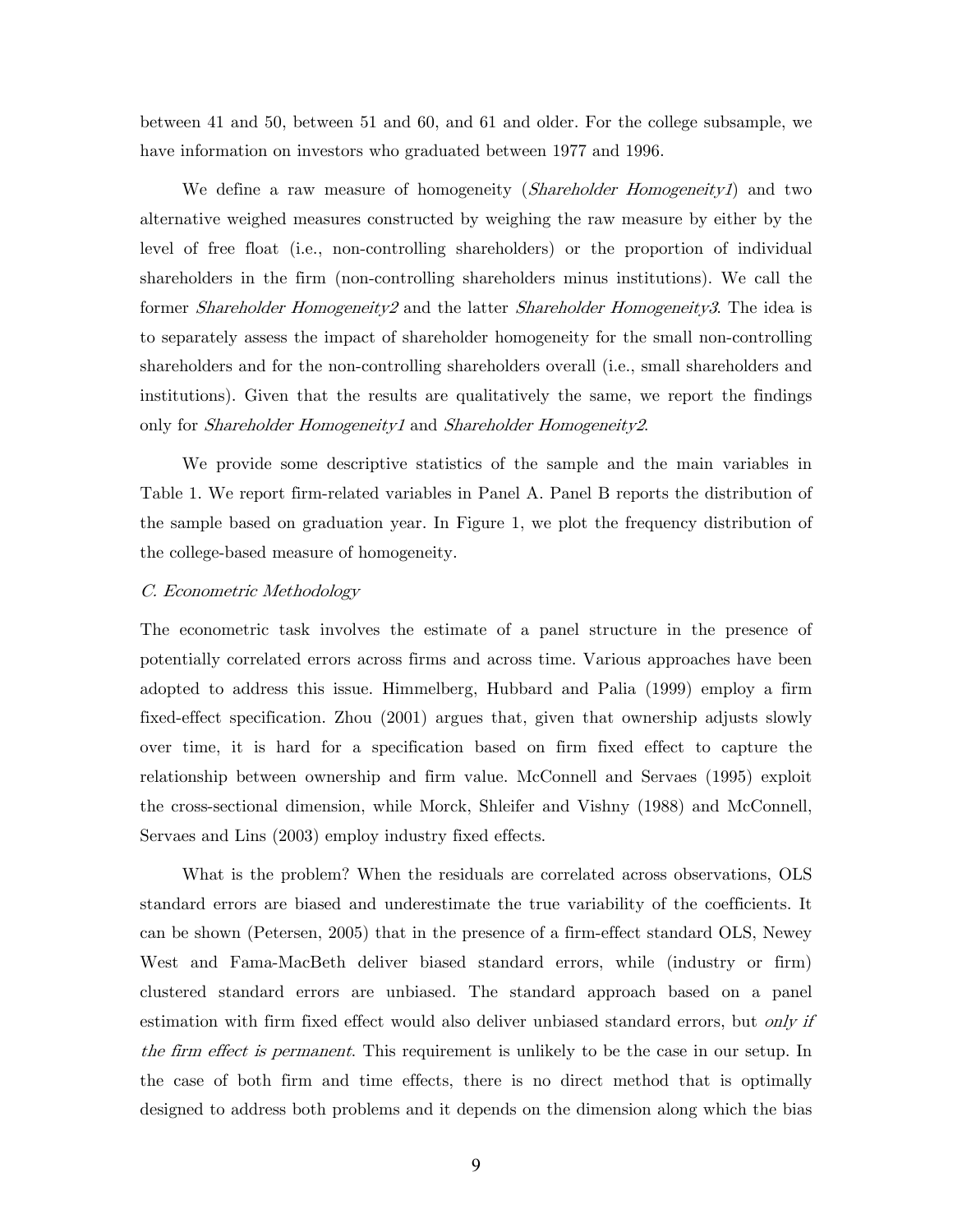is more severe. In general, the best avenue is to "address one parametrically (e.g., including time dummies) and then estimate standard errors clustered on the other dimension" (Petersen 2005). We will, therefore, adopt as our approach a panel specification with time fixed effect and clustering at industry level. We also experiment with time effect and clustering at firm level as well as with a standard panel specification with firm fixed effect and clustering at both time and industry level. Given that the results are consistent and not qualitatively different, we report only the former. The estimation method is instrumental GMM.

Given the relative sluggishness of our main explanatory variables, we expect the bias to be particularly severe along the time dimension. Therefore, for the specifications for which we have a significant number of periods – i.e., the monthly ones – we also employ a Fama-MacBeth approach with correction for first-order autocorrelation. The Fama-MacBeth will be used for the analysis of stock returns, as well as analyst errors and dispersions. These are also the variables for which the Fama-MacBeth methodology has mostly been employed before. Therefore, its use allows us to compare our results to those of other studies.

#### D. Endogeneity

The main issue is endogeneity. In general, the endogenous nature of the ownership structure (Demsetz 1983, Demsetz and Lehn 1985) makes it hard to study its impact on firm value. For example, it is possible that firms with higher profitability may attract more homogeneous shareholders. In this case, it may be that, instead of shareholder homogeneity making firms more profitable by disciplining managerial behavior, firm profitability results in shareholder homogeneity by attracting similar individuals. Given the way we have constructed our variables  $-$  i.e., based on sources of heterogeneity rooted in the past — this is not very likely.

However, to control for any residual endogeneity, we also adopt two alternative approaches. The first approach is based on an instrumental variable estimation that exploits the identification restriction provided by the location of the shareholders. Investors have been shown to invest in the stocks of companies headquartered close to where they live (Huberman 2001, Coval and Moskowitz 1999, 2001) or of the country they come from (Bhattacharya and Groznik 2001). That is, location explains why investors invest in a firm that is exogenous with respect to the main observable characteristics of the firm we want to study, such as profitability and stock returns. We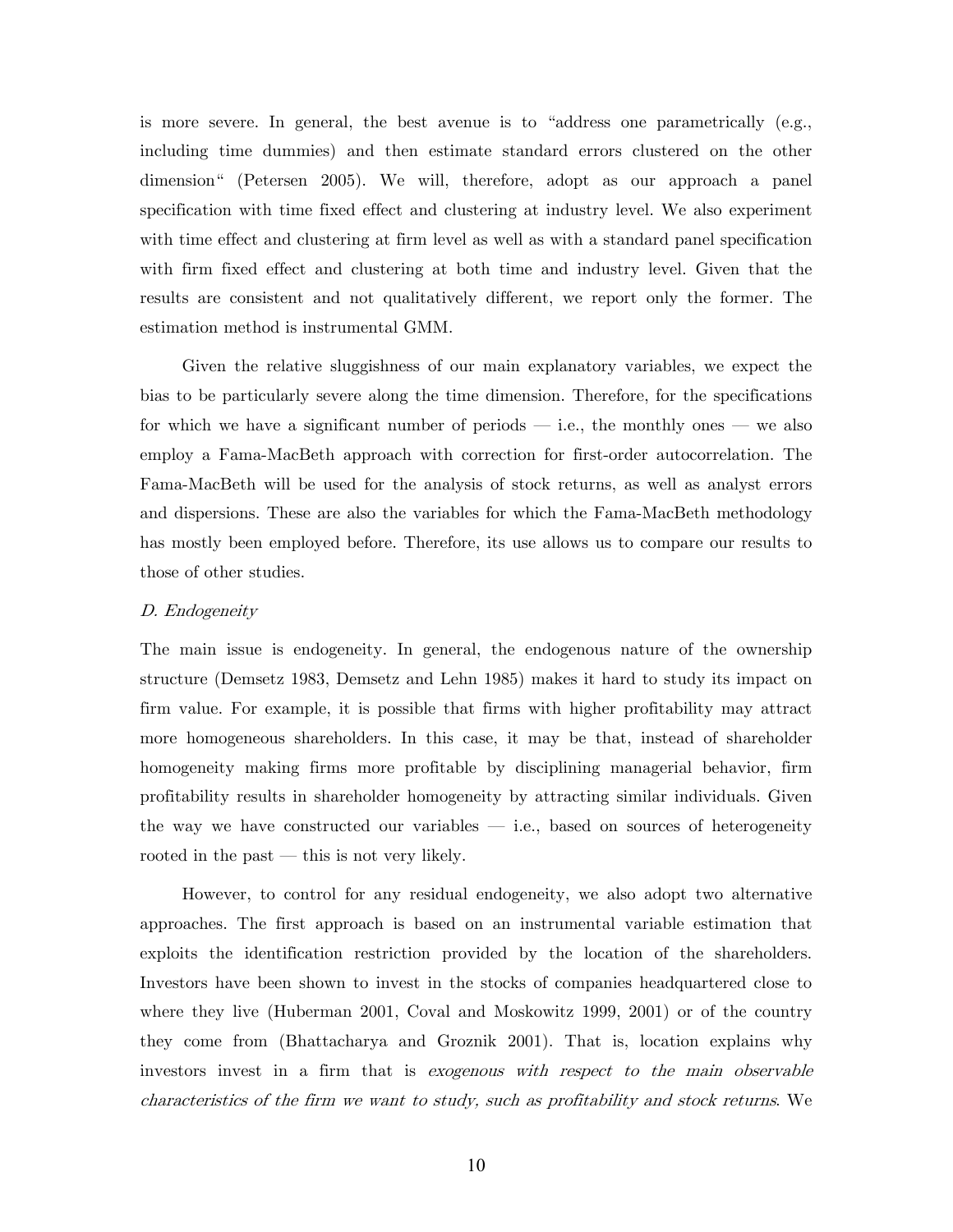can therefore project shareholders' distributional characteristics – i.e., concentration – on the distributional characteristics of the investors living close to the firm.

The idea behind this identifying restriction is that the firm's shareholder structure is determined by its location. That is, the degree of homogeneity of the shareholders of a firm is directly related to the degree of homogeneity of the investors living in the place where it is located. For example, let us consider two firms: A and B, the first located in Goteborg and the second in Malmo. We expect the homogeneity of the shareholders of firm A to be related to the homogeneity of the citizens of Goteborg and the homogeneity of firm B to be related to the homogeneity of the citizen of Malmo. In other words, historic, social and cultural reasons determine the distribution of the potential shareholders (i.e., citizens), and local bias induces them to invest in local firms. So, if there is a predominance of older people in Malmo – maybe because Malmo has a relatively milder climate or better health and welfare services – this will be reflected in a predominance of older shareholders for the firms located in Malmo.

This identifying restriction will therefore require the following three elements to be true. First, investors in Sweden are affected by local bias. Second, different localities have significantly different distributional characteristics for the investors living there. Third, the firms inherit the distributional characteristics of the localities in which they are located. The first point has already been amply proven, both in Sweden and abroad. For the case of Sweden, we refer to Massa and Simonov (2005) and Bodnaruk (2005).

To test the second point, we construct tests of differences of the degree of homogeneity across investors and localities. In Table 2, Panel A, we report the mean and standard deviation of the distribution of the firm shareholders and investors. We focus on two characteristics of these distributions: the average age and the concentration (i.e., Herfindahl index) of both their age and their college affiliation. We consider three classes of investors: all the Swedish investors, all the investors who live close to a firm ("local investors") *regardless of the firm in which they invest*, and all the investors who do not live close to a firm ("non-local investors") regardless of the firm in which they invest. "Local" is defined using either a 50- or 100-km radius around the main business units of the firm.<sup>ii</sup> Business units are defined as "the locations in which the productive activity takes place and [that have] at least 10 permanent employees" (MM Partners). Approximately 62% of the individual non-controlling shareholders live within the 50-km radius. We test for differences between the characteristics of the distributions of the five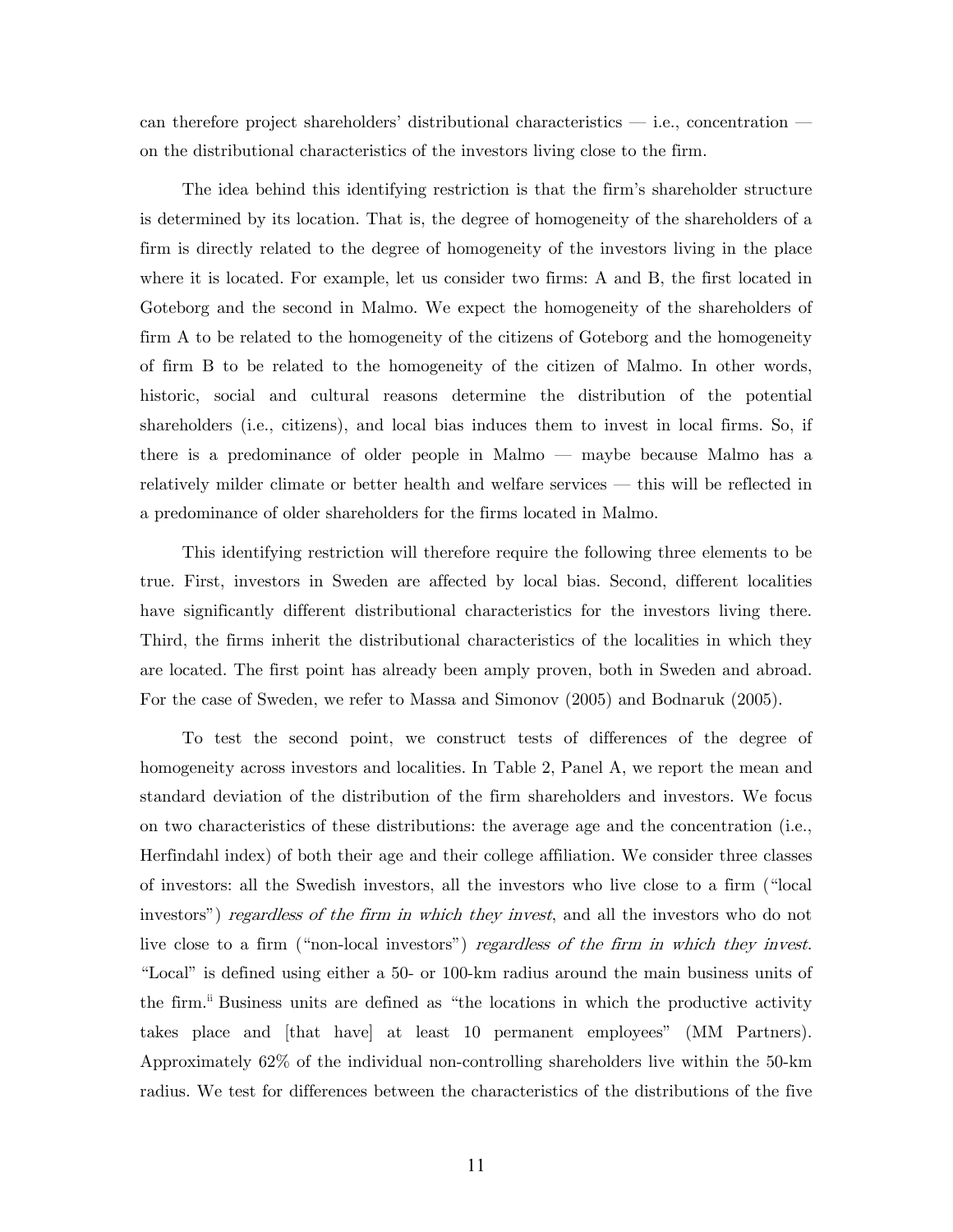classes. The results show a statistical difference between the values of the levels of concentration across classes of investors. That is, the degree of concentration of the local investors in terms of both age and college affiliation is different from the ones of the nonlocal ones and different from the overall national average. The same applies for the case of the average of age.

The third point is trickier. Indeed, we need to show that this difference translates at the firm level. We therefore regress, for each firm, the distributional characteristics of their shareholder structure on those of the investors living in the local area as well as on those of the investors who do not live in the local area and a set of control variables. The distributional characteristics are the average age, the Herfindahl index of age and the Herfindahl index of college affiliation (i.e., degree of homogeneity). The goal is to show that the distributional characteristics of the firm are related to the distributional characteristics of the investors living close to them and are not related to those of the non-close investors. Given the potential correlation between local and non-local homogeneity, we also consider an orthogonalized measure of non-local homogeneity constructed by regressing local on non-local homogeneity and taking the residuals.

We employ as control variables the ones we will use in the main specifications. This will also guarantee that our instrumented proxies will be uncorrelated with the other variables in our specifications. The control variables are size, measured as the logarithm of the market value of the company as at the end of the previous calendar year; leverage, measured as the ratio of debt to sum of equity and debt at the end of the previous fiscal year; employees, measured as the number of employees (categories 1—8) as provided by MM Partners; dividend yield, defined as the ratio of the dividends paid in the previous fiscal year divided by the share price at year-end; the amount of cash held by the firm (measured as logarithm); a *high-tech dummy* equal to 1 if the company belongs to a high-tech industry and 0 otherwise; and an  $A$ -list dummy that is equal to 1 if the company is part of a selected number of companies with higher disclosure requirements (A-list) and 0 otherwise. These variables are defined as at the end of the previous calendar year.

We augment these variables by adding a measure of the quality of corporate governance (Corporate Governance Index), a variable that represents the size of the firm's free float *(Share of Free Float)*, and a variable that proxies for the part of the shares not held by either the controlling shareholders or the institutional investors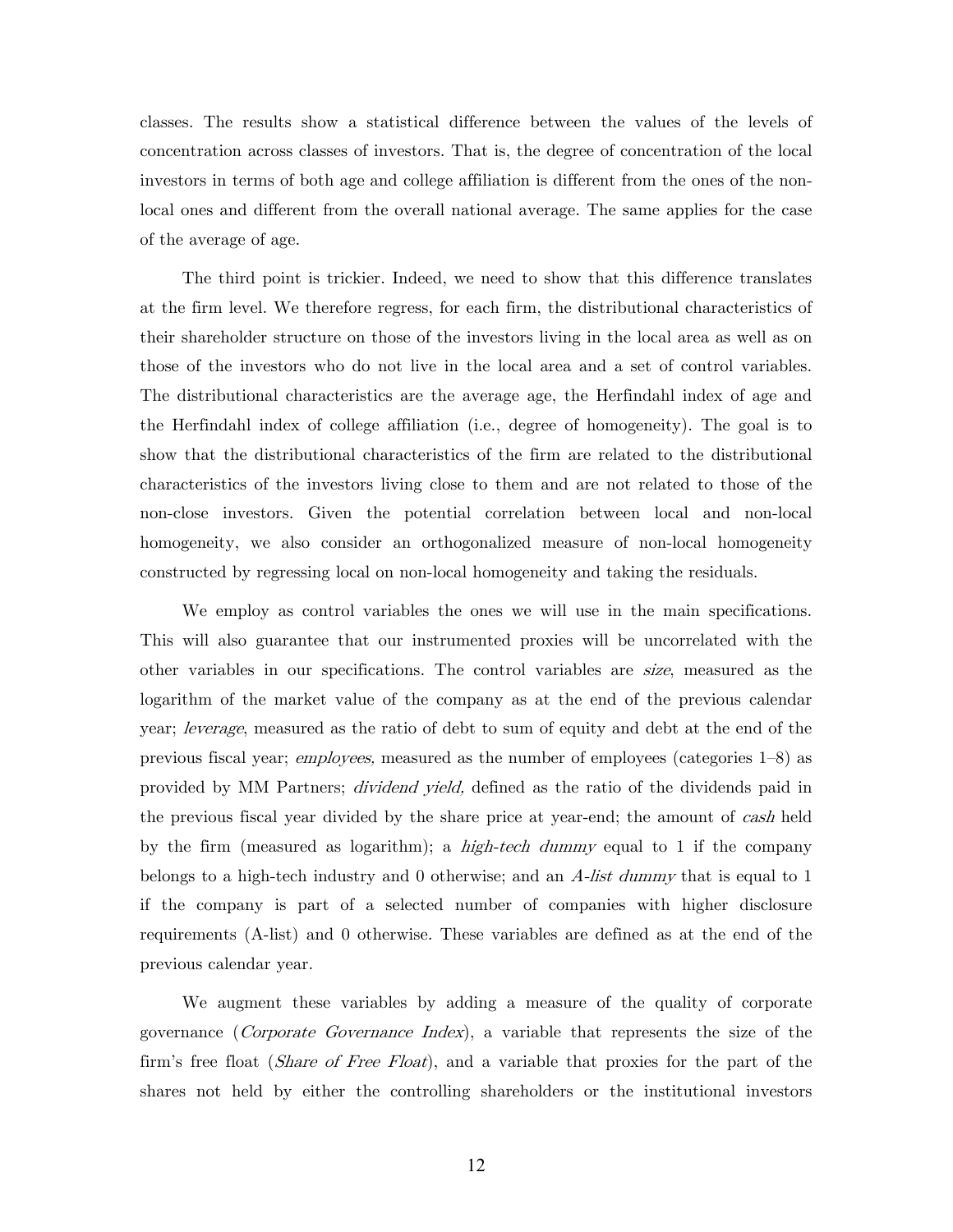(*Share of Individuals*). The free float allows us to proxy for the presence of blockholders (i.e., 1-free float is the controlling group). The Corporate Governance Index is defined similarly to Gompers, Ishii and Metrick (2003) and is based on Cronqvist and Nilsson (2003). It is the sum of four dummies that are equal to 1 if (a) there are differential share classes, (b) controlling shareholders have preemption rights on high-voting shares, (c) voting restrictions are in place, and (d) a voting pact exists between large shareholders, and 0 otherwise. It is measured at the end of the previous fiscal year.

Share of Free Float and Share of Individuals refer to the share of non-strategic investors and individual investors, correspondingly, at the end of the previous calendar year. We also consider two alternative measures of board homogeneity: the first (Board Homogeneity1) is the Herfindahl index based on the share of board members belonging to the same age cohort. We define age cohorts between 0 and 30 years of age, between 31 and 40, 41–50, 51–60, and 61 and over. The second measure (*Board Homogeneity2*) is defined on the basis of gender, i.e., the share of males among board members.

The results are reported in Panels B, C and D, respectively, for the case of average age, Herfindahl index of age and Herfindahl index of college affiliation. We report three sets of specifications: in the first, we regress the average (Herfindahl index of the) age of the local shareholders of the firm on the average (Herfindahl index of the) age of the local investors (columns 1,2 and 4—5). In the second, we regress the average (Herfindahl index of the) age of all the shareholders of the firm on the average (Herfindahl index of the) age of the local investors (columns 7,8). In the third specification, we regress the difference between the average (Herfindahl index of the) age of local and non-local shareholders of the firm on the difference between the average (Herfindahl index of the) age of *local and non-local* shareholders overall (columns 3 and 6).

The findings show a strong statistical relationship between firm and location characteristics. The results are robust across specifications and for different definitions of locality (50 and 100 km). Also, they are consistent both in the case of the average value and in that of the Herfindahl index one. In particular, a one-standard-deviation increase in the average age (age concentration) of the investors in the locality raises the average age (age concentration) of the shareholder structure of the firm by 11% (17%). Similarly, a one-standard-deviation increase in the college-based concentration of the investors in the locality raises the degree of college-based concentration of the firm by 17% .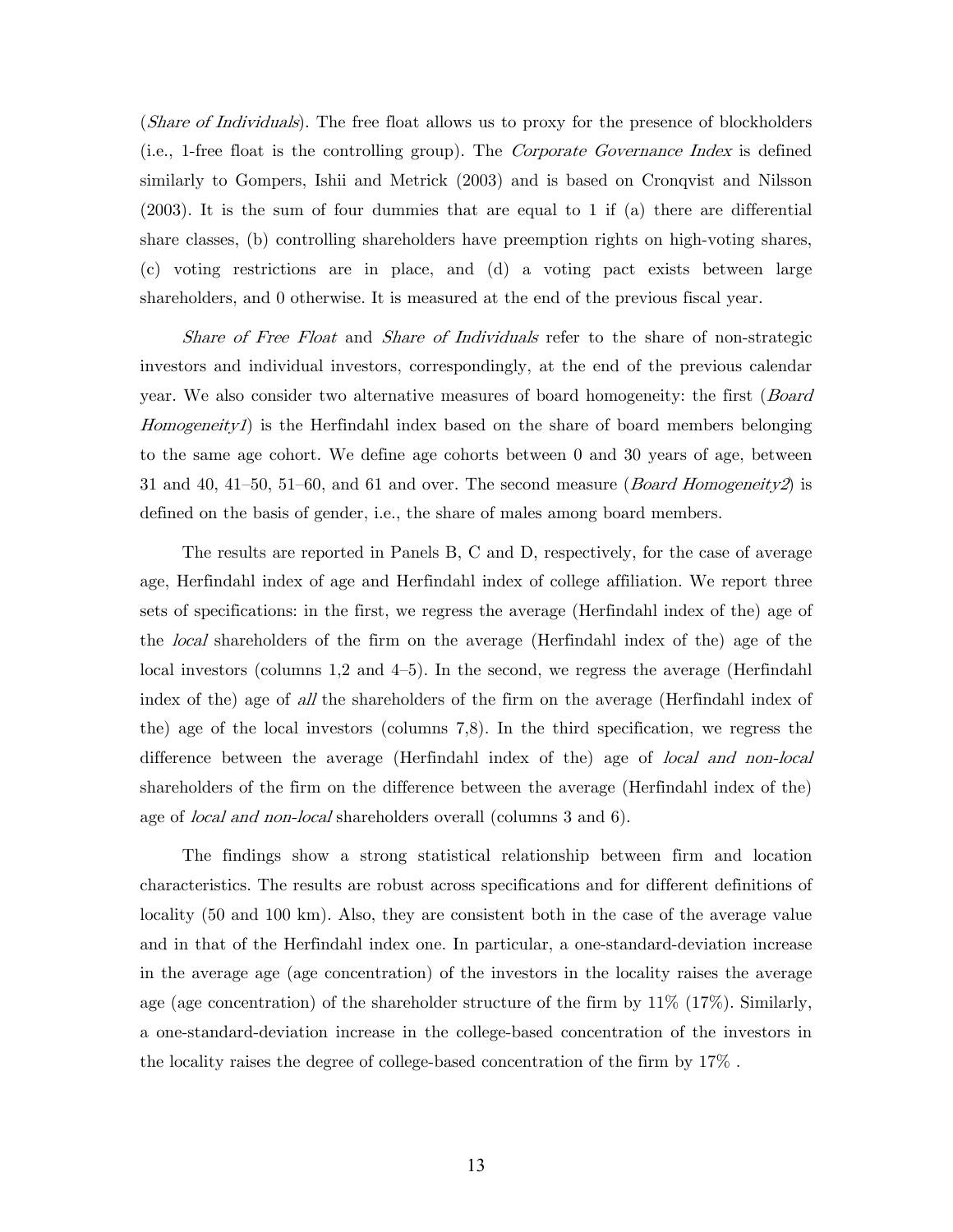These results suggest that it is indeed the case that the shareholding structure of a firm is affected by the place in which the firm is located. We will therefore adopt as main instruments the average distributional characteristics of the locality. These are the average age of the locality, the degree of concentration (Herfindahl index) of age of the locality and the degree of concentration (Herfindahl index) of college affiliation of the locality. Here locality is defined by using a 50-km radius. We also use some variable that proxies for the "degree of sophistication" of the place in which the firm is located, such as the number of branches of the banks in the area. The assumption is that higher sophistication may actually affect investment in the local firm.

We also include additional instruments that describe the distribution of the investor base over capital and labor income of the investors' parental family when the investors were between 10 and 15 years old. To do this, we trace individual investors via the LINDA dataset to the parental household (or their own if they were adults in 1970). Then we build, at the firm level, Herfindahl indexes and standard deviations of labor/capital income of the parental families of the shareholders. These are either in monetary values (1970 Swedish krones) or in terms of the decile of the labor/capital income distribution they belonged to. We also calculated Herfindahl index based on locality of the shareholders' parents in 1970. These variables are meant to proxy for the determinants that have induced the shareholders to invest.

To assess the quality of our instruments, we report diagnostic statistics. We recall that the instruments should be correlated with the endogenous explanatory variables but orthogonal to any other omitted characteristics. That is, the instruments should be uncorrelated with the dependent variable of interest through any channel other than their effect via the endogenous explanatory variables. In other words, the correlation between the residuals of the second stage and the instruments should be null.

To test whether our instruments are correlated to the variable of interest, we report the RSquare of the first stage in the instrumental variable regression as well as the partial RSquares of the instruments in such a regression. Regarding whether our instruments are correlated with the residuals of the second stage, economic intuition suggests that this should not be the case. Indeed, it is not likely that age or college affiliation of the investors of a specific locality can be related to the financial characteristics (e.g., price) of a firm located there. However, as additional evidence, we also report the Hansen test of overidentification as well as the p-values of F-tests of the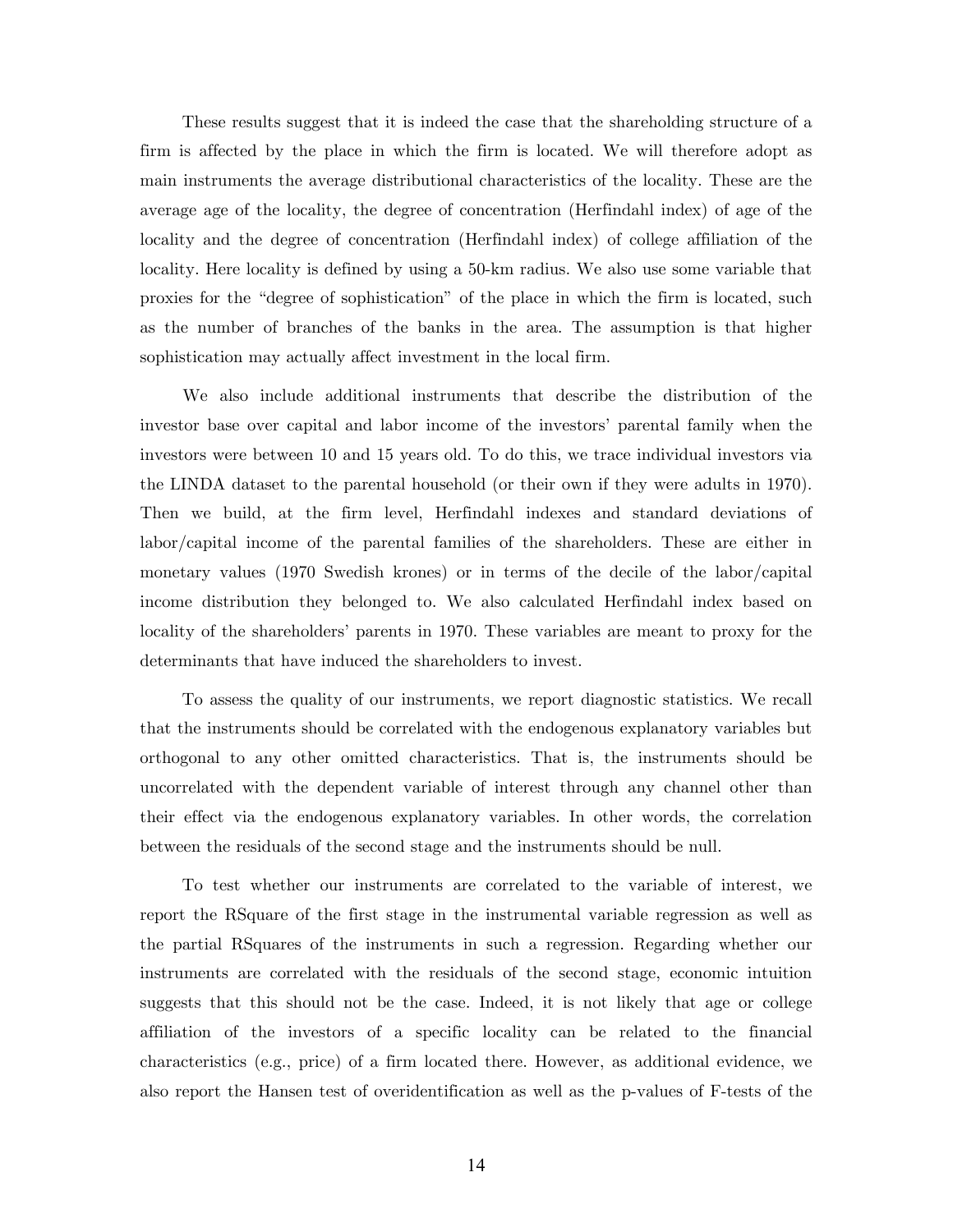residuals of the second stage regressed on the instruments.<sup>iii</sup> In all the specifications, the diagnostics show that the instruments are strongly statistically correlated with the endogenous proxy of interest and do not affect the dependent variable of interest through a channel other than their effect via the endogenous explanatory variables.

As a second alternative approach, we also experimented by using a combination of strictly exogenous variables (i.e., demographic variables, industry and time dummies) and, as suggested by Arellano and Bond (1991) and Arellano and Honore (2001), the lagged values of the explanatory variables. Also in this case we included variables that describe the distribution of the investor base over capital and labor income of the investors' parental family when they were between 10 and 15 years old. Given that the results are qualitatively consistent with the previous ones, they are not reported.

Finally, given our previous discussion on endogeneity, we also construct measures of homogeneity – as defined above – for only local shareholders, whom we define as shareholders living within a 50-km radius of either the firm's headquarters or its closest subsidiary. We call this measure local age-based homogeneity. The assumption is that the decision to invest in the firm for these investors should be even more predetermined.

### IV. Shareholder Homogeneity and Reaction to News

We now discuss the empirical findings. We start with the first hypothesis  $(H1)$ , which links shareholder homogeneity to the way shareholders react to news. We argue that if shareholders are homogenous, they will react in sync to news, selling (buying) in the case of bad (good) news. We therefore test whether higher homogeneity among shareholders increases the sensitivity of the overall order flow to an informational shock.

We construct a measure of sells and regress it on shareholder homogeneity and the information shock (Surprise). We consider the case of the aggregate shock and the case in which we split the shock for high or low shareholder homogeneity. In the latter case, we interact the surprise with dummies representing the level of homogeneity. A dummy of high (low) homogeneity takes the value 1 if homogeneity is above (below) the median value and 0 otherwise. We also employ control variables.

We define as sells either the percentage of non-controlling individual shareholders who sell or the percentage of shares sold. We define *Surprise* as the ratio between realized EPS and forecasted EPS as of the last month of the previous forecasting year.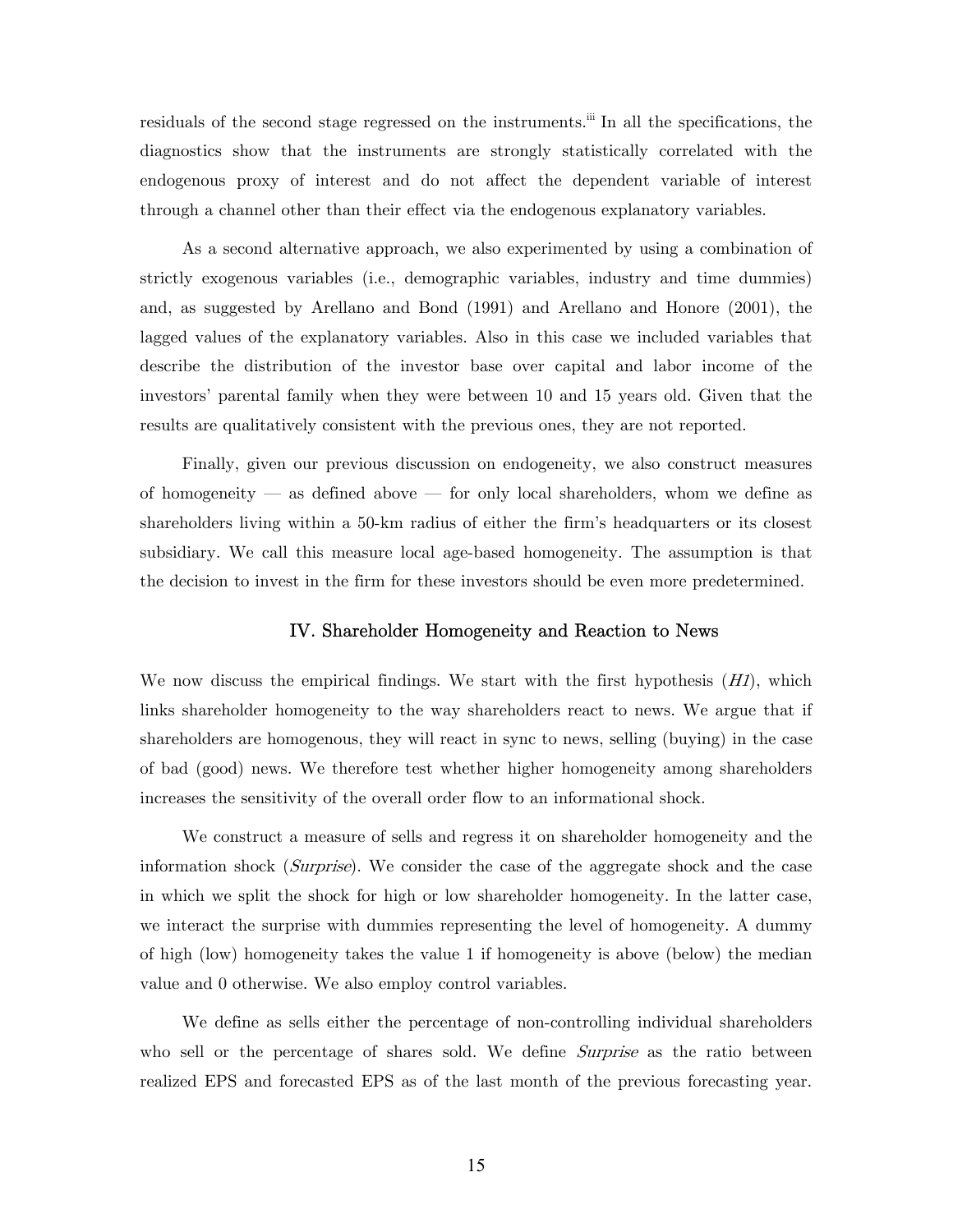The EPS data come from yearly EPS from IBES International. We use a semiannual frequency, December and June of each year. If the EPS release date is in the period between January and June, sells are based on the difference between the changes in the end-of-June holdings and the end-of-December holdings of the previous year. If the EPS release date falls between June and December, we use the difference between the holdings of the end-of-December of the same year and those of the end of June.

We use the two alternative measures of board homogeneity defined in Section III-D: Board Homogeneity1 and Board Homogeneity2. We also use Corporate Governance Index, Share of Free Float, and Share of Individuals. The control variables are similar to the ones used by Gompers, Ishii and Metrick (2003). They include *size*, leverage, employees, dividend yield, high-tech dummy and A-list dummy, as defined in Section III-D. We also include the *bid-ask spread*, defined as the bid-ask spread as at month t-2; turnover, defined as the logarithm of the ratio of shares traded to shares outstanding at month t-2; and the *price* (in SEK) of the stock as at  $t$ -2.

The results are reported in Table 3. They show that on average, firms with higher shareholder homogeneity display lower sales. If we condition on the level of shareholder homogeneity, there is a strong negative correlation between sales and surprise in the case homogeneity is high. A positive surprise reduces sales, while a negative one increases them. In particular, an increase in homogeneity of one standard deviation decreases the sales from 26.8% to 17.3% in the case of sales defined in terms of the percentage of individuals who sell and from 21.5% to 12.5% in the case of the percentage of shares sold. The effect of *Surprise* is also strong. A *Surprise* of one standard deviation results in, an increase in sales of 4.5% and increase in sellers of 3.4% respectively in the case of high homogeneity. There is no analogous result for the case of low shareholder homogeneity. This suggests that the degree of shareholder homogeneity directly affects the way shareholders react to information shocks. As we postulated in our model, higher homogeneity does indeed make investors more likely to react in sync.

## V. Shareholder Homogeneity and Firm Transparency

We now focus on the second restriction  $(H2)$ . We argued that shareholder homogeneity induces managers to be meet market expectations. That is, higher homogeneity should reduce investors' forecasting errors and increase the convergence of their forecasts. In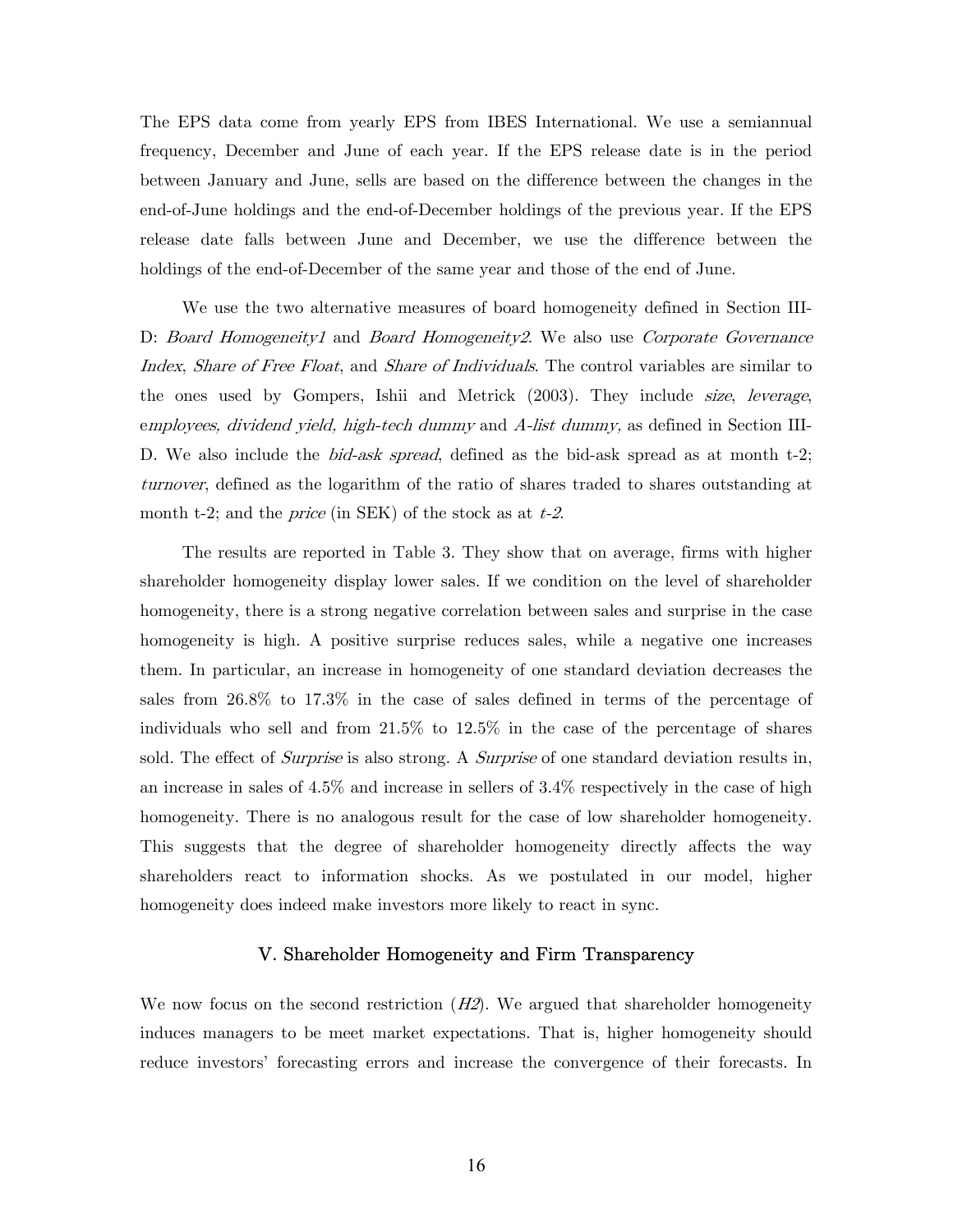particular, we expect a negative correlation between shareholder homogeneity and proxies of investor forecasting errors and information dispersion. We therefore estimate:

$$
A_{jt} = \alpha + \beta HO_{jt} + \gamma C_{jt} + \varepsilon_{jt}, \qquad (1)
$$

where  $A_{jt}$  is the proxy of investors errors and dispersion in beliefs for the *jth* stock at time t,  $HO_{it}$  is our proxy for the degree of shareholder homogeneity of the *jth* firm at time t, and  $C_{jt}$  is a vector of control variables for the jth stock at time t. The measure of investors' errors is the forecasting error of the analysts following the stock. We define it according to the existing literature (e.g., Dittmar and Thakor, 2004). This is the absolute value of the difference between analysts' earnings forecasts and actual earnings, standardized by actual earnings. We use as a measure of investors' dispersion of beliefs the standard deviation of the forecasts across analysts. We focus on the yearly forecasts. We use monthly frequency and, for each stock, we calculate analysts' forecast errors by using all the forecasts released within a month.

We use two alternative measures of homogeneity: *Shareholder Homogeneity1* and Shareholder Homogeneity2. In both cases, we consider the raw measure of board homogeneity, as well as a measure constructed by interacting shareholder homogeneity with a variable that proxies for the power of the controlling shareholders. This proxy is a dummy taking the value of 1 if there are investors who own more than 20% of the votes in the firm and who have an excess of control rights on property rights  $-$  i.e., the ratio of the control of cash flow rights is greater than 1 (La Porta et al. 1998).<sup>iv</sup> The intuition is that the impact of non-controlling shareholders should be weaker if the controlling shareholders have a tighter grip on the firm using dual--class shares. The control variables are the same as the ones defined before. Following Gompers, Ishii and Metrick (2003), we also include measures of past stock returns. Return 23 is the compounded gross return for the period between months t-2 and t-3,  $Return 46$  the compounded gross return for the period between months t-4 and t-6, and  $Return 712$  the compounded gross return for the period between months t-7 and t-12. The frequency is monthly.

We carry out both a panel estimation and a Fama-MacBeth estimation, as discussed in Section III. We consider alternative proxies for shareholder homogeneity, based on age and college affiliation and restricted to local investors. We recall that our working hypothesis requires  $\beta < 0$ . The results are reported in Table 4. In Panel A, we focus on the standard deviation of analysts' forecasts and in Panel B we focus on the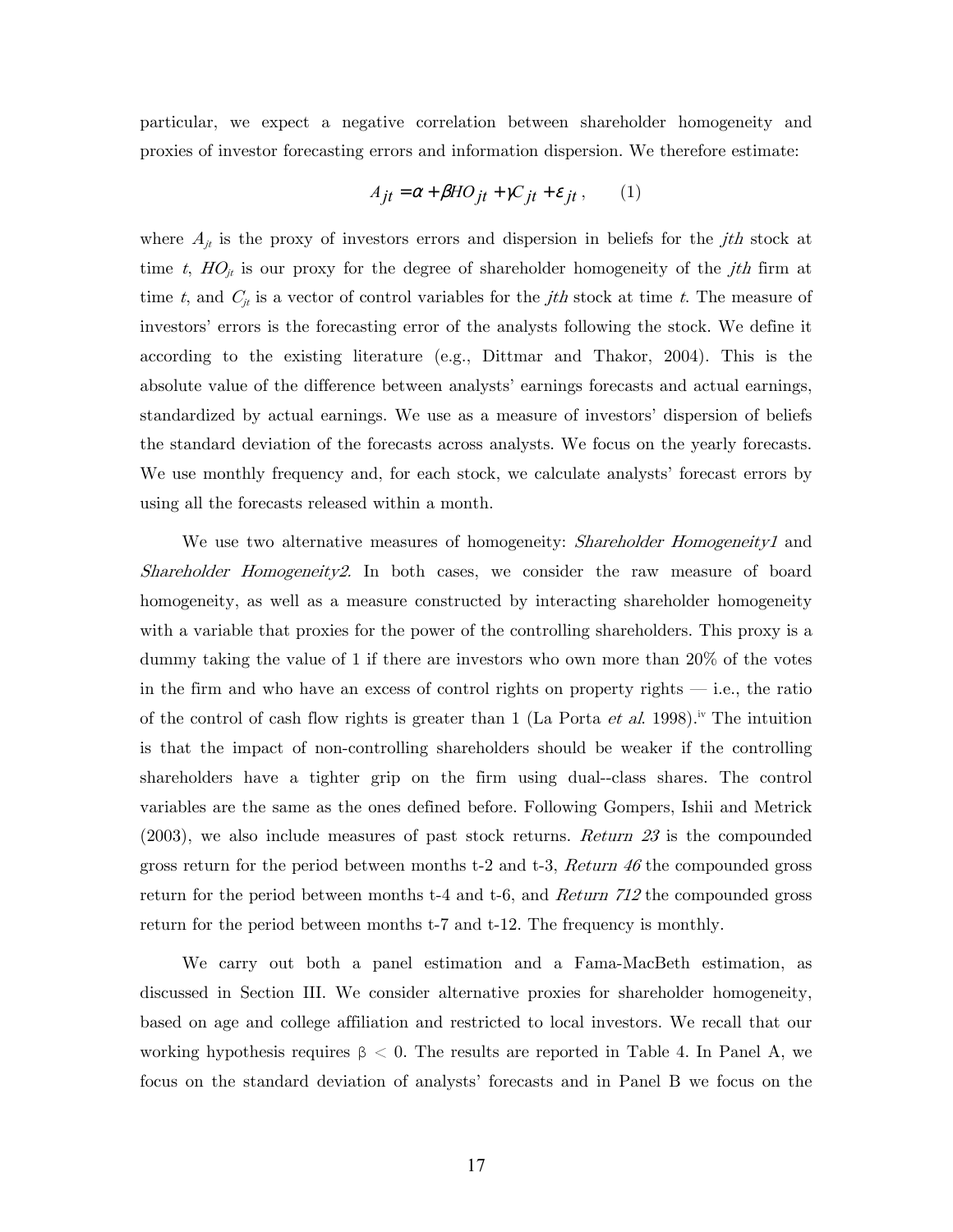absolute errors of analysts' forecasts. Given that the results based on panel estimations are consistent with those based on Fama MacBeth, in the interest of brevity, we report only the results of the panel estimations.

The findings show that analysts' forecasting errors and the degree of divergence in their forecasts is significantly negatively related to shareholder homogeneity. This holds across all the specifications. Not only are our results statistically significant, but they are also economically relevant. An increase in homogeneity of one standard deviation reduces the standard deviation of the forecasts by 47% (20% and 38% respectively for the college-based and local age-based homogeneity measures) — or by  $36\%$  (15\%, 28\%) of its unconditional mean – and lowers the absolute error of analysts' forecasts by  $67\%$  (23%) and 67% respectively for the college-based and local age-based homogeneity measures). The results also hold for the Fama-MacBeth estimation and are robust to the use of the homogeneity measure restricted to local shareholders (less than 50 km distance).

It is also important to note that the impact of shareholder homogeneity is stronger in the case of less powerful dominant shareholders. Moreover, these results hold regardless of the quality of governance of the firm – both internal and external – and of the degree of board homogeneity. The other measures of governance do not seem to be robust across specifications.

#### VI. Shareholder Homogeneity and Firm Profitability

We argued that shareholder homogeneity should be related to higher observed firm profitability  $(H3)$ . We test this by applying the standard methodology (Gompers, Ishii) and Metrick 2003) and estimating:

$$
\Pi_{jt} = \alpha + \beta H O_{jt} + \gamma C_{jt} + \varepsilon_{jt}, \qquad (2)
$$

where  $\Pi_{jt}$  is the measure of profitability of the *jth* firm at time t. We use three proxies for profitability: ROE, ROA and Profit Margins (as defined in the caption to Table 1). v  $HO_{jt}$  is our proxy for the degree of shareholder homogeneity of the *jth* firm at time t, and  $C_{jt}$  is a vector of control variables for the *jth* stock at time t. Both  $HO_{jt}$  and  $C_{jt}$  are defined as above. That is, we consider both the raw measure of homogeneity and a weighed one. We use one measure of homogeneity based on age, one based on college affiliation and one restricted to local investors. As before, we also control for the power of the dominant shareholders. Given that the data is available only at a yearly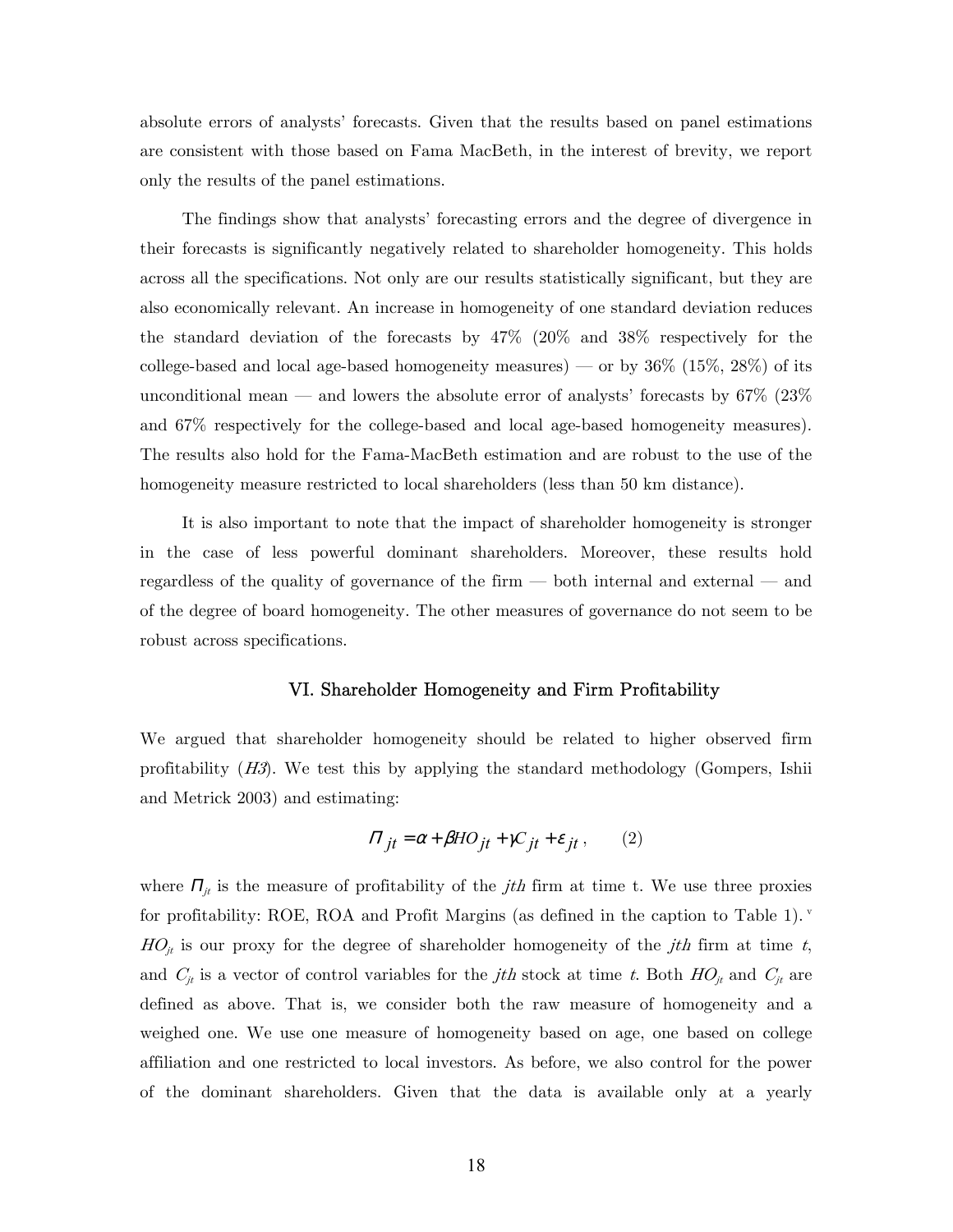frequency, we focus only on the panel estimation. We recall that our working hypothesis requires β > 0. The results are displayed in Table 5; we report the results for Profit Margins, ROA and ROE.

The results show that profitability is strongly affected by shareholder homogeneity. A strong and statistically significant positive relation is found between profitability and shareholder homogeneity. Firms characterized by more homogenous shareholders are more profitable. These results hold across all the specifications and are robust to the use of alternative weighing of the homogeneity measure.

Our results are both statistically and economically significant. Firms characterized by homogeneity one standard deviation higher than the average have profit margins 32% higher than average (43% and 25% for the college-based and local age-based homogeneity measures, respectively)<sup>vi</sup>, ROA 9% higher than average (10% and 12%) respectively for the college-based and local age-based homogeneity measures), and ROE 26% higher than average (23% and 26% respectively for the college-based and local agebased homogeneity measures).

As in the previous case, the impact of shareholder homogeneity is stronger if there are less powerful dominant shareholders. That is, non-controlling individual shareholders are less able to discipline managers in the presence of powerful dominant shareholders.

Also, the fact that we explicitly control for external and internal measures of governance (i.e., institutional and blockholding-based governance) as well as for board homogeneity suggests that our proxy for shareholder homogeneity is not proxying for other dimensions of governance. On the contrary, the other measures of governance do not provide any separate explanatory power, nor does it seem that the amount of free float or the fraction of small shareholders in a firm *directly* affect the firm's profitability.

Board concentration (*Board Homogeneity1*) has instead a direct positive impact on profitability. This result is robust across specifications and different definitions of profitability (ROE, ROA and Profit Margin). Firms characterized by board homogeneity one standard deviation higher than the average have profit margins 9% higher than the average (13%, 10% for the local age-based and college-based homogeneity measures). This is consistent with the existing theories on teams as well as theories on board composition showing how homogeneity among board members makes it easy for them to coordinate in the interest of the company. Corporate governance index is not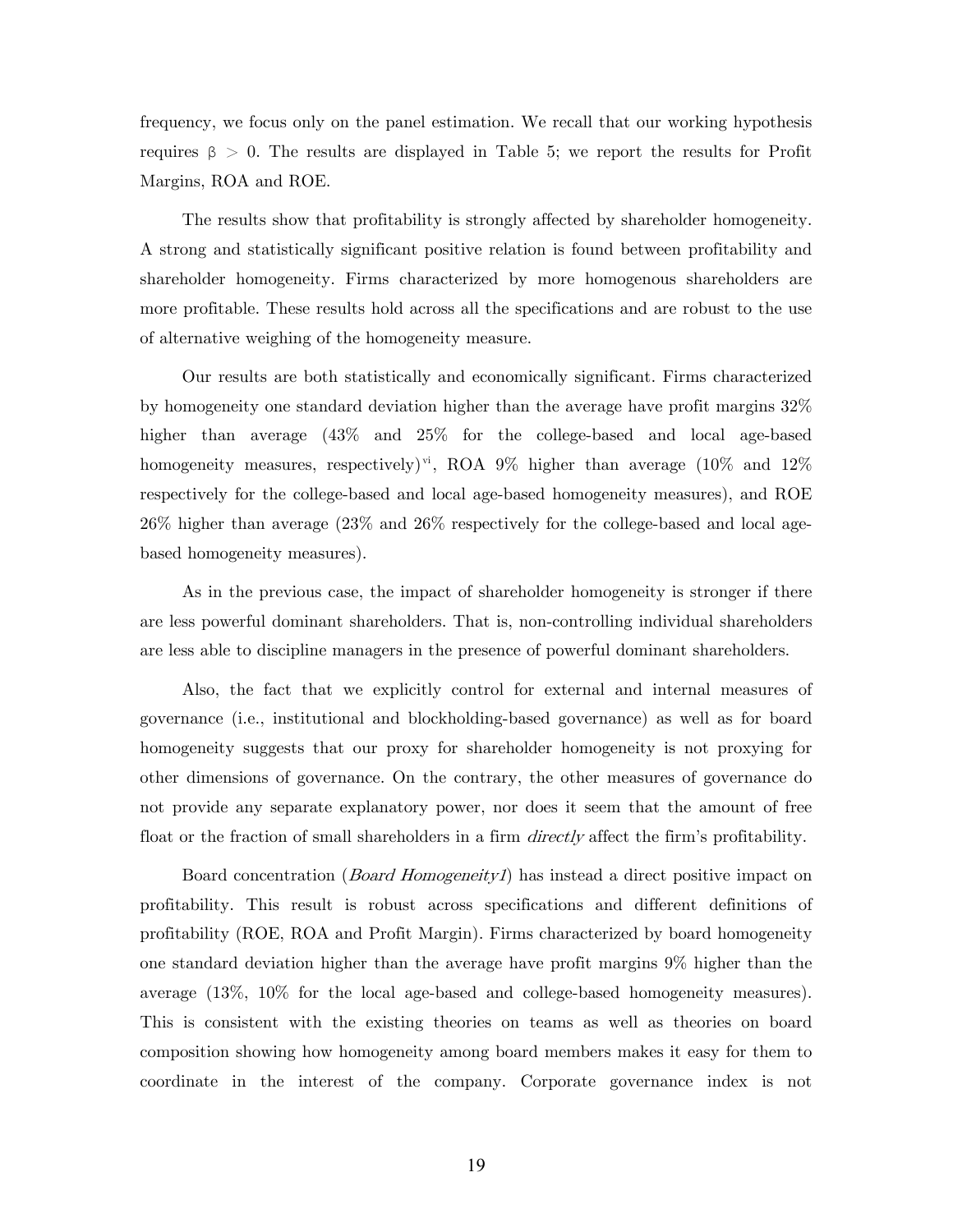consistently significant. Also, among the other variables, size and leverage are consistently positively related to profitability and dividend yield most of the time, while the amount of cash of the firm is negatively related to it.

Overall, these findings suggest that, in general, firms with higher shareholder homogeneity are more profitable. We will now move on to see whether these effects – higher transparency and higher profitability — translate at the price level.

### VII. Shareholder Homogeneity and Stock Price

What is the overall effect on firm market valuation? We argued that higher homogeneity by increasing firm profitability and increasing transparency should also increase the stock price  $(H4)$ . To test it, we take a two-pronged approach, looking at both the relation between homogeneity and price (Tobin's Q) and that between changes in homogeneity and changes in prices (i.e., returns).

#### A. Shareholder Homogeneity and Tobin's Q

We start by looking at stock prices. In line with the literature (Coval and Moskowitz 2001, Gompers, Ishii and Metrick 2003, Hong, Kubik, and Stein 2003, 2005), we use Tobin's Q and regress it on the level of homogeneity at year-end and a set of control variables. In order to address the fact that computing measures of firm value may be problematic if the firm has majority ownership in subsidiaries, but there is some minority interest, we re-estimate the specification by just focusing on firm with whole owned subsidiaries. The (unreported) results do not differ.

We limit the set of control variables to those commonly used in the literature. These are firm characteristics such as size, leverage, number of employees, dividend yield, cash, high-tech dummy, and A-list dummy. We also include our measures of direct and indirect governance (i.e., corporate governance index, share of free float and share of individuals). All the variables are defined as in previous sections. We apply a panel estimation. We recall that our working hypothesis requires  $\beta > 0$ .

The results are reported in Table 6. They show that firms with higher shareholder homogeneity command higher market valuation. Prices (i.e., Tobin's Q) are positively and significantly related to shareholder homogeneity. As before, the results hold across specifications, both when we use a specification based on college affiliation and when we use one based on the age cohort. Moreover, the results are also robust when we use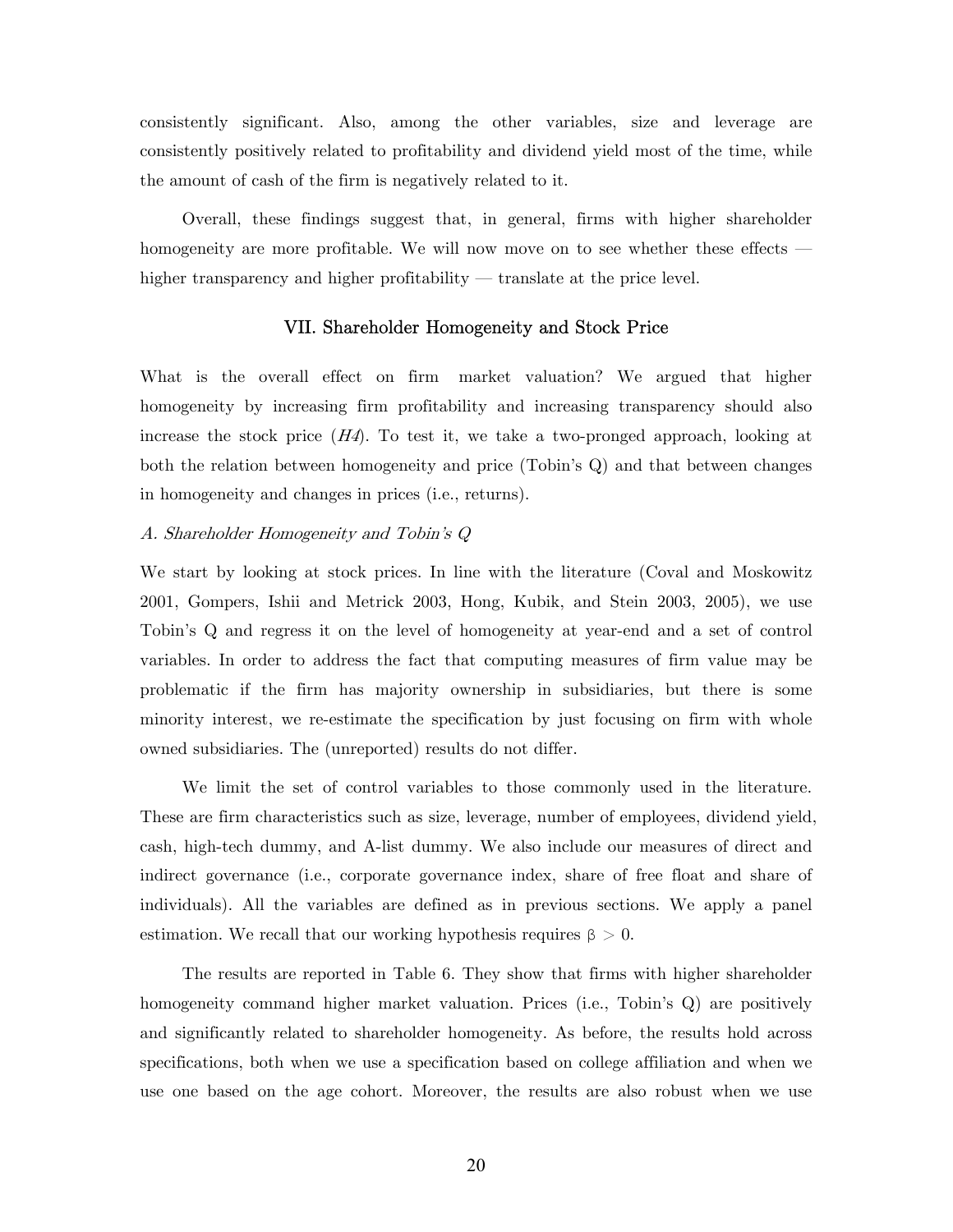shareholder homogeneity weighed by the free float measure. Firms with homogeneity greater than the average by one standard deviation have prices that are 15% higher than average for the age-based homogeneity measure (13% for the college-based homogeneity measure). These results also hold when we consider the local-homogeneity measure. Firms with homogeneity greater than the average by one standard deviation have prices that are 13.5% higher than average.

As in the previous estimates, the impact of shareholder homogeneity is stronger if the dominant shareholder is less powerful. Firms with homogeneity greater than the average by one standard deviation have prices that are 23% higher than average for the age-based homogeneity measure (14% and 17% for the college-based and local age-based homogeneity measures respectively) in the case of less powerful dominant shareholders and prices that are 1.8% higher than average for the age-based homogeneity measure (1.7% lower and 8% higher for the college-based and local age-based homogeneity measures respectively) for the case of more powerful dominant shareholders. It is also worth noting that the estimates for powerful dominant shareholders are not significant.

Among the other variables, it is important to note that both direct governance (corporate governance index) and indirect governance (share of free float) are significantly related to stock prices. The higher the quality of corporate governance (i.e., the lower the value of the index) and the higher the proportion of controlling shareholders (i.e., the lower the free float), the higher the stock prices are. This is consistent both with the US findings on corporate governance (Gompers, Ishii and Metrick 2003) and with those for Sweden (Cronqvist and Nilsson 2003). Taken together with the previous findings, these results suggest that the level of corporate governance is related to the level of stock prices. Also, there is a strong and persistent positive correlation (across specifications) between stock price and firm size and a negative one between stock price and leverage.

#### B. Shareholder Homogeneity and Stock Returns

We now consider stock returns. We recall that if greater homogeneity increases prices, a positive change in homogeneity should be positively related to stock returns. In other words, if the level of homogeneity explains prices, changes in homogeneity should explain changes in prices (i.e., returns). We therefore regress stock returns on our proxies for homogeneity and a set of control variables. For consistency and comparability with the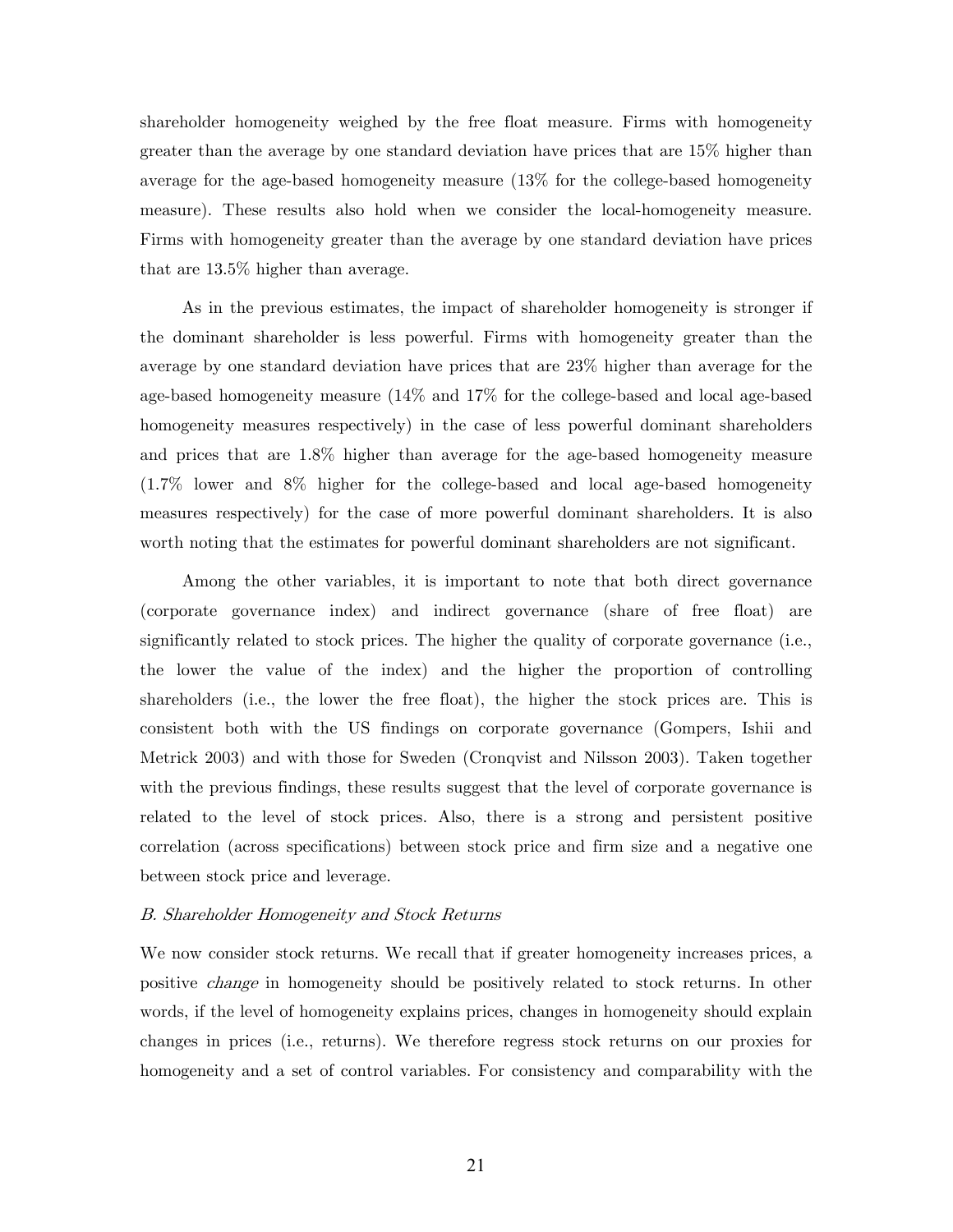literature, we adopt a specification analogous to the one employed by Gompers, Ishii and Metrick (2003) and Coval and Moskowitz (1999 and 2001). We estimate:

$$
R_{jt} = \alpha + \beta \Delta HO_{jt} + \gamma C_{jt} + \varepsilon_{jt}, \qquad (3)
$$

where  $R_{jt}$  is the return of the *jth* stock at time t,  $HO_{jt}$  is our proxy for the degree of shareholder homogeneity of the *jth* firm at time t,  $\Delta HO_{it}$  represents the change over such a period, and  $C_{jt}$  is a vector of control variables for the *jth* stock at time t. The estimation frequency is monthly.

We consider alternative specifications based on the different measures of shareholder homogeneity: *Shareholder Homogeneity1* and *Shareholder Homogeneity2*. As before, we consider the raw measure as well as a measure constructed by interacting shareholder homogeneity with a variable proxying for the power of the controlling shareholders. We also control for board homogeneity (*Board Homogeneity1* and *Board* Homogeneity2), the quality of corporate governance (Corporate Governance Index), the size of the firm's free float *(Share of Free Float)*, and the part of the shares not held by either the controlling shareholders or the institutional investors (*Share of Individuals*). The control variables are the same as the used by Gompers, Ishii and Metrick (2003) and the ones we defined in Section IV-B.

As in the previous estimates based on monthly data, we use both a panel and a standard Fama-MacBeth methodology. For the specification based on returns, we use the raw returns, the market-adjusted returns (residual of the CAPM market model) and the industry-adjusted returns (residual of the regression of stock returns on the industry value-weighted returns). We recall that our working hypothesis requires  $\beta > 0$ .

The results are reported in Table 7. Given that the results based on panel estimations are consistent with those based on Fama and MacBeth, in the interest of brevity, we report only the results of the panel estimations. In Panel A, we report the results for the age-based shareholder homogeneity proxy, in Panel B, we report the results for college-based shareholder homogeneity, and in Panel C, we report the results for local age-based shareholder homogeneity.

The results show that returns are positively and significantly related to changes in shareholder homogeneity. These results hold across all the specifications, both in the case of the panel specification and the Fama-MacBeth specification. Moreover, the results are also robust when we use shareholder homogeneity weighed by the measure of free float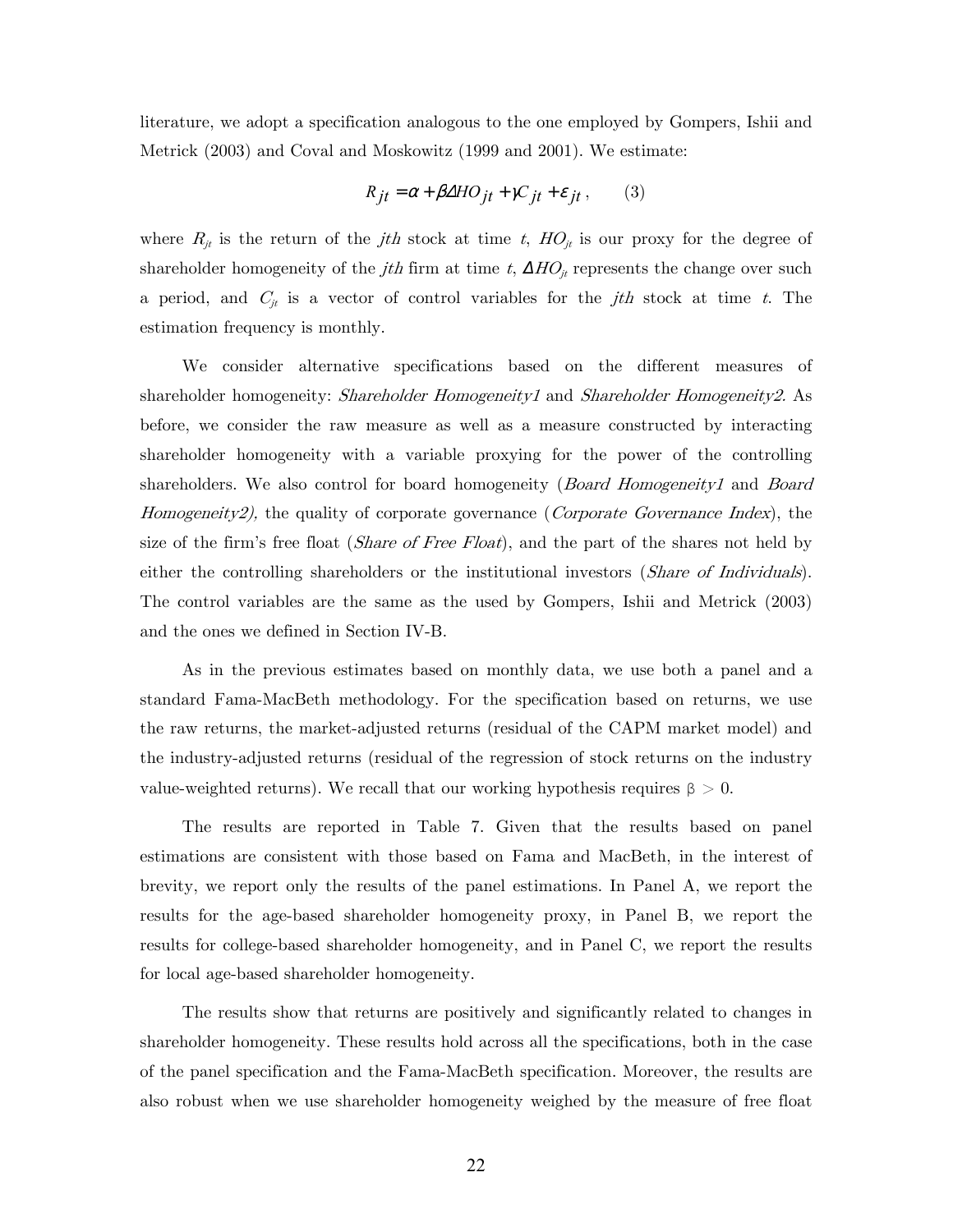(Shareholder Homogeneity2). This finding, coupled with the fact that the control variables include alternative governance measures and board homogeneity measures, suggests that shareholder homogeneity is not proxying for any external measure of governance (i.e., governance index) or internal measure of governance (i.e., blockholders, insider or controlling shareholders ) nor for board homogeneity. Shareholder homogeneity has its own separate role in affecting stock returns.

Not only are our results statistically significant, but they are also economically significant. An increase in homogeneity of one standard deviation increases returns by 0.45% per month for the age-based homogeneity measure (0.49% for the local age-based and 0.45% for college-based homogeneity measures).

The impact of a change in homogeneity is stronger if the dominant shareholder is less powerful. The increase in homogeneity of one standard deviation increases returns by 0.47% per month for the age-based homogeneity measure in the case of less powerful dominant shareholders (0.54% for the local age-based and 0.53% for college-based homogeneity measures) as compared to 0.13% for the age-based homogeneity measure in the case of more powerful dominant shareholders (0.19% for the local age-based and - 0.09% for college-based homogeneity measures).

Among the other variables, neither direct governance (corporate governance index) nor indirect governance (share of free float and share of individual investors) is related to returns. Nor do they seem to provide any additional explanatory power with respect to our measures. However, they have a significant explanatory power if used independently (Cronqvist and Nilsson, 2003). This may suggest that part of the explanatory power generally attributed to them may, in fact, be due to their relation to shareholder homogeneity. That is, firms with better governance are firms with higher shareholder homogeneity and not vice versa. Further, there is a strong and persistent negative correlation (across specifications) between returns and past price, past returns, past turnover and level of cash, and the positive one between returns and size.

Overall, these findings suggest that shareholder homogeneity is positively related to returns, which supports our hypothesis. It is important to stress that these findings also hold when we consider the local-homogeneity measure. Thus they could be interpreted as suggesting that homogeneity affects returns as opposed to returns inducing changes in shareholder homogeneity.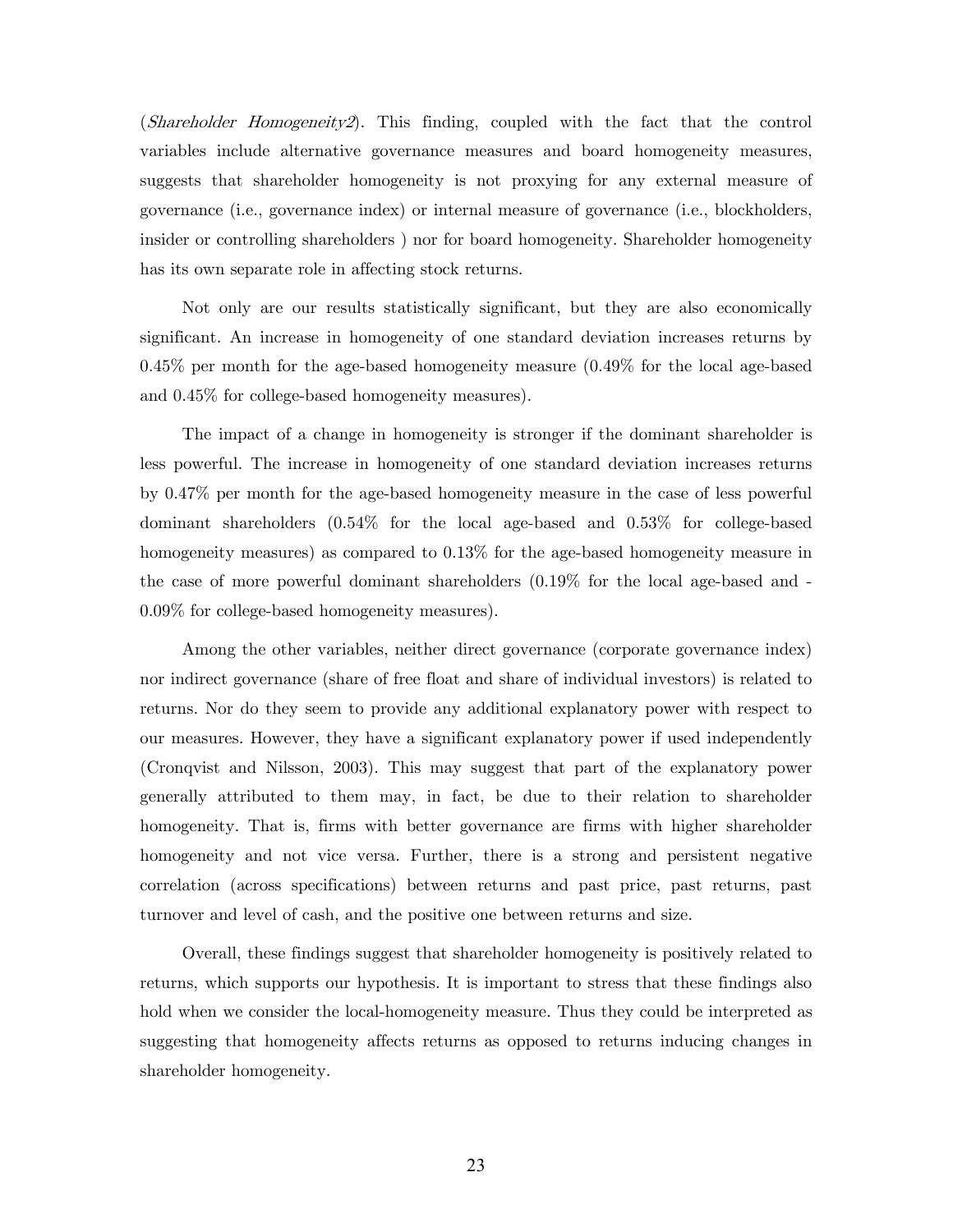Would the change in homogeneity be forecastable or just unexpected? We address this issue by performing the following experiment. v<sup>ii</sup> We decompose the change in homogeneity into its unexpected and expected components, and test whether the unexpected change affects stock prices. Indeed, increases in homogeneity will raise stock prices (i.e., positive return) only if they are unanticipated. Therefore, we first regress changes in homogeneity on the lagged company characteristics (size, book-to-market, leverage, number of employees, liquidity variables, industry and listing dummies, etc.). Then, the residuals of this regression are used as unexpected changes in homogeneity. The results (not reported) are consistent with the reported ones, suggesting that the impact of changes in homogeneity on stock prices is mostly related to unexpected shocks to homogeneity. That is, the degree of shareholder homogeneity is correctly priced and only unexpected changes to it induce stock price changes.

#### VIII. Discussion

Overall, these findings suggest that firms with higher shareholder homogeneity have higher stock prices, are more profitable and tend to meet more market expectations, as we have conjectured. In each case, these results hold regardless of the quality of governance of the firm – both internal and external – and of the degree of board homogeneity. That is, shareholder homogeneity is not proxying for some external measure of governance (i.e., governance quality) or internal measure of governance (i.e., blockholders, insider or controlling shareholders). Shareholder homogeneity has a distinct and important impact on stock prices.

Our results differ from those based on the theories relating differences in beliefs to stock prices in the presence of short-sale constraints (Miller 1977; Chen, Hong and Stein 2001; Diether, Malloy and Scherbina 2002). These posit that, given that investors with pessimistic views are reluctant to participate in the stock market, the stock price is a function of the view of relatively more optimistic investors. This implies that a higher the dispersion of opinions (i.e., lower homogeneity) would increase stock prices. Their channel is entirely market-based. That is, no direct impact on managerial behavior is assumed. Our results provide evidence in favor of a separate channel based on the reaction of the managers.

Our results are consistent with the recent findings of Boot and Thakor (2004) and Dittmar and Thakor (2005) on equity issuance decisions. They argue that the firm value is an increasing function of the alignment between shareholders and managers and show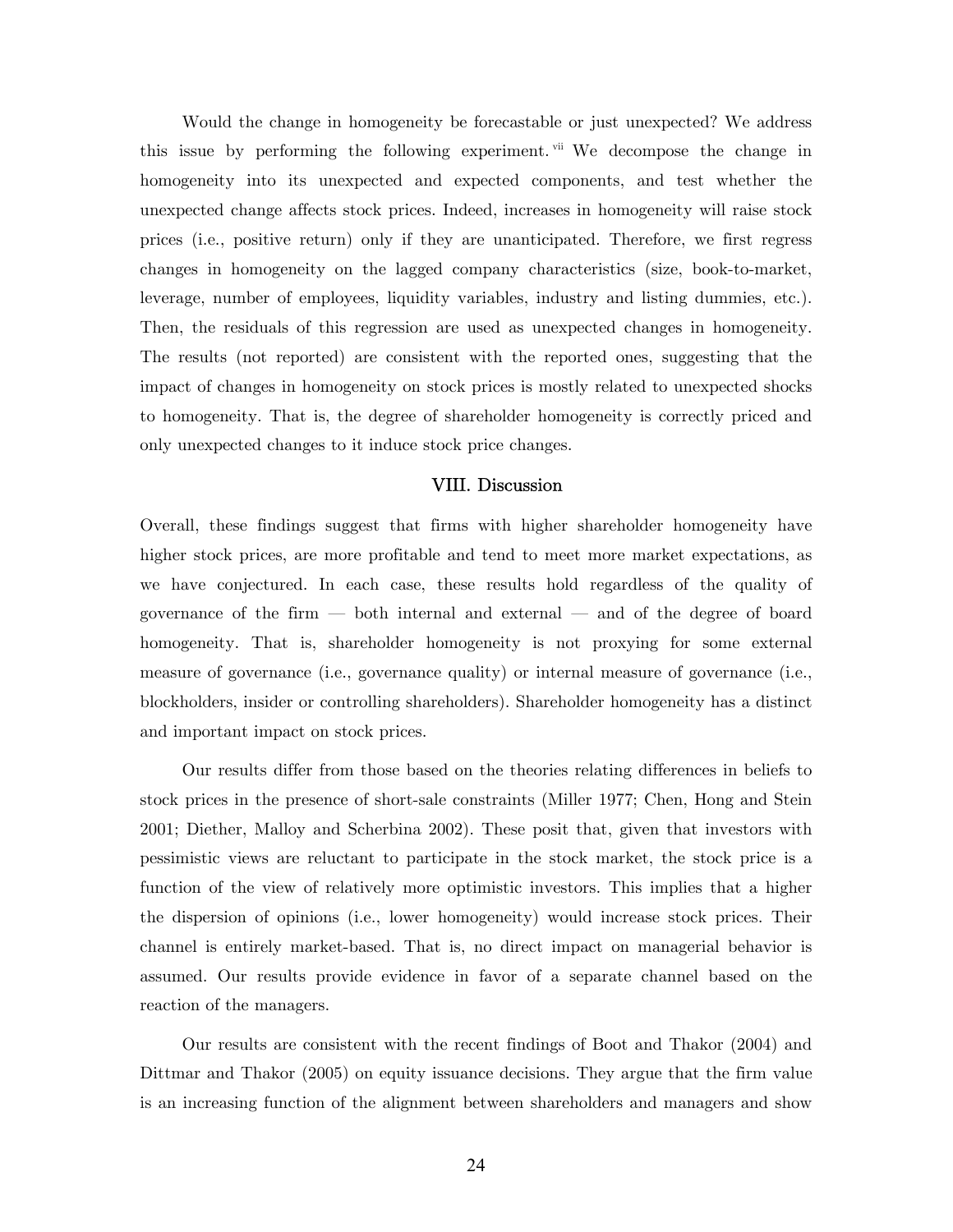that managers use equity to finance projects when they believe that investors' views about project payoffs are likely to be aligned with theirs, thus maximizing the likelihood of agreement with investors. Even if they do not test it directly, their predictions regarding price and profitability are consistent with ours, as long as alignment and homogeneity are positively correlated. Moreover, the measures of alignment they use  $$ forecast error and dispersion of analyst forecasts – are similar to our measures of transparency. Therefore, the fact that shareholder homogeneity is related to transparency also indirectly suggests that it is related to alignment.

Overall, these sets of findings complement each other and provide a view of corporate governance in which the distribution of shareholders has a direct impact on the value of the firm because it conditions the decision of the managers and therefore, indirectly the stock price. This view sheds new light on the determinants of stock prices and of corporate decisions. Indeed, unlike in standard corporate theory, the decisions of the managers are directly affected by the investment decision of the investors, as opposed to direct monitoring. Unlike in standard asset pricing theory, the stock price is indirectly determined by the decision of the managers reacting to investors' pressure.

## Conclusion

We study how the type of shareholding structure of a firm affects its financial and operating performance. In particular, we argue that the degree of homogeneity of shareholders affects firm value. Homogeneous shareholders are better able to informally coordinate their actions. This acts as a disciplining device for the managers and induces them to be meet market expectations and to engage less in value-destroying activities. This translates into higher profitability, higher stock prices and lower market forecast errors and dispersion.

We test this hypothesis by using a new and unique dataset containing information on all the shareholders for each firm in Sweden over the past decade. We exploit this information to construct two novel proxies for shareholder homogeneity. The first is based on the age cohort of the shareholders and the second on their degree of college affiliation. Using these proxies, we show that greater homogeneity increases firm profitability and returns, while it reduces analyst error and analyst dispersion. This suggests the existence of a channel through which shareholder distribution affects the value of the firm. Homogeneity across shareholders acts as a form of governance.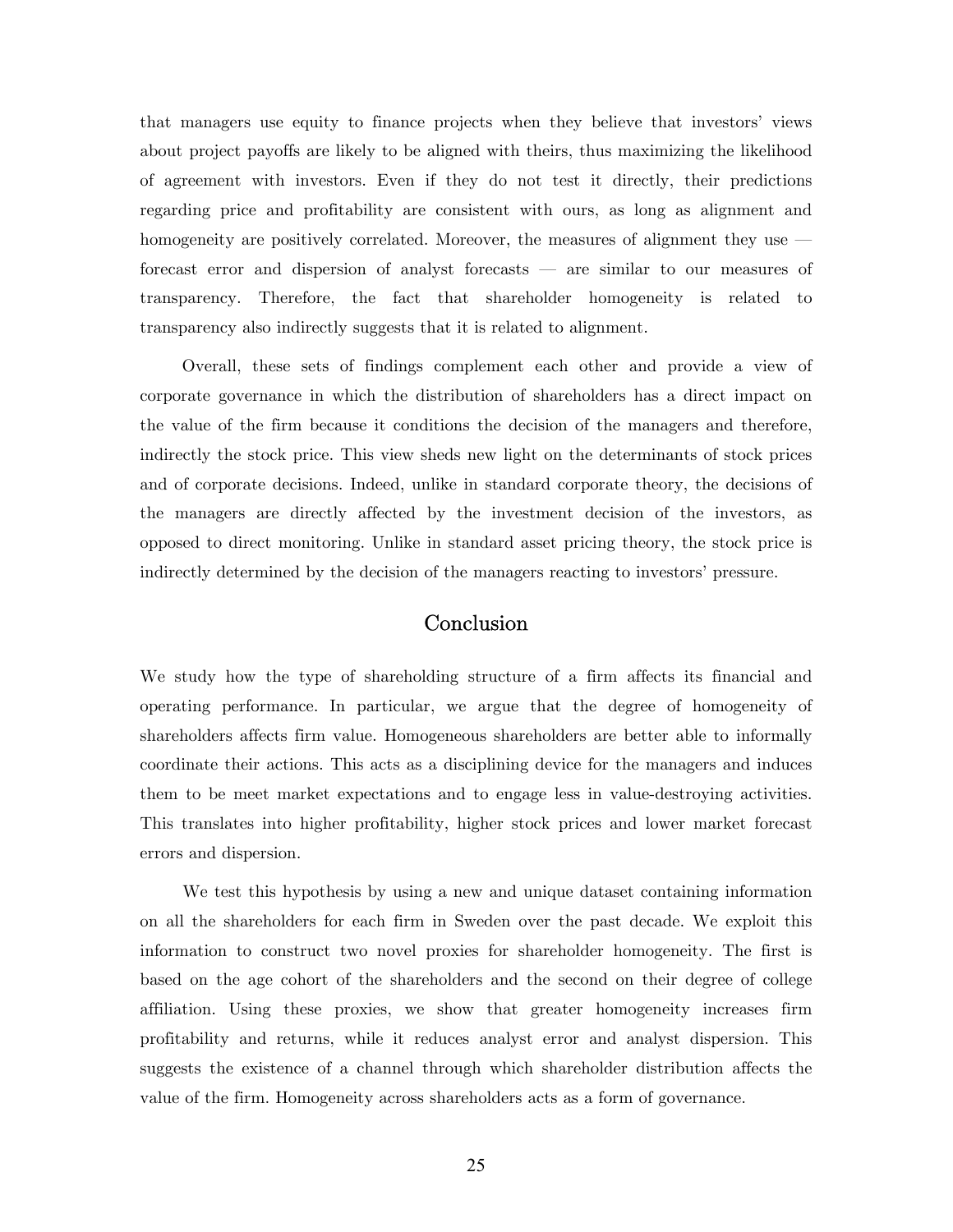Our findings have relevant implications. Indeed, they show that exogenous differences in age cohorts or education may have a potent effect on the value of the firm and its relation vis-à-vis the market. This suggests an explanation of stock returns and firm value based on past interactions and new cohorts coming to the market, providing food for thought for corporate as well as asset pricing theory.

## **Appendix**

We present a simple model. We make assumptions as close as possible to the existing literature (Kahn and Winton 1998, Maug 1998, Booth and Thakor 2004, Admati and Pfleiderer 2005). We assume that investors have only one firm to invest. This is analogous to assuming an extreme form of market segmentation. That is, markets are not perfectly elastic, the demand for stocks slopes down, and shareholders are not substitutable for each other. The main implication is that dissatisfied shareholders cannot be easily replaced. In the empirical part, we will use identifying restrictions that allow us to focus on the exogenous component of shareholder structure.

There are three periods: 0, 1 and 2. In period 0, the managers decide how much of the value of the firm to appropriate and how much to distribute as earnings. In period 1, earnings are announced. Finally, in period 2, the true value of the firm  $(V)$  is revealed. Investors trade in both period 0 and 1. In period 1, they decide to invest in the firm on the basis of their prior beliefs about the value of the firm. In period 1, they update their prior beliefs by observing the earnings. Most of the analysis concentrates on the price at period 1. For simplicity, we will omit the time subscript when it is not strictly required.

#### The investors

Following Barberis and Shleifer (2003) and Greenwood (2005) we assume that the (noncontrolling) investors are endowed with CARA utility function and, at each time  $t$ , they maximize the exponential utility of next-period wealth subject to a wealth constraint:

$$
max_{X_{i,t}} E[-exp(-W_{i,t+1})]
$$
\n(A1)

\nsuch that  $W_{i,t+1} = W_{i,t} + x_{i,t}[p_{t+1} - p_t],$ 

\n(A2)

where, for the *ith* investor,  $W_{i,t}$  represents his wealth at time t,  $\gamma$  is his degree of risk aversion,  $x_{i,t}$  is the amount he invests in the stock of the firm at time t, and  $p_t$  is the price of the stock at time t. Investors can alternatively invest in a riskless asset that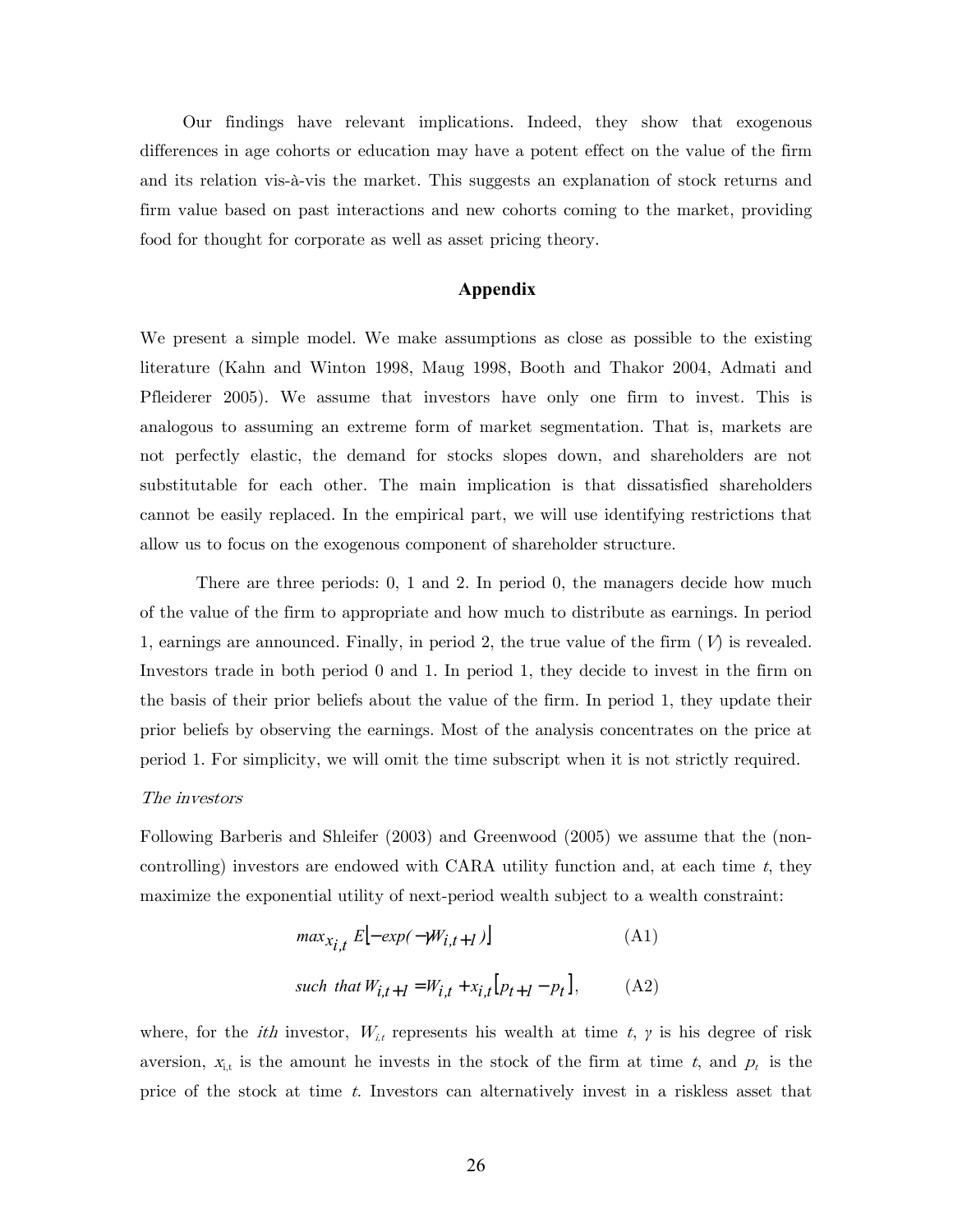delivers a return that we assume to be equal to 0. There is a fixed supply of the stock equal to S. It can be shown that the investment in the firm of the *ith* investor is equal

to: 
$$
x_{i,t} = \frac{E_{i,t}(V) - p_t}{\gamma Var_{i,t}(V)}
$$
, where  $E_{i,t}(V)$  and  $Var_{i,t}(V)$  are, respectively, the *ith* investor's

conditional mean and his conditional variance of the value of the firm  $(V)$  conditional on the information available at time  $t$ .

Investors reallocate their portfolios on the basis of their prior beliefs about the value of the firm (period 0) and of the new information contained in the announced earnings (period 1). Investors enter the market in period 0 with heterogeneous prior beliefs about the distribution of the value of the firm. Following Hertzberg (2006), we assume that all the investors agree about the expected value of the firm, but disagree abut the variance of the distribution  $V^{\sim}N(\mu_V, \Sigma_{i,V}^2)$ . We assume that  $\Sigma_{i,V}^2 = \Sigma_{i,V}^2 + \eta_i$ *V*  $\Sigma_{i,V}^2 = \Sigma_V^2 + \eta_i$ , where  $\eta_i$  is uniformly distributed on the interval  $[-H, +H]$ . H represents the degree of heterogeneity of the investors. We assume that  $H \ll \Sigma_V^2$ . This implies that the reaction to new information (earnings) depends on the investor characteristics  $(Z_{i,V}^2)$ . Investors with similar characteristics interpret information in a similar way and react analogously.

In period 1, the investors observe the earnings announced by the firm  $(Y)$  and update their beliefs on the basis of them. In period 2, investors learn about the value of the firm. We assume that the earnings are:  $Y = \alpha V + \varepsilon - f^2$ , where V is the value of the firm and *α* represents the fraction of the firm value that is produced as earnings – a sort of "return on value of the firm."  $\alpha$  is bounded between 0 and 1. The term f represents the value that is appropriated by the managers, and  $\varepsilon$  is an "information noise." Investors are not aware of the expropriation and use the value of the cash flows to draw inferences on the value of the firm (i.e., they assume  $Y = \alpha V + \varepsilon$ ). This implies that a higher f, by reducing the earnings, lowers the expected value f the firm for the investors.

The value of expropriation represents the amount of earnings that are siphoned off by the managers. In the case of a public company with diffuse ownership, these can be thought of as perks and benefits accruing to entrenched managers, while in the case of a tightly controlled (family) firm, these can be seen as transfer benefits that accrue to the family/dominant shareholders. In the former case, f proxies for the conflict of interest between shareholders and managers, while in the latter case, it proxies for the conflict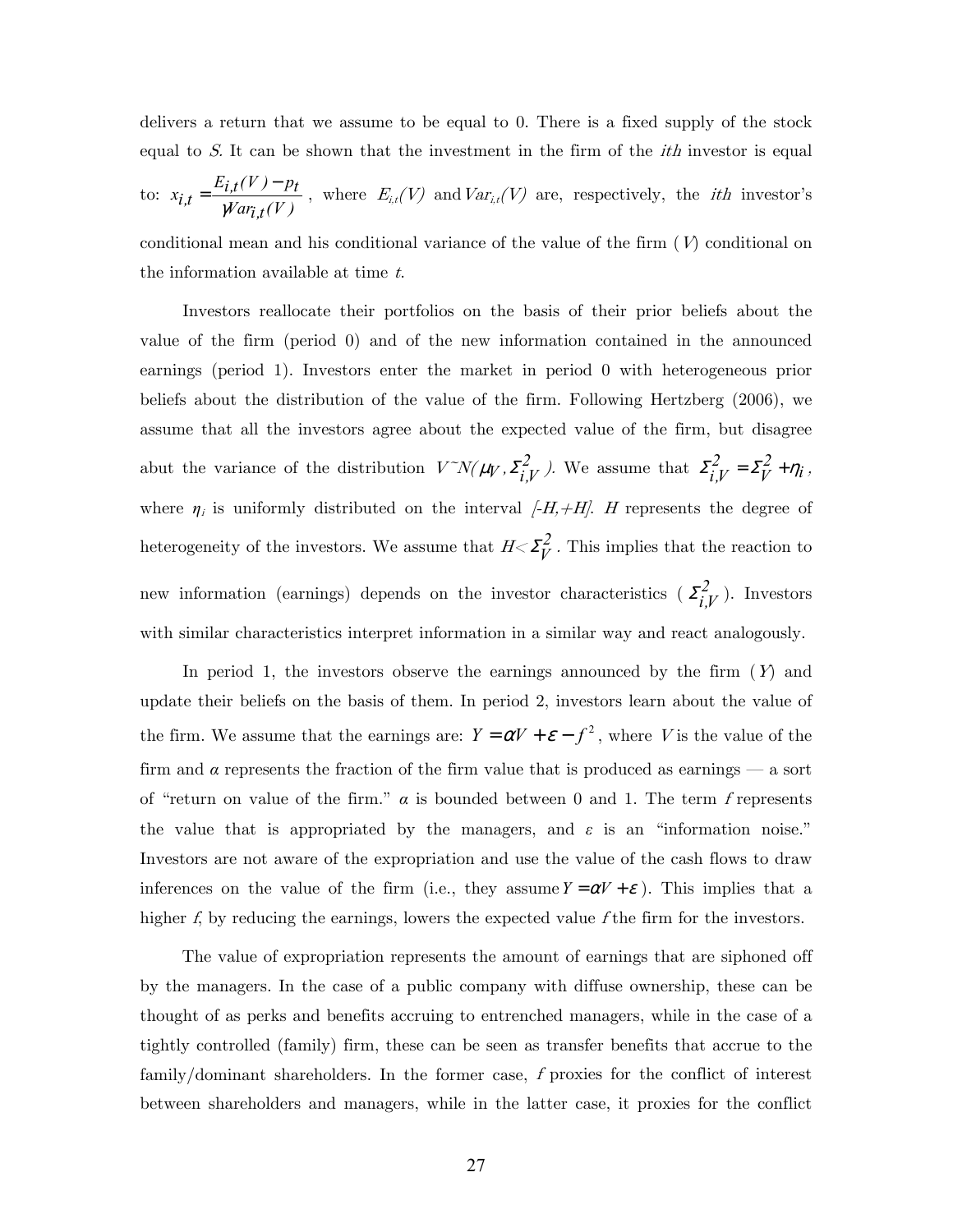between majority (controlling) and minority (non-controlling) shareholders. Following Admati and Pfleiderer (2005), we assume that the expropriation process is not value invariant.<sup>viii</sup> Quite the contrary, it leads to destruction of value. Therefore, we model it as  $-f^2$ .  $\varepsilon$  represents the noise in the transmission of the information about cash flows from the firm to the market. It is normally distributed and independent of investors' prior beliefs about the fundamental value of the firm. That is:  $\epsilon \gamma N(0, \Sigma_{\epsilon}^2)$  and corr(V, *ε*)=0.

The assumptions about the information structure allow us to define the belief of the *ith* investor as:

$$
E_{i,I}(V) = \mu_V + \frac{\alpha \Sigma_{i,V}^2}{\alpha^2 \Sigma_{i,V}^2 + \Sigma_{\epsilon}^2} (Y - E[Y]) = \mu_V + \frac{\alpha \Sigma_{i,V}^2}{\alpha^2 \Sigma_{i,V}^2 + \Sigma_{\epsilon}^2} \left(\alpha V - f^2 + \epsilon - \alpha \mu_V\right), \text{ (A3)}
$$

where  $Y = \alpha V - f^2 + \varepsilon$  represents the signal of the investor after the observation of the cash flows.<sup>ix</sup> The conditional variance for the *ith* investor is:

$$
Var_{i,I}(V) = \Sigma_{i,V}^{2} - \frac{\alpha^{2} \Sigma_{i,V}^{4}}{\alpha^{2} \Sigma_{i,V}^{2} + \Sigma_{\varepsilon}^{2}}.
$$
 (A4)

We can now determine the aggregate demand by aggregating across all the investors in the market. This is the same as integrating over a uniform distribution, given that  $\Sigma_{i,V}^2 = \Sigma_V + \eta_i$ , where  $\eta_i$  is uniformly distributed on the interval  $[-H,+H]$ . Therefore, the aggregate demand in period 0 and 1 are, respectively,

$$
D_0 = \frac{1}{2H} \int_{-H}^{+H} [x_{i,0} d\eta_i = \frac{1}{2\pi} \int_{-H}^{+H} \frac{\mu_V - p_0}{\Sigma_{i,V}^2} d\eta_i = \frac{\mu_V - p_0}{2\pi} \left[ Log \left( \Sigma_V^2 + H \right) - Log \left( \Sigma_V^2 - H \right) \right] \tag{A5}
$$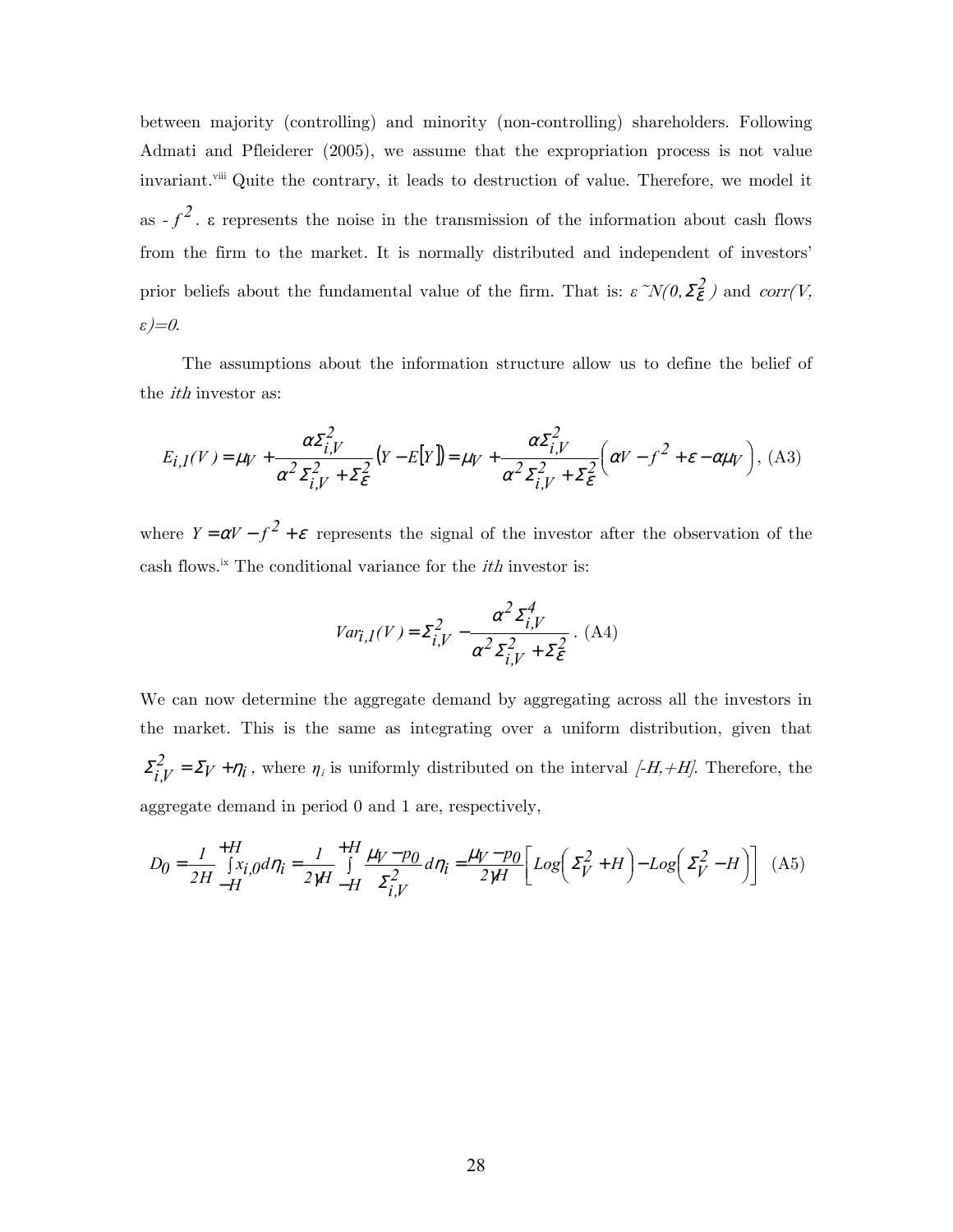$$
D_{I} = \frac{1}{2H} + \frac{H}{\int x_{i,I} d\eta_{i}} = \frac{1}{2\pi} + \frac{H}{\int x_{i,I} d\eta_{i}} = \frac{1}{2\pi} + \frac{H}{\int x_{i,I} d\eta_{i}} = \frac{1}{2\pi} + \frac{H}{\int x_{i,I} d\eta_{i}} = \frac{1}{2\pi} + \frac{H}{\int x_{i,I} d\eta_{i}} = \frac{1}{2\pi} + \frac{H}{\int x_{i,I} d\eta_{i}} = \frac{1}{2\pi} + \frac{1}{2\pi} + \frac{1}{2\pi} + \frac{1}{2\pi} + \frac{1}{2\pi} + \frac{1}{2\pi} + \frac{1}{2\pi} + \frac{1}{2\pi} + \frac{1}{2\pi} + \frac{1}{2\pi} + \frac{1}{2\pi} + \frac{1}{2\pi} + \frac{1}{2\pi} + \frac{1}{2\pi} + \frac{1}{2\pi} + \frac{1}{2\pi} + \frac{1}{2\pi} + \frac{1}{2\pi} + \frac{1}{2\pi} + \frac{1}{2\pi} + \frac{1}{2\pi} + \frac{1}{2\pi} + \frac{1}{2\pi} + \frac{1}{2\pi} + \frac{1}{2\pi} + \frac{1}{2\pi} + \frac{1}{2\pi} + \frac{1}{2\pi} + \frac{1}{2\pi} + \frac{1}{2\pi} + \frac{1}{2\pi} + \frac{1}{2\pi} + \frac{1}{2\pi} + \frac{1}{2\pi} + \frac{1}{2\pi} + \frac{1}{2\pi} + \frac{1}{2\pi} + \frac{1}{2\pi} + \frac{1}{2\pi} + \frac{1}{2\pi} + \frac{1}{2\pi} + \frac{1}{2\pi} + \frac{1}{2\pi} + \frac{1}{2\pi} + \frac{1}{2\pi} + \frac{1}{2\pi} + \frac{1}{2\pi} + \frac{1}{2\pi} + \frac{1}{2\pi} + \frac{1}{2\pi} + \frac{1}{2\pi} + \frac{1}{2\pi} + \frac{1}{2\pi} + \frac{1}{2\pi} + \frac{1}{2\pi} + \frac{1}{2\pi} + \frac{1}{2\pi} + \frac{1}{2\pi} + \
$$

where  $A = \left[ Log(\Sigma_V^2 + H) - Log(\Sigma_V^2 - H) \right]$ .

We are now ready to define the stock price as the one that equalizes demand and supply. We have assumed that the supply of stock is equal to  $S$  in both periods. Therefore, the price in the period 0 is determined by solving  $D_0 = S$ , while in period 1 it is determined by solving  $D<sub>I</sub>=S$ . This yields:

$$
p_0 = \mu_V - \frac{2\gamma S H}{\left[Log(\Sigma_V^2 + H) - Log(\Sigma_V^2 - H)\right]}, \, p_2 = V,
$$

and

$$
p_I = \left(\mu_V \Sigma_{\mathcal{E}}^2 A + 2\alpha HY - 2\gamma SH\Sigma_{\mathcal{E}}^2\right) / \left(2\alpha^2 H + \Sigma_{\mathcal{E}}^2 A\right). \quad (A7)
$$

Prices react more to signals  $(Y)$  the higher the degree of homogeneity. That is, if we define the change in price following a change in earnings  $(\Delta Y)$  as  $\Delta P = \Psi \Delta Y$ , we can define the impact of earning announcements as:

$$
\Psi = \frac{2\alpha H}{\left[2\alpha^2 H + \Sigma_{\epsilon}^2 Log\left(\Sigma_{V}^2 + H\right) - \Sigma_{\epsilon}^2 Log\left(\Sigma_{V}^2 - H\right)\right]},
$$

**Ψ** is a decreasing function of H. Indeed, substituting  $h = \frac{H}{r^2}$ *V*  $h = \frac{H}{A}$ Σ  $=\frac{11}{2}$  and

denoting  $g(h) = \frac{\{Log(I+h) - Log(I-h)\}}{E}$ *h*  $g(h) = \frac{\{Log(1+h) - Log(1-h)\}}{h}$ , one can rewrite the equiation for  $\Psi$  as

$$
\Psi = \frac{2\alpha}{\left[2\alpha^2 + \frac{\Sigma_e^2}{\Sigma_V^2} \frac{\left\{Log\left(l+h\right) - Log\left(l-h\right)\right\}}{h}\right]} = \frac{2\alpha}{\left[2\alpha^2 + \frac{\Sigma_e^2}{\Sigma_V^2} g(h)\right]} \tag{A8}
$$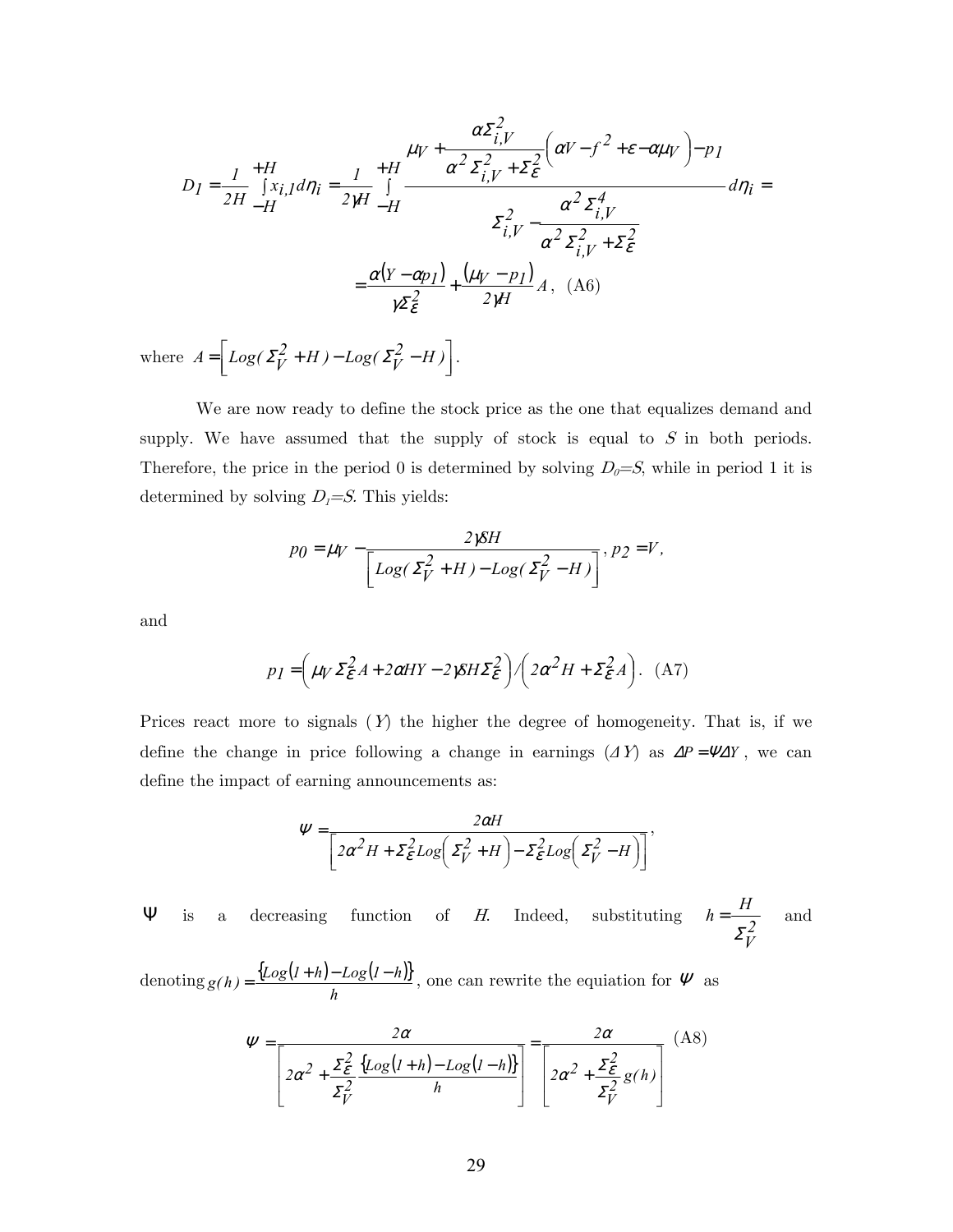Since  $d\Psi/dH \propto -d\chi/dh$ , it is enough to show that  $g(h)$  is monotonic and increasing function of h. Using Taylor expansion for  $Log(1+h)$  for  $|h|<1$ , one can write:

$$
\frac{Log(1+h) - Log(1-h)}{h} = 2 \sum_{h=0}^{\infty} \frac{h^{2h}}{2h + 1} = 2 \left( 1 + \frac{h^2}{3} + \frac{h^4}{5} \dots \right). \tag{A9}
$$

It can be seen that  $g(h)$  is increasing function for any  $h > 0$ . Thus,  $\Psi$  is increasing function of homogeneity (defined as  $1/H$ ).

#### The managers

We now consider the policy of the manager. We will use the term "manager" to define the agent in control of the firm. This can be either the manager of a public company with diffuse ownership or the family/dominant shareholder of a tightly controlled firm. In line with standard literature, we assume them to be risk neutral and to have a standard objective function (Admati and Pfleiderer 2005):

$$
\Pi = \omega p_I + \omega V + f \,, \qquad \text{(A10)}
$$

where *ω* can be interpreted as the fraction of the shares and options of the firm owned by the manager and  $f$  is the amount the manager is able to expropriate from the firm. For simplicity and no loss of generality, we assume that the manager discounts secondperiod profits at the riskless rate.

This specification assumes that the manager is interested in maximizing both period 1 payoff (i.e.,  $p_1$ ) and the terminal value. This assumption is consistent with standard literature (e.g., Ross 1977, Admati and Pfleiderer 2005) and assumes that manager's compensation depends on both the short-term (period 1) and long-term (period 2) price performance. The manager maximizes the value of the compensation  $(\omega p_1 + \omega V)$ , as well as the amount he can siphon off by expropriation (f). The fraction  $\omega$ determines the equity ownership of the managers. A small value of *ω* corresponds to managers with little equity- and option-based compensation, while a high value of *ω* corresponds to a firm with a family/dominant shareholder.

We assume that in period  $0$ , the manager knows V. As we mentioned before, in period 1, the investors observe Y under the erroneous belief that  $Y = \alpha V + \varepsilon$ . That is, they think that earnings give a fair representation of the true value of the firm  $(V)$ without realizing that they are, instead, net of the amount appropriated by the managers.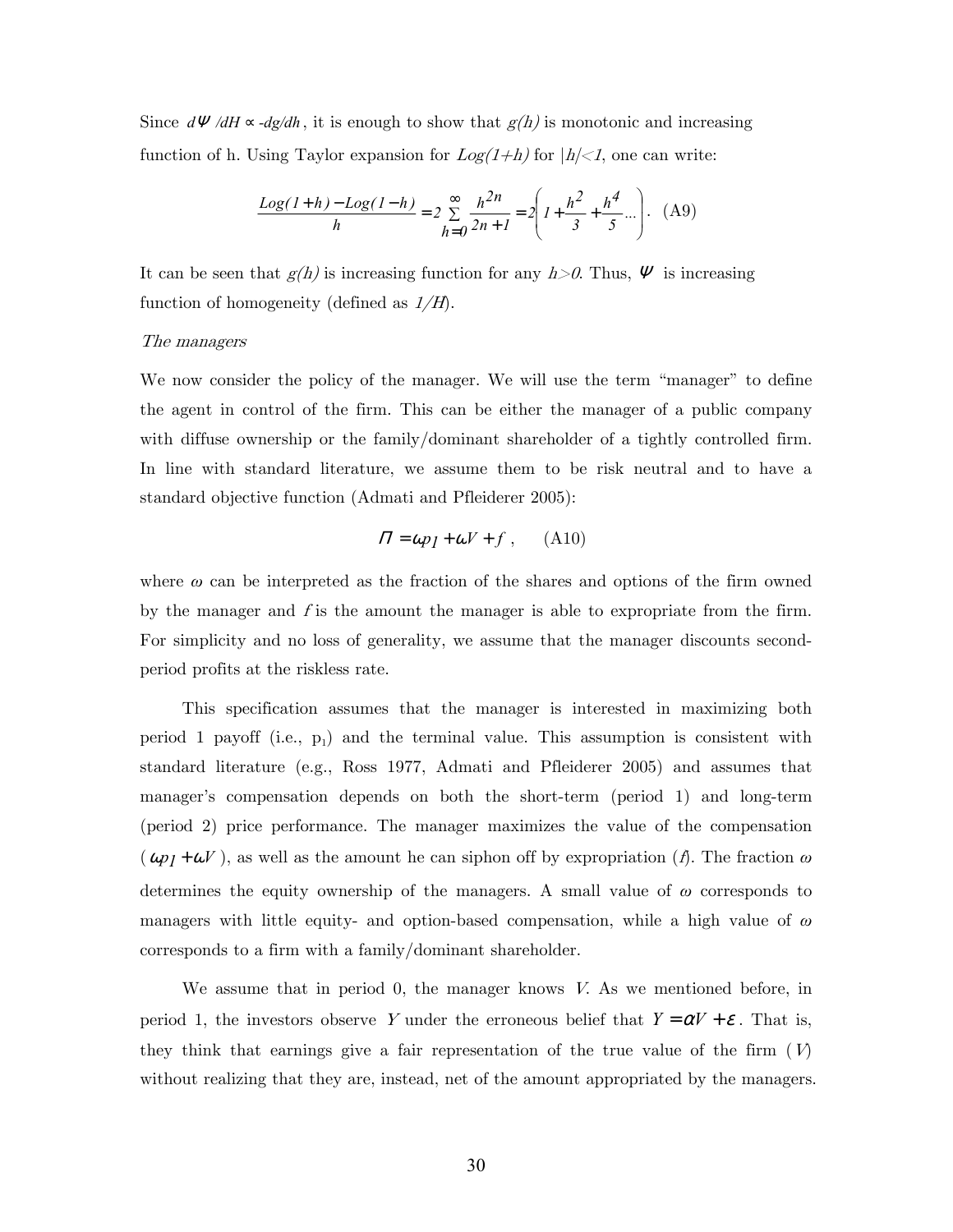This implies that expropriation from the managers has the important side effect of inducing the investors to think that the true value of the firm is lower than it actually is.

We focus on the trade-off the manager faces and, to keep the analysis simple, we assume that the true value of the firm  $(i.e., V)$  is exogenously given. The manager maximizes  $\Pi$ , choosing f. He may appropriate more (i.e., increase f). However, this will reduce the perceived earnings, lower the expected value of the firm and reduce the price of the stock and therefore his capital gain  $(\omega p_1)$ . Alternatively, the manager may appropriate less. This will increase the perceived earnings, raise the expected value of the firm and increase the price of the stock and therefore the managers' capital gain  $(\omega p_1)$ . In other words, higher expropriation lowers the perceived earnings and therefore reduces the price of the firm. In period 0, the manager decides the amount to be appropriated  $(f)$ . We maximize equation A10, and, after simple algebraic manipulation, we find that the equilibrium level of expropriation is:

$$
f = \frac{2\alpha^2 H + \left[Log\left(\Sigma_V^2 + H\right) - Log\left(\Sigma_V^2 - H\right)\right] \Sigma_E^2}{4\alpha H \omega}.
$$
 (A11)

It can be shown that there is a negative relationship between the amount that is appropriated by the manager and investor homogeneity  $(1/H)$ . That is, a higher degree of investor homogeneity reduces expropriation. The intuition is straightforward. Higher homogeneity induces investors to react in a similar way and allows investors to (informally) coordinate. If the markets are not perfectly elastic, shareholders are not substitutable for each other and dissatisfied shareholders cannot be easily replaced. In this context, managers have to be careful about the profitability of the firm and the earnings they report because dissatisfaction will bring about a sharp drop in stock price. In other words, the implicit threat of a shareholder sell-off, amplified by shareholder homogeneity, would induce managers to refrain from value-reducing strategies and to stick to high earning profiles. This reduces the incentive to expropriate and/or to engage in value-destroying activities. Indeed, the fall in prices due to a sell-off following bad earning announcements makes the loss from reduced value  $(\omega p_i)$  bigger than the gain from appropriation  $(\hat{f})$ .

A direct effect is that shareholder homogeneity, by reducing expropriation, also reduces the errors made by the market. Indeed, the error is due to the fact that investors misinterpret an increase in f as lower intrinsic value of the firm  $(V)$  as opposed to mere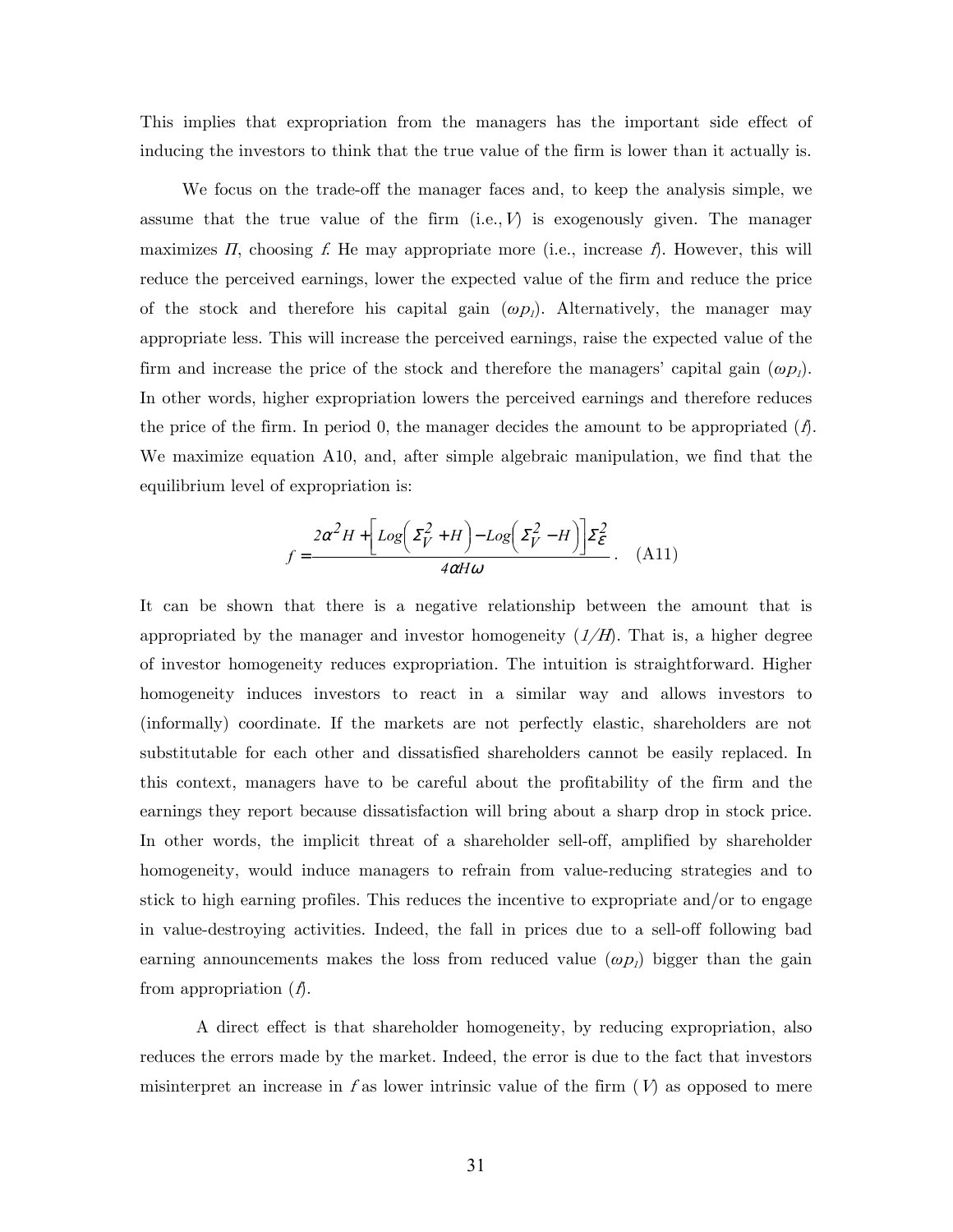expropriation. This implies that higher homogeneity effectively make the firm meet market expectations and increases the transparency of the firm defined in terms of analysts forecasting errors and their dispersion.

To quantify the impact of shareholder homogeneity on price, we take the derivative of price with respect to H and do a second-order Taylor expansion around  $H=0$ . We consider the unconditional expected stock price and return, where  $E[\epsilon]=0$ . Also, we normalize the true value of the firm and its unconditional expected to 0 (i.e.,  $\mu_V = V = 0$ ), and we assume that  $\mathcal{L}_{\varepsilon}^{2} = \mathcal{L}_{V}^{2} = I$ ,  $S=I$ , and  $\gamma=I$ . We get:

$$
\frac{\partial p_1}{\partial H} = -\frac{\left[H\left(1 + 2\alpha^2 + \alpha^4 - 4\alpha\omega^2\right)\right]}{6\alpha\omega^2\left(1 + \alpha^2\right)}\tag{A12}
$$

that is negative if either  $\alpha$  is small enough (less than 0.3) for any value of  $\omega$ , or  $\omega$  is less than 0.9, for any value of *α*. We recall that *α* is the return on assets of the firm and *ω* represents the fraction of ownership of either the managers or the controlling shareholders. Both for the case of Sweden and the USA, these constraints are easily met.

#### References

Adams, R., and D. Ferreira. 2004. Gender Diversity in the Boardroom. ECGI Finance Working Paper No. 57/2004. Available at ssrn.com/abstract=594506.

Admati, A.R., and P. Pfleiderer. 2005. The "Wall Street Walk" as a Form of Shareholder Activism. Stanford Law and Economics Olin Working Paper No. 315. Available at ssrn.com/abstract=849744.

Aghion, P., and J. Tirole. 1997. Formal and Real Authorities in Organizations. Journal of Political Economy 105(1), 1—29.

Arellano, M., and S.R. Bond. 1991. Some Tests of Specification for Panel Data: Monte Carlo Evidence and an Application to Employment Equations. Review of Economic Studies 58, 277—297.

Arellano, M., and B. Honore. 2001. Panel Data Models: Some Recent Developments. Handbook of Econometrics, vol. 5, Elsevier North-Holland.

Berger, P.G., and E. Ofek. 1997. Managerial Entrenchment and Capital Structure. Journal of Finance 52(4), 1411—1439.

Berle, A., and G. Means. 1932. The Modern Corporation and Private Property. New York: World.

Bertrand, M.; E.F.P. Luttmer; and S. Mullainathan. 1999. Network Effects and Welfare Cultures. JCPR Working Paper No. 62.

Bhattacharya, U., and P. Groznik. 2001. Melting Pot or Salad Bowl: Some Evidence From US Investments Abroad. Mimeo.

Bhide, A. 1993. The Hidden Costs of Stock Market Liquidity. Journal of Financial Economics 34, 31—51.

Blau, O.M. 1977. Inequality and Heterogeneity. New York: The Free Press.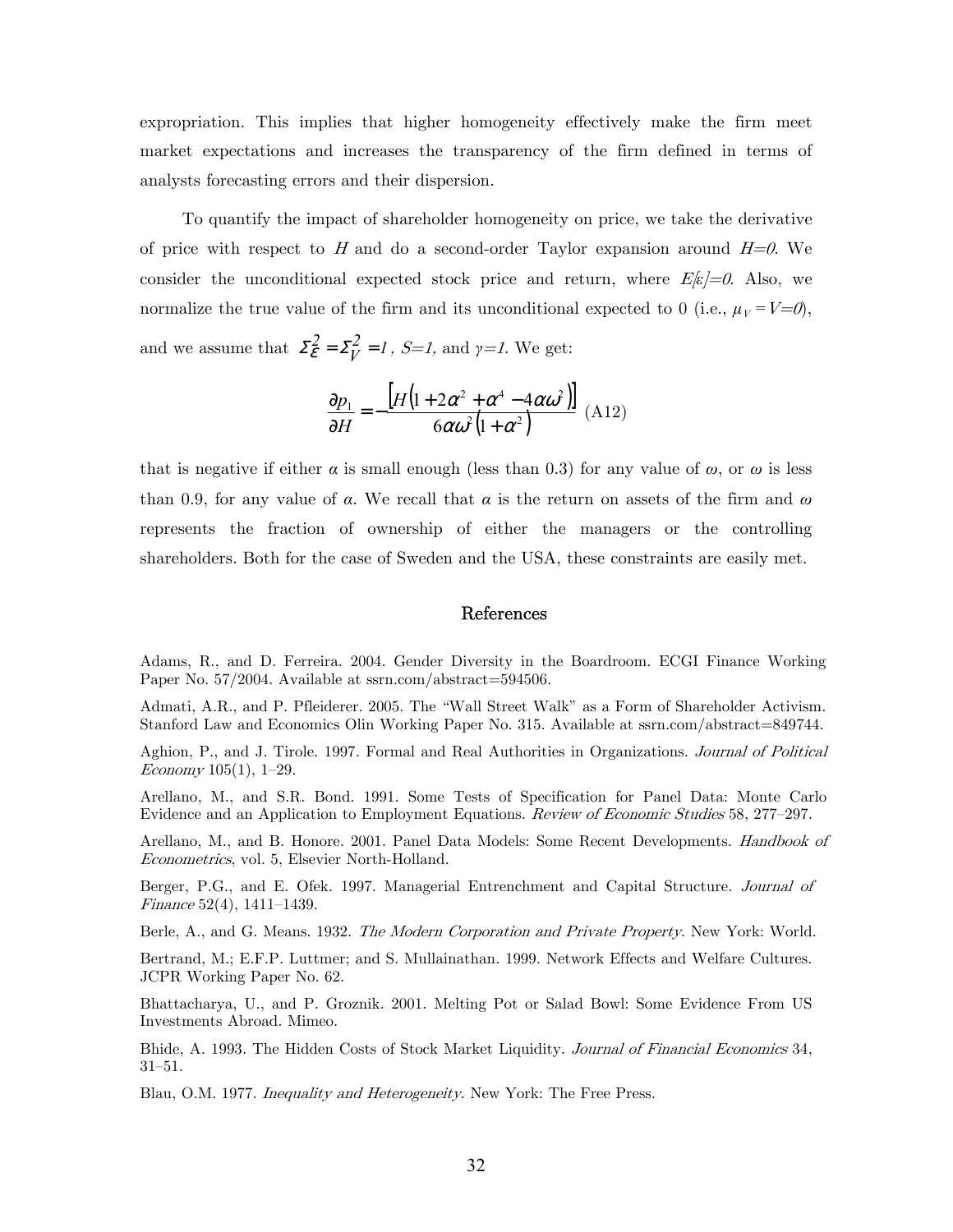Bodnaruk, A. 2005. "Proximity Always Matters: Evidence from Swedish Data" University of Maastricht Workings Paper. Available at SSRN: http://ssrn.com/abstract=565345.

Bolton, P., and E.L. von Thadden. 1998a. Blocks, Liquidity, and Corporate Control. Journal of Finance 53(1), 1—25.

Bolton, P., and E.L. von Thadden. 1998b. Liquidity and Control: A Dynamic Theory of Corporate Ownership Structure. Journal of Institutional and Theoretical Economics, 154, 177—211.

Boot, A.W.A., and A.V. Thakor. 2004. Disagreement and Flexibility: A Theory of Optimal Security Issuance and Capital Structure. Mimeo.

Bourgeois, L.J.; K.M. Eisenhardt; and J.L Kahwajy. 1997. Conflict and Strategic Choice: How Top Management Teams Disagree. California Management Review 39, 42—62.

Butler, A.W. Distance Still Matters: Evidence From Municipal Bond Underwriting. Mimeo; available at ssrn.com/abstract=334080.

Carter, D.A.; B.J. Simkins; and W.G. Simpson. 2003. Corporate Governance, Board Diversity And Firm Value. Financial Review 38, 33—53.

Chen, J.; H. Hong; and J.C. Stein. 2002. Breadth of Ownership and Stock Returns. Journal of Financial Economics.

Coval, J.D., and T.J. Moskowitz. 1999. Home Bias at Home: Local Equity Preference in Domestic Portfolios. Journal of Finance 54, 2045—2073.

Coval, J.D., and T.J. Moskowitz. 2001. The Geography of Investment: Informed Trading and Asset Prices. Journal of Political Economy 109, 811—841.

Crawford, V., and J. Sobel. 1982. Strategic Information Transmission. Econometrica 50, 1431—1452.

Cremer, J. 1993. Corporate Culture and Shared Knowledge. Industrial and Corporate Change 3(2), 351—386.

Cremers, K.J.M., and V.B. Nair. 2005. Governance Mechanisms and Equity Prices. Journal of Finance 60(6), 2859—2894.

Cronqvist, H., and M. Nilsson. 2003. Agency Costs of Controlling Minority Shareholders. Journal of Financial and Quantitative Analysis 38, 695—719.

Demsetz, H. 1983. The Structure of Ownership and the Theory of the Firm. Journal of Law and Economics 26, 375—390.

Demsetz, H., and K. Lehn. 1985. The Structure of Corporate Ownership: Causes and Consequences. Journal of Political Economy 93, 1155—1177.

Demsetz, H., and B. Villalonga. 2001. Ownership Structure and Corporate Performance. Journal of Corporate Finance 7, 209—233.

Dessein, W. 2002. Authority and Communication in Organizations. Review of Economic Studies 69, 811—838.

Detemple J., and S. Murthy. 1994. Intertemporal Asset Pricing with Heterogeneous Opinion. Journal of Economic Theory 62, 294—320.

Diether, K.B.; C.J. Malloy; and A. Scherbina. 2002. Differences of Opinion and the Cross-Section of Stock Returns. Journal of Finance 57, 2113—2142.

Dittmar, A., and A. Thakor. 2005. Why Do Firms Issue Equity? Mimeo.

Edin, P.A., and P. Fredriksson. 2000. LINDA: Longitudinal Individual Data for Sweden 1960— 1997. Uppsala University Working Paper.

Ellison, G., and D. Fudenberg. 1995. Word-of-Mouth Communication and Social Learning. Quarterly Journal of Economics 93—126.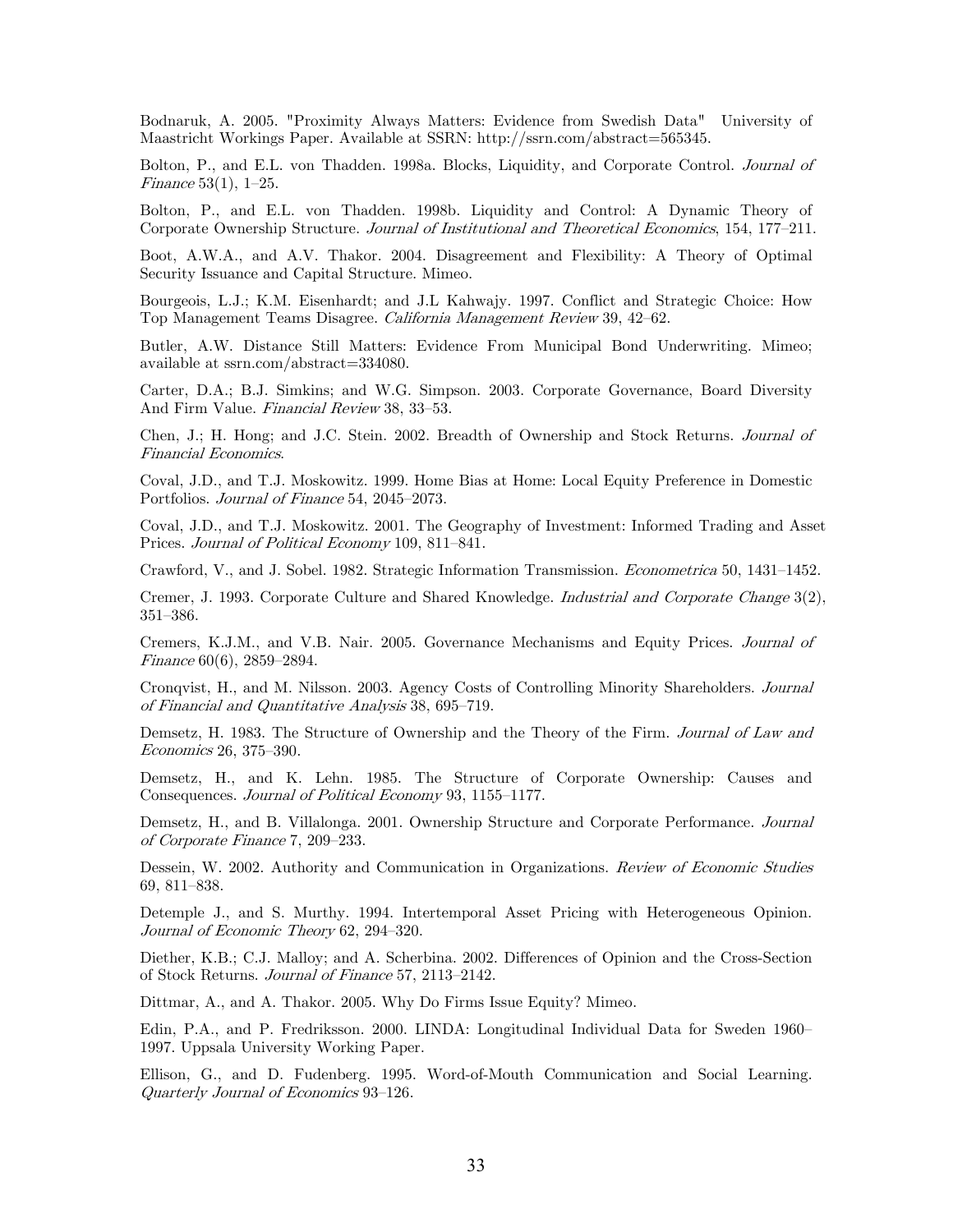Englund, P.; J.M. Quigley; and C. Redfearn. 1998. Improved Price Indexes for Real Estate: Measuring the Course of Swedish Housing Prices. Journal of Urban Economics 44, 171—196.

Faure-Grimaud, A., and D. Gromb. 2004. Public Trading and Private Incentives. Review of Financial Studies, 17(4), 985—1014.

Franks, J., and C. Mayer. 2001. Ownership and Control of German Corporations. Review of Financial Studies 14, 943—977.

Franks, J.; C. Mayer; and L. Renneboog. 2001. Who Disciplines Management in Poorly Performing Companies? Journal of Financial Intermediation 10, 209—249.

Glaeser, E.; J.A. Scheinkman; and B. Sacerdote. 2003. The social multiplier. Journal of the European Economic Association 1(2), 345—353.

Gompers, P.; J. Ishii; and A. Metrick. 2003. Corporate Governance and Equity Prices. Quarterly Journal of Economics 118, 107—156.

Grinblatt, M., and M. Keloharju. 2000. The Investment Behavior And Performance of Various Investor Types: A Study of Finland's Unique Data Set. Journal of Financial Economics 55, 43—67.

Hertzberg, A. 2006. A Theory of Disclosure in Speculative Markets. Mimeo.

Himmelberg, C.; R.G. Hubbard; and D. Palia. 1999. Understanding the Determinants of Managerial Ownership and the Link Between Ownership and Performance. Journal of Financial Economics 53, 353—384.

Holderness, C.; R. Kroszner; and D. Sheehan. 1999. Were the Good Old Days That Good? Evolution of Managerial Stock Ownership and Corporate Governance Since the Great Depression. Journal of Finance 54, 435—469.

Holmstrom, B., and J. Tirole. 1993. Market Liquidity and Performance Monitoring. Journal of Political Economy 101(4), 678—709.

Hong, H.; J.D. Kubik; and J.C. Stein. 2003. Social Interaction and Stock Market Participation. Mimeo.

Hong, H.; J.D. Kubik; and J.C. Stein. 2005. The Only Game in Town: Stock Price Consequences of Local Bias. Mimeo.

Hong, H.; J.A. Scheinkman; and W. Xiong. 2003. Asset Float and Speculative Bubbles. Mimeo.

Huberman, G. 2001. Familiarity Breeds Investment. Review of Financial Studies 14, 659–680.

Kahn, C., and A. Winton. 1998. Ownership Structure, Speculation and Shareholder Intervention. Journal of Finance 53(1), 99—129.

Kindleberger, C. P. 2001. Manias, Panics and Crashes: A History of Financial Crises New York: John Wiley & Sons.

Kraus, A., and M. Smith. 1989. Market-Created Risk. Journal of Finance 44, 557–569.

Massa, M., and A. Simonov. 2005. Hedging, Familiarity and Portfolio Choice. *Review of Financial* Studies, forthcoming.

Maug, E. 1998. Large Shareholders as Monitors: Is There a Trade-Off Between Liquidity and Control? *Journal of Finance* 53(1), 65-98.

McConnell. J.J., and H. Servaes. 1990. Additional Evidence on Equity Ownership and Corporate Value. Journal of Financial Economics 27, 595—612.

McConnell. J.J., and H. Servaes. 1995. Equity Ownership and the Two Faces of Debt. *Journal of* Financial Economics 39, 131—157.

McConnell, J.J.; H. Servaes; and K.V. Lins. 2003. Changes in Equity Ownership and Changes in the Market Value of the Firm. Mimeo.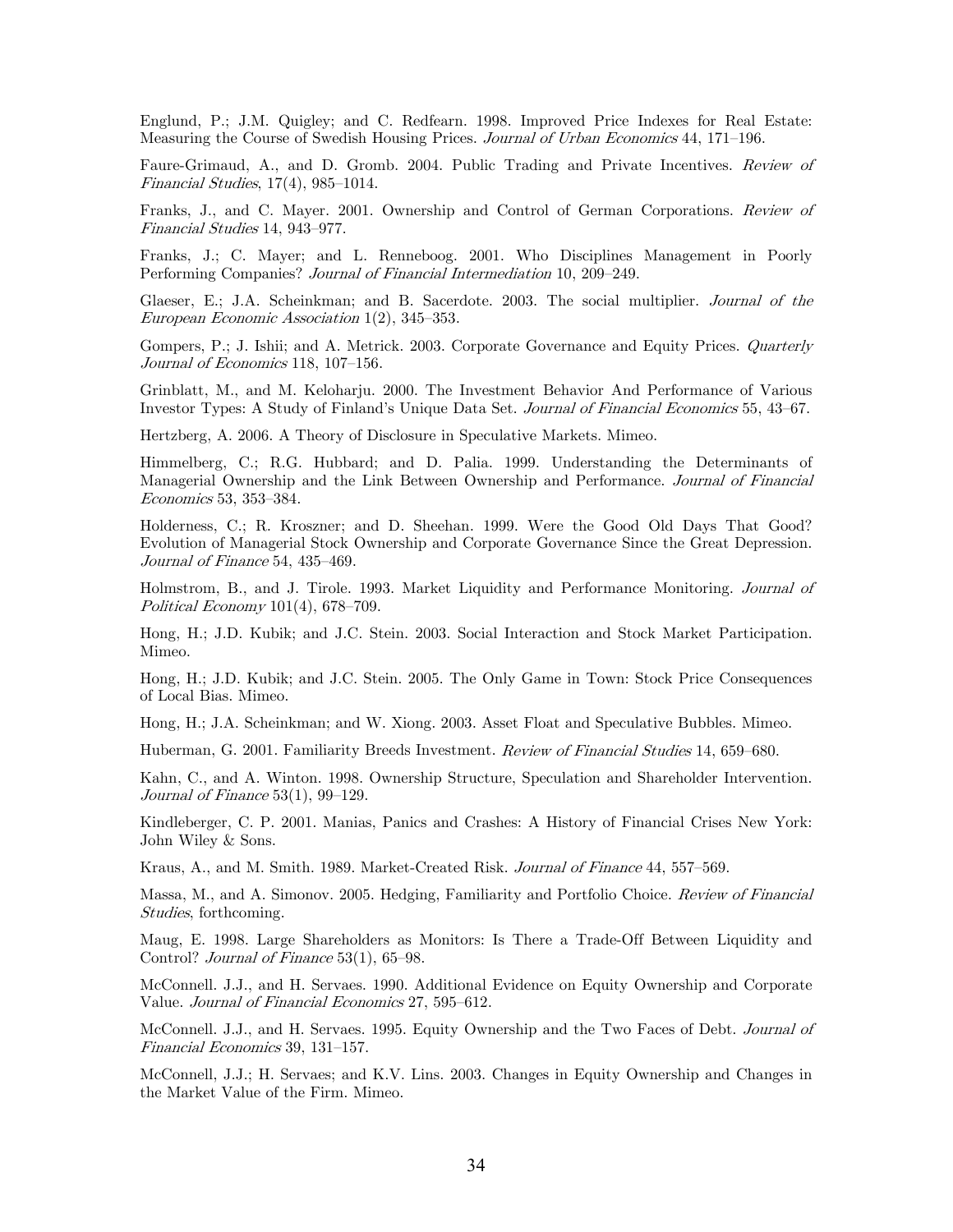Mei, J.; J.A. Scheinkman; and W. Xiong. 2003. Speculative Trading and Stock Prices: An Analysis of Chinese A-B Share Premia. Mimeo.

Miller, E.M. 1977. Risk, Uncertainty and Divergence of Opinion. *Journal of Finance* 32, 1151– 1133.

Morck, R.; A. Shleifer; and R. Vishny. 1988. Management Ownership and Market Valuation: An Empirical Analysis. Journal of Financial Economics 20, 293—315.

Noe, T.H. 2002. Investor Activism and Financial Market Structure. Review of Financial Studies 15, 289—318.

Novaes, W. 2003. Capital Structure Choice When Managers Are in Control: Entrenchment Versus Efficiency. Journal of Business 76, 49—82.

Petersen, M.A. 2005. Estimating Standard Errors in Finance Panel Data Sets: Comparing Approaches. Mimeo.

Scheinkman, J.A., and W. Xiong. 2003. Overconfidence and Speculative Bubbles. *Journal of* Political Economy 111, 1183—1219.

Shleifer, A., and R. Vishny. 1986. Large Shareholders and Corporate Control. Journal of Political Economy 94, 461—488.

Sundin A., and S.I. Sundqvist. 2002. Owners and Power in Sweden's Listed Companies. SIS Ägarservice AB, 1986—2002.

Van den Steen, E.J. 2004. Culture Clash: The Cost and Benefits of Homogeneity. Working Paper.

Villalonga, B., and R. Amit. 2004. How Do Family Ownership, Control and Management Affect Firm Value? Mimeo.

Westphal, J.D., and E.J. Zajac. 1995. Who Shall Govern? CEO/Board Power, Demographic Similarity, and New Director Selection. Administrative Science Quarterly 40, 60–83.

Williams, J. 1977. Capital Asset Prices With Heterogeneous Opinion. Journal of Financial Economics, 219-277.

Zhou, X. 2001. Understanding the Determination of Managerial Ownership and Its Relationship to Firm Performance: Comment. Journal of Financial Economics 62, 559—571.

 $\overline{a}$ 

i For example, we excluded the Drama School, School of Opera and Dance and other small colleges, since their yearly intake is normally between 15 and 25 students.

ii In Sweden there are 109 "labor market areas" (LLM) that are defined in terms of a high degree of economic integration with the core as measured by commuting ties. The average (median) population of a LLM is  $81,200$   $(26,700)$ . The average (median) area is  $3,770$   $(2318)$  sq km. This corresponds to a linear dimension of approximately 50-60 kilometers. This consideration induces us to focus on 50 km and 100 km to define locality.

iii The Hansen test also allows us to choose the additional instruments (i.e., the ones based on the characteristics of the parental family of the investors) that are more appropriate in the different specification. The full-fledged set of instruments is reported in the heading of the tables.

We also control for the case in which shareholders "coordinate" their activities through voting pacts. syndacates or other agreements as well as pyramids and cross-shareholdings by aggregating their positions. Similar results also hold for ROS.

vi While those numbers are high, it is worth mentioning that the dispersion of profitability measures are extremely high (standard deviation is about 70%), so the change of 32% constitutes about 46% of dependent variable' standard deviation.

vii We thank Y. Amihud for pointing this out to us.

<sup>&</sup>lt;sup>viii</sup> Admati and Pfleiderer (2005) define the impact of the appropriation as  $-f-f^2$ . To keep things simple and to provide a close solution, we eliminate the linear term. A specification with the linear term provides qualitatively similar results.

<sup>&</sup>lt;sup>ix</sup> Notice that investors do not properly account for  $-\ell$  in their expected value of the earnings. This follows from the assumption that they believe  $Y = \alpha V + \varepsilon$ .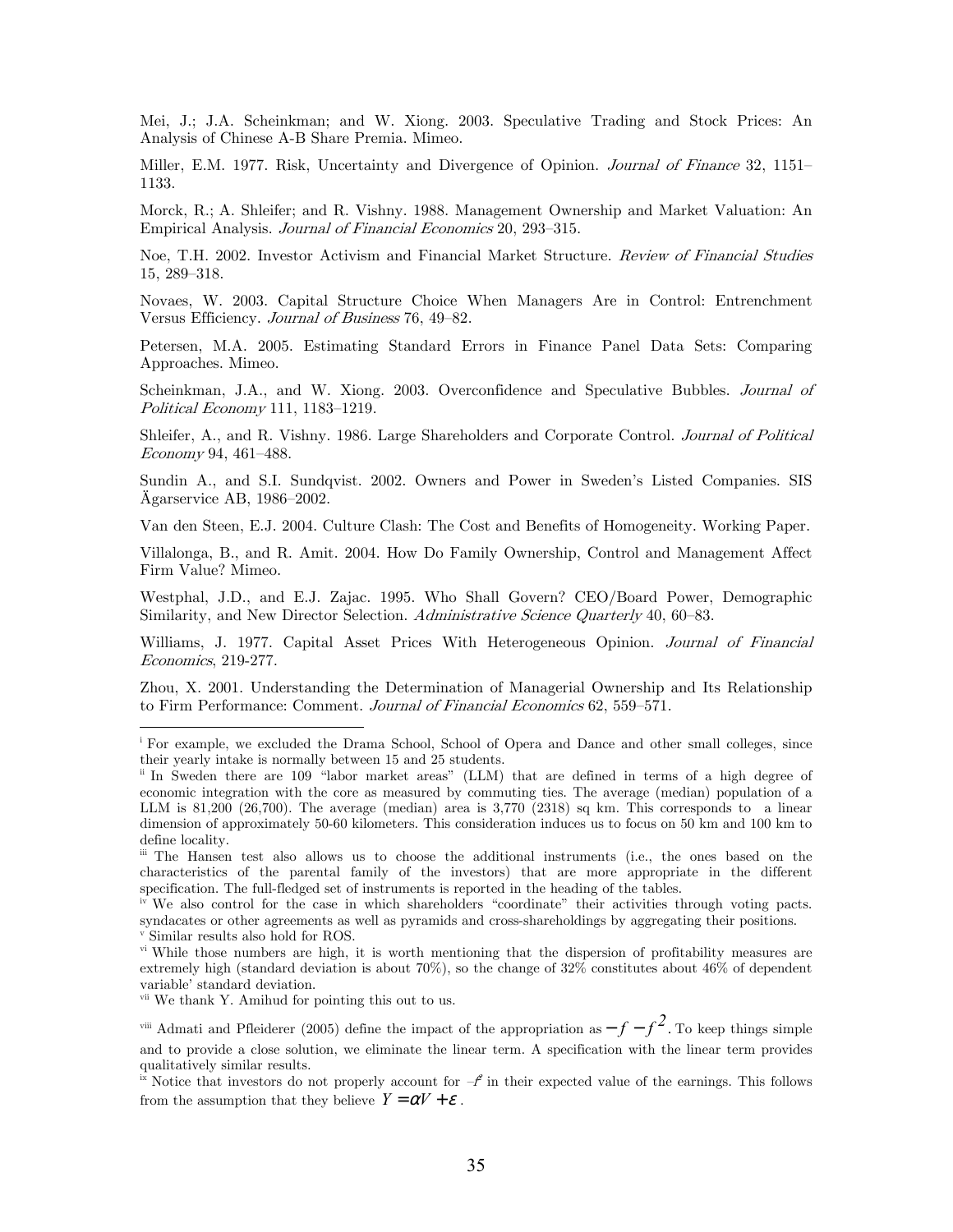## **Table 1. Descriptive Statistics**

This table contains the descriptive statistics of the sample. Panel A reports firm-level characteristics. *Market-to-Book Ratio* is the ratio of the market value of the company to the book value of common equity. *Size* is the logarithm of the market value of the company. *Tobin's Q* is the sum of market value of equity and book value of debt divided by book value of assets . *Leverage* is the ratio of debt to the sum of equity and debt. *Employees* is the number of employees (categories 1–8) as provided by MM Partners. *Bid-Ask Spread* is the bid-ask spread of the stock price. *Price* is the price (in SEK) of a share. *Return 23* is the compounded gross return for the period between months t-2 and t-3. *Return 46* is the compounded gross return for the period between months t-4 and t-6. *Return 712* is the compounded gross return for the period between months t-7 and t-12. *High-Tech Dummy* is a dummy equal to 1 if the company belongs to a high-tech industry. *A-list* is a dummy equal to 1 if the company is listed in the A-list at t. *Turnover* is defined as the logarithm of the ratio of shares traded to shares outstanding. *Dividend Yield* is the dividend yield of stock, defined as the ratio of the dividends paid in the previous fiscal year divided by the share price at year-end. We also report the descriptive statistics for stock returns and the monthly standard deviation of daily returns, and do so for both raw and market-adjusted returns. *Return on Assets* (*ROA*) is defined as the ratio of earnings before interest, taxes and depreciation to book value of assets. *Return on Equity* (*ROE*) is defined as the ratio of earnings before interest, taxes and depreciation to book value of equity. *Return on Sales* (*ROS*) is defined as the ratio of earnings before interest, taxes and depreciation to sales. *Profit Margin* is defined as the ratio of net income to sales. *Cash* is defined as the logarithm of liquid assets in the company's balance sheet (measured in thousands of Swedish kronor, SEK). We define

\n
$$
\text{ShareholderHomogeneity1}_{j} = \sum_{c=1}^{C} \left( \sum_{i=1}^{I} \frac{N_{ijc}}{\sum_{c=1}^{C} \sum_{i=1}^{I} N_{ijc}} \right)^{2},
$$
\n

where  $N_{ijc}$  is the number of shares that individual *i* who is member of group *c* holds in company *j*. We define the groups on the basis of age cohort (age groups as  $0-30$ ,  $31-40$ ,  $41-50$ ,  $51-60$ ,  $61+$ ), college attendance and age cohort for the sample of local investors (within a 100-km radius of the closest firm establishment). We use a raw measure of homogeneity (*Shareholder Homogeneity1*) and two weighed ones. The latter are constructed by weighting the raw measure by either the proportion of individual shareholders in the firms (non-controlling shareholders minus institutions) or by the free float variable (i.e., non-controlling shareholders). We call the former *Shareholder Homogeneity2* and the latter *Shareholder Homogeneity3*. We define *Board Homogeneity1* as a Herfindahl index of the proportion of board members based on age group. We define age groups as  $0-30$ ,  $31-40$ ,  $41-50$ ,  $51-60$ , and  $61+$ . We define *Board Homogeneity2* as the share of males among board members. *Corporate Governance Index* is defined similarly to Gompers, Ishii and Metrick (2003) and is based on Cronqvist and Nilsson (2003). It is the sum of four dummies that are equal to 1 if there are differential share classes, if there are preemption rights on high-voting shares, if there are voting restrictions in place, and if there is a voting pact among large shareholders, and 0 otherwise. We also report the ratio of free float to market cap at the end of the previous calendar year. Similar to the Morgan Stanley free-float indices, we subtracted from market cap strategic blockholdings (information was provided by SIS Ägarservice AB). We also report the share of market cap owned by individual investors (excluding blockholders) at the end of the previous calendar year. Panel B reports the distribution of the sample based on graduation year. Unless noted otherwise, all monetary values are in thousands of Swedish kronor (SEK).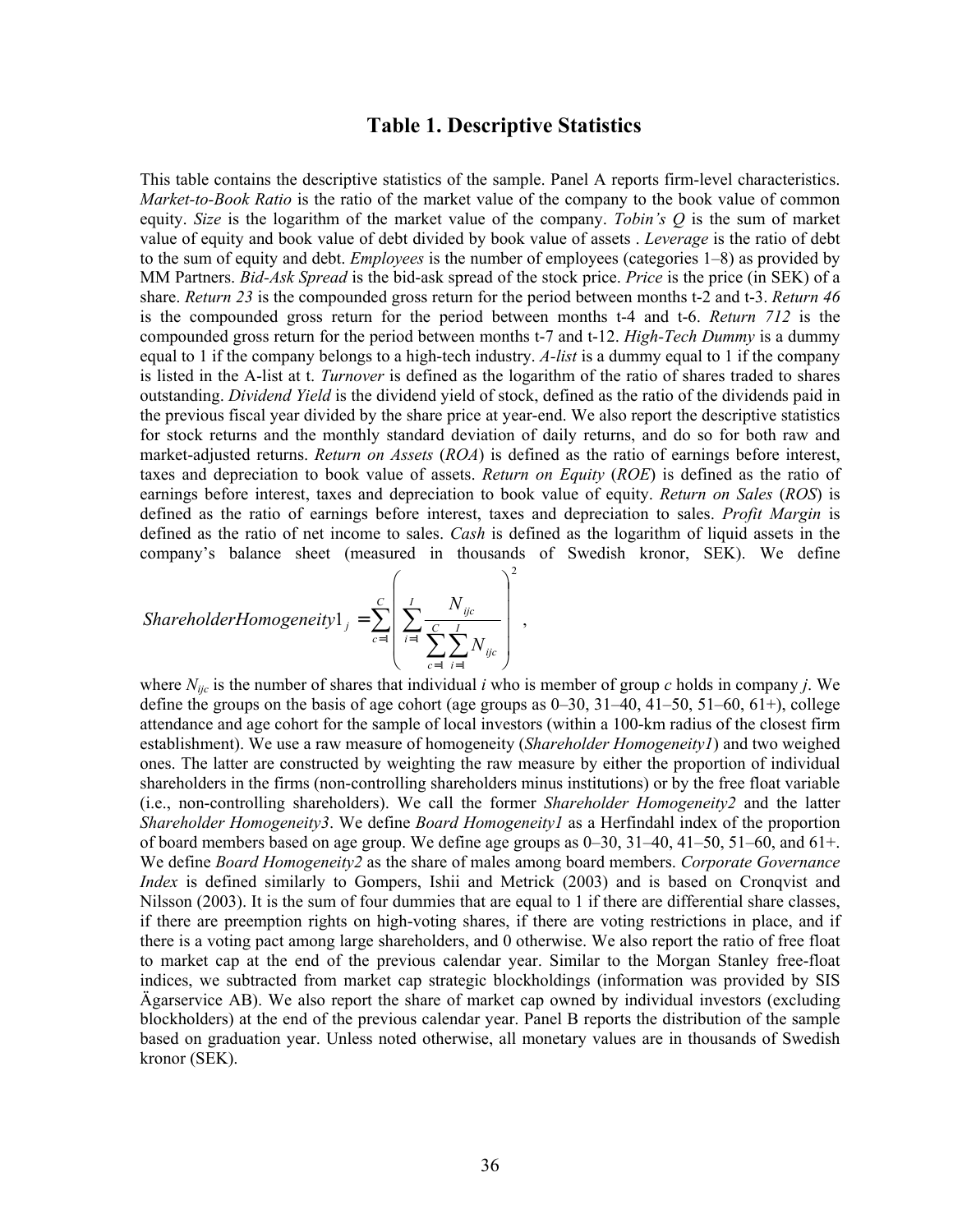| Variable                                        | Mean     | Median   | Std Dev | IQR     |
|-------------------------------------------------|----------|----------|---------|---------|
| Market-to-Book Ratio                            | 3.430    | 1.941    | 8.331   | 2.075   |
| Tobin's Q                                       | 1.543    | 0.957    | 2.262   | 0.954   |
| Size                                            | 9.473    | 9.411    | 0.928   | 1.425   |
| Leverage                                        | 0.473    | 0.135    | 0.895   | 0.657   |
| Employees                                       | 2.669    | 2.775    | 1.345   | 1.767   |
| <b>Bid-Ask Spread</b>                           | 2.258    | 0.928    | 5.458   | 1.311   |
| Price                                           | 112.372  | 86.500   | 111.849 | 105.500 |
| High-Tech Dummy                                 | 0.127    | 0.000    | 0.333   | 0.000   |
| A-list Dummy                                    | 0.445    | 0.000    | 0.497   | 1.000   |
| Turnover                                        | $-1.612$ | $-1.498$ | 0.642   | 0.700   |
| Dividend Yield                                  | 0.031    | 0.014    | 0.084   | 0.033   |
| Raw Monthly Returns                             | 0.012    | 0.005    | 0.137   | 0.124   |
| Corporate Governance Index                      | 0.654    | 0.000    | 0.791   | 1.000   |
| Market-Adjusted Returns                         | $-0.014$ | $-0.016$ | 0.133   | 0.132   |
| Std Dev Daily Stock Ret. (monthly)              | 0.028    | 0.022    | 0.022   | 0.017   |
| Std Dev Daily Mkt-Adjusted Stock Ret. (monthly) | 0.014    | 0.013    | 0.006   | 0.008   |
| <b>ROA</b>                                      | 0.049    | 0.083    | 0.204   | 0.079   |
| <b>ROE</b>                                      | 0.069    | 0.155    | 0.556   | 0.209   |
| <b>ROS</b>                                      | 0.054    | 0.070    | 0.498   | 0.128   |
| Cash                                            | 5.029    | 5.076    | 1.181   | 1.079   |
| Profit Margin                                   | 0.038    | 0.091    | 0.695   | 0.147   |
| Age-Based Shareholder Homogeneity               | 0.414    | 0.369    | 0.257   | 0.149   |
| College-Based Shareholder Homogeneity           | 0.246    | 0.178    | 0.205   | 0.203   |
| Local Age-Based Shareholder Homogeneity         | 0.445    | 0.402    | 0.168   | 0.179   |
| Free Float/Market Capitalization                | 0.714    | 0.733    | 0.186   | 0.270   |
| Share of Individual Investors (% market cap)    | 0.242    | 0.194    | 0.189   | 0.290   |
| Board Homogeneity1                              | 0.424    | 0.375    | 0.164   | 0.111   |
| Board Homogeneity2                              | 0.825    | 0.889    | 0.217   | 0.199   |

# **Panel A: Firm-Related Variables**

# **Panel B: Graduation Year Distribution**

| <b>Graduation Year</b> | % of Sample |
|------------------------|-------------|
|                        |             |
| Before 1980            | 20.26%      |
| 1981–1985              | 24 64%      |
| 1986–1990              | 18.40%      |
| 1991–1994              | 15.96%      |
| After 1995             | 20 74%      |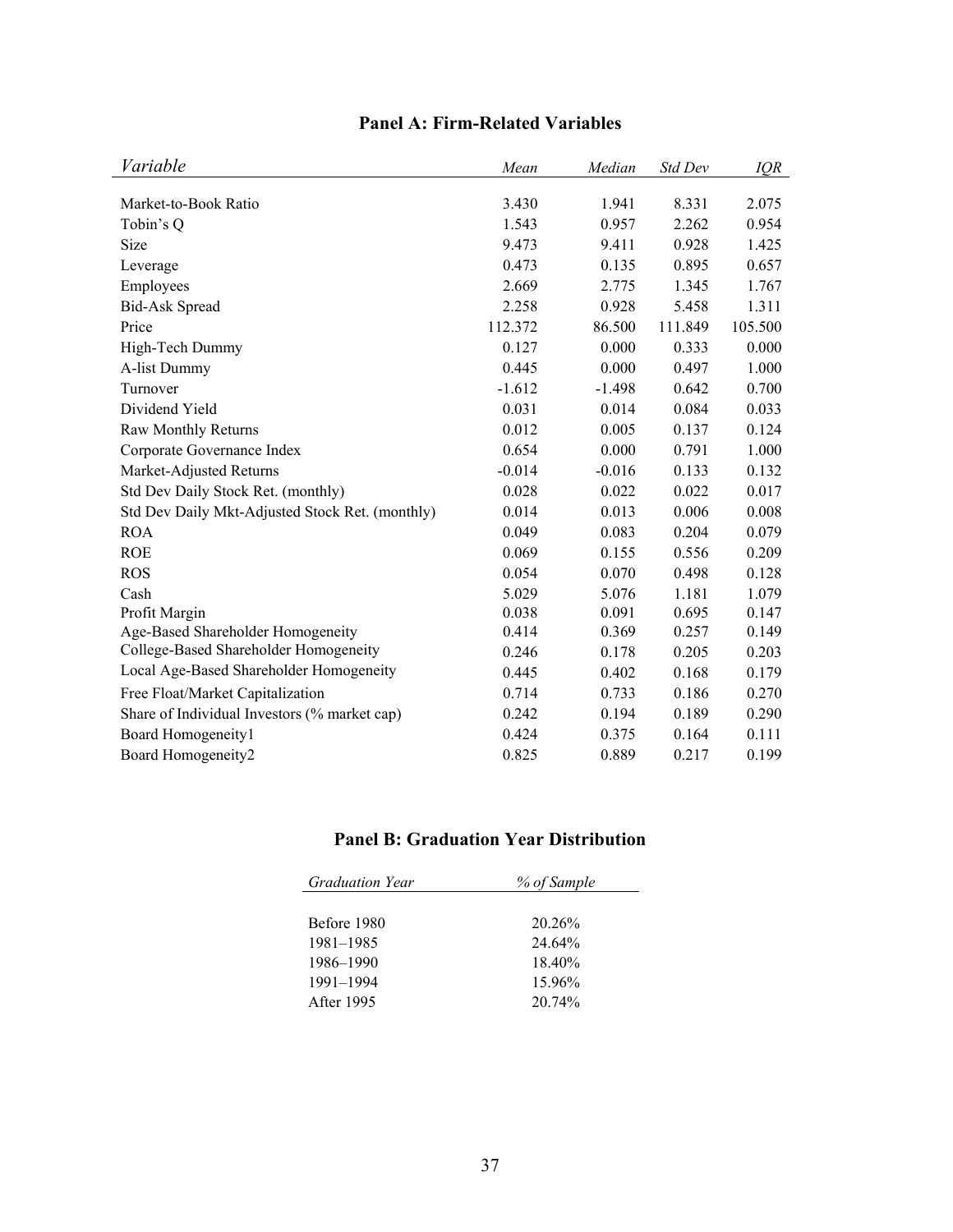## **Table 2. Distributional Characteristics of Shareholders and Locations**

This table describes the distributional characteristics of shareholders and locations. In Panel A, we report the mean and standard deviation of the distribution of the firm shareholders and investors. We focus on two characteristics of these distributions: the mean of their age and the concentration (i.e., Herfindahl) of both their age and their college affiliation. We consider three classes of investors: all the Swedish investors, all the investors who live close to a firm ("local investors") *regardless of the firm in which they invest*, and all the investors who do not live close to a firm ("non-local investors") *regardless of the firm in which they invest.* "Local" is defined using either a 50- or 100-km radius around the main business units of the firm. In Panels B, C and D, we regress, for each firm, the distributional characteristics of shareholder structure on those of the investors living in the local area as well as on those of the investors who do not live in the local area and a set of control variables. The distributional characteristics are the average age and the Herfindahl of age and college affiliation (i.e., degree of homogeneity). We also consider an orthogonalized measure of non-local homogeneity constructed by regressing local on non-local homogeneity and taking the residuals ("residual mean" or "residual Herfindahl"). In column 1, we regress mean (Herfindahl of) age *of local investors in firm i* on mean (Herfindahl of) age of all local investors, mean (Herfindahl of) age of non-local investors and set of explanatory variables. In column 2, we use the residual mean (Herfindahl of) age of local investors as explanatory variable. In column 3, we regress the difference between the mean (Herfindahl of) age of local and non-local investors in company *i* on the difference between the mean (Herfindahl of) age of all local and non-local investors. Columns 4–6 do the same with a 100-km radius as locality definition. In column 7, we regress the mean (Herfindahl of) age of *all investors in firm i* on mean (Herfindahl of) age of all local investors, mean (Herfindahl of) age of non-local investors and a set of explanatory variables. Column 8 is similar to 7, but uses the residual mean (Herfindahl of) age of local investors.

The control variables are *size*, measured as the logarithm of the market value of the company as at the end of the previous calendar year; *leverage*, measured as the ratio of debt to sum of equity and debt as at the end of the previous fiscal year; e*mployees,* measured as the number of employees (categories 1–8) as provided by MM Partners; *dividend yield,* defined as the ratio of the dividends paid in the previous fiscal year divided by the share price at year-end; the amount of *cash* held by the firm (measured as logarithm); a *high-tech dummy* equal to 1 if the company belongs to a high-tech industry and 0 otherwise; and an *A-list dummy* that is equal to 1 if the company is part of a selected number of companies with higher disclosure requirements (A-list) and 0 otherwise. These variables are defined as at the end of the *previous* calendar year; a measure of the quality of corporate governance (*Corporate Governance Index*), a variable that represents the size of the firm's free float (*Share of Free Float*), and a variable that proxies for the part of the shares not held by either the controlling shareholders or the institutional investors (*Share of Individuals*). The free float allows us to proxy for the presence of blockholders (i.e., 1-free float is the controlling group), at the end of the previous calendar year. The corporate governance index is defined similarly to Gompers, Ishii and Metrick (2003) and is based on Cronqvist and Nilsson (2003). It is the sum of four dummies that are equal to 1 if: (a) there are differential share classes, (b) controlling shareholders have preemption rights on high-voting shares, (c) voting restrictions are in place, and (d) a voting pact exists among large shareholders, and 0 otherwise. It is measured at the end of the previous fiscal year. We also consider two alternative measures of board homogeneity: the first (*Board Homogeneity1*) is the Herfindahl index based on the share of board members belonging to the same age cohort. We define age cohorts between 0 and 30 years of age, between 31 and 40, 41–50, 51–60, and 61 and over. The second measure (*Board Homogeneity2*) is defined on the basis of gender, i.e., the share of males among board members. In Panel B, we used average age as a measure of shareholder base. In Panel C, we use age-based Herfindahl Index In Panel D, we used college-based Herfindahl Index of as a measure of shareholder base. All the regressions are estimated with year fixed effects and (year and industry) clustered errors. We use 848 yearly observations (number of firms is between 91 and 271). The *t-statistics* are reported in parentheses.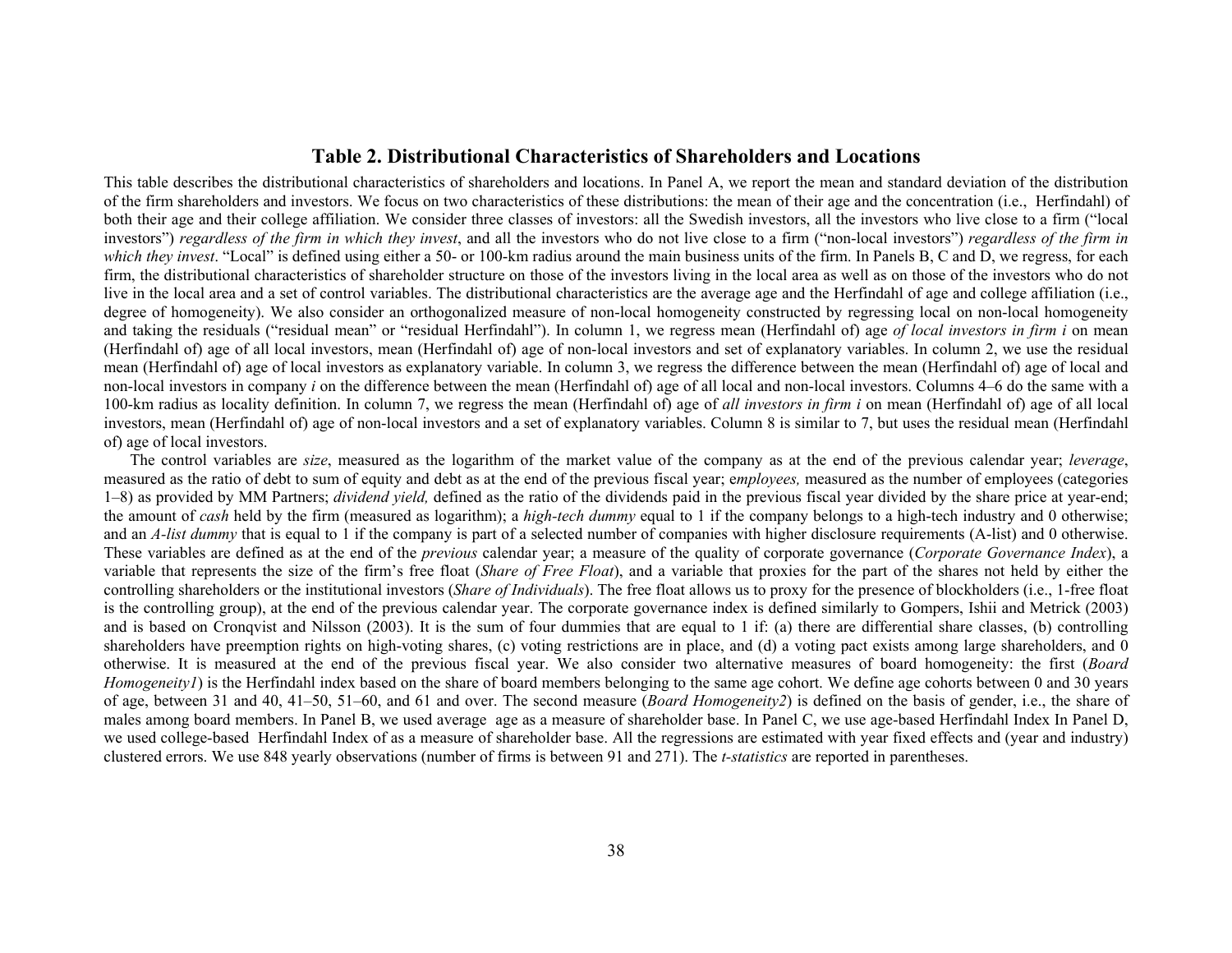|                             |     |       |         | Age (years) |         |       |         | Age-Based Herfindahl Index |        |       |         | College-Based Herfindahl Index |        |  |  |
|-----------------------------|-----|-------|---------|-------------|---------|-------|---------|----------------------------|--------|-------|---------|--------------------------------|--------|--|--|
|                             |     |       |         |             | t-test  |       |         |                            | t-test |       |         |                                | t-test |  |  |
| Statistics calculated over: |     | Mean  | Std.Dev |             |         | Mean  | Std Dev |                            |        | Mean  | Std Dev |                                |        |  |  |
| All investors               | (1) | 55.71 | 2.32    |             |         | 0.321 | 0.031   |                            |        | 0.090 | 0.020   |                                |        |  |  |
| All local investors         | (2) | 55.55 | 2.56    | 8.79        |         | 0.383 | 0.095   | $-21.08$                   |        | 0.143 | 0.057   | $-31.55$                       |        |  |  |
| All non-local investors     | (3) | 55.82 | 2.19    | $-12.36$    | $-9.88$ | 0.314 | 0.034   | 13.4                       | 21.26  | 0.084 | 0.035   | 3.43                           | 33.86  |  |  |

#### **Panel A: Investors and Shareholder Distributional Characteristics**

# **Panel B: Mean Age of Firm Shareholders as Function of Its Locality Mean Age**

|                                                                           |           | Mean age of firm i local |                          |           | Difference between mean<br>local investors | age of firm i local and non- |           |           | Mean age of firm i local |           | Difference between | mean age of firm i local<br>and non-local investors |          |                | Mean age of firm i |           |
|---------------------------------------------------------------------------|-----------|--------------------------|--------------------------|-----------|--------------------------------------------|------------------------------|-----------|-----------|--------------------------|-----------|--------------------|-----------------------------------------------------|----------|----------------|--------------------|-----------|
| Dependent Variable                                                        |           | investors                |                          |           |                                            |                              |           | investors |                          |           |                    |                                                     |          |                | investors          |           |
|                                                                           |           |                          | Radius = $50 \text{ km}$ |           |                                            |                              |           |           | Radius = 100 km          |           |                    |                                                     |          | Radius = 50 km |                    |           |
|                                                                           | Estim.    | t-stat                   | Estim.                   | t-stat    | Estim.                                     | t-stat                       | Estim.    | t-stat    | Estim.                   | t-stat    | Estim.             | t-stat                                              | Estim.   | t-stat         | Estim.             | t-stat    |
| Mean Age of All Local Investors                                           | 2.419     | (3.21)                   |                          |           |                                            |                              | 2.132     | (2.14)    |                          |           |                    |                                                     | 1.004    | (1.98)         |                    |           |
| Residual Mean Age of All Local Investors                                  |           |                          | 2.419                    | (3.21)    |                                            |                              |           |           | 2.132                    | (2.14)    |                    |                                                     |          |                | 1.004              | (1.98)    |
| Mean Age of all Non-Local Investors<br>Difference Between Mean Age of All | 1.562     | (1.38)                   | 4.360                    | (2.50)    |                                            |                              | 1.152     | (1.87)    | 3.515                    | (2.30)    |                    |                                                     | 0.673    | (0.65)         | 1.834              | (1.26)    |
| Local And Non-Local Investors                                             |           |                          |                          |           | 1.218                                      | (3.56)                       |           |           |                          |           | 1.581              | (2.26)                                              |          |                |                    |           |
| Board Homogeneityl                                                        | $-0.487$  | $(-0.27)$                | $-0.487$                 | $(-0.27)$ | 1.862                                      | (1.55)                       | $-0.995$  | $(-0.55)$ | $-0.995$                 | $(-0.55)$ | $-0.477$           | $(-0.31)$                                           | $-1.683$ | $(-1.04)$      | $-1.683$           | $(-1.04)$ |
| Board Homogeneity2                                                        | $-0.545$  | $(-0.35)$                | $-0.545$                 | $(-0.35)$ | 0.289                                      | (0.30)                       | $-1.172$  | $(-0.68)$ | $-1.172$                 | $(-0.68)$ | $-0.580$           | $(-0.75)$                                           | $-1.142$ | $(-0.67)$      | $-1.142$           | $(-0.67)$ |
| Size                                                                      | $-1.798$  | $(-2.98)$                | $-1.798$                 | $(-2.98)$ | 0.623                                      | (2.27)                       | $-1.922$  | $(-3.16)$ | $-1.922$                 | $(-3.16)$ | 0.091              | (0.21)                                              | $-2.184$ | $(-4.04)$      | $-2.184$           | $(-4.04)$ |
| Leverage                                                                  | 0.144     | (0.48)                   | 0.144                    | (0.48)    | 0.086                                      | (0.77)                       | 0.109     | (0.38)    | 0.109                    | (0.38)    | $-0.032$           | $(-0.25)$                                           | 0.108    | (0.38)         | 0.108              | (0.38)    |
| Employees                                                                 | $-0.349$  | $(-1.05)$                | $-0.349$                 | $(-1.05)$ | $-0.280$                                   | $(-1.68)$                    | $-0.297$  | $(-0.99)$ | $-0.297$                 | $(-0.99)$ | $-0.004$           | $(-0.02)$                                           | $-0.236$ | $(-0.78)$      | $-0.236$           | $(-0.78)$ |
| Dividend Yield                                                            | $-6.396$  | $(-3.20)$                | $-6.396$                 | $(-3.20)$ | $-0.674$                                   | $(-0.78)$                    | $-6.359$  | $(-3.11)$ | $-6.359$                 | $(-3.11)$ | $-1.255$           | $(-1.26)$                                           | $-5.480$ | $(-3.31)$      | $-5.480$           | $(-3.31)$ |
| Cash                                                                      | $-0.030$  | $(-0.15)$                | $-0.030$                 | $(-0.15)$ | $-0.004$                                   | $(-0.04)$                    | $-0.034$  | $(-0.17)$ | $-0.034$                 | $(-0.17)$ | 0.038              | (0.36)                                              | $-0.016$ | $(-0.08)$      | $-0.016$           | $(-0.08)$ |
| High-Tech Dummy                                                           | 3.455     | (4.97)                   | 3.455                    | (4.97)    | 0.991                                      | (2.37)                       | 3.353     | (4.97)    | 3.353                    | (4.97)    | 0.654              | (1.08)                                              | 2.932    | (4.82)         | 2.932              | (4.82)    |
| A-list Dummy                                                              | $-2.145$  | $(-2.52)$                | $-2.145$                 | $(-2.52)$ | 0.176                                      | (0.41)                       | $-2.378$  | $(-2.87)$ | $-2.378$                 | $(-2.87)$ | $-0.591$           | $(-0.88)$                                           | $-2.236$ | $(-2.85)$      | $-2.236$           | $(-2.85)$ |
| Share of Free Float                                                       | 2.299     | (1.75)                   | 2.299                    | (1.75)    | $-0.419$                                   | $(-0.67)$                    | 2.119     | (1.67)    | 2.119                    | (1.67)    | $-0.316$           | $(-0.44)$                                           | 2.151    | (1.83)         | 2.151              | (1.83)    |
| Share of Individuals                                                      | 1.419     | (0.64)                   | 1.419                    | (0.64)    | 2.435                                      | (2.33)                       | 1.666     | (0.77)    | 1.666                    | (0.77)    | 1.712              | (1.19)                                              | 0.637    | (0.32)         | 0.637              | (0.32)    |
| Corporate Governance Index                                                | $-1.066$  | $(-2.61)$                | $-1.066$                 | $(-2.61)$ | $-0.794$                                   | $(-3.10)$                    | $-0.829$  | $(-2.11)$ | $-0.829$                 | $(-2.11)$ | $-0.538$           | $(-2.19)$                                           | $-0.575$ | $(-1.76)$      | $-0.575$           | $(-1.76)$ |
| Intercept                                                                 | $-97.804$ | $(-1.50)$                | $-113.20$                | $(-1.64)$ | $-5.144$                                   | $(-1.71)$                    | $-68.990$ | $(-1.19)$ | $-78.565$                | $(-1.27)$ | 1.167              | (0.25)                                              | $-3.766$ | $(-0.07)$      | $-10.159$          | $(-0.18)$ |
| Adj R <sub>2</sub>                                                        | 0.611     |                          | 0.611                    |           | 0.246                                      |                              | 0.611     |           | 0.611                    |           | 0.190              |                                                     | 0.633    |                | 0.633              |           |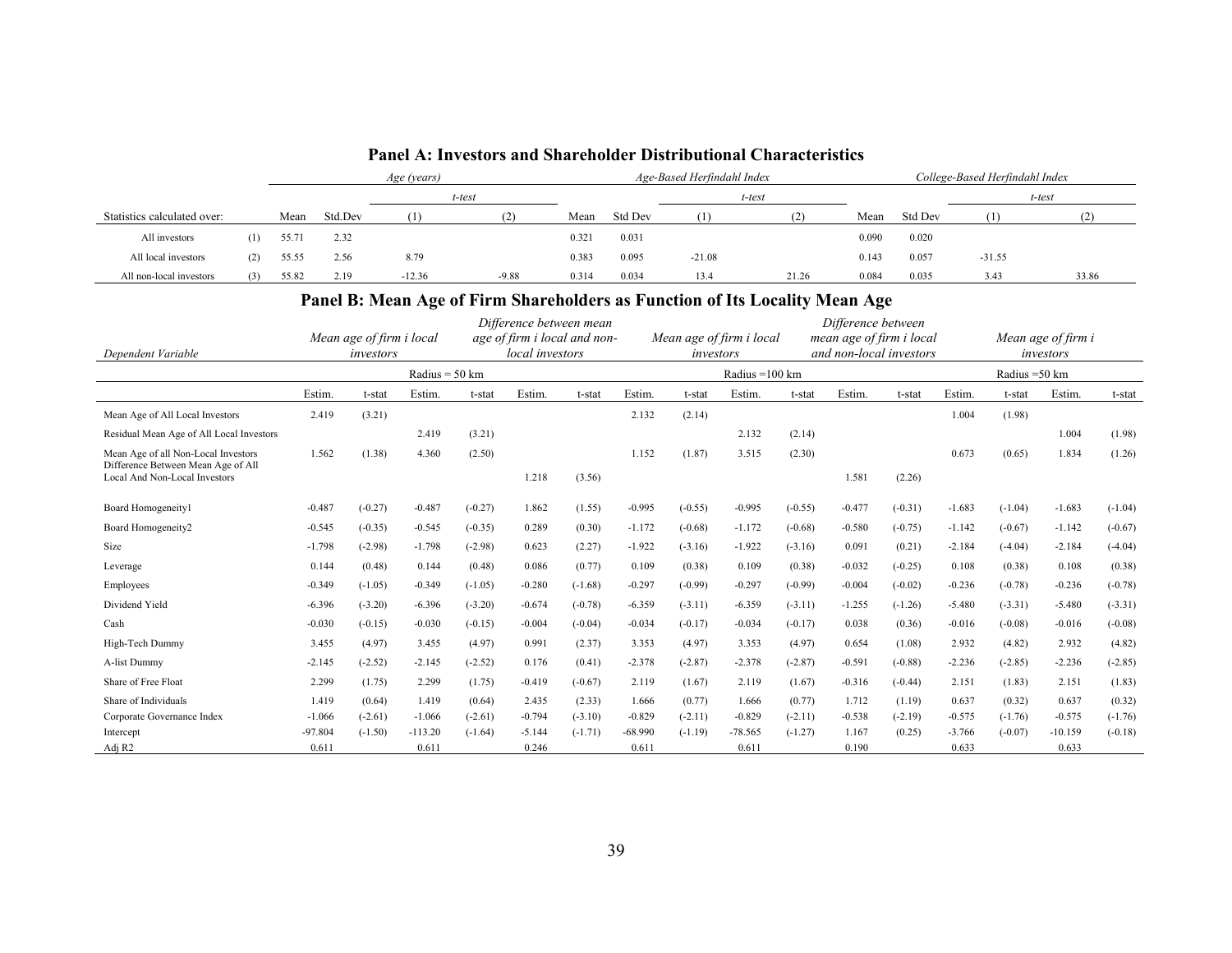| Dependent Variable                                                        | $\mathbf{v}$ , which is a set of $\mathbf{u}$<br>c of f in in state enorgers as I anchon of the moca<br>Difference between<br>Herfindahl Indices of firm i<br>local and non-<br>Herfindahl Index of firm i<br>local investors<br>local investors |           |                   |           |                   | local investors | Herfindahl Index of firm i |           | <br>Difference between<br>Herfindahl Indices of<br>firm i local and non-<br>local investors |           |                   |           | Herfindahl Index of firm i<br>investors |                |                   |           |
|---------------------------------------------------------------------------|--------------------------------------------------------------------------------------------------------------------------------------------------------------------------------------------------------------------------------------------------|-----------|-------------------|-----------|-------------------|-----------------|----------------------------|-----------|---------------------------------------------------------------------------------------------|-----------|-------------------|-----------|-----------------------------------------|----------------|-------------------|-----------|
|                                                                           |                                                                                                                                                                                                                                                  |           | Radius = $50km$   |           |                   |                 |                            |           | Radius = $100 \text{ km}$                                                                   |           |                   |           |                                         | Radius = 50 km |                   |           |
|                                                                           | Estim                                                                                                                                                                                                                                            | t-stat    | Estim.            | t-stat    | Estim.            | t-stat          | Estim.                     | t-stat    | Estim.                                                                                      | t-stat    | Estim.            | t-stat    | Estim.                                  | t-stat         | Estim.            | t-stat    |
| Age Herfindahl All Local Investors                                        | 0.839                                                                                                                                                                                                                                            | (3.22)    |                   |           |                   |                 | 0.768                      | (4.22)    |                                                                                             |           |                   |           | 0.366                                   | (1.99)         |                   |           |
| Residual Age Herfindahl of All Local<br>Investors                         |                                                                                                                                                                                                                                                  |           | 0.839             | (3.22)    |                   |                 |                            |           | 0.768                                                                                       | (4.22)    |                   |           |                                         |                | 0.366             | (1.99)    |
| Age Herfindahl of All Non-Local<br>Investors                              | 1.256                                                                                                                                                                                                                                            | (0.80)    | 2.045             | (1.16)    |                   |                 | 1.015                      | (1.18)    | 1.758                                                                                       | (1.82)    |                   |           | 0.234                                   | (0.21)         | 0.579             | (0.46)    |
| Difference Between Age Herfindahl of All<br>Local And Non-Local Investors |                                                                                                                                                                                                                                                  |           |                   |           | 0.756             | (4.59)          |                            |           |                                                                                             |           | 0.779             | (4.61)    |                                         |                |                   |           |
|                                                                           |                                                                                                                                                                                                                                                  |           |                   |           |                   |                 |                            |           |                                                                                             |           |                   |           |                                         |                |                   |           |
| Board Homogeneity1                                                        | 0.065                                                                                                                                                                                                                                            | (1.02)    | 0.065             | (1.02)    | 0.114             | (1.55)          | 0.062                      | (1.10)    | 0.062                                                                                       | (1.10)    | 0.134             | (1.83)    | 0.066                                   | (1.21)         | 0.066             | (1.21)    |
| Board Homogeneity2                                                        | 0.001                                                                                                                                                                                                                                            | (0.02)    | 0.001             | (0.02)    | $-0.006$          | $(-0.09)$       | 0.008                      | (0.18)    | 0.008                                                                                       | (0.18)    | $-0.021$          | $(-0.38)$ | 0.026                                   | (0.57)         | 0.026             | (0.57)    |
| Size                                                                      | 0.038                                                                                                                                                                                                                                            | (1.91)    | 0.038             | (1.91)    | 0.008             | (0.35)          | 0.043                      | (2.34)    | 0.043                                                                                       | (2.34)    | 0.015             | (0.67)    | 0.045                                   | (2.50)         | 0.045             | (2.50)    |
| Leverage                                                                  | $-0.007$                                                                                                                                                                                                                                         | $(-0.58)$ | $-0.007$          | $(-0.58)$ | $-0.002$          | $(-0.18)$       | $-0.005$                   | $(-0.43)$ | $-0.005$                                                                                    | $(-0.43)$ | 0.001             | (0.05)    | $-0.003$                                | $(-0.23)$      | $-0.003$          | $(-0.23)$ |
| Employees                                                                 | $-0.003$                                                                                                                                                                                                                                         | $(-0.26)$ | $-0.003$          | $(-0.26)$ | $-0.006$          | $(-0.40)$       | 0.000                      | (0.01)    | 0.000                                                                                       | (0.01)    | 0.000             | $(-0.01)$ | 0.002                                   | (0.21)         | 0.002             | (0.21)    |
| Dividend Yield                                                            | $-0.169$                                                                                                                                                                                                                                         | $(-2.29)$ | $-0.169$          | $(-2.29)$ | $-0.202$          | $(-2.15)$       | $-0.184$                   | $(-2.58)$ | $-0.184$                                                                                    | $(-2.58)$ | $-0.205$          | $(-2.25)$ | $-0.160$                                | $(-2.60)$      | $-0.160$          | $(-2.60)$ |
| Cash                                                                      | 0.026                                                                                                                                                                                                                                            | (4.03)    | 0.026             | (4.03)    | 0.029             | (2.55)          | 0.027                      | (4.60)    | 0.027                                                                                       | (4.60)    | 0.030             | (2.57)    | 0.026                                   | (4.32)         | 0.026             | (4.32)    |
| High-Tech Dummy                                                           | $-0.061$                                                                                                                                                                                                                                         | $(-2.01)$ | $-0.061$          | $(-2.01)$ | 0.006             | (0.17)          | $-0.066$                   | $(-2.13)$ | $-0.066$                                                                                    | $(-2.13)$ | 0.009             | (0.21)    | $-0.067$                                | $(-2.46)$      | $-0.067$          | $(-2.46)$ |
| A-list Dummy                                                              | 0.026                                                                                                                                                                                                                                            | (0.64)    | 0.026             | (0.64)    | 0.018             | (0.37)          | 0.041                      | (1.10)    | 0.041                                                                                       | (1.10)    | 0.041             | (0.92)    | 0.036                                   | (1.03)         | 0.036             | (1.03)    |
| Share of Free Float                                                       | $-0.214$                                                                                                                                                                                                                                         | $(-3.96)$ | $-0.214$          | $(-3.96)$ | $-0.189$          | $(-3.02)$       | $-0.209$                   | $(-4.33)$ | $-0.209$                                                                                    | $(-4.33)$ | $-0.180$          | $(-3.06)$ | $-0.221$                                | $(-4.61)$      | $-0.221$          | $(-4.61)$ |
| Share of Individuals                                                      | 0.672                                                                                                                                                                                                                                            | (8.86)    | 0.672             | (8.86)    | 0.571             | (6.13)          | 0.673                      | (9.02)    | 0.673                                                                                       | (9.02)    | 0.594             | (6.38)    | 0.640                                   | (8.53)         | 0.640             | (8.53)    |
| Corporate Governance Index                                                | $-0.004$                                                                                                                                                                                                                                         | $(-0.23)$ | $-0.004$          | $(-0.23)$ | $-0.003$          | $(-0.18)$       | $-0.009$                   | $(-0.56)$ | $-0.009$                                                                                    | $(-0.56)$ | $-0.008$          | $(-0.45)$ | $-0.005$                                | $(-0.35)$      | $-0.005$          | $(-0.35)$ |
| Intercept<br>Adj R <sub>2</sub>                                           | $-0.644$<br>0.427                                                                                                                                                                                                                                | $(-1.26)$ | $-0.577$<br>0.427 | $(-1.16)$ | $-0.213$<br>0.364 | $(-0.98)$       | $-0.638$<br>0.437          | $(-1.97)$ | $-0.595$<br>0.437                                                                           | $(-1.87)$ | $-0.332$<br>0.361 | $(-1.56)$ | $-0.350$<br>0.410                       | $(-1.19)$      | $-0.321$<br>0.410 | $(-0.87)$ |

### **Panel C: Herfindahl of Age of Firm Shareholders as Function of Its Locality Mean Age**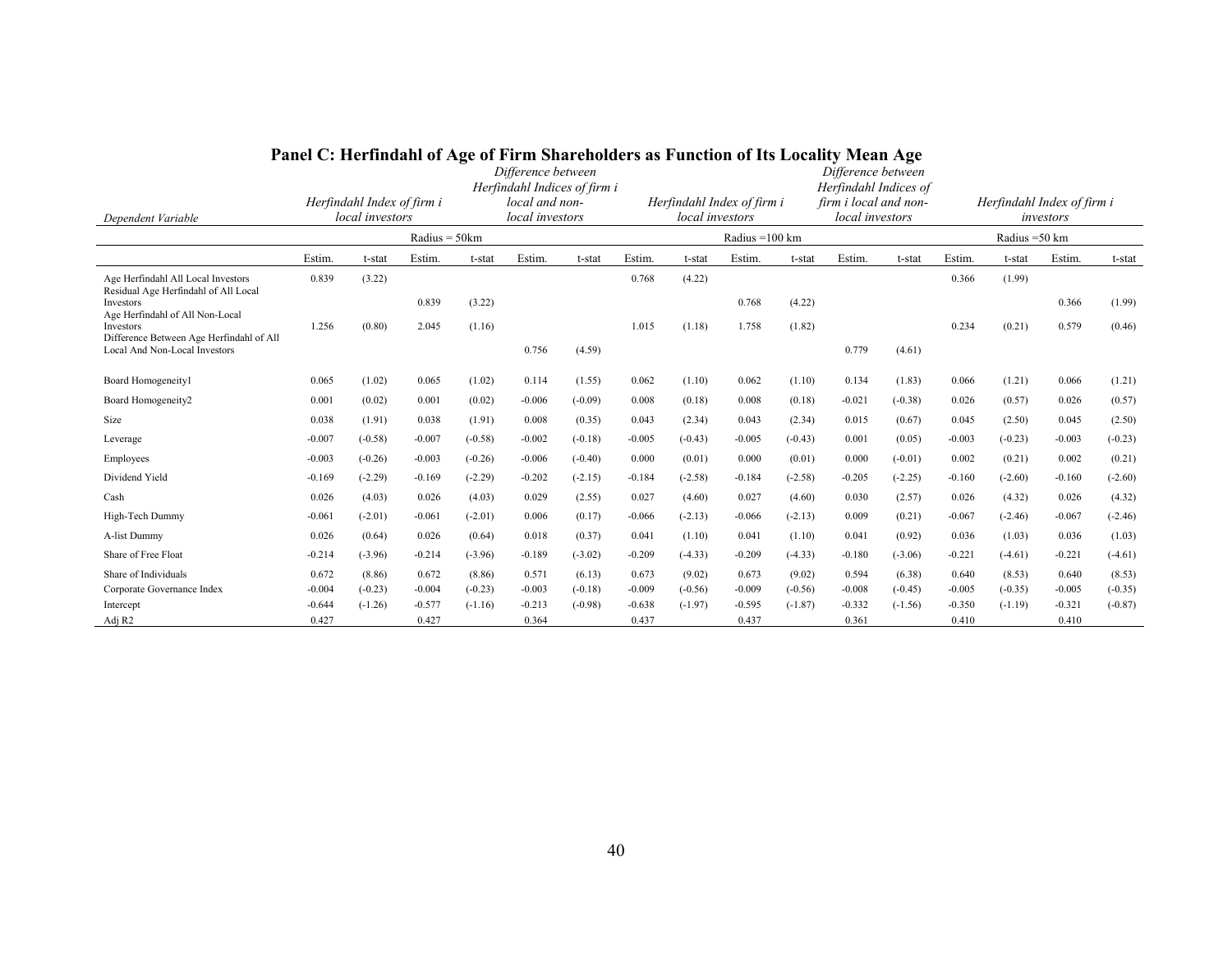|                                                                                                               |          |                                               |                          |           | Difference between                             |           |          |                 |                            |           | Difference between                             |           |          |                |                                         |           |
|---------------------------------------------------------------------------------------------------------------|----------|-----------------------------------------------|--------------------------|-----------|------------------------------------------------|-----------|----------|-----------------|----------------------------|-----------|------------------------------------------------|-----------|----------|----------------|-----------------------------------------|-----------|
|                                                                                                               |          |                                               |                          |           | Herfindahl Indices of firm i<br>local and non- |           |          |                 | Herfindahl Index of firm i |           | Herfindahl Indices of<br>firm i local and non- |           |          |                |                                         |           |
| Dependent Variable                                                                                            |          | Herfindahl Index of firm i<br>local investors |                          |           | local investors                                |           |          | local investors |                            |           | local investors                                |           |          |                | Herfindahl Index of firm i<br>investors |           |
|                                                                                                               |          |                                               | Radius = $50 \text{ km}$ |           |                                                |           |          |                 | Radius = 100 km            |           |                                                |           |          | Radius = 50 km |                                         |           |
|                                                                                                               | Estim.   | t-stat                                        | Estim.                   | t-stat    | Estim.                                         | t-stat    | Estim.   | t-stat          | Estim.                     | t-stat    | Estim                                          | t-stat    | Estim.   | t-stat         | Estim.                                  | t-stat    |
| College Affiliation Herfindahl of All<br><b>Local Investors</b><br>Residual College Affiliation Herfindahl of | 1.232    | (2.64)                                        |                          |           |                                                |           | 1.300    | (2.17)          |                            |           |                                                |           | 0.537    | (2.09)         |                                         |           |
| All Local Investors<br>College Affiliation Herfindahl of All Non-                                             |          |                                               | 1.232                    | (2.64)    |                                                |           |          |                 | 1.300                      | (2.17)    |                                                |           |          |                | 0.537                                   | (2.09)    |
| <b>Local Investors</b><br>Difference Between College Affiliation                                              | 0.139    | (0.16)                                        | $-0.019$                 | $(-0.02)$ |                                                |           | $-0.137$ | $(-0.52)$       | $-0.346$                   | $(-1.36)$ |                                                |           | $-0.134$ | $(-0.21)$      | $-0.203$                                | $(-0.32)$ |
| Herfindahl of All Local And Non-Local<br>Investors                                                            |          |                                               |                          |           | 1.921                                          | (5.32)    |          |                 |                            |           | 2.121                                          | (4.85)    |          |                |                                         |           |
| Board Homogeneity1                                                                                            | $-0.105$ | $(-1.03)$                                     | $-0.105$                 | $(-1.03)$ | $-0.055$                                       | $(-0.53)$ | $-0.073$ | $(-0.73)$       | $-0.073$                   | $(-0.73)$ | $-0.072$                                       | $(-0.63)$ | $-0.078$ | $(-1.28)$      | $-0.078$                                | $(-1.28)$ |
| Board Homogeneity2                                                                                            | $-0.058$ | $(-0.70)$                                     | $-0.058$                 | $(-0.70)$ | 0.030                                          | (0.28)    | $-0.038$ | $(-0.48)$       | $-0.038$                   | $(-0.48)$ | 0.027                                          | (0.27)    | $-0.041$ | $(-0.77)$      | $-0.041$                                | $(-0.77)$ |
| Size                                                                                                          | $-0.087$ | $(-3.09)$                                     | $-0.087$                 | $(-3.09)$ | $-0.009$                                       | $(-0.35)$ | $-0.078$ | $(-2.65)$       | $-0.078$                   | $(-2.65)$ | 0.022                                          | (0.78)    | $-0.074$ | $(-4.75)$      | $-0.074$                                | $(-4.75)$ |
| Leverage                                                                                                      | $-0.029$ | $(-2.03)$                                     | $-0.029$                 | $(-2.03)$ | $-0.040$                                       | $(-2.20)$ | $-0.016$ | $(-1.22)$       | $-0.016$                   | $(-1.22)$ | $-0.011$                                       | $(-0.52)$ | $-0.016$ | $(-1.60)$      | $-0.016$                                | $(-1.60)$ |
| Employees                                                                                                     | $-0.016$ | $(-0.86)$                                     | $-0.016$                 | $(-0.86)$ | 0.017                                          | (0.99)    | $-0.018$ | $(-0.94)$       | $-0.018$                   | $(-0.94)$ | 0.012                                          | (0.74)    | $-0.027$ | $(-2.64)$      | $-0.027$                                | $(-2.64)$ |
| Dividend Yield                                                                                                | $-0.102$ | $(-1.21)$                                     | $-0.102$                 | $(-1.21)$ | $-0.004$                                       | $(-0.05)$ | $-0.086$ | $(-0.95)$       | $-0.086$                   | $(-0.95)$ | $-0.018$                                       | $(-0.24)$ | $-0.079$ | $(-1.03)$      | $-0.079$                                | $(-1.03)$ |
| Cash                                                                                                          | $-0.011$ | $(-0.69)$                                     | $-0.011$                 | $(-0.69)$ | $-0.016$                                       | $(-1.19)$ | $-0.009$ | $(-0.57)$       | $-0.009$                   | $(-0.57)$ | $-0.015$                                       | $(-1.21)$ | $-0.013$ | $(-1.53)$      | $-0.013$                                | $(-1.53)$ |
| High-Tech Dummy                                                                                               | $-0.105$ | $(-2.31)$                                     | $-0.105$                 | $(-2.31)$ | $-0.065$                                       | $(-1.36)$ | $-0.075$ | $(-1.47)$       | $-0.075$                   | $(-1.47)$ | 0.024                                          | (0.43)    | $-0.095$ | $(-3.40)$      | $-0.095$                                | $(-3.40)$ |
| A-list Dummy                                                                                                  | 0.021    | (0.43)                                        | 0.021                    | (0.43)    | 0.031                                          | (0.75)    | 0.010    | (0.19)          | 0.010                      | (0.19)    | 0.045                                          | (0.93)    | 0.044    | (1.78)         | 0.044                                   | (1.78)    |
| Share of Free Float                                                                                           | $-0.065$ | $(-0.82)$                                     | $-0.065$                 | $(-0.82)$ | $-0.046$                                       | $(-0.60)$ | $-0.113$ | $(-1.37)$       | $-0.113$                   | $(-1.37)$ | $-0.066$                                       | $(-0.71)$ | $-0.027$ | $(-0.58)$      | $-0.027$                                | $(-0.58)$ |
| Share of Individuals                                                                                          | 0.145    | (1.22)                                        | 0.145                    | (1.22)    | 0.151                                          | (1.26)    | 0.100    | (0.81)          | 0.100                      | (0.81)    | 0.190                                          | (1.49)    | 0.153    | (2.52)         | 0.153                                   | (2.52)    |
| Corporate Governance Index                                                                                    | $-0.055$ | $(-2.34)$                                     | $-0.055$                 | $(-2.34)$ | $-0.071$                                       | $(-2.93)$ | $-0.042$ | $(-1.66)$       | $-0.042$                   | $(-1.66)$ | $-0.065$                                       | $(-2.72)$ | $-0.034$ | $(-2.94)$      | $-0.034$                                | $(-2.94)$ |
| Intercept                                                                                                     | 0.028    | (0.59)                                        | 0.028                    | (0.59)    | $-0.184$                                       | $(-3.19)$ | 0.057    | (1.22)          | 0.057                      | (1.22)    | $-0.133$                                       | $(-1.83)$ | 0.071    | (1.28)         | 0.071                                   | (1.28)    |
| Adj R <sub>2</sub>                                                                                            | 0.320    |                                               | 0.320                    |           | 0.228                                          |           | 0.262    |                 | 0.262                      |           | 0.172                                          |           | 0.240    |                | 0.240                                   |           |

# **Panel D: Herfindahl of College Affiliation of Firm Shareholders as Function of Its Locality Mean Age**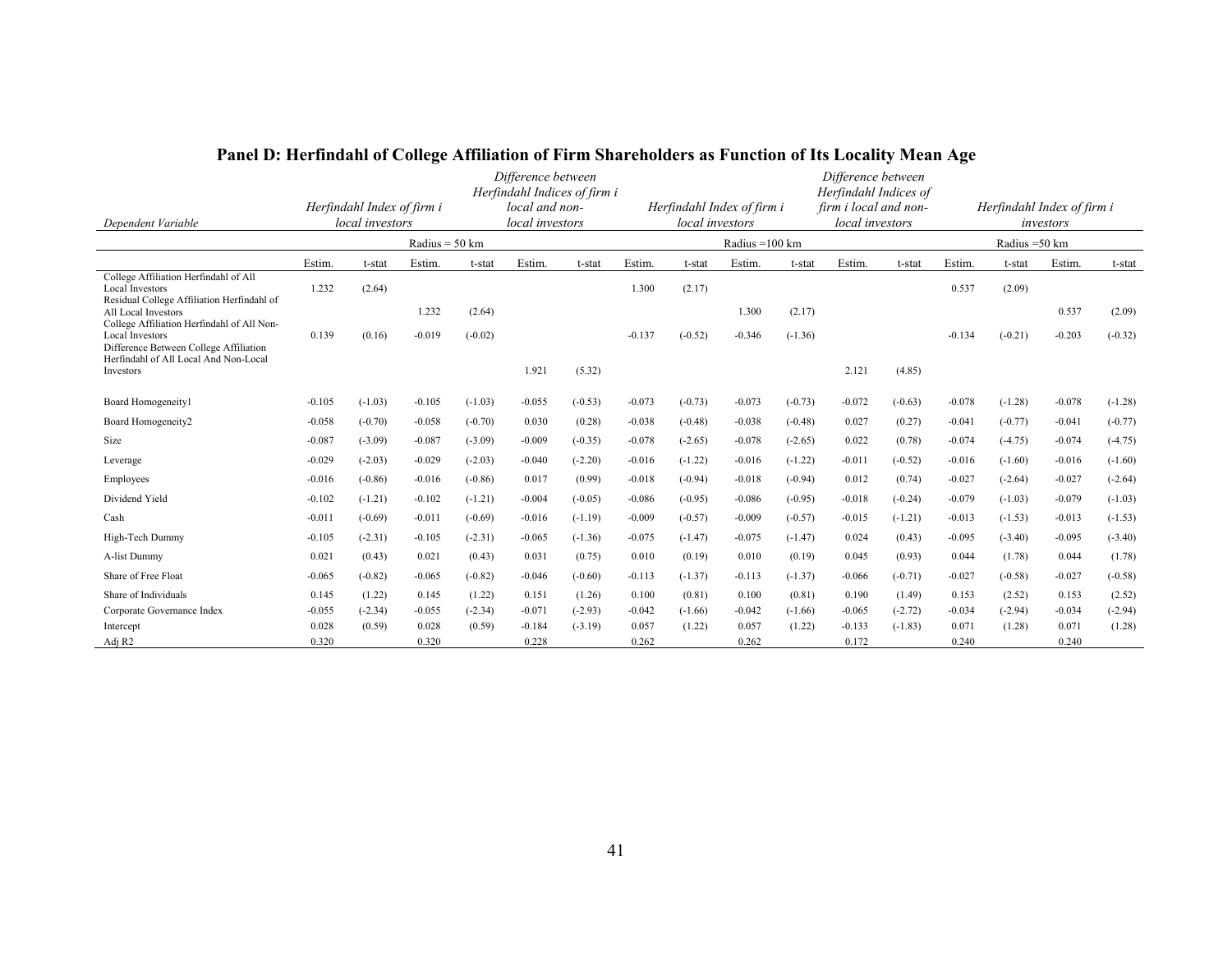## **Table 3. Shareholder Homogeneity as Amplifier of Surprise Shocks**

We report the results of the regression of measures of sells on shareholder homogeneity, surprise shocks and a set of control variables. We define excess sells as either the percentage of non-controlling individual shareholders who sell (columns 1–6) or the percentage of shares sold (columns 7–12). We define *Surprise* as the ratio between realized EPS and forecasted EPS as of the last month of the previous forecasting year. The EPS data come from yearly EPS from IBES International. We use a semiannual frequency, December and June of each year. If the EPS release date is in the period between January to June, excess sells are based on the difference between the changes in the end-of-June holdings and the holdings of the end-of-December of the previous year. If the EPS release date falls between June and December, we use the difference between the end-of-December holdings and the holdings of the end of June. The measures of shareholder homogeneity and the control variables are as defined in Tables 1 and 2. We also include the *bid-ask spread*, defined as the bid-ask spread as at month t-2; turnover, defined as the logarithm of the ratio of shares traded to shares outstanding at month t-2; and the price (in SEK) of the stock as at t-2. We consider the case of the aggregate shock and the case in which we split the shock in the cases in which there is high or low homogeneity. In the latter case, we interact the surprise with dummies representing the level of shareholder homogeneity. A dummy of high (low) homogeneity takes the value 1 if homogeneity is above (below) the median value and 0 otherwise. The estimates are based on panel with time fixed effects and (year and industry) clustered errors. The *t-statistics* are reported in parentheses. We also report tests of equality of coefficients for low- and high-homogeneity surprises*.*

|                                              |          |           |          | <b>Number of Sellers</b> |          |                   |        | <b>Sales</b><br>Estim.<br>Estim.<br>t-stat<br>t-stat<br>$-0.383$<br>$(-4.82)$<br>$-0.427$<br>$(-3.81)$<br>$-0.349$<br>$-0.007$<br>$(-1.66)$<br>$-0.021$<br>$(-2.09)$<br>$-0.030$<br>0.004<br>(0.86)<br>0.003<br>$-0.043$<br>$(-0.67)$<br>$-0.024$<br>$(-0.39)$<br>$-0.031$<br>$-0.134$<br>$-0.133$<br>$-0.107$<br>$(-3.08)$<br>$(-3.11)$<br>$-0.002$<br>$-0.002$<br>$(-3.46)$<br>$(-3.47)$<br>$-0.001$<br>$-0.036$<br>$(-1.70)$<br>$-0.035$<br>$(-1.71)$<br>$-0.027$<br>0.006<br>0.006<br>(0.82)<br>(0.87)<br>$-0.001$<br>0.018<br>0.017<br>(2.55)<br>(2.50)<br>0.013<br>0.000<br>$(-0.54)$<br>$-0.001$<br>$(-0.73)$<br>0.000<br>0.000<br>0.000<br>(0.68)<br>(0.86)<br>0.000<br>$-0.009$<br>$-0.008$<br>$(-0.41)$<br>$-0.010$<br>$(-0.46)$<br>$-0.011$<br>$-0.003$<br>$(-0.49)$<br>$(-0.14)$<br>$-0.003$<br>0.021<br>(0.54)<br>0.018<br>(0.47)<br>0.046<br>$-0.055$<br>$-0.054$<br>$(-2.79)$<br>$-0.042$<br>$(-2.83)$<br>$-0.083$<br>$(-2.20)$<br>$-0.078$<br>$(-2.10)$<br>$-0.065$<br>$-0.080$<br>$-0.071$<br>$(-1.03)$<br>$(-0.93)$<br>$-0.015$<br>0.201<br>0.975<br>(4.81)<br>0.958<br>(4.81)<br>0.695 |                        |                   |                     |                   |
|----------------------------------------------|----------|-----------|----------|--------------------------|----------|-------------------|--------|-----------------------------------------------------------------------------------------------------------------------------------------------------------------------------------------------------------------------------------------------------------------------------------------------------------------------------------------------------------------------------------------------------------------------------------------------------------------------------------------------------------------------------------------------------------------------------------------------------------------------------------------------------------------------------------------------------------------------------------------------------------------------------------------------------------------------------------------------------------------------------------------------------------------------------------------------------------------------------------------------------------------------------------------------------------------------------------------------------------|------------------------|-------------------|---------------------|-------------------|
|                                              | Estim.   | t-stat    | Estim.   | t-stat                   | Estim.   | t-stat            | Estim. |                                                                                                                                                                                                                                                                                                                                                                                                                                                                                                                                                                                                                                                                                                                                                                                                                                                                                                                                                                                                                                                                                                           |                        |                   |                     | t-stat            |
| Shareholder.Homogeneity                      | $-0.303$ | $(-3.16)$ | $-0.370$ | $(-3.76)$                | $-0.336$ | $(-3.85)$         |        |                                                                                                                                                                                                                                                                                                                                                                                                                                                                                                                                                                                                                                                                                                                                                                                                                                                                                                                                                                                                                                                                                                           |                        |                   |                     | $(-3.48)$         |
| Surprise                                     | $-0.011$ | $(-1.64)$ |          |                          |          |                   |        |                                                                                                                                                                                                                                                                                                                                                                                                                                                                                                                                                                                                                                                                                                                                                                                                                                                                                                                                                                                                                                                                                                           |                        |                   |                     |                   |
| Surprise*High Homogeneity                    |          |           | $-0.032$ | $(-2.70)$                | $-0.041$ | $(-3.47)$         |        |                                                                                                                                                                                                                                                                                                                                                                                                                                                                                                                                                                                                                                                                                                                                                                                                                                                                                                                                                                                                                                                                                                           |                        |                   |                     | $(-4.21)$         |
| Surprise*Low Homogeneity                     |          |           | 0.005    | (1.14)                   | 0.004    | (0.87)            |        |                                                                                                                                                                                                                                                                                                                                                                                                                                                                                                                                                                                                                                                                                                                                                                                                                                                                                                                                                                                                                                                                                                           |                        |                   |                     | (0.73)            |
| Board Homogeneity1                           | $-0.115$ | $(-1.51)$ | $-0.085$ | $(-1.21)$                | $-0.060$ | $(-1.25)$         |        |                                                                                                                                                                                                                                                                                                                                                                                                                                                                                                                                                                                                                                                                                                                                                                                                                                                                                                                                                                                                                                                                                                           |                        |                   |                     | $(-0.61)$         |
| Board Homogeneity2                           | $-0.139$ | $(-3.15)$ | $-0.137$ | $(-3.30)$                | $-0.099$ | $(-2.54)$         |        |                                                                                                                                                                                                                                                                                                                                                                                                                                                                                                                                                                                                                                                                                                                                                                                                                                                                                                                                                                                                                                                                                                           |                        |                   |                     | $(-2.95)$         |
| Market-to-Book                               | $-0.001$ | $(-0.64)$ | $-0.001$ | $(-0.61)$                | $-0.001$ | $(-0.88)$         |        |                                                                                                                                                                                                                                                                                                                                                                                                                                                                                                                                                                                                                                                                                                                                                                                                                                                                                                                                                                                                                                                                                                           |                        |                   |                     | $(-3.11)$         |
| Size                                         | $-0.066$ | $(-2.76)$ | $-0.065$ | $(-2.85)$                | $-0.050$ | $(-2.71)$         |        |                                                                                                                                                                                                                                                                                                                                                                                                                                                                                                                                                                                                                                                                                                                                                                                                                                                                                                                                                                                                                                                                                                           |                        |                   |                     | $(-1.44)$         |
| Leverage                                     | 0.000    | (0.01)    | 0.001    | (0.09)                   | $-0.003$ | $(-0.56)$         |        |                                                                                                                                                                                                                                                                                                                                                                                                                                                                                                                                                                                                                                                                                                                                                                                                                                                                                                                                                                                                                                                                                                           |                        |                   |                     | $(-0.22)$         |
| Employees                                    | 0.015    | (1.46)    | 0.013    | (1.36)                   | 0.006    | (0.92)            |        |                                                                                                                                                                                                                                                                                                                                                                                                                                                                                                                                                                                                                                                                                                                                                                                                                                                                                                                                                                                                                                                                                                           |                        |                   |                     | (2.37)            |
| <b>Bid-Ask Spread</b>                        | $-0.002$ | $(-1.39)$ | $-0.002$ | $(-1.57)$                | $-0.001$ | $(-1.26)$         |        |                                                                                                                                                                                                                                                                                                                                                                                                                                                                                                                                                                                                                                                                                                                                                                                                                                                                                                                                                                                                                                                                                                           |                        |                   |                     | (0.29)            |
| Price                                        | 0.001    | (3.00)    | 0.001    | (3.33)                   | 0.000    | (3.07)            |        |                                                                                                                                                                                                                                                                                                                                                                                                                                                                                                                                                                                                                                                                                                                                                                                                                                                                                                                                                                                                                                                                                                           |                        |                   |                     | (0.42)            |
| High-Tech Dummy                              | 0.053    | (1.78)    | 0.055    | (1.81)                   | 0.038    | (1.62)            |        |                                                                                                                                                                                                                                                                                                                                                                                                                                                                                                                                                                                                                                                                                                                                                                                                                                                                                                                                                                                                                                                                                                           |                        |                   |                     | $(-0.55)$         |
| A-list Dummy                                 | $-0.060$ | $(-2.16)$ | $-0.048$ | $(-1.78)$                | $-0.014$ | $(-0.63)$         |        |                                                                                                                                                                                                                                                                                                                                                                                                                                                                                                                                                                                                                                                                                                                                                                                                                                                                                                                                                                                                                                                                                                           |                        |                   |                     | $(-0.18)$         |
| Dividend Yield                               | $-0.063$ | $(-1.58)$ | $-0.067$ | $(-1.74)$                | $-0.007$ | $(-0.20)$         |        |                                                                                                                                                                                                                                                                                                                                                                                                                                                                                                                                                                                                                                                                                                                                                                                                                                                                                                                                                                                                                                                                                                           |                        |                   |                     | (1.16)            |
| Corporate Governance Index                   | $-0.046$ | $(-2.05)$ | $-0.045$ | $(-2.04)$                | $-0.027$ | $(-1.63)$         |        |                                                                                                                                                                                                                                                                                                                                                                                                                                                                                                                                                                                                                                                                                                                                                                                                                                                                                                                                                                                                                                                                                                           |                        |                   |                     | $(-2.40)$         |
| Share of Free Float                          | $-0.091$ | $(-2.27)$ | $-0.085$ | $(-2.10)$                | $-0.047$ | $(-1.26)$         |        |                                                                                                                                                                                                                                                                                                                                                                                                                                                                                                                                                                                                                                                                                                                                                                                                                                                                                                                                                                                                                                                                                                           |                        |                   |                     | $(-1.76)$         |
| Share of Individuals                         | 0.008    | (0.10)    | 0.022    | (0.31)                   | 0.054    | (0.98)            |        |                                                                                                                                                                                                                                                                                                                                                                                                                                                                                                                                                                                                                                                                                                                                                                                                                                                                                                                                                                                                                                                                                                           |                        |                   |                     | $(-0.23)$         |
| Lagged Dependent Variable                    |          |           |          |                          | 0.367    | (5.59)            |        |                                                                                                                                                                                                                                                                                                                                                                                                                                                                                                                                                                                                                                                                                                                                                                                                                                                                                                                                                                                                                                                                                                           |                        |                   |                     | (3.87)            |
| Intercept                                    | 1.396    | (6.63)    | 1.368    | (6.78)                   | 0.884    | (5.33)            |        |                                                                                                                                                                                                                                                                                                                                                                                                                                                                                                                                                                                                                                                                                                                                                                                                                                                                                                                                                                                                                                                                                                           |                        |                   |                     | (4.10)            |
| Adj R <sub>2</sub>                           | 0.388    |           | 0.417    |                          | 0.516    |                   | 0.278  |                                                                                                                                                                                                                                                                                                                                                                                                                                                                                                                                                                                                                                                                                                                                                                                                                                                                                                                                                                                                                                                                                                           | 0.293                  |                   | 0.343               |                   |
| Test of Surprise*HighHomog=Surprise*LowHomog |          |           | 8.32     | p-value<br>0.0045        | 12.29    | p-value<br>0.0006 |        |                                                                                                                                                                                                                                                                                                                                                                                                                                                                                                                                                                                                                                                                                                                                                                                                                                                                                                                                                                                                                                                                                                           | $\mathbf{v}^2$<br>5.29 | p-value<br>0.0229 | $\gamma^2$<br>15.86 | p-value<br>0.0001 |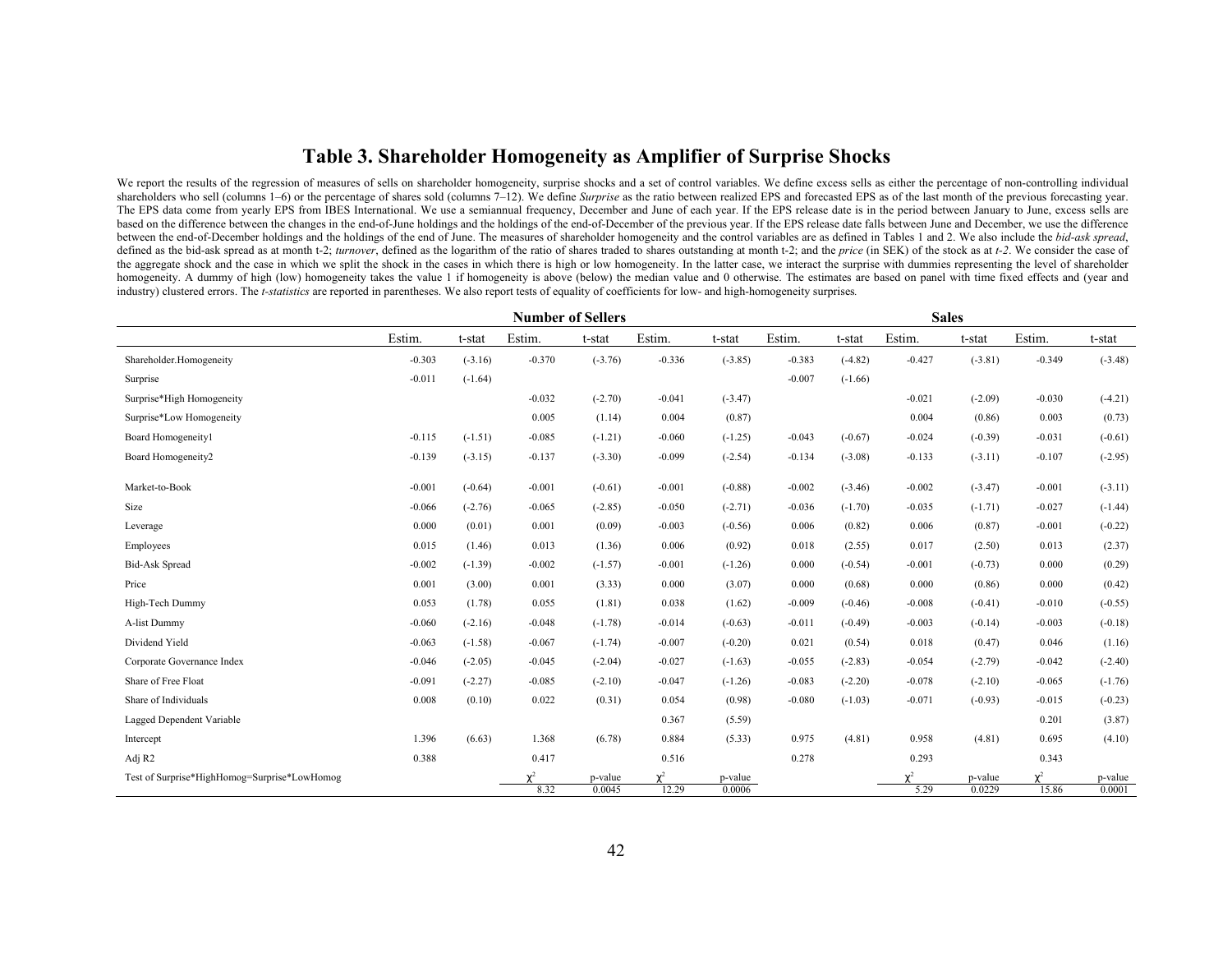#### **Table 4. Shareholder Homogeneity and Firm Transparency**

This table reports the results of the regression of proxies of investor forecasting errors and information dispersion on shareholder homogeneity and a set of control variables. We focus on the analysts following the stock and use either the Dispersion Analyst Yearly Forecasts (Panels A and B) or the Absolute Value of the Errors of the Yearly Forecasts (Panels C and D). The error is the absolute value of the difference between analysts' earnings forecasts and actual earnings standardized by actual earnings. We use as measure of investors' dispersion the standard deviation of the forecasts across analysts. We focus on the vearly forecasts. We use monthly frequency, and, for each stock, we calculate analysts' forecast errors by using all the forecasts released within a month. We remove all firm-month observations that have fewer than two analysts covering the firm. The measures of shareholder homogeneity and the control variables are defined as in Tables 1 through 3. We also include measures of past stock returns. *Return 23* is the compounded gross return for the period between months t-2 and t-3, Return 46 the compounded gross return for the period between months t-4 and t-6, and Return 712 the compounded gross return for the period between months t-7 and t-12. We also interact shareholder homogeneity with the interactive dummy (*DomShareh*) that takes value 1 if there exists a dominant shareholder who has control rights of the firm in excess of 20% and his cash-flow rights are lower than his control rights. We report the estimates based on panel with year fixed effects estimated with instrumental GMM as defined in the text. The Herfindahl index of local (50 km) age (college) homogeneity, the standard deviations of parental labor and capital income, and the Herfindahl indices of parental labor and capital income and parental residence (based on locality (län)) are used as instruments. The *t-statistics* are reported in parentheses. We also report the p-value of the Hansen overidentifying restrictions, the p-value of the test of difference between Shareholder Homogeneity\*(1- DomShareh) and Shareholder Homogeneity\*DomShareh the RSquare of the first stage of the instrumental variable estimation, the Partial RSquare of the instruments and F-tests of exclusion of instruments from the first stage. We also report the p-value of the F-statistics of the regression of the residuals on the instruments and the other exogenous variables, and the *p-value* of the *F-test* of exclusion of those instruments from the regression.

|                                        |           |           | <b>Age-Based Homogeneity Measures</b> |           |           | <b>College-Based Homogeneity Measures</b> |           |           |           |           | <b>Local Age-Based Homogeneity Measures</b> |           |
|----------------------------------------|-----------|-----------|---------------------------------------|-----------|-----------|-------------------------------------------|-----------|-----------|-----------|-----------|---------------------------------------------|-----------|
| Shareholder.Homogeneity1               | $-1.854$  |           |                                       |           | $-0.957$  |                                           |           |           | $-2.262$  |           |                                             |           |
|                                        | $(-2.47)$ |           |                                       |           | $(-2.19)$ |                                           |           |           | $(-2.21)$ |           |                                             |           |
| Shareholder Homogeneity1*(1-DomShareh) |           | $-2.410$  |                                       |           |           | $-1.649$                                  |           |           |           | $-1.983$  |                                             |           |
|                                        |           | $(-2.26)$ |                                       |           |           | $(-3.87)$                                 |           |           |           | $(-2.21)$ |                                             |           |
| Shareholder Homogeneity1* DomShareh    |           | $-0.899$  |                                       |           |           | $-0.140$                                  |           |           |           | $-0.463$  |                                             |           |
|                                        |           | $(-1.12)$ |                                       |           |           | $(-0.33)$                                 |           |           |           | $(-1.03)$ |                                             |           |
| Shareholder Homogeneity2               |           |           | $-2.966$                              |           |           |                                           | $-1.174$  |           |           |           | $-3.802$                                    |           |
|                                        |           |           | $(-2.35)$                             |           |           |                                           | $(-2.17)$ |           |           |           | $(-2.03)$                                   |           |
| Shareholder Homogeneity2*(1-DomShareh) |           |           |                                       | $-3.602$  |           |                                           |           | $-1.884$  |           |           |                                             | $-4.080$  |
|                                        |           |           |                                       | $(-2.24)$ |           |                                           |           | $(-3.58)$ |           |           |                                             | $(-2.98)$ |
| Shareholder Homogeneity2* DomShareh    |           |           |                                       | $-1.366$  |           |                                           |           | 0.514     |           |           |                                             | $-2.801$  |
|                                        |           |           |                                       | $(-1.06)$ |           |                                           |           | (0.55)    |           |           |                                             | $(-2.52)$ |
| Board Homogeneity1                     | 0.126     | 0.221     | 0.120                                 | 0.059     | 0.240     | $-0.176$                                  | 0.257     | $-0.227$  | 0.330     | 0.332     | 0.386                                       | 0.518     |
|                                        | (0.39)    | (0.65)    | (0.34)                                | (0.16)    | (0.57)    | $(-0.54)$                                 | (0.61)    | $(-0.70)$ | (0.94)    | (0.99)    | (0.92)                                      | (1.31)    |
| Board Homogeneity2                     | $-0.301$  | $-0.186$  | $-0.327$                              | $-0.271$  | $-0.464$  | $-0.483$                                  | $-0.445$  | $-0.489$  | $-0.241$  | $-0.144$  | $-0.255$                                    | 0.160     |
|                                        | $(-0.97)$ | $(-0.55)$ | $(-1.10)$                             | $(-0.82)$ | $(-1.51)$ | $(-1.37)$                                 | $(-1.44)$ | $(-1.39)$ | $(-0.82)$ | $(-0.45)$ | $(-0.92)$                                   | (0.51)    |
| Control Variables                      |           |           |                                       |           |           |                                           |           |           |           |           |                                             |           |
| Market-to-Book                         | $-0.015$  | $-0.009$  | $-0.015$                              | $-0.007$  | $-0.012$  | 0.003                                     | $-0.013$  | 0.002     | $-0.013$  | $-0.012$  | $-0.013$                                    | $-0.010$  |
|                                        | $(-0.87)$ | $(-0.42)$ | $(-0.82)$                             | $(-0.31)$ | $(-0.58)$ | (0.19)                                    | $(-0.61)$ | (0.15)    | $(-0.71)$ | $(-0.57)$ | $(-0.72)$                                   | $(-0.80)$ |
| Size                                   | $-0.183$  | $-0.253$  | $-0.178$                              | $-0.273$  | $-0.289$  | $-0.458$                                  | $-0.266$  | $-0.424$  | $-0.164$  | $-0.245$  | $-0.153$                                    | $-0.113$  |
|                                        | $(-1.10)$ | $(-1.42)$ | $(-1.05)$                             | $(-1.55)$ | $(-1.58)$ | $(-3.51)$                                 | $(-1.42)$ | $(-3.01)$ | $(-0.91)$ | $(-1.33)$ | $(-0.83)$                                   | $(-0.73)$ |
| Leverage                               | $-0.129$  | $-0.131$  | $-0.128$                              | $-0.134$  | $-0.163$  | $-0.239$                                  | $-0.164$  | $-0.244$  | $-0.128$  | $-0.140$  | $-0.128$                                    | $-0.216$  |
|                                        | $(-3.38)$ | $(-3.59)$ | $(-3.35)$                             | $(-3.81)$ | $(-4.09)$ | $(-5.02)$                                 | $(-4.24)$ | $(-5.31)$ | $(-2.71)$ | $(-3.57)$ | $(-2.56)$                                   | $(-4.78)$ |
| Employees                              | 0.044     | 0.085     | 0.048                                 | 0.072     | 0.001     | $-0.002$                                  | 0.004     | $-0.018$  | 0.036     | 0.063     | 0.038                                       | $-0.008$  |
|                                        | (0.98)    | (1.59)    | (1.04)                                | (1.45)    | (0.02)    | $(-0.05)$                                 | (0.13)    | $(-0.38)$ | (0.76)    | (1.27)    | (0.72)                                      | $(-0.17)$ |
| <b>Bid-Ask Spread</b>                  | $-0.013$  | $-0.013$  | $-0.014$                              | $-0.019$  | $-0.013$  | $-0.013$                                  | $-0.011$  | $-0.014$  | $-0.012$  | $-0.013$  | $-0.014$                                    | $-0.014$  |
|                                        | $(-0.49)$ | $(-0.58)$ | $(-0.54)$                             | $(-0.82)$ | $(-0.59)$ | $(-0.80)$                                 | $(-0.53)$ | $(-0.89)$ | $(-0.44)$ | $(-0.52)$ | $(-0.50)$                                   | $(-0.63)$ |

#### **Panel A: Dispersion of Analyst Forecasts, Panel Estimates**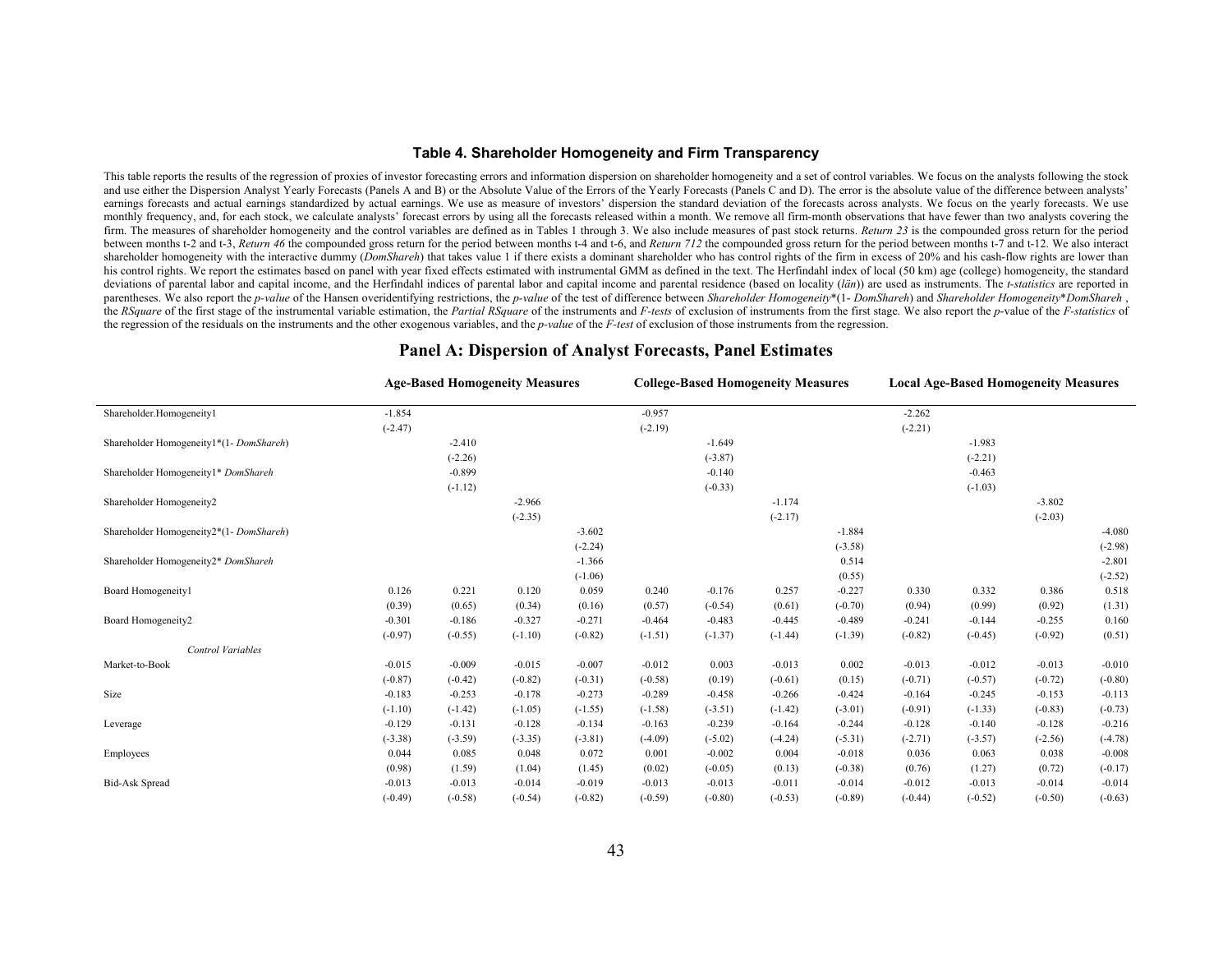#### *Continues*

| Price                                                                                                     | 0.006     | 0.006     | 0.006     | 0.006     | 0.006     | 0.004     | 0.006     | 0.004     | 0.007     | 0.006     | 0.007     | 0.006     |
|-----------------------------------------------------------------------------------------------------------|-----------|-----------|-----------|-----------|-----------|-----------|-----------|-----------|-----------|-----------|-----------|-----------|
|                                                                                                           | (4.64)    | (4.57)    | (4.60)    | (4.44)    | (6.94)    | (3.80)    | (6.94)    | (3.75)    | (4.65)    | (4.37)    | (4.64)    | (4.31)    |
| Return 23                                                                                                 | $-0.582$  | $-0.586$  | $-0.571$  | $-0.573$  | $-0.519$  | $-0.742$  | $-0.513$  | $-0.756$  | $-0.597$  | $-0.579$  | $-0.590$  | $-0.540$  |
|                                                                                                           | $(-3.06)$ | $(-3.14)$ | $(-2.96)$ | $(-2.95)$ | $(-1.85)$ | $(-3.13)$ | $(-1.80)$ | $(-3.15)$ | $(-3.15)$ | $(-2.95)$ | $(-3.01)$ | $(-2.72)$ |
| Return 46                                                                                                 | $-0.381$  | $-0.394$  | $-0.380$  | $-0.384$  | $-0.365$  | $-0.486$  | $-0.364$  | $-0.495$  | $-0.385$  | $-0.410$  | $-0.389$  | $-0.393$  |
|                                                                                                           | $(-3.12)$ | $(-3.20)$ | $(-3.17)$ | $(-3.17)$ | $(-1.99)$ | $(-3.09)$ | $(-1.96)$ | $(-3.11)$ | $(-3.17)$ | $(-3.16)$ | $(-3.39)$ | $(-3.35)$ |
| Return 712                                                                                                | $-0.187$  | $-0.185$  | $-0.187$  | $-0.184$  | $-0.177$  | $-0.222$  | $-0.180$  | $-0.233$  | $-0.181$  | $-0.196$  | $-0.188$  | $-0.190$  |
|                                                                                                           | $(-3.69)$ | $(-3.95)$ | $(-3.73)$ | $(-3.90)$ | $(-2.53)$ | $(-3.24)$ | $(-2.55)$ | $(-3.39)$ | $(-3.49)$ | $(-3.46)$ | $(-3.79)$ | $(-3.75)$ |
| High-Tech Dummy                                                                                           | $-0.950$  | $-1.079$  | $-0.953$  | $-1.083$  | $-0.801$  | $-0.794$  | $-0.780$  | $-0.756$  | $-1.023$  | $-1.005$  | $-1.038$  | $-0.893$  |
|                                                                                                           | $(-4.03)$ | $(-4.24)$ | $(-3.99)$ | $(-4.03)$ | $(-3.41)$ | $(-2.64)$ | $(-3.30)$ | $(-2.55)$ | $(-4.14)$ | $(-3.91)$ | $(-4.13)$ | $(-4.07)$ |
| A-list Dummy                                                                                              | $-0.146$  | $-0.216$  | $-0.120$  | $-0.173$  | $-0.205$  | $-0.462$  | $-0.198$  | $-0.453$  | $-0.064$  | $-0.184$  | $-0.021$  | $-0.174$  |
|                                                                                                           | $(-1.01)$ | $(-1.63)$ | $(-0.82)$ | $(-1.28)$ | $(-1.06)$ | $(-4.19)$ | $(-1.04)$ | $(-3.80)$ | $(-0.37)$ | $(-1.43)$ | $(-0.11)$ | $(-1.04)$ |
| Turnover                                                                                                  | $-0.105$  | $-0.076$  | $-0.107$  | $-0.077$  | $-0.074$  | $-0.061$  | $-0.073$  | $-0.058$  | $-0.110$  | $-0.076$  | $-0.110$  | $-0.987$  |
|                                                                                                           | $(-6.43)$ | $(-3.38)$ | $(-6.17)$ | $(-3.28)$ | $(-4.53)$ | $(-4.23)$ | $(-4.65)$ | $(-4.22)$ | $(-5.54)$ | $(-3.19)$ | $(-5.22)$ | $(-5.94)$ |
| Cash                                                                                                      | 0.301     | 0.229     | 0.301     | 0.267     | 0.232     | 0.380     | 0.222     | 0.388     | 0.254     | 0.216     | 0.256     | 0.285     |
|                                                                                                           | (2.00)    | (1.34)    | (2.05)    | (1.63)    | (1.57)    | (3.35)    | (1.47)    | (3.15)    | (1.71)    | (1.42)    | (1.80)    | (2.16)    |
| Dividend Yield                                                                                            | 0.258     | $-0.129$  | 0.252     | $-0.200$  | 0.530     | 0.102     | 0.551     | 0.155     | 0.196     | $-0.004$  | 0.202     | 0.037     |
|                                                                                                           | (0.76)    | $(-0.32)$ | (0.69)    | $(-0.42)$ | (3.18)    | (0.43)    | (3.24)    | (0.64)    | (0.53)    | $(-0.01)$ | (0.51)    | (0.09)    |
| Corporate Governance Index                                                                                | $-0.058$  | $-0.133$  | $-0.056$  | $-0.142$  | 0.014     | $-0.001$  | 0.015     | $-0.008$  | $-0.079$  | $-0.125$  | $-0.082$  | $-0.096$  |
|                                                                                                           | $(-0.75)$ | $(-1.28)$ | $(-0.73)$ | $(-1.28)$ | (0.23)    | $(-0.01)$ | (0.24)    | $(-0.10)$ | $(-0.94)$ | $(-1.18)$ | $(-0.96)$ | $(-1.32)$ |
| Share of Free Float                                                                                       | 0.424     | 0.769     | 1.655     | 2.108     | 0.790     | 1.095     | 1.024     | 1.425     | 0.242     | 0.627     | 1.927     | 2.101     |
|                                                                                                           | (2.08)    | (2.54)    | (3.13)    | (2.79)    | (5.39)    | (4.60)    | (4.31)    | (5.11)    | (2.11)    | (2.08)    | (2.57)    | (3.29)    |
| Share of Individuals                                                                                      | 0.828     | 0.666     | 0.784     | 0.514     | $-0.179$  | $-1.175$  | $-0.111$  | $-1.132$  | 1.563     | 0.726     | 1.675     | 0.895     |
|                                                                                                           | (1.08)    | (0.89)    | (1.07)    | (0.77)    | $(-0.23)$ | $(-2.30)$ | $(-0.14)$ | $(-2.10)$ | (1.35)    | (0.81)    | (1.36)    | (1.01)    |
| Intercept                                                                                                 | 2.573     | 3.384     | 1.716     | 2.647     | 3.390     | 5.167     | 2.984     | 4.612     | 2.708     | 3.348     | 1.510     | 0.853     |
|                                                                                                           | (2.04)    | (2.45)    | (1.31)    | (1.86)    | (1.69)    | (3.52)    | (1.47)    | (3.03)    | (1.91)    | (2.27)    | (0.94)    | (0.60)    |
| p-value of F-test of Difference                                                                           |           | 0.080     |           | 0.086     |           | 0.023     |           | 0.010     |           | 0.078     |           | 0.048     |
| p-value of Hansen J-test<br><b>First-Stage Diagnostics</b>                                                | 0.562     | 0.817     | 0.582     | 0.770     | 0.357     | 0.566     | 0.368     | 0.533     | 0.782     | 0.790     | 0.798     | 0.432     |
| First-Stage R2 of Either Shareholder Homogeneity,<br>Raw, or Shareholder Homogeneity, Raw* (1-DomShareh), |           |           |           |           |           |           |           |           |           |           |           |           |
| Regressed on Instruments and Exogenous Variables                                                          | 0.507     | 0.473     | 0.613     | 0.556     | 0.422     | 0.575     | 0.467     | 0.565     | 0.435     | 0.505     | 0.517     | 0.804     |
| Partial R2 of Instruments                                                                                 | 0.170     | 0.257     | 0.166     | 0.258     | 0.172     | 0.343     | 0.173     | 0.302     | 0.076     | 0.276     | 0.061     | 0.670     |
| p-value of F-test of Instruments                                                                          | 0.000     | 0.000     | 0.000     | 0.000     | 0.000     | 0.000     | 0.000     | 0.000     | 0.000     | 0.000     | 0.000     | 0.000     |
| First-Stage R2 of Shareholder Homogeneity, Raw*,<br>(DomShareh) Regressed on                              |           |           |           |           |           |           |           |           |           |           |           |           |
| Instruments and Exogenous Variables                                                                       |           | 0.554     |           | 0.508     |           | 0.799     |           | 0.787     |           | 0.543     |           | 0.908     |
| Partial R2 of Instruments                                                                                 |           | 0.304     |           | 0.269     |           | 0.704     |           | 0.696     |           | 0.780     |           | 0.862     |
| p-value of F-test of Instruments                                                                          |           | 0.000     |           | 0.000     |           | 0.000     |           | 0.000     |           | 0.000     |           | 0.000     |
| p-value of Residuals' Regression F-stat                                                                   | 0.994     | 1.000     | 0.995     | 1.000     | 0.275     | 0.760     | 0.395     | 0.651     | 0.998     | 1.000     | 0.993     | 0.353     |
| p-value of Residuals' Regression F-test of Instruments                                                    | 0.527     | 0.901     | 0.569     | 0.871     | 0.369     | 0.565     | 0.408     | 0.501     | 0.735     | 0.840     | 0.757     | 0.470     |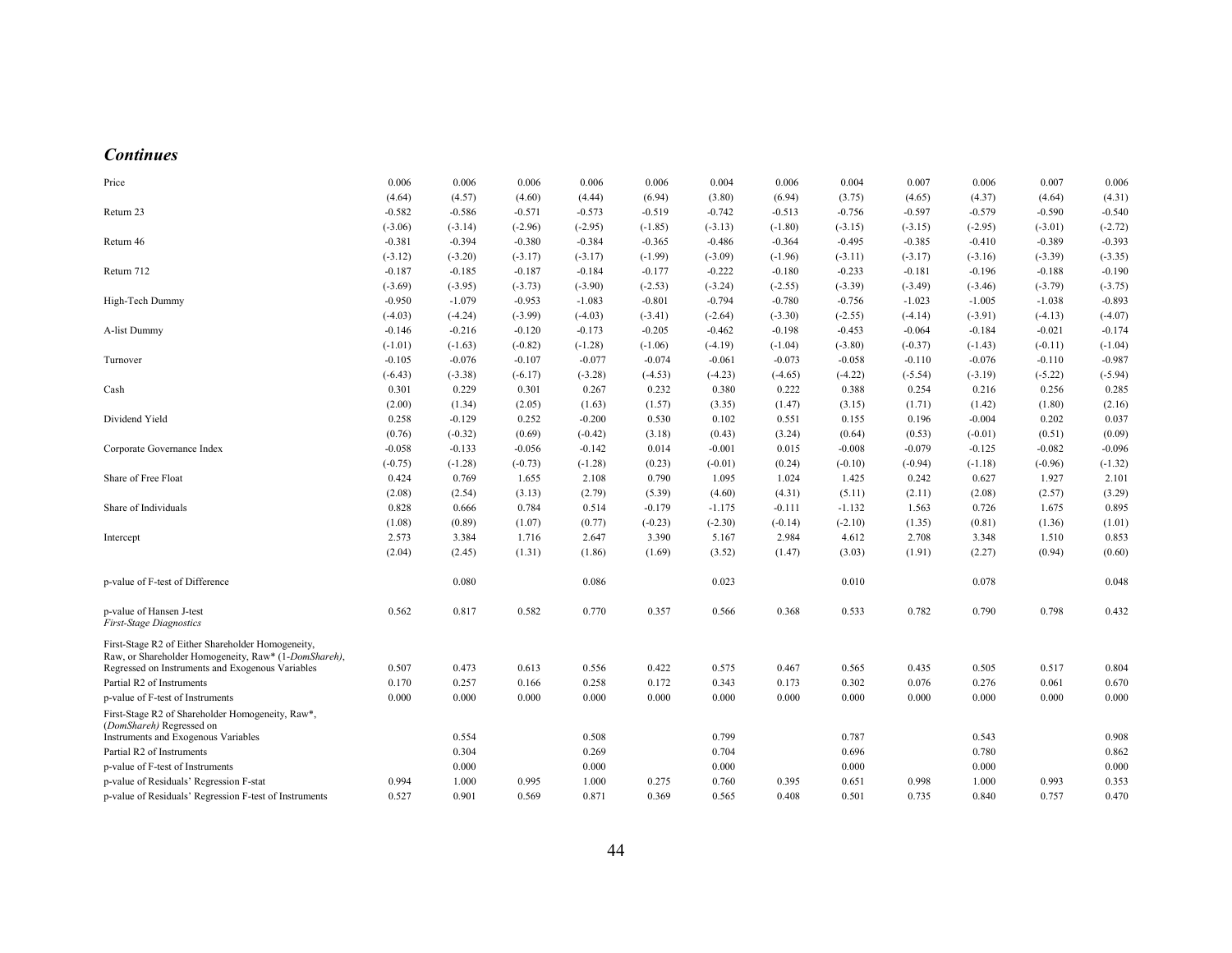|                                        | <b>Age-Based Homogeneity Measures</b> |           |           |           |           | <b>College-Based Homogeneity Measures</b> |           |           |           | <b>Local Age-Based Homogeneity Measures</b> |           |           |
|----------------------------------------|---------------------------------------|-----------|-----------|-----------|-----------|-------------------------------------------|-----------|-----------|-----------|---------------------------------------------|-----------|-----------|
| Shareholder Homogeneity1               | $-2.665$                              |           |           |           | $-1.147$  |                                           |           |           | $-3.348$  |                                             |           |           |
|                                        | $(-4.63)$                             |           |           |           | $(-2.64)$ |                                           |           |           | $(-3.91)$ |                                             |           |           |
| Shareholder Homogeneity1*(1-DomShareh) |                                       | $-2.954$  |           |           |           | $-1.126$                                  |           |           |           | $-3.603$                                    |           |           |
|                                        |                                       | $(-4.60)$ |           |           |           | $(-2.51)$                                 |           |           |           | $(-4.68)$                                   |           |           |
| Shareholder Homogeneity1* DomShareh    |                                       | $-2.164$  |           |           |           | $-0.586$                                  |           |           |           | $-3.013$                                    |           |           |
|                                        |                                       | $(-3.15)$ |           |           |           | $(-1.42)$                                 |           |           |           | $(-3.78)$                                   |           |           |
| Shareholder Homogeneity2               |                                       |           | $-4.142$  |           |           |                                           | $-1.314$  |           |           |                                             | $-5.588$  |           |
|                                        |                                       |           | $(-4.50)$ |           |           |                                           | $(-2.42)$ |           |           |                                             | $(-3.76)$ |           |
| Shareholder Homogeneity2*(1-DomShareh) |                                       |           |           | $-4.874$  |           |                                           |           | $-1.319$  |           |                                             |           | $-3.503$  |
|                                        |                                       |           |           | $(-3.69)$ |           |                                           |           | $(-2.35)$ |           |                                             |           | $(-4.45)$ |
| Shareholder Homogeneity2* DomShareh    |                                       |           |           | $-3.069$  |           |                                           |           | $-0.343$  |           |                                             |           | $-2.949$  |
|                                        |                                       |           |           | $(-2.70)$ |           |                                           |           | $(-0.60)$ |           |                                             |           | $(-3.88)$ |
| Board Homogeneity1                     | 0.249                                 | 0.421     | 0.216     | 0.107     | 0.119     | 0.067                                     | 0.120     | 0.036     | 0.468     | 0.552                                       | 0.614     | 0.093     |
|                                        | (0.95)                                | (1.38)    | (0.76)    | (0.31)    | (0.40)    | (0.23)                                    | (0.40)    | (0.12)    | (1.48)    | (1.76)                                      | (1.62)    | (0.34)    |
| Board Homogeneity2                     | $-0.392$                              | $-0.165$  | $-0.354$  | $-0.311$  | $-0.553$  | $-0.545$                                  | $-0.499$  | $-0.505$  | $-0.300$  | $-0.116$                                    | $-0.311$  | $-0.351$  |
|                                        | $(-1.05)$                             | $(-0.49)$ | $(-1.00)$ | $(-0.92)$ | $(-2.91)$ | $(-2.94)$                                 | $(-2.72)$ | $(-2.80)$ | $(-0.75)$ | $(-0.32)$                                   | $(-0.81)$ | $(-1.85)$ |
| Control Variables                      |                                       |           |           |           |           |                                           |           |           |           |                                             |           |           |
| Market-to-Book                         | $-0.011$                              | $-0.011$  | $-0.010$  | $-0.011$  | $-0.008$  | $-0.007$                                  | $-0.008$  | $-0.007$  | $-0.013$  | $-0.015$                                    | $-0.013$  | $-0.018$  |
|                                        | $(-2.43)$                             | $(-2.11)$ | $(-2.22)$ | $(-2.35)$ | $(-2.30)$ | $(-1.91)$                                 | $(-2.36)$ | $(-1.93)$ | $(-2.30)$ | $(-2.54)$                                   | $(-2.31)$ | $(-3.97)$ |
| Size                                   | 0.191                                 | 0.163     | 0.199     | 0.223     | $-0.035$  | $-0.025$                                  | $-0.012$  | $-0.009$  | 0.286     | 0.274                                       | 0.317     | 0.136     |
|                                        | (2.18)                                | (1.57)    | (2.24)    | (1.60)    | $(-0.42)$ | $(-0.29)$                                 | $(-0.16)$ | $(-0.11)$ | (2.75)    | (2.12)                                      | (2.75)    | (1.46)    |
| Leverage                               | $-0.187$                              | $-0.215$  | $-0.183$  | $-0.187$  | $-0.176$  | $-0.180$                                  | $-0.177$  | $-0.182$  | $-0.188$  | $-0.239$                                    | $-0.185$  | $-0.243$  |
|                                        | $(-3.00)$                             | $(-3.91)$ | $(-2.84)$ | $(-3.05)$ | $(-5.56)$ | $(-5.70)$                                 | $(-5.67)$ | $(-5.82)$ | $(-2.80)$ | $(-4.04)$                                   | $(-2.58)$ | $(-4.91)$ |
| Employees                              | $-0.090$                              | $-0.075$  | $-0.088$  | $-0.084$  | $-0.120$  | $-0.110$                                  | $-0.114$  | $-0.108$  | $-0.119$  | $-0.106$                                    | $-0.125$  | $-0.101$  |
|                                        | $(-2.18)$                             | $(-1.68)$ | $(-2.12)$ | $(-1.82)$ | $(-3.38)$ | $(-3.42)$                                 | $(-3.25)$ | $(-3.27)$ | $(-2.85)$ | $(-2.41)$                                   | $(-2.68)$ | $(-2.39)$ |
| <b>Bid-Ask Spread</b>                  | $-0.007$                              | $-0.008$  | $-0.007$  | $-0.007$  | $-0.001$  | $-0.001$                                  | $-0.003$  | $-0.003$  | $-0.002$  | $-0.004$                                    | 0.000     | $-0.009$  |
|                                        | $(-1.07)$                             | $(-1.15)$ | $(-1.10)$ | $(-1.02)$ | $(-0.19)$ | $(-0.15)$                                 | $(-0.43)$ | $(-0.46)$ | $(-0.18)$ | $(-0.40)$                                   | $(-0.03)$ | $(-2.57)$ |
| Price                                  | 0.000                                 | 0.000     | 0.000     | 0.000     | 0.000     | 0.000                                     | 0.000     | 0.000     | 0.001     | 0.000                                       | 0.001     | 0.001     |
|                                        | (0.47)                                | $(-0.07)$ | (0.50)    | (0.64)    | $(-0.39)$ | $(-0.27)$                                 | $(-0.66)$ | $(-0.51)$ | (1.21)    | (0.46)                                      | (1.08)    | (0.89)    |
| Return 23                              | 0.291                                 | 0.341     | 0.307     | 0.234     | 0.222     | 0.145                                     | 0.254     | 0.167     | 0.248     | 0.298                                       | 0.255     | 0.321     |
|                                        | (1.75)                                | (2.09)    | (1.79)    | (1.05)    | (1.35)    | (0.84)                                    | (1.61)    | (0.99)    | (1.43)    | (1.81)                                      | (1.40)    | (1.83)    |
| Return 46                              | 0.313                                 | 0.350     | 0.321     | 0.252     | 0.223     | 0.137                                     | 0.249     | 0.152     | 0.327     | 0.334                                       | 0.313     | 0.314     |
|                                        | (1.99)                                | (2.17)    | (2.05)    | (1.31)    | (1.35)    | (0.73)                                    | (1.52)    | (0.82)    | (1.94)    | (2.09)                                      | (1.85)    | (1.86)    |
| Return 712                             | 0.303                                 | 0.330     | 0.308     | 0.246     | 0.224     | 0.158                                     | 0.244     | 0.168     | 0.311     | 0.320                                       | 0.295     | 0.278     |
|                                        | (2.35)                                | (2.52)    | (2.35)    | (1.51)    | (1.80)    | (1.12)                                    | (2.00)    | (1.19)    | (2.26)    | (2.49)                                      | (2.09)    | (2.09)    |
| High-Tech Dummy                        | 0.173                                 | 0.055     | 0.174     | 0.126     | 0.026     | $-0.076$                                  | 0.062     | $-0.051$  | 0.046     | $-0.140$                                    | 0.031     | 0.294     |
|                                        | (0.66)                                | (0.20)    | (0.67)    | (0.52)    | (0.13)    | $(-0.33)$                                 | (0.31)    | $(-0.22)$ | (0.18)    | $(-0.54)$                                   | (0.12)    | (1.42)    |
| A-list Dummy                           | 0.187                                 | 0.069     | 0.217     | 0.192     | 0.092     | 0.037                                     | 0.095     | 0.041     | 0.251     | 0.122                                       | 0.317     | 0.151     |
|                                        | (1.09)                                | (0.44)    | (1.28)    | (1.16)    | (0.95)    | (0.35)                                    | (1.00)    | (0.40)    | (1.28)    | (0.65)                                      | (1.52)    | (1.56)    |

# **Panel B: Absolute Error of Analyst Forecasts, Panel Estimates**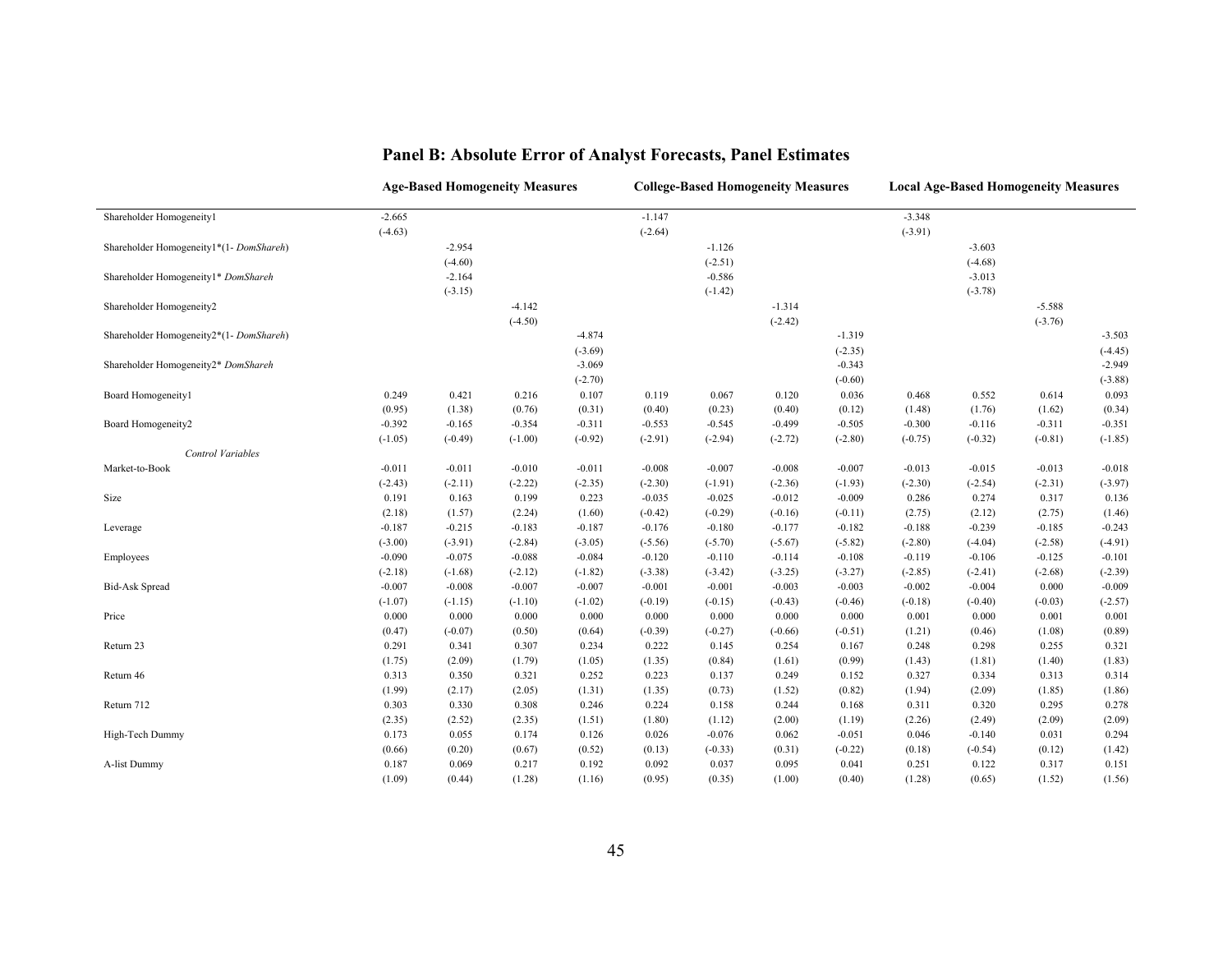#### *Continues*

| Turnover                                                                                                  | $-0.063$  | $-0.061$  | $-0.064$  | $-0.059$  | $-0.029$  | $-0.026$  | $-0.029$  | $-0.024$  | $-0.076$  | $-0.087$  | $-0.080$  | $-0.042$  |
|-----------------------------------------------------------------------------------------------------------|-----------|-----------|-----------|-----------|-----------|-----------|-----------|-----------|-----------|-----------|-----------|-----------|
|                                                                                                           | $(-2.71)$ | $(-2.63)$ | $(-2.64)$ | $(-2.04)$ | $(-2.10)$ | $(-1.88)$ | $(-2.18)$ | $(-1.78)$ | $(-2.87)$ | $(-3.21)$ | $(-2.87)$ | $(-2.59)$ |
| Cash                                                                                                      | 0.002     | 0.007     | 0.002     | 0.014     | 0.018     | 0.037     | 0.014     | 0.036     | $-0.013$  | 0.029     | 0.010     | $-0.002$  |
|                                                                                                           | (0.03)    | (0.09)    | (0.02)    | (0.22)    | (0.32)    | (0.60)    | (0.24)    | (0.58)    | $(-0.17)$ | (0.48)    | (0.12)    | $(-0.07)$ |
| Dividend Yield                                                                                            | 1.072     | 0.953     | 1.005     | 0.749     | 1.071     | 0.854     | 1.080     | 0.830     | 0.950     | 0.888     | 0.920     | 0.867     |
|                                                                                                           | (2.79)    | (2.60)    | (2.66)    | (2.09)    | (2.65)    | (2.02)    | (2.57)    | (1.92)    | (2.68)    | (2.47)    | (2.64)    | (1.93)    |
| Corporate Governance Index                                                                                | $-0.178$  | $-0.231$  | $-0.177$  | $-0.242$  | $-0.130$  | $-0.158$  | $-0.127$  | $-0.158$  | $-0.226$  | $-0.284$  | $-0.237$  | $-0.185$  |
|                                                                                                           | $(-4.23)$ | $(-4.76)$ | $(-4.31)$ | $(-4.31)$ | $(-2.67)$ | $(-2.97)$ | $(-2.63)$ | $(-3.01)$ | $(-4.25)$ | $(-4.66)$ | $(-4.30)$ | $(-4.30)$ |
| Share of Free Float                                                                                       | $-0.476$  | $-0.343$  | 1.271     | 1.486     | 0.004     | 0.039     | 0.328     | 0.341     | $-0.814$  | $-0.691$  | 1.627     | 1.263     |
|                                                                                                           | $(-2.15)$ | $(-1.49)$ | (3.63)    | (3.22)    | (0.02)    | (0.20)    | (1.27)    | (1.40)    | $(-2.67)$ | $(-2.59)$ | (3.44)    | (3.97)    |
| Share of Individuals                                                                                      | 3.478     | 3.233     | 3.365     | 3.830     | 2.064     | 2.146     | 2.047     | 2.119     | 4.826     | 4.636     | 5.065     | 3.223     |
|                                                                                                           | (3.96)    | (3.18)    | (3.92)    | (3.09)    | (4.08)    | (3.95)    | (4.00)    | (3.83)    | (4.29)    | (3.83)    | (4.13)    | (5.20)    |
| Intercept                                                                                                 | $-0.978$  | $-1.012$  | $-2.274$  | $-2.347$  | 0.698     | 0.711     | 0.086     | 0.243     | $-1.492$  | $-1.715$  | $-3.495$  | $-1.482$  |
|                                                                                                           | $(-0.89)$ | $(-0.86)$ | $(-1.81)$ | $(-1.34)$ | (0.58)    | (0.61)    | (0.08)    | (0.23)    | $(-1.29)$ | $(-1.26)$ | $(-2.34)$ | $(-1.15)$ |
| p-value of F-test of Difference                                                                           |           | 0.010     |           | 0.020     |           | 0.043     |           | 0.013     |           | 0.075     |           | 0.003     |
| p-value of Hansen J-test                                                                                  | 0.593     | 0.463     | 0.632     | 0.712     | 0.215     | 0.264     | 0.197     | 0.260     | 0.599     | 0.631     | 0.553     | 0.598     |
| First-Stage Diagnostics                                                                                   |           |           |           |           |           |           |           |           |           |           |           |           |
| First-Stage R2 of Either Shareholder Homogeneity,<br>Raw, or Shareholder Homogeneity, Raw*, (1-DomShareh) |           |           |           |           |           |           |           |           |           |           |           |           |
| Regressed on Instruments and Exogenous Variables                                                          | 0.507     | 0.473     | 0.613     | 0.556     | 0.422     | 0.575     | 0.467     | 0.565     | 0.435     | 0.505     | 0.517     | 0.804     |
| Partial R2 of Instruments                                                                                 | 0.170     | 0.257     | 0.166     | 0.258     | 0.172     | 0.343     | 0.173     | 0.302     | 0.076     | 0.276     | 0.061     | 0.670     |
| p-value of F-test of Instruments                                                                          | 0.000     | 0.000     | 0.000     | 0.000     | 0.000     | 0.000     | 0.000     | 0.000     | 0.000     | 0.000     | 0.000     | 0.000     |
| First-Stage R2 of Shareholder Homogeneity, Raw*,<br>(DomShareh) Regressed on                              |           |           |           |           |           |           |           |           |           |           |           |           |
| Instruments and Exogenous Variables                                                                       |           | 0.554     |           | 0.508     |           | 0.799     |           | 0.787     |           | 0.543     |           | 0.908     |
| Partial R2 of Instruments                                                                                 |           | 0.304     |           | 0.269     |           | 0.704     |           | 0.696     |           | 0.325     |           | 0.862     |
| p-value of F-test of Instruments                                                                          |           | 0.000     |           | 0.000     |           | 0.000     |           | 0.000     |           | 0.000     |           | 0.000     |
| p-value of Residuals' Regression F-stat                                                                   | 1.000     | 1.000     | 1.000     | 1.000     | 0.109     | 0.974     | 0.136     | 0.975     | 1.000     | 1.000     | 1.000     | 0.960     |
| p-value of Residuals' Regression F-test of Instruments                                                    | 0.672     | 0.650     | 0.727     | 0.918     | 0.107     | 0.293     | 0.122     | 0.319     | 0.677     | 0.786     | 0.608     | 0.878     |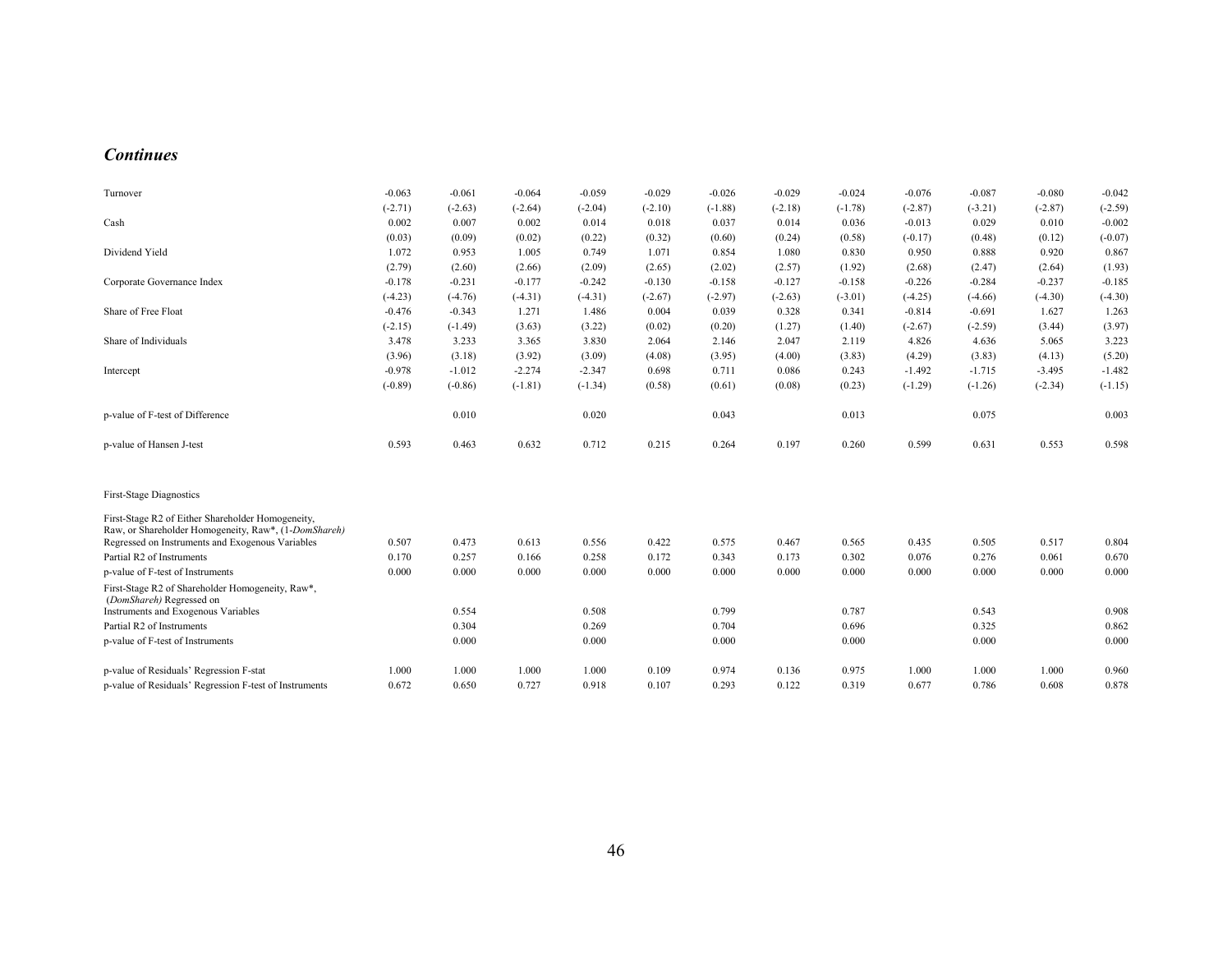## **Table 5. Shareholder Homogeneity and Profitability**

This table reports the result of the regression of Return on Assets (Panel A), Return on Equity (Panel B) and Profit Margins (Panel C) *in excess of corresponding industry median* on shareholder homogeneity, board homogeneity and a set of stock characteristics. The measures of shareholder homogeneity and the control variables are defined as in Tables 1–4. We interact shareholder homogeneity with the interactive dummy (*"DomShareh"*) that takes value 1 if there exists a dominant shareholder who has control rights of the firm in excess of 20% and his cash-flow rights are lower than his control rights. We report the estimates based on panel with year fixed effects with industry- and time-clustered errors, as we described in Section III-C and III-D in the text. We employ instrumental GMM and use as instruments the Herfindahl index of local (50-km) age- (college-) based homogeneity, the number of branches (plants) of the firm, the standard deviation of the parental capital income of the investors and the Herfindahl index based on the parental capital income decile and parental residence (*län*) of the investors. We use 848 yearly observations (number of firms is between 91 and 271). The *t-statistics* are reported in parentheses. We also report the *p-value* of the Hansen overidentifying restrictions, the *p-value* of the test of difference between Shareholder Homogeneity\*(1- DomShareh) and Shareholder Homogeneity\*DomShareh, the RSquare of the first stage of the instrumental variable estimation, the Partial RSquare of the instruments and *F-tests* of exclusion of instruments from the first stage. We also report the *p*-value of the *F-statistics* of the regression of the residuals on the instruments and the other exogenous variables, and the *p-value* of the *F-test* of exclusion of those instruments from the regression.

|                                         |        | <b>Age-Based Homogeneity Measures</b> |        |        |           |        | <b>College-Based Homogeneity Measures</b> |        |        |        | <b>Local Age-Based Homogeneity Measures</b> |        |
|-----------------------------------------|--------|---------------------------------------|--------|--------|-----------|--------|-------------------------------------------|--------|--------|--------|---------------------------------------------|--------|
| Shareholder Homogeneity1                | 0.375  |                                       |        |        | 0.491     |        |                                           |        | 0.681  |        |                                             |        |
|                                         | (2.61) |                                       |        |        | (4.36)    |        |                                           |        | (3.17) |        |                                             |        |
| Shareholder Homogeneity1*(1-DomShareh)  |        | 0.482                                 |        |        |           | 0.369  |                                           |        |        | 0.714  |                                             |        |
|                                         |        | (2.67)                                |        |        |           | (2.91) |                                           |        |        | (2.57) |                                             |        |
| Shareholder Homogeneity1* DomShareh     |        | 0.249                                 |        |        |           | 0.200  |                                           |        |        | 0.454  |                                             |        |
|                                         |        | (1.42)                                |        |        |           | (1.07) |                                           |        |        | (1.92) |                                             |        |
| Shareholder Homogeneity2                |        |                                       | 0.467  |        |           |        | 0.606                                     |        |        |        | 0.984                                       |        |
|                                         |        |                                       | (2.26) |        |           |        | (4.17)                                    |        |        |        | (3.19)                                      |        |
| Shareholder Homogeneity2*(1- DomShareh) |        |                                       |        | 0.772  |           |        |                                           | 0.438  |        |        |                                             | 0.997  |
|                                         |        |                                       |        | (3.11) |           |        |                                           | (2.38) |        |        |                                             | (2.70) |
| Shareholder Homogeneity2* DomShareh     |        |                                       |        | 0.434  |           |        |                                           | 0.186  |        |        |                                             | 0.680  |
|                                         |        |                                       |        | (1.73) |           |        |                                           | (0.99) |        |        |                                             | (2.04) |
| Board Homogeneity1                      | 0.096  | 0.106                                 | 0.095  | 0.115  | 0.188     | 0.176  | 0.195                                     | 0.165  | 0.109  | 0.099  | 0.093                                       | 0.098  |
|                                         | (3.42) | (3.33)                                | (3.47) | (3.52) | (4.47)    | (3.49) | (4.57)                                    | (2.58) | (3.42) | (3.15) | (3.02)                                      | (2.99) |
| Board Homogeneity2                      | 0.075  | 0.054                                 | 0.102  | 0.070  | 0.168     | 0.146  | 0.169                                     | 0.131  | 0.139  | 0.113  | 0.136                                       | 0.125  |
|                                         | (1.69) | (1.38)                                | (2.30) | (1.88) | (4.62)    | (2.63) | (4.96)                                    | (1.96) | (2.64) | (2.23) | (2.70)                                      | (2.62) |
| <b>Control Variables</b>                |        |                                       |        |        |           |        |                                           |        |        |        |                                             |        |
| Size                                    | 0.033  | 0.052                                 | 0.048  | 0.049  | 0.093     | 0.086  | 0.088                                     | 0.076  | 0.052  | 0.064  | 0.056                                       | 0.065  |
|                                         | (2.21) | (2.99)                                | (3.50) | (3.00) | (7.42)    | (4.80) | (7.31)                                    | (3.82) | (3.65) | (4.20) | (3.90)                                      | (4.37) |
| Leverage                                | 0.017  | 0.016                                 | 0.016  | 0.016  | 0.018     | 0.019  | 0.017                                     | 0.016  | 0.024  | 0.021  | 0.023                                       | 0.020  |
|                                         | (4.07) | (3.28)                                | (3.74) | (3.81) | (3.38)    | (2.41) | (3.16)                                    | (1.98) | (4.36) | (3.79) | (4.00)                                      | (3.62) |
| Employees                               | 0.014  | 0.009                                 | 0.009  | 0.012  | 0.023     | 0.023  | 0.022                                     | 0.024  | 0.012  | 0.009  | 0.011                                       | 0.009  |
|                                         | (1.84) | (1.22)                                | (1.11) | (1.52) | (2.45)    | (2.12) | (2.36)                                    | (1.93) | (1.36) | (1.06) | (1.12)                                      | (1.03) |
| High-Tech Dummy                         | 0.011  | 0.050                                 | 0.003  | 0.050  | $-0.029$  | 0.003  | $-0.024$                                  | 0.004  | 0.064  | 0.067  | 0.061                                       | 0.061  |
|                                         | (0.46) | (1.74)                                | (0.12) | (1.76) | $(-1.31)$ | (0.11) | $(-0.88)$                                 | (0.12) | (1.93) | (1.78) | (1.75)                                      | (1.58) |

#### **Panel A: ROA**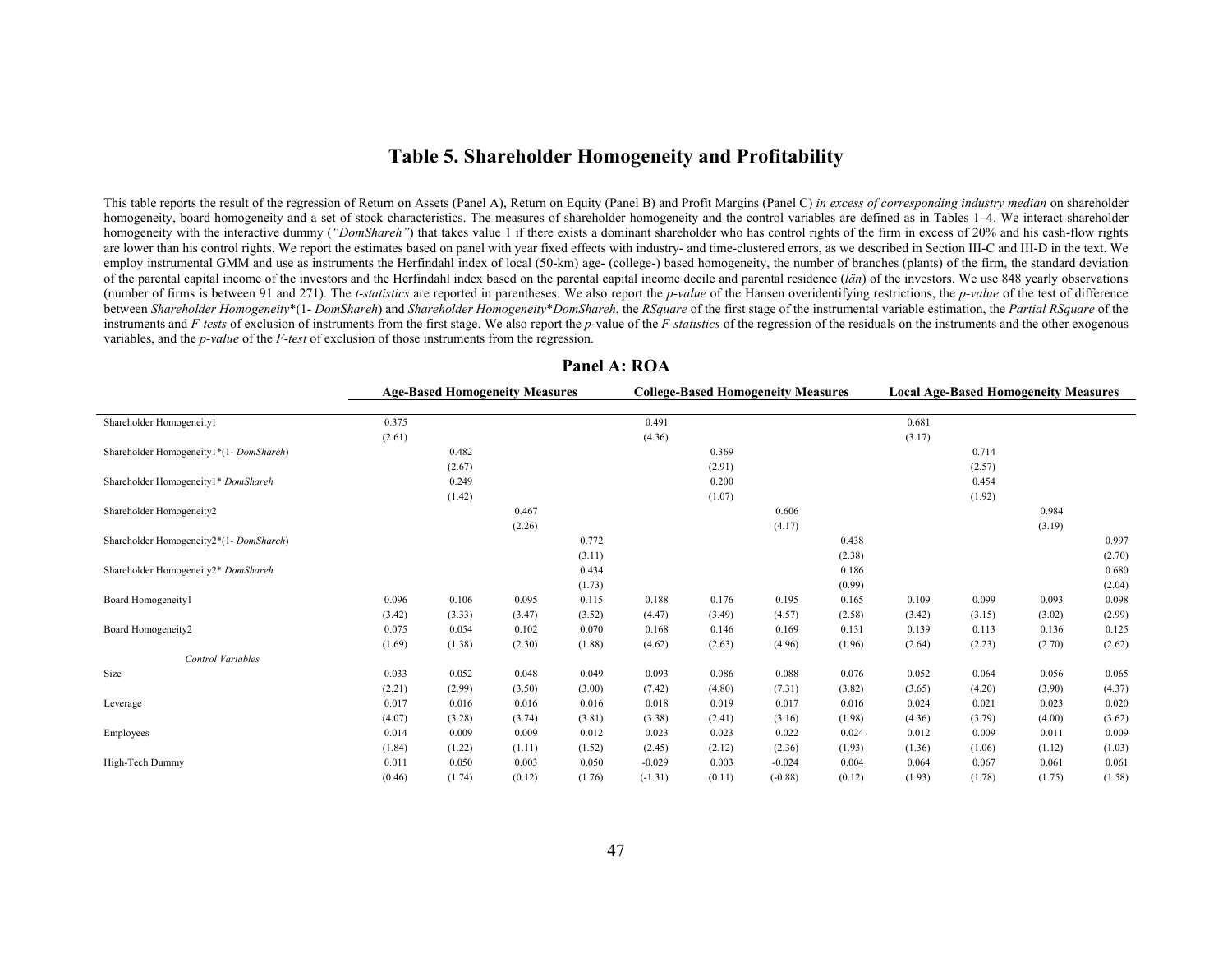#### *Continues*

| A-list Dummy                                                                                                     | 0.023     | 0.043     | 0.024     | 0.032     | 0.038     | 0.040     | 0.036     | 0.024     | 0.034     | 0.040     | 0.022     | 0.027     |
|------------------------------------------------------------------------------------------------------------------|-----------|-----------|-----------|-----------|-----------|-----------|-----------|-----------|-----------|-----------|-----------|-----------|
|                                                                                                                  | (1.44)    | (2.46)    | (1.66)    | (1.81)    | (2.62)    | (2.05)    | (2.38)    | (1.04)    | (2.07)    | (2.28)    | (1.33)    | (1.42)    |
| Cash                                                                                                             | $-0.011$  | $-0.012$  | $-0.014$  | $-0.012$  | $-0.015$  | $-0.008$  | $-0.013$  | $-0.007$  | $-0.037$  | $-0.032$  | $-0.032$  | $-0.030$  |
|                                                                                                                  | $(-1.23)$ | $(-1.21)$ | $(-1.72)$ | $(-1.33)$ | $(-2.36)$ | $(-1.99)$ | $(-1.94)$ | $(-1.80)$ | $(-3.11)$ | $(-2.62)$ | $(-2.86)$ | $(-2.63)$ |
| Dividend Yield                                                                                                   | 0.047     | 0.105     | 0.037     | 0.108     | 0.022     | 0.043     | 0.014     | 0.036     | 0.085     | 0.117     | 0.086     | 0.115     |
|                                                                                                                  | (2.33)    | (3.57)    | (1.74)    | (3.64)    | (0.50)    | (0.92)    | (0.37)    | (0.67)    | (2.45)    | (2.83)    | (2.31)    | (2.64)    |
| Corporate Governance Index                                                                                       | 0.076     | 0.047     | $-0.161$  | $-0.236$  | $-0.093$  | $-0.067$  | $-0.246$  | $-0.174$  | 0.103     | 0.047     | $-0.352$  | $-0.344$  |
|                                                                                                                  | (2.01)    | (1.09)    | $(-2.53)$ | $(-3.12)$ | $(-2.14)$ | $(-1.64)$ | $(-6.47)$ | $(-2.70)$ | (1.86)    | (0.82)    | $(-3.42)$ | $(-3.07)$ |
| Share of Free Float                                                                                              | $-0.061$  | 0.015     | 0.007     | 0.019     | 0.125     | 0.152     | 0.104     | 0.140     | $-0.260$  | $-0.130$  | $-0.186$  | $-0.093$  |
|                                                                                                                  | $(-0.83)$ | (0.16)    | (0.11)    | (0.25)    | (3.18)    | (3.02)    | (2.66)    | (2.43)    | $(-2.02)$ | $(-0.87)$ | $(-1.77)$ | $(-0.78)$ |
| Share of Individuals                                                                                             | 0.002     | 0.020     | 0.002     | 0.021     | 0.016     | 0.002     | 0.016     | 0.008     | 0.007     | 0.020     | 0.005     | 0.017     |
|                                                                                                                  | (0.42)    | (3.56)    | (0.41)    | (3.87)    | (2.33)    | (0.25)    | (2.46)    | (0.66)    | (1.40)    | (2.81)    | (0.93)    | (2.58)    |
| Intercept                                                                                                        | $-0.643$  | $-0.835$  | $-0.599$  | $-0.652$  | $-1.193$  | $-1.132$  | $-1.038$  | $-0.939$  | $-0.883$  | $-0.941$  | $-0.609$  | $-0.694$  |
|                                                                                                                  | $(-5.13)$ | $(-6.15)$ | $(-4.67)$ | $(-4.03)$ | $(-6.54)$ | $(-4.90)$ | $(-6.74)$ | $(-4.02)$ | $(-6.19)$ | $(-6.48)$ | $(-4.65)$ | $(-4.64)$ |
| p-value of F-test of Difference                                                                                  |           | 0.000     |           | 0.000     |           | 0.0840    |           | 0.098     |           | 0.0000    |           | 0.0007    |
| p-value of Hansen J-test                                                                                         | 0.233     | 0.319     | 0.255     | 0.292     | 0.417     | 0.165     | 0.425     | 0.062     | 0.602     | 0.523     | 0.686     | 0.475     |
| <b>First-Stage Diagnostics</b>                                                                                   |           |           |           |           |           |           |           |           |           |           |           |           |
| First-Stage R2 of either Shareholder Homogeneity,<br>Raw, or Shareholder Homogeneity, Raw*, (1-DomShareh)        |           |           |           |           |           |           |           |           |           |           |           |           |
| Regressed on Instruments and Exogenous Variables                                                                 | 0.489     | 0.462     | 0.546     | 0.538     | 0.370     | 0.522     | 0.417     | 0.511     | 0.434     | 0.465     | 0.487     | 0.538     |
| Partial R2 of Instruments                                                                                        | 0.137     | 0.313     | 0.130     | 0.289     | 0.175     | 0.338     | 0.163     | 0.279     | 0.066     | 0.304     | 0.056     | 0.281     |
| p-value of F-test of Instruments<br>First-Stage R2 of Shareholder Homogeneity, Raw*,<br>(DomShareh) Regressed on | 0.000     | 0.000     | 0.000     | 0.000     | 0.000     | 0.000     | 0.000     | 0.000     | 0.000     | 0.000     | 0.000     | 0.000     |
| Instruments and Exogenous Variables)                                                                             |           | 0.597     |           | 0.547     |           | 0.755     |           | 0.732     |           | 0.596     |           | 0.540     |
| Partial R2 of Instruments                                                                                        |           | 0.371     |           | 0.335     |           | 0.670     |           | 0.653     |           | 0.370     |           | 0.325     |
| p-value of F-test of Instruments                                                                                 |           | 0.000     |           | 0.000     |           | 0.000     |           | 0.000     |           | 0.000     |           | 0.000     |
| p-value of Residuals' Regression F-stat                                                                          | 0.974     | 0.701     | 0.968     | 0.633     | 1.000     | 0.622     | 0.999     | 1.000     | 1.000     | 1.000     | 1.000     | 1.000     |
| p-value of Residuals' Regression F-test of Instruments                                                           | 0.537     | 0.217     | 0.564     | 0.181     | 0.585     | 0.628     | 0.453     | 0.774     | 0.846     | 0.812     | 0.864     | 0.758     |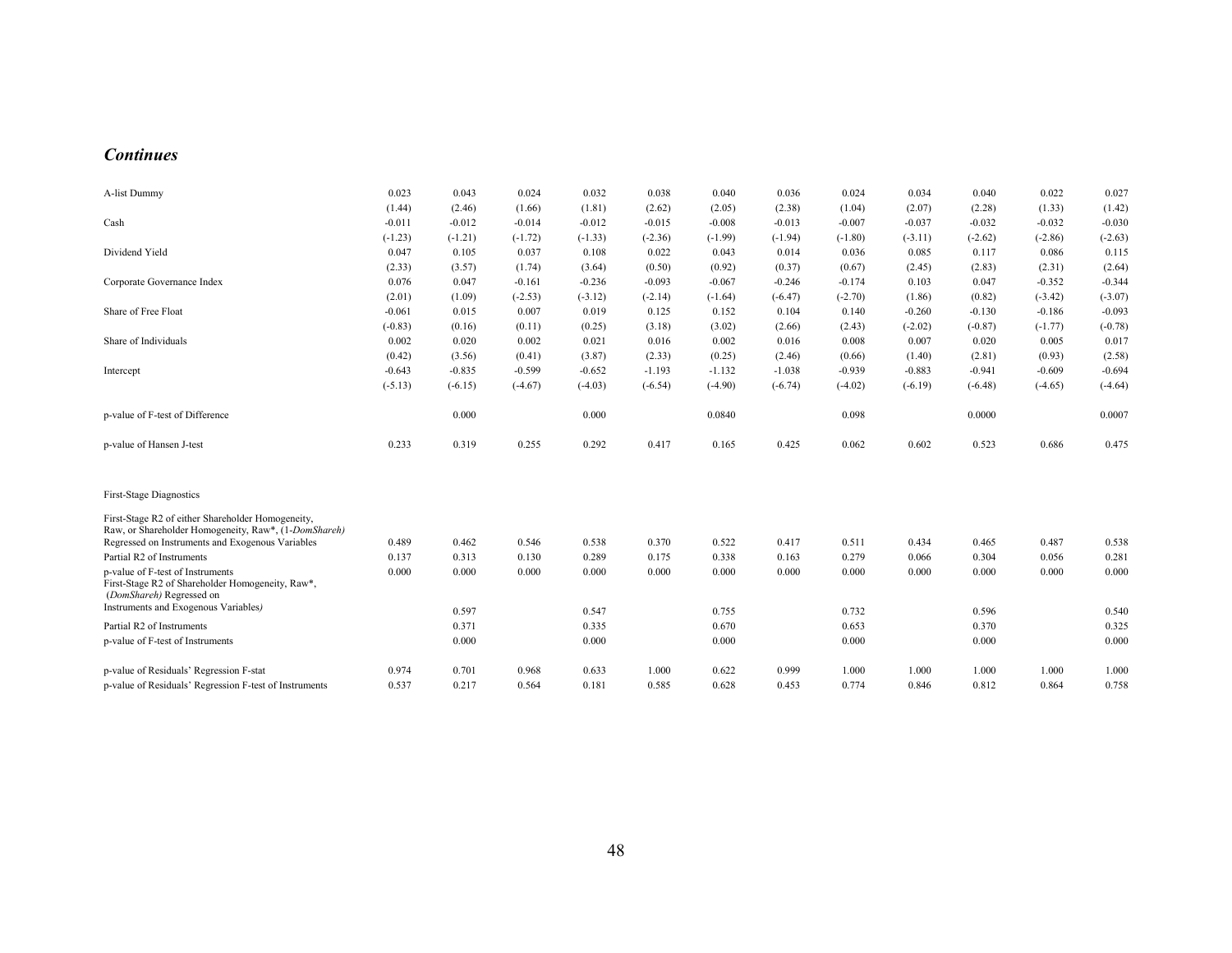|                                        |           | <b>Age-Based Homogeneity Measures</b> |                       |           |           |           | <b>College-Based Homogeneity Measures</b> |           |           |           | <b>Local Age-Based Homogeneity Measures</b> |           |
|----------------------------------------|-----------|---------------------------------------|-----------------------|-----------|-----------|-----------|-------------------------------------------|-----------|-----------|-----------|---------------------------------------------|-----------|
| Shareholder Homogeneity1               | 1.029     |                                       |                       |           | 1.117     |           |                                           |           | 1.603     |           |                                             |           |
|                                        | (2.86)    |                                       |                       |           | (5.93)    |           |                                           |           | (3.08)    |           |                                             |           |
| Shareholder Homogeneity1*(1-DomShareh) |           | 1.461                                 |                       |           |           | 0.693     |                                           |           |           | 1.633     |                                             |           |
|                                        |           | (3.54)                                |                       |           |           | (2.97)    |                                           |           |           | (2.81)    |                                             |           |
| Shareholder Homogeneity1* DomShareh    |           | 1.074                                 |                       |           |           | 0.211     |                                           |           |           | 1.269     |                                             |           |
|                                        |           | (2.46)                                |                       |           |           | (1.17)    |                                           |           |           | (2.20)    |                                             |           |
| Shareholder Homogeneity2               |           |                                       | 1.723                 |           |           |           | 1.244                                     |           |           |           | 2.601                                       |           |
|                                        |           |                                       | (3.27)                |           |           |           | (5.15)                                    |           |           |           | (3.22)                                      |           |
| Shareholder Homogeneity2*(1-DomShareh) |           |                                       |                       | 2.281     |           |           |                                           | 0.864     |           |           |                                             | 2.487     |
|                                        |           |                                       |                       | (4.06)    |           |           |                                           | (2.42)    |           |           |                                             | (2.99)    |
| Shareholder Homogeneity2* DomShareh    |           |                                       |                       | 1.787     |           |           |                                           | 0.491     |           |           |                                             | 2.166     |
|                                        |           |                                       |                       | (2.91)    |           |           |                                           | (0.80)    |           |           |                                             | (2.44)    |
| Board Homogeneity1                     | 0.193     | 0.196                                 | 0.170                 | 0.197     | 0.341     | 0.336     | 0.323                                     | 0.290     | 0.233     | 0.203     | 0.178                                       | 0.174     |
|                                        | (2.52)    | (2.44)                                | (2.26)                | (2.45)    | (3.47)    | (2.68)    | (3.18)                                    | (1.88)    | (2.60)    | (2.31)    | (2.01)                                      | (1.98)    |
| Board Homogeneity2                     | 0.161     | $-0.050$                              | 0.158                 | 0.003     | 0.300     | 0.187     | 0.265                                     | 0.179     | 0.126     | 0.100     | 0.120                                       | 0.119     |
|                                        | (1.45)    | $(-0.47)$                             | (1.51)                | (0.03)    | (2.84)    | (1.66)    | (2.59)                                    | (1.38)    | (0.95)    | (0.72)    | (0.94)                                      | (0.91)    |
| Control Variables                      |           |                                       |                       |           |           |           |                                           |           |           |           |                                             |           |
| Size                                   | 0.098     | 0.068                                 | 0.096                 | 0.067     | 0.215     | 0.187     | 0.198                                     | 0.171     | 0.116     | 0.143     | 0.126                                       | 0.145     |
|                                        | (2.48)    | (1.73)                                | (2.54)                | (1.90)    | (6.79)    | (5.12)    | (6.40)                                    | (4.01)    | (2.78)    | (3.46)    | (3.05)                                      | (3.56)    |
| Leverage                               | 0.019     | 0.011                                 | 0.018                 | 0.012     | 0.028     | 0.020     | 0.023                                     | 0.015     | 0.042     | 0.039     | 0.044                                       | 0.041     |
|                                        | (2.22)    | (1.13)                                | (2.01)                | (1.31)    | (2.57)    | (1.29)    | (2.10)                                    | (0.93)    | (3.69)    | (3.30)    | (3.44)                                      | (3.30)    |
| Employees                              | 0.013     | $-0.004$                              | 0.010                 | 0.000     | 0.046     | 0.030     | 0.041                                     | 0.036     | 0.012     | 0.010     | 0.014                                       | 0.015     |
|                                        | (0.83)    | $(-0.25)$                             | (0.57)                | (0.00)    | (2.79)    | (1.29)    | (2.55)                                    | (1.33)    | (0.65)    | (0.51)    | (0.62)                                      | (0.69)    |
| High-Tech Dummy                        | 0.029     | 0.093                                 | 0.036                 | 0.087     | $-0.114$  | $-0.029$  | $-0.094$                                  | $-0.040$  | 0.154     | 0.165     | 0.164                                       | 0.165     |
|                                        | (0.48)    | (1.35)                                | (0.57)                | (1.29)    | $(-2.04)$ | $(-0.45)$ | $(-1.28)$                                 | $(-0.54)$ | (1.77)    | (1.80)    | (1.76)                                      | (1.71)    |
| A-list Dummy                           | 0.051     | 0.042                                 | 0.032                 | 0.016     | 0.066     | 0.065     | 0.052                                     | 0.035     | 0.048     | 0.055     | 0.011                                       | 0.017     |
|                                        | (1.96)    | (1.38)                                | (1.20)                | (0.53)    | (2.36)    | (1.61)    | (1.76)                                    | (0.76)    | (1.32)    | (1.49)    | (0.28)                                      | (0.39)    |
| Cash                                   | $-0.060$  | $-0.031$                              | $-0.053$              | $-0.031$  | $-0.038$  | $-0.018$  | $-0.036$                                  | $-0.016$  | $-0.093$  | $-0.088$  | $-0.088$                                    | $-0.088$  |
|                                        | $(-3.26)$ | $(-1.33)$                             | $(-3.02)$             | $(-1.45)$ | $(-2.74)$ | $(-190)$  | $(-2.41)$                                 | $(-1.95)$ | $(-3.08)$ | $(-2.79)$ | $(-2.98)$                                   | $(-2.88)$ |
| Dividend Yield                         | 0.101     | 0.164                                 | 0.092                 | 0.157     | 0.063     | 0.134     | 0.054                                     | 0.145     | 0.200     | 0.235     | 0.199                                       | 0.228     |
|                                        | (1.65)    | (2.44)                                | (1.59)                | (2.47)    | (0.51)    | (1.00)    | (0.49)                                    | (0.96)    | (2.44)    | (2.76)    | (2.43)                                      | (2.65)    |
| Corporate Governance Index             | 0.015     | 0.032                                 | 0.013                 | 0.032     | 0.049     | 0.000     | 0.046                                     | 0.009     | 0.030     | 0.048     | 0.026                                       | 0.041     |
|                                        | (1.07)    | (2.08)                                | (1.05)                | (2.20)    | (2.94)    | $(-0.02)$ | (2.85)                                    | (0.35)    | (1.75)    | (2.56)    | (1.66)                                      | (2.50)    |
| Share of Free Float                    | 0.064     | 0.094                                 | $-0.655$              | $-0.793$  | $-0.259$  | $-0.178$  | $-0.563$                                  | $-0.373$  | 0.215     | 0.121     | $-0.965$                                    | $-0.963$  |
|                                        | (0.64)    | (0.89)                                | $(-4.13)$             | $(-4.45)$ | $(-2.84)$ | $(-1.99)$ | $(-5.52)$                                 | $(-2.42)$ | (1.56)    | (0.85)    | $(-3.77)$                                   | $(-3.61)$ |
| Share of Individuals                   | $-0.315$  | $-0.410$                              | $-0.279$              | $-0.363$  | 0.208     | 0.249     | 0.177                                     | 0.227     | $-0.807$  | $-0.597$  | $-0.712$                                    | $-0.562$  |
|                                        | $(-1.66)$ | $(-1.77)$                             |                       | $(-2.07)$ | (2.26)    | (2.36)    | (1.93)                                    | (1.84)    | $(-2.32)$ | $(-1.53)$ | $(-2.35)$                                   | $(-1.68)$ |
|                                        | $-1.392$  | $-1.174$                              | $(-1.74)$<br>$-0.938$ | $-0.648$  | $-2.579$  | $-2.221$  | $-2.108$                                  | $-1.903$  | $-1.707$  | $-1.885$  | $-1.048$                                    | $-1.225$  |
| Intercept                              |           |                                       |                       |           |           |           |                                           |           |           |           |                                             | $(-3.06)$ |
|                                        | $(-4.31)$ | $(-4.07)$                             | $(-2.58)$             | $(-1.88)$ | $(-7.14)$ | $(-5.26)$ | $(-6.46)$                                 | $(-4.31)$ | $(-4.57)$ | $(-5.33)$ | $(-2.71)$                                   |           |

**Panel B: ROE**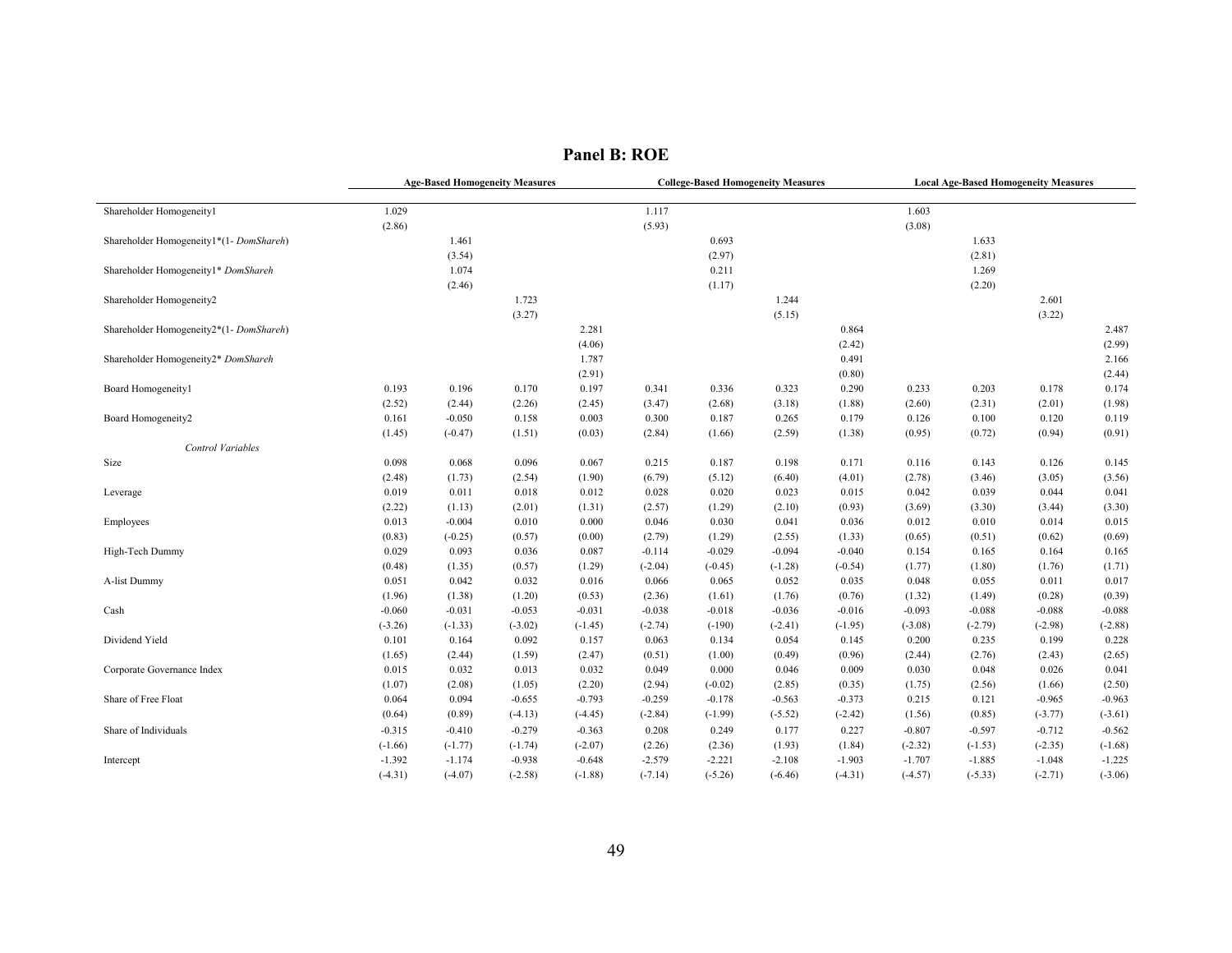#### *Continues*

| p-value of F-test of Difference                                                                                                                               |       | 0.000 |       | 0.001 |       | 0.089 |       | 0.094 |       | 0.004 |       | 0.029 |
|---------------------------------------------------------------------------------------------------------------------------------------------------------------|-------|-------|-------|-------|-------|-------|-------|-------|-------|-------|-------|-------|
| p-value of Hansen J-test                                                                                                                                      | 0.126 | 0.218 | 0.183 | 0.194 | 0.063 | 0.131 | 0.181 | 0.051 | 0.164 | 0.191 | 0.244 | 0.205 |
| <b>First-Stage Diagnostics</b>                                                                                                                                |       |       |       |       |       |       |       |       |       |       |       |       |
| First-Stage R2 of either Shareholder Homogeneity,<br>Raw, or Shareholder Homogeneity, Raw*, (1-DomShareh)<br>Regressed on Instruments and Exogenous Variables | 0.489 | 0.462 | 0.546 | 0.538 | 0.370 | 0.522 | 0.417 | 0.511 | 0.434 | 0.465 | 0.487 | 0.538 |
| Partial R2 of Instruments                                                                                                                                     | 0.137 | 0.313 | 0.130 | 0.289 | 0.175 | 0.338 | 0.163 | 0.279 | 0.066 | 0.304 | 0.056 | 0.281 |
| p-value of F-test of Instruments                                                                                                                              | 0.000 | 0.000 | 0.000 | 0.000 | 0.000 | 0.000 | 0.000 | 0.000 | 0.000 | 0.000 | 0.000 | 0.000 |
| First-Stage R2 of Shareholder Homogeneity, Raw*,<br>(DomShareh) Regressed on<br>Instruments and Exogenous Variables                                           |       | 0.597 |       | 0.547 |       | 0.755 |       | 0.732 |       | 0.596 |       | 0.540 |
| Partial R2 of Instruments                                                                                                                                     |       | 0.371 |       | 0.335 |       | 0.670 |       | 0.653 |       | 0.370 |       | 0.325 |
| p-value of F-test of Instruments                                                                                                                              |       | 0.000 |       | 0.000 |       | 0.000 |       | 0.000 |       | 0.000 |       | 0.000 |
| p-value of Residuals' Regression F-stat                                                                                                                       | 0.979 | 0.868 | 0.929 | 0.777 | 0.957 | 0.622 | 0.907 | 0.999 | 0.998 | 0.997 | 1.000 | 0.998 |
| p-value of Residuals' Regression F-test of Instruments                                                                                                        | 0.462 | 0.201 | 0.193 | 0.165 | 0.133 | 0.628 | 0.125 | 0.519 | 0.286 | 0.368 | 0.365 | 0.373 |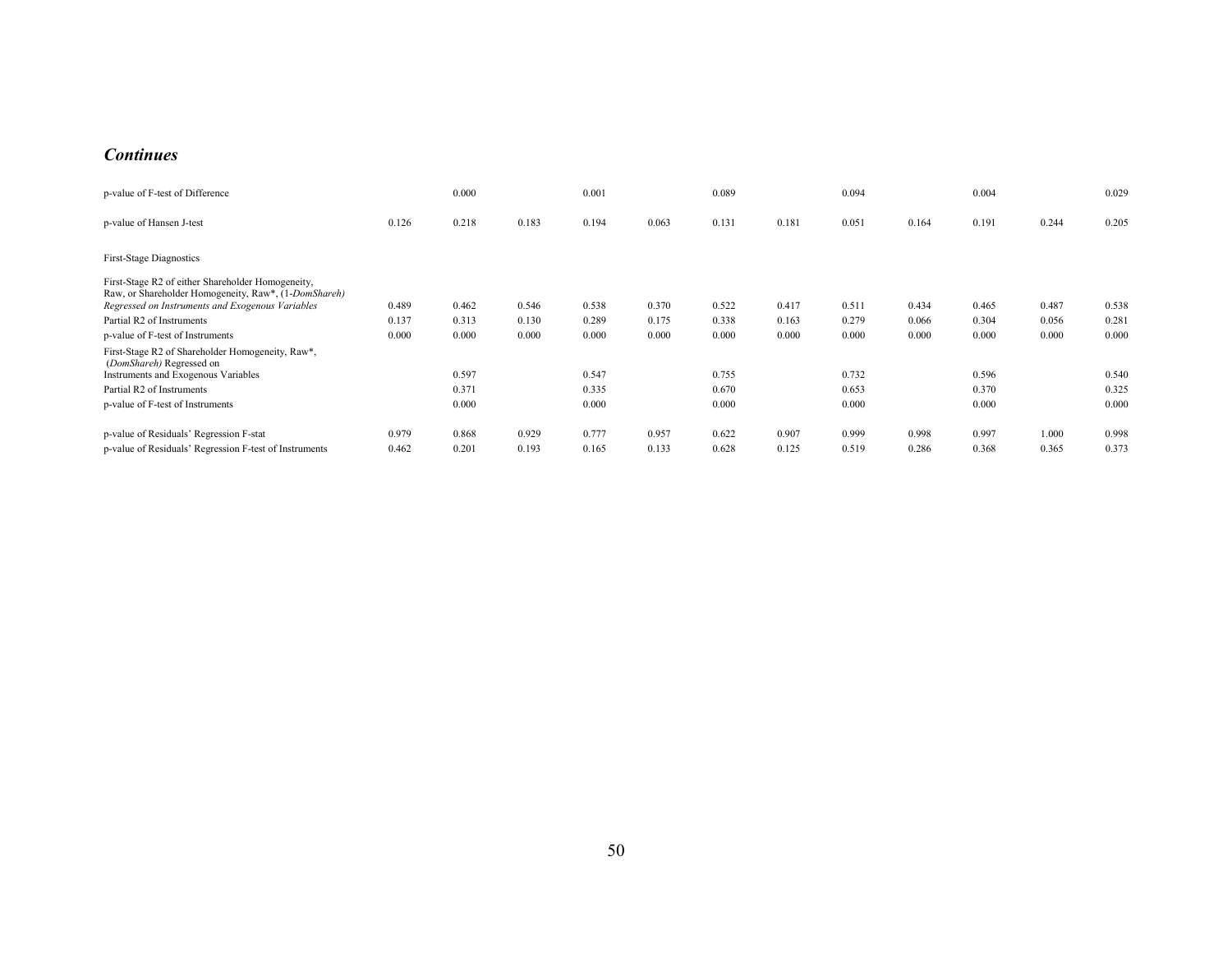|                                        |           |           | <b>Age-Based Homogeneity Measures</b> |           |           | <b>College-Based Homogeneity Measures</b> |           |           |           |           | <b>Local Age-Based Homogeneity Measures</b> |           |
|----------------------------------------|-----------|-----------|---------------------------------------|-----------|-----------|-------------------------------------------|-----------|-----------|-----------|-----------|---------------------------------------------|-----------|
| Shareholder Homogeneityl               | 1.248     |           |                                       |           | 2.113     |                                           |           |           | 1.581     |           |                                             |           |
|                                        | (4.66)    |           |                                       |           | (4.90)    |                                           |           |           | (2.45)    |           |                                             |           |
| Shareholder Homogeneity1*(1-DomShareh) |           | 1.329     |                                       |           |           | 2.197                                     |           |           |           | 1.583     |                                             |           |
|                                        |           | (5.45)    |                                       |           |           | (4.73)                                    |           |           |           | (2.18)    |                                             |           |
| Shareholder Homogeneity1* DomShareh    |           | 0.745     |                                       |           |           | 1.076                                     |           |           |           | 0.697     |                                             |           |
|                                        |           | (2.67)    |                                       |           |           | (2.49)                                    |           |           |           | (1.27)    |                                             |           |
| Shareholder Homogeneity2               |           |           | 1.991                                 |           |           |                                           | 2.528     |           |           |           | 2.068                                       |           |
|                                        |           |           | (5.03)                                |           |           |                                           | (4.61)    |           |           |           | (3.22)                                      |           |
| Shareholder Homogeneity2*(1-DomShareh) |           |           |                                       | 2.802     |           |                                           |           | 2.518     |           |           |                                             | 2.170     |
|                                        |           |           |                                       | (6.45)    |           |                                           |           | (4.28)    |           |           |                                             | (2.29)    |
| Shareholder Homogeneity2* DomShareh    |           |           |                                       | 1.223     |           |                                           |           | 0.670     |           |           |                                             | 0.858     |
|                                        |           |           |                                       | (3.06)    |           |                                           |           | (1.05)    |           |           |                                             | (1.09)    |
| Board Homogeneity1                     | 0.543     | 0.502     | 0.529                                 | 0.535     | 0.838     | 0.894                                     | 0.841     | 0.914     | 0.618     | 0.555     | 0.631                                       | 0.552     |
|                                        | (3.49)    | (3.84)    | (3.46)                                | (3.88)    | (3.61)    | (3.50)                                    | (3.75)    | (3.46)    | (3.36)    | (2.89)    | (3.46)                                      | (2.71)    |
| Board Homogeneity2                     | 0.426     | 0.771     | 0.462                                 | 0.765     | 0.941     | 0.853                                     | 0.870     | 0.782     | 0.992     | 0.720     | 0.956                                       | 0.613     |
|                                        | (1.68)    | (3.22)    | (1.90)                                | (3.03)    | (2.22)    | (2.32)                                    | (2.09)    | (2.13)    | (2.34)    | (1.88)    | (2.45)                                      | (1.54)    |
| Control Variables                      |           |           |                                       |           |           |                                           |           |           |           |           |                                             |           |
| Size                                   | 0.151     | 0.134     | 0.157                                 | 0.118     | 0.372     | 0.386                                     | 0.340     | 0.354     | 0.208     | 0.233     | 0.214                                       | 0.231     |
|                                        | (3.85)    | (2.23)    | (4.17)                                | (2.12)    | (6.34)    | (6.70)                                    | (6.31)    | (6.69)    | (4.76)    | (3.88)    | (5.42)                                      | (4.02)    |
| Leverage                               | 0.130     | 0.140     | 0.131                                 | 0.139     | 0.156     | 0.149                                     | 0.146     | 0.136     | 0.164     | 0.144     | 0.159                                       | 0.135     |
|                                        | (8.89)    | (7.86)    | (8.56)                                | (7.98)    | (7.31)    | (6.31)                                    | (7.25)    | (5.92)    | (6.40)    | (5.20)    | (6.57)                                      | (4.73)    |
| Employees                              | 0.001     | 0.000     | $-0.006$                              | 0.014     | 0.050     | 0.033                                     | 0.039     | 0.017     | 0.014     | $-0.014$  | 0.011                                       | $-0.022$  |
|                                        | (0.03)    | (0.00)    | $(-0.19)$                             | (0.42)    | (1.13)    | (0.76)                                    | (0.86)    | (0.38)    | (0.29)    | $(-0.32)$ | (0.24)                                      | $(-0.50)$ |
| High-Tech Dummy                        | 0.046     | 0.210     | 0.044                                 | 0.205     | 0.002     | 0.018                                     | $-0.037$  | $-0.021$  | 0.175     | 0.169     | 0.143                                       | 0.119     |
|                                        | (1.01)    | (2.70)    | (0.96)                                | (2.71)    | (0.03)    | (0.21)                                    | $(-0.53)$ | $(-0.25)$ | (1.77)    | (1.50)    | (1.86)                                      | (1.00)    |
| A-list Dummy                           | 0.070     | 0.105     | 0.070                                 | 0.063     | 0.170     | 0.155                                     | 0.162     | 0.138     | 0.129     | 0.104     | 0.088                                       | 0.071     |
|                                        | (1.30)    | (1.61)    | (1.28)                                | (0.94)    | (2.30)    | (2.28)                                    | (2.21)    | (2.12)    | (1.76)    | (1.30)    | (1.32)                                      | (0.88)    |
| Cash                                   | $-0.077$  | $-0.042$  | $-0.074$                              | $-0.049$  | $-0.065$  | $-0.033$                                  | $-0.061$  | $-0.031$  | $-0.091$  | $-0.067$  | $-0.079$                                    | $-0.063$  |
|                                        | $(-4.07)$ | $(-1.95)$ | $(-4.00)$                             | $(-2.35)$ | $(-3.46)$ | $(-1.53)$                                 | $(-3.03)$ | $(-1.36)$ | $(-3.26)$ | $(-2.47)$ | $(-3.07)$                                   | $(-2.37)$ |
| Dividend Yield                         | 0.347     | 0.579     | 0.344                                 | 0.582     | 0.309     | 0.259                                     | 0.291     | 0.291     | 0.377     | 0.509     | 0.383                                       | 0.455     |
|                                        | (3.51)    | (3.88)    | (3.39)                                | (3.96)    | (2.14)    | (1.74)                                    | (2.54)    | (2.45)    | (2.40)    | (2.67)    | (2.70)                                      | (2.24)    |
| Corporate Governance Index             | 0.035     | 0.138     | 0.032                                 | 0.134     | 0.056     | 0.077                                     | 0.053     | 0.078     | $-0.004$  | 0.070     | $-0.001$                                    | 0.066     |
|                                        | (2.15)    | (6.29)    | (2.02)                                | (6.02)    | (1.76)    | (2.68)                                    | (1.64)    | (2.76)    | $(-0.17)$ | (2.45)    | $(-0.05)$                                   | (2.45)    |
| Share of Free Float                    | 0.095     | 0.217     | $-0.679$                              | $-1.179$  | $-0.125$  | $-0.044$                                  | $-0.803$  | $-0.636$  | 0.456     | 0.160     | $-0.543$                                    | $-0.559$  |
|                                        | (0.99)    | (1.87)    | $(-4.27)$                             | $(-6.08)$ | $(-0.83)$ | $(-0.33)$                                 | $(-4.66)$ | $(-4.54)$ | (2.50)    | (1.17)    | $(-2.41)$                                   | $(-1.76)$ |
| Share of Individuals                   | $-0.341$  | $-0.561$  | $-0.271$                              | $-0.526$  | 0.267     | 0.289                                     | 0.194     | 0.221     | $-0.718$  | $-0.259$  | $-0.450$                                    | $-0.128$  |
|                                        | $(-1.72)$ | $(-1.94)$ | $(-1.54)$                             | $(-2.26)$ | (1.59)    | (1.71)                                    | (1.23)    | (1.41)    | $(-1.58)$ | $(-0.61)$ | $(-1.67)$                                   | $(-0.36)$ |
| Intercept                              | $-2.160$  | $-3.031$  | $-1.744$                              | $-1.951$  | $-4.948$  | $-5.184$                                  | $-3.994$  | $-4.257$  | $-3.594$  | $-3.351$  | $-2.920$                                    | $-2.656$  |
|                                        | $(-4.25)$ | $(-4.43)$ | $(-3.43)$                             | $(-2.65)$ | $(-4.35)$ | $(-4.71)$                                 | $(-4.04)$ | $(-4.38)$ | $(-4.29)$ | $(-3.46)$ | $(-4.17)$                                   | $(-2.82)$ |

# **Panel C: Profit Margins**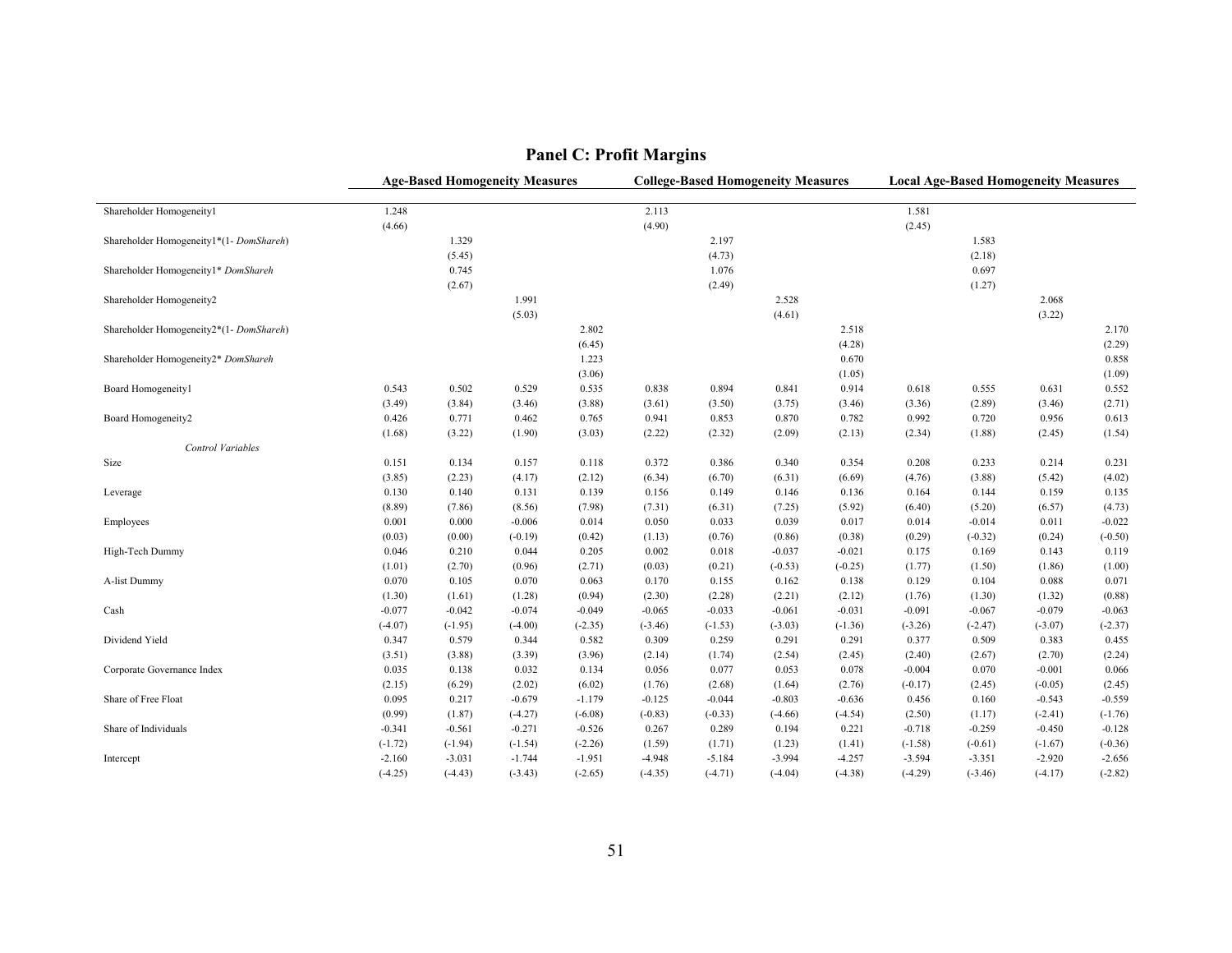#### *Continues*

| p-value of F-test of Difference                                                                                                                               |       | 0.000 |       | 0.000 |       | 0.024 |       | 0.023 |       | 0.008 |       | 0.030 |
|---------------------------------------------------------------------------------------------------------------------------------------------------------------|-------|-------|-------|-------|-------|-------|-------|-------|-------|-------|-------|-------|
| p-value of Hansen J-test                                                                                                                                      | 0.148 | 0.337 | 0.179 | 0.286 | 0.834 | 0.418 | 0.769 | 0.262 | 0.699 | 0.185 | 0.675 | 0.132 |
| <b>First-Stage Diagnostics</b>                                                                                                                                |       |       |       |       |       |       |       |       |       |       |       |       |
| First-Stage R2 of either Shareholder Homogeneity,<br>Raw, or Shareholder Homogeneity, Raw*, (1-DomShareh)<br>Regressed on Instruments and Exogenous Variables | 0.489 | 0.462 | 0.546 | 0.538 | 0.370 | 0.522 | 0.417 | 0.511 | 0.434 | 0.465 | 0.487 | 0.538 |
| Partial R2 of Instruments                                                                                                                                     | 0.137 | 0.313 | 0.130 | 0.289 | 0.175 | 0.338 | 0.163 | 0.279 | 0.066 | 0.304 | 0.056 | 0.281 |
| p-value of F-test of Instruments                                                                                                                              | 0.000 | 0.000 | 0.000 | 0.000 | 0.000 | 0.000 | 0.000 | 0.000 | 0.000 | 0.000 | 0.000 | 0.000 |
| First-Stage R2 of Shareholder Homogeneity, Raw*,<br>(DomShareh) Regressed on<br>Instruments and Exogenous Variables                                           |       | 0.597 |       | 0.547 |       | 0.755 |       | 0.732 |       | 0.596 |       | 0.540 |
| Partial R2 of Instruments                                                                                                                                     |       | 0.371 |       | 0.335 |       | 0.670 |       | 0.653 |       | 0.370 |       | 0.325 |
| p-value of F-test of Instruments                                                                                                                              |       | 0.000 |       | 0.000 |       | 0.000 |       | 0.000 |       | 0.000 |       | 0.000 |
| p-value of Residuals' Regression F-stat                                                                                                                       | 0.945 | 0.984 | 0.943 | 0.977 | 1.000 | 0.999 | 1.000 | 0.955 | 1.000 | 0.999 | 1.000 | 0.996 |
| p-value of Residuals' Regression F-test of Instruments                                                                                                        | 0.782 | 0.498 | 0.798 | 0.442 | 0.730 | 0.490 | 0.882 | 0.270 | 0.890 | 0.422 | 0.872 | 0.288 |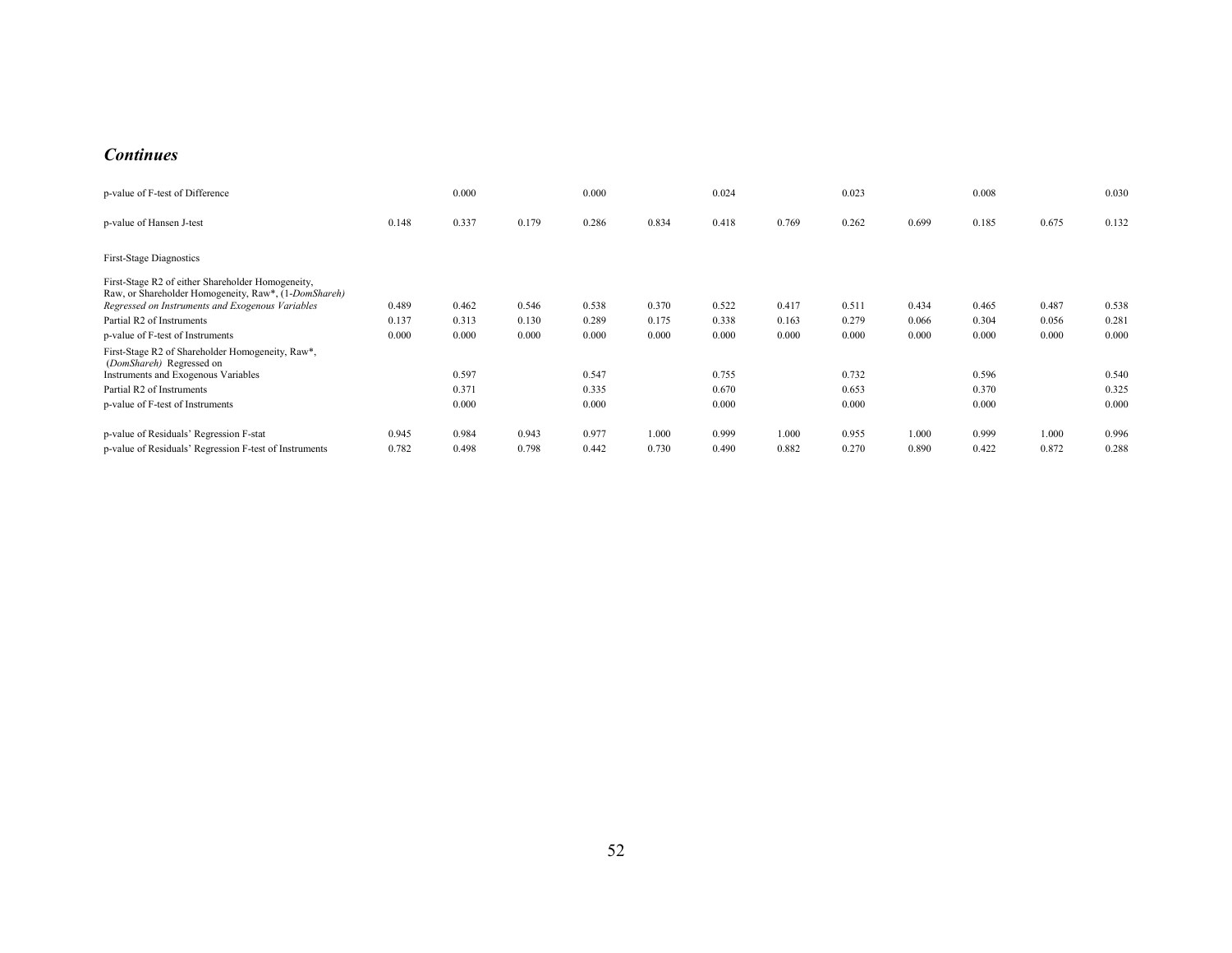## **Table 6. Shareholder Homogeneity and Tobin's Q**

This table reports the results of the regression of Tobin's Q on shareholder homogeneity, board homogeneity and a set of stock characteristics. The measures of shareholder homogeneity and the control variables are defined as in Tables 1–4. We also interact shareholder homogeneity with the interactive dummy (*DomShareh*) that takes value 1 if there exists a dominant shareholder who has control rights of the firm in excess of 20% and his cash-flow rights are lower than his control rights. We report the estimates based on panel with year fixed effects estimated with instrumental GMM as defined in the text. We use as instruments Herfindahl index of local (50 km) age- (college-) based homogeneity, standard deviation of parental capital income and Herfindahl index based on parental capital income decile and parental residence (*lan*). We use yearly dummies. We use 848 yearly observations (number of firms is between 91 and 271). The *t*statistics are reported in parentheses. We also report the *p-value* of the Hansen overidentifying restrictions, the *p-value* of the test of difference between *Shareholder Homogeneity\** (1-DomShareh) and Shareholder Homogeneity\*DomShareh, the RSquare of the first stage of the instrumental variable estimation, the Partial RSquare of the instruments and F-tests of exclusion of instruments from the first stage. We also report the p-value of the F-statistics of the regression of the residuals on the instruments and the other exogenous variables, and the p-value of the F*test* of exclusion of those instruments from the regression.

|                                         |           |           | <b>Age-Based Homogeneity Measures</b> |           |           | <b>College-Based Homogeneity Measures</b> |           |           |           |           | <b>Local Age-Based Homogeneity Measures</b> |           |
|-----------------------------------------|-----------|-----------|---------------------------------------|-----------|-----------|-------------------------------------------|-----------|-----------|-----------|-----------|---------------------------------------------|-----------|
|                                         |           |           |                                       |           |           |                                           |           |           |           |           |                                             |           |
| Shareholder Homogeneity1                | 0.908     |           |                                       |           | 0.970     |                                           |           |           | 1.236     |           |                                             |           |
|                                         | (2.81)    |           |                                       |           | (3.07)    |                                           |           |           | (2.13)    |           |                                             |           |
| Shareholder Homogeneity1*(1-DomShareh)  |           | 0.978     |                                       |           |           | 1.048                                     |           |           |           | 1.270     |                                             |           |
|                                         |           | (2.64)    |                                       |           |           | (2.43)                                    |           |           |           | (2.01)    |                                             |           |
| Shareholder Homogeneity1* DomShareh     |           | 0.252     |                                       |           |           | $-0.127$                                  |           |           |           | 0.613     |                                             |           |
|                                         |           | (1.61)    |                                       |           |           | $(-0.18)$                                 |           |           |           | (1.04)    |                                             |           |
| Shareholder Homogeneity2                |           |           | 1.615                                 |           |           |                                           | 1.214     |           |           |           | 1.887                                       |           |
|                                         |           |           | (2.93)                                |           |           |                                           | (3.14)    |           |           |           | (2.00)                                      |           |
| Shareholder Homogeneity2*(1- DomShareh) |           |           |                                       | 1.815     |           |                                           |           | 1.389     |           |           |                                             | 2.143     |
|                                         |           |           |                                       | (2.77)    |           |                                           |           | (2.60)    |           |           |                                             | (1.95)    |
| Shareholder Homogeneity2* DomShareh     |           |           |                                       | 0.843     |           |                                           |           | $-0.365$  |           |           |                                             | 0.572     |
|                                         |           |           |                                       | (1.87)    |           |                                           |           | $(-0.39)$ |           |           |                                             | (1.11)    |
| Board Homogeneity1                      | $-0.528$  | $-0.551$  | $-0.633$                              | $-0.570$  | $-0.092$  | $-0.110$                                  | $-0.077$  | $-0.043$  | $-0.446$  | $-0.467$  | $-0.498$                                    | $-0.447$  |
|                                         | $(-4.03)$ | $(-3.68)$ | $(-4.28)$                             | $(-3.34)$ | $(-0.53)$ | $(-0.63)$                                 | $(-0.43)$ | $(-0.25)$ | $(-3.88)$ | $(-3.46)$ | $(-3.93)$                                   | $(-3.00)$ |
| Board Homogeneity2                      | $-0.433$  | $-0.513$  | $-0.433$                              | $-0.480$  | $-0.117$  | $-0.185$                                  | $-0.127$  | $-0.161$  | $-0.422$  | $-0.469$  | $-0.410$                                    | $-0.424$  |
|                                         | $(-3.05)$ | $(-3.22)$ | $(-3.01)$                             | $(-2.98)$ | $(-0.74)$ | $(-1.12)$                                 | $(-0.79)$ | $(-0.96)$ | $(-3.20)$ | $(-3.28)$ | $(-3.14)$                                   | $(-2.95)$ |
| Control Variables                       |           |           |                                       |           |           |                                           |           |           |           |           |                                             |           |
| Size                                    | 0.325     | 0.429     | 0.314                                 | 0.409     | 0.573     | 0.572                                     | 0.553     | 0.551     | 0.394     | 0.459     | 0.402                                       | 0.456     |
|                                         | (4.09)    | (6.20)    | (4.08)                                | (6.05)    | (8.74)    | (9.19)                                    | (8.64)    | (9.17)    | (4.42)    | (5.59)    | (4.53)                                      | (5.59)    |
| Leverage                                | $-0.081$  | $-0.085$  | $-0.077$                              | $-0.083$  | $-0.074$  | $-0.080$                                  | $-0.078$  | $-0.082$  | $-0.089$  | $-0.094$  | $-0.089$                                    | $-0.094$  |
|                                         | $(-3.12)$ | $(-3.16)$ | $(-2.93)$                             | $(-3.12)$ | $(-2.83)$ | $(-3.18)$                                 | $(-3.05)$ | $(-3.32)$ | $(-3.86)$ | $(-4.42)$ | $(-3.69)$                                   | $(-4.45)$ |
| Employees                               | $-0.119$  | $-0.109$  | $-0.132$                              | $-0.118$  | $-0.047$  | $-0.062$                                  | $-0.053$  | $-0.058$  | $-0.113$  | $-0.106$  | $-0.118$                                    | $-0.107$  |
|                                         | $(-2.94)$ | $(-2.46)$ | $(-3.32)$                             | $(-2.63)$ | $(-0.94)$ | $(-1.23)$                                 | $(-1.06)$ | $(-1.17)$ | $(-2.67)$ | $(-2.38)$ | $(-2.76)$                                   | $(-2.36)$ |
| High-Tech Dummy                         | 0.923     | 0.908     | 0.976                                 | 0.955     | 0.734     | 0.716                                     | 0.721     | 0.709     | 0.760     | 0.777     | 0.761                                       | 0.782     |
|                                         | (5.18)    | (5.51)    | (5.41)                                | (5.60)    | (5.39)    | (5.42)                                    | (5.25)    | (5.34)    | (4.75)    | (4.90)    | (4.72)                                      | (4.85)    |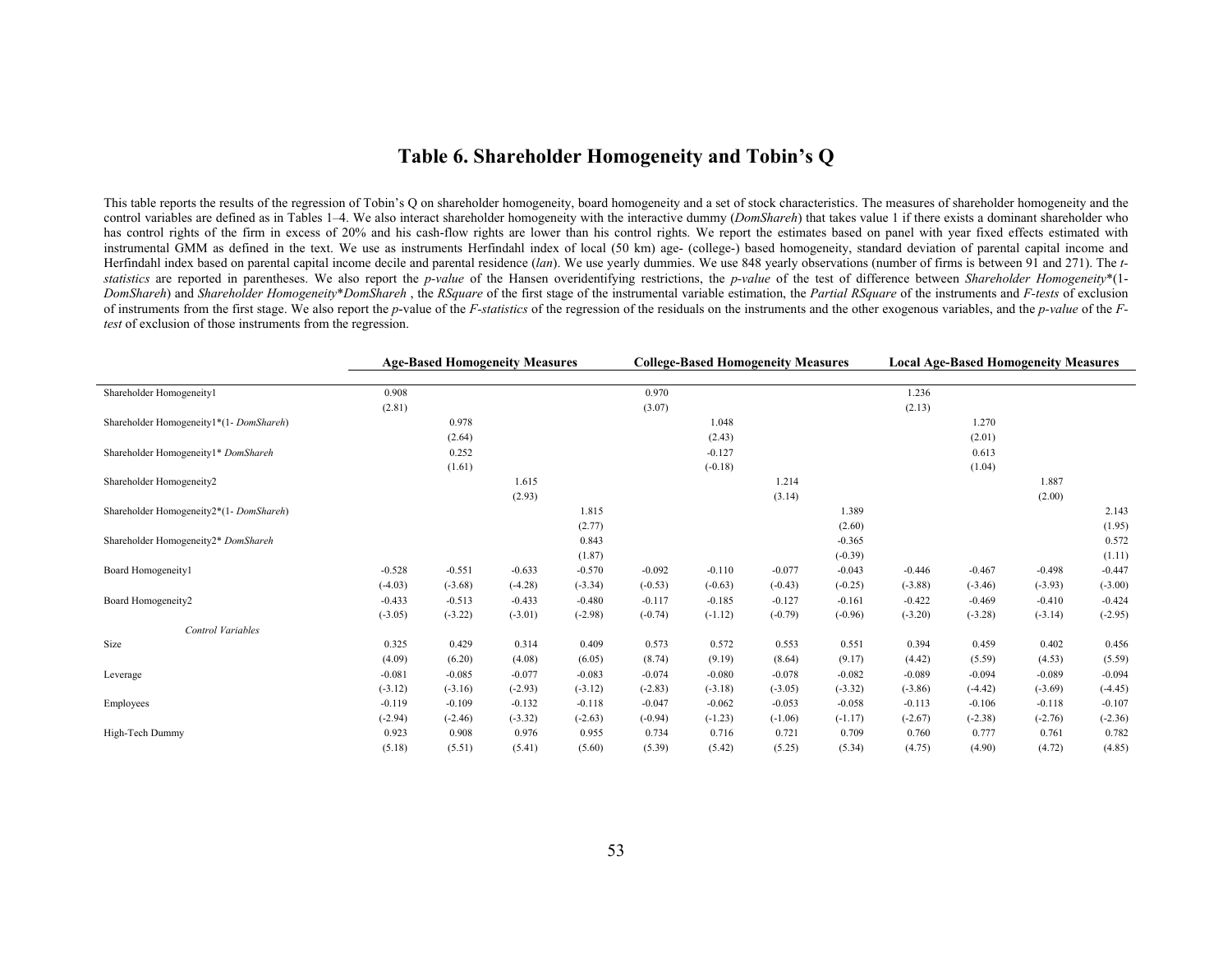#### *Continues*

| A-list Dummy                                                                                              | $-0.326$  | $-0.337$  | $-0.340$  | $-0.349$  | $-0.387$  | $-0.407$  | $-0.385$  | $-0.405$  | $-0.387$  | $-0.369$  | $-0.400$  | $-0.385$  |
|-----------------------------------------------------------------------------------------------------------|-----------|-----------|-----------|-----------|-----------|-----------|-----------|-----------|-----------|-----------|-----------|-----------|
|                                                                                                           | $(-4.31)$ | $(-4.55)$ | $(-4.49)$ | $(-4.66)$ | $(-5.09)$ | $(-5.54)$ | $(-5.00)$ | $(-5.39)$ | $(-6.42)$ | $(-5.46)$ | $(-7.14)$ | $(-6.09)$ |
| Cash                                                                                                      | $-0.064$  | $-0.053$  | $-0.063$  | $-0.059$  | $-0.038$  | $-0.030$  | $-0.032$  | $-0.029$  | $-0.069$  | $-0.060$  | $-0.067$  | $-0.063$  |
|                                                                                                           | $(-2.13)$ | $(-1.56)$ | $(-1.98)$ | $(-1.67)$ | $(-1.16)$ | $(-0.97)$ | $(-0.95)$ | $(-0.89)$ | $(-2.31)$ | $(-1.84)$ | $(-2.18)$ | $(-1.87)$ |
| Dividend Yield                                                                                            | $-0.678$  | $-0.548$  | $-0.626$  | $-0.460$  | $-0.719$  | $-0.583$  | $-0.751$  | $-0.601$  | $-0.719$  | $-0.562$  | $-0.695$  | $-0.518$  |
|                                                                                                           | $(-3.74)$ | $(-3.26)$ | $(-3.48)$ | $(-2.69)$ | $(-3.47)$ | $(-2.93)$ | $(-3.65)$ | $(-3.02)$ | $(-3.85)$ | $(-3.35)$ | $(-3.75)$ | $(-2.94)$ |
| Corporate Governance Index                                                                                | $-0.082$  | $-0.028$  | $-0.076$  | $-0.017$  | $-0.061$  | $-0.008$  | $-0.065$  | $-0.009$  | $-0.080$  | $-0.027$  | $-0.081$  | $-0.025$  |
|                                                                                                           | $(-3.78)$ | $(-1.02)$ | $(-3.53)$ | $(-0.64)$ | $(-1.90)$ | $(-0.24)$ | $(-2.01)$ | $(-0.27)$ | $(-3.05)$ | $(-1.02)$ | $(-3.21)$ | $(-0.91)$ |
| Share of Free Float                                                                                       | 0.164     | $-0.139$  | $-1.318$  | $-1.350$  | $-0.463$  | $-0.546$  | $-0.867$  | $-0.830$  | $-0.131$  | $-0.327$  | $-1.104$  | $-1.172$  |
|                                                                                                           | (0.78)    | $(-0.68)$ | $(-3.49)$ | $(-3.45)$ | $(-3.25)$ | $(-3.18)$ | $(-4.04)$ | $(-3.74)$ | $(-0.65)$ | $(-1.66)$ | $(-3.23)$ | $(-3.15)$ |
| Share of Individuals                                                                                      | $-0.679$  | $-0.069$  | $-0.729$  | $-0.189$  | 0.781     | 0.825     | 0.724     | 0.769     | $-0.192$  | 0.252     | $-0.116$  | 0.251     |
|                                                                                                           | $(-1.25)$ | $(-0.15)$ | $(-1.40)$ | $(-0.41)$ | (3.42)    | (3.85)    | (3.12)    | (3.43)    | $(-0.37)$ | (0.57)    | $(-0.23)$ | (0.57)    |
| Intercept                                                                                                 | $-1.351$  | $-2.131$  | $-0.332$  | $-1.248$  | $-3.694$  | $-3.525$  | $-3.194$  | $-3.174$  | $-1.603$  | $-2.170$  | $-1.056$  | $-1.658$  |
|                                                                                                           | $(-2.51)$ | $(-4.37)$ | $(-0.46)$ | $(-1.79)$ | $(-5.55)$ | $(-5.55)$ | $(-5.84)$ | $(-6.13)$ | $(-3.00)$ | $(-4.24)$ | $(-1.38)$ | $(-2.21)$ |
| p-value of F-test of Difference                                                                           |           | 0.000     |           | 0.000     |           | 0.012     |           | 0.014     |           | 0.000     |           | 0.000     |
| p-value of Hansen J-test                                                                                  | 0.133     | 0.285     | 0.206     | 0.360     | 0.606     | 0.394     | 0.589     | 0.335     | 0.221     | 0.387     | 0.222     | 0.348     |
| <b>First-Stage Diagnostics</b>                                                                            |           |           |           |           |           |           |           |           |           |           |           |           |
| First-Stage R2 of either Shareholder Homogeneity,<br>Raw, or Shareholder Homogeneity, Raw*, (1-DomShareh) | 0.494     | 0.737     | 0.515     | 0.754     | 0.365     | 0.499     | 0.407     | 0.494     | 0.478     | 0.731     | 0.492     | 0.733     |
| Regressed on Instruments and Exogenous Variables<br>Partial R2 of Instruments                             | 0.089     | 0.101     | 0.071     | 0.080     | 0.139     | 0.315     | 0.121     | 0.237     | 0.096     | 0.641     | 0.074     | 0.596     |
| p-value of F-test of Instruments                                                                          | 0.000     | 0.000     | 0.000     | 0.000     | 0.000     | 0.000     | 0.000     | 0.000     | 0.000     | 0.000     | 0.000     | 0.000     |
| First-Stage R2 of Shareholder Homogeneity, Raw*,<br>(DomShareh) Regressed on                              |           |           |           |           |           |           |           |           |           |           |           |           |
| Instruments and Exogenous Variables                                                                       |           | 0.902     |           | 0.888     |           | 0.733     |           | 0.711     |           | 0.903     |           | 0.885     |
| Partial R2 of Instruments                                                                                 |           | 0.129     |           | 0.107     |           | 0.656     |           | 0.647     |           | 0.844     |           | 0.839     |
| p-value of F-test of Instruments                                                                          |           | 0.000     |           | 0.000     |           | 0.000     |           | 0.000     |           | 0.000     |           | 0.000     |
| p-value of Residuals' Regression F-stat                                                                   | 0.896     | 0.996     | 0.971     | 0.999     | 1.000     | 1.000     | 1.000     | 1.000     | 0.999     | 1.000     | 0.999     | 1.000     |
| p-value of Residuals' Regression F-test of Instruments                                                    | 0.164     | 0.455     | 0.571     | 0.186     | 0.838     | 0.787     | 0.801     | 0.713     | 0.395     | 0.693     | 0.405     | 0.669     |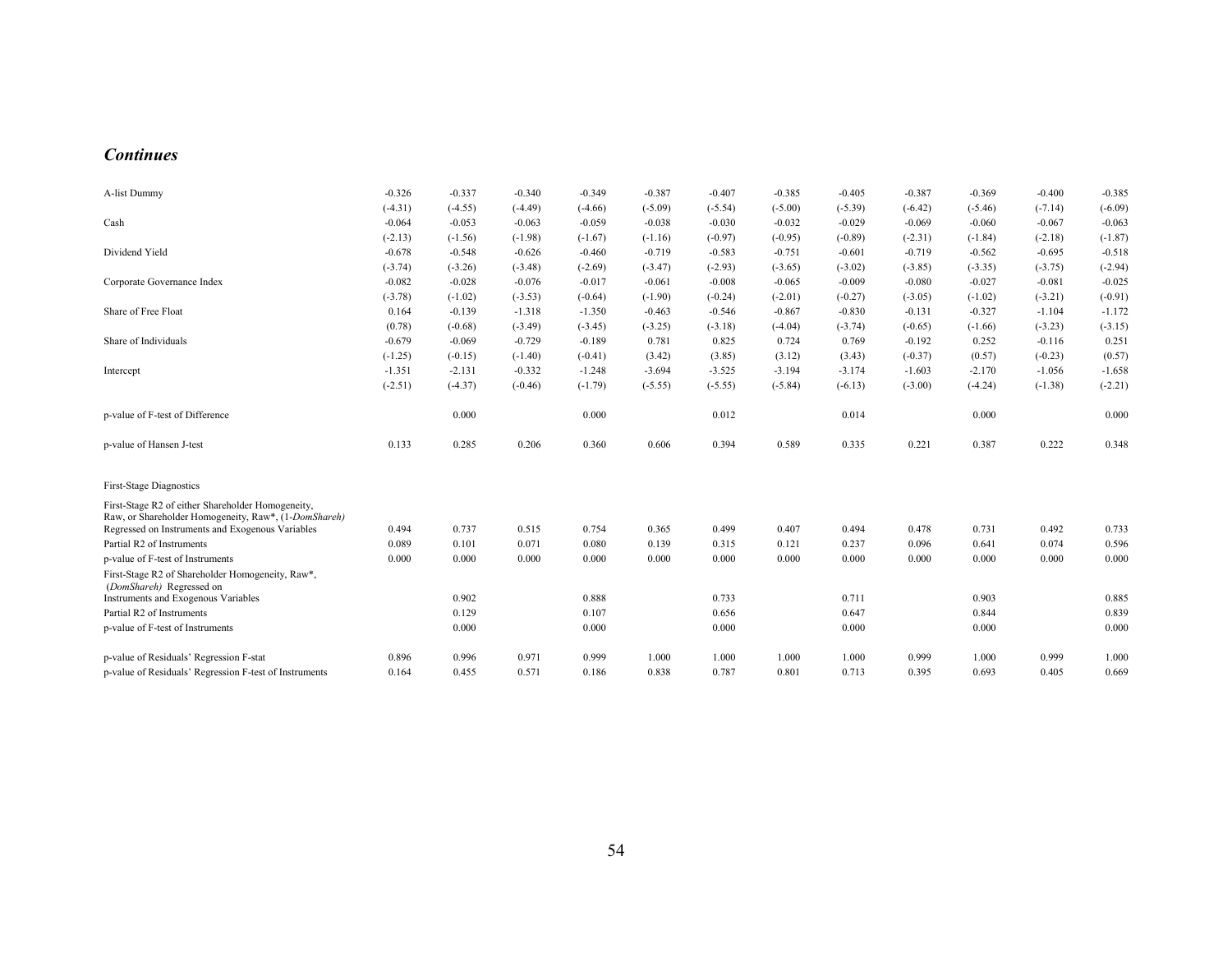## **Table 7. Shareholder Homogeneity and Stock Returns**

This table reports the results of the regression of stock returns on changes of shareholder homogeneity and a set of control variables. We define the groups on the basis of age cohort (Panel A), college affiliation (Panel B), and age cohort for the sample of local investors (within a 50-km radius of the closest firm establishment, Panel C) for each year. Changes in homogeneity are defined from year t-1 to year t. We use raw returns, market-adjusted returns (residuals of the CAPM market model) and industry-adjusted returns (residuals of the regression of excess returns on industry excess returns). We use a raw measure of homogeneity (*Shareholder Homogeneity1*) and ones weighted by the free float variable (i.e., non-controlling shareholders) (*Shareholder Homogeneity2*). We also interact measures of shareholder homogeneity with the interactive dummy (*DomShareh*) that takes value 1 if there exists a dominant shareholder who has control rights of the firm in excess of 20% and his cash-flow rights are lower than his control rights. Other control variables are as defined in Tables 1–4. All the reported estimates for the pooled regressions are done with yearly and quarterly dummies with (industry and year) and (industry and time) clustered errors. We use 10,176 monthly observations (the number of firms is between 91 and 271). All the estimates are multiplied by 100. The *t-statistics* are reported in parentheses. We report the *Adjusted R-Square* for the pooled regression estimations as well as p-value of the difference test of *Shareholder Homogeneity\*(1- DomShareh)= Shareholder Homogeneity\* DomShareh.*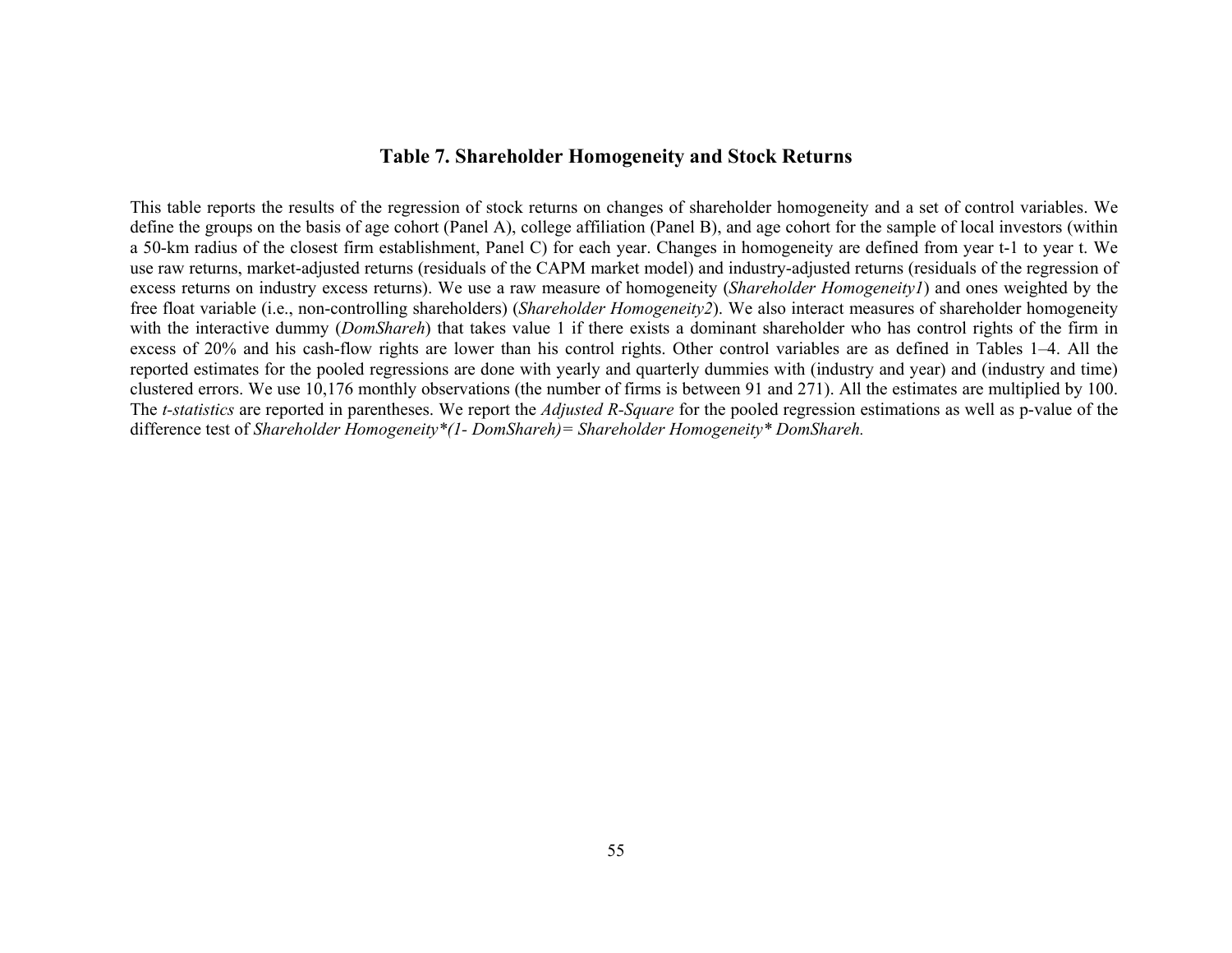|                                                                                                      |          |           |          | Raw Returns |          |           |          |           |          |           |          | Market-Adj. Returns |          |           |          |           |          |           |          | Industry-Adj. Returns |          |           |          |           |
|------------------------------------------------------------------------------------------------------|----------|-----------|----------|-------------|----------|-----------|----------|-----------|----------|-----------|----------|---------------------|----------|-----------|----------|-----------|----------|-----------|----------|-----------------------|----------|-----------|----------|-----------|
|                                                                                                      | Estim.   | t-stat    | Estim.   | t-stat      | Estim.   | t-stat    | Estim.   | t-stat    | Estim.   | t-stat    | Estim.   | t-stat              | Estim.   | t-stat    | Estim.   | t-stat    | Estim.   | t-stat    | Estim.   | t-stat                | Estim.   | t-stat    | Estim.   | t-stat    |
| Shr. Homogeneityl                                                                                    | 6.29     | (2.75)    |          |             |          |           |          |           | 6.34     | (2.80)    |          |                     |          |           |          |           | 7.38     | (2.89)    |          |                       |          |           |          |           |
| Shr. Homogeneity1*(1-DomShareh)                                                                      |          |           | 6.62     | (2.36)      |          |           |          |           |          |           | 7.42     | (2.55)              |          |           |          |           |          |           | 8.65     | (2.86)                |          |           |          |           |
| Shr. Homogeneity1*DomShareh                                                                          |          |           | 1.81     | (0.62)      |          |           |          |           |          |           | 3.40     | (1.20)              |          |           |          |           |          |           | 3.94     | (0.83)                |          |           |          |           |
| Shr. Homogeneity2                                                                                    |          |           |          |             | 10.99    | (2.66)    |          |           |          |           |          |                     | 10.67    | (2.57)    |          |           |          |           |          |                       | 10.87    | (2.43)    |          |           |
| Shr. Homogeneity2*(1- DomShareh)                                                                     |          |           |          |             |          |           | 12.97    | (2.56)    |          |           |          |                     |          |           | 12.65    | (2.47)    |          |           |          |                       |          |           | 13.08    | (2.47)    |
| Shr. Homogeneity2*DomShareh                                                                          |          |           |          |             |          |           | 5.32     | (0.97)    |          |           |          |                     |          |           | 5.00     | (0.92)    |          |           |          |                       |          |           | 4.53     | (0.62)    |
| Board Homogeneityl                                                                                   | 2.18     | (1.48)    | 2.32     | (1.64)      | 2.24     | (1.53)    | 2.22     | (1.50)    | 1.72     | (1.19)    | 1.71     | (1.18)              | 1.78     | (1.24)    | 1.76     | (1.21)    | 1.88     | (1.37)    | 1.87     | (1.35)                | 1.95     | (1.42)    | 1.93     | (1.38)    |
| Board Homogeneity2                                                                                   | 0.87     | (0.75)    | 0.74     | (0.66)      | 0.88     | (0.77)    | 0.80     | (0.71)    | 0.73     | (0.61)    | 0.67     | (0.57)              | 0.74     | (0.63)    | 0.67     | (0.57)    | 0.62     | (0.51)    | 0.55     | (0.46)                | 0.65     | (0.54)    | 0.57     | (0.48)    |
| Control Variables                                                                                    |          |           |          |             |          |           |          |           |          |           |          |                     |          |           |          |           |          |           |          |                       |          |           |          |           |
| Market-to-Book                                                                                       | 0.02     | (0.55)    | 0.02     | (0.57)      | 0.02     | (0.54)    | 0.02     | (0.53)    | 0.02     | (0.64)    | 0.02     | (0.65)              | 0.02     | (0.63)    | 0.02     | (0.63)    | 0.03     | (0.74)    | 0.03     | (0.75)                | 0.03     | (0.72)    | 0.03     | (0.72)    |
| Size                                                                                                 | 2.53     | (5.16)    | 2.58     | (5.33)      | 2.53     | (5.15)    | 2.53     | (5.19)    | 2.87     | (5.56)    | 2.87     | (5.60)              | 2.87     | (5.54)    | 2.88     | (5.60)    | 2.66     | (5.28)    | 2.66     | (5.32)                | 2.67     | (5.26)    | 2.67     | (5.33)    |
| Leverage                                                                                             | 0.11     | (0.42)    | 0.11     | (0.41)      | 0.10     | (0.38)    | 0.10     | (0.38)    | 0.11     | (0.47)    | 0.11     | (0.46)              | 0.11     | (0.44)    | 0.10     | (0.43)    | 0.14     | (0.57)    | 0.14     | (0.56)                | 0.14     | (0.54)    | 0.13     | (0.54)    |
| Employees                                                                                            | 0.16     | (0.75)    | 0.15     | (0.73)      | 0.15     | (0.73)    | 0.15     | (0.74)    | 0.16     | (0.75)    | 0.16     | (0.76)              | 0.15     | (0.72)    | 0.15     | (0.74)    | $-0.13$  | $(-0.54)$ | $-0.12$  | $(-0.53)$             | $-0.13$  | $(-0.57)$ | $-0.13$  | $(-0.56)$ |
| <b>Bid-Ask Spread</b>                                                                                | 0.02     | (0.39)    | 0.01     | (0.21)      | 0.02     | (0.37)    | 0.02     | (0.34)    | 0.12     | (2.23)    | 0.11     | (2.21)              | 0.11     | (2.23)    | 0.11     | (2.21)    | 0.09     | (1.96)    | 0.09     | (1.91)                | 0.09     | (1.92)    | 0.08     | (1.87)    |
| Price                                                                                                | $-0.01$  | $(-2.11)$ | $-0.01$  | $(-2.11)$   | $-0.01$  | $(-2.10)$ | $-0.01$  | $(-2.09)$ | $-0.01$  | $(-3.36)$ | $-0.01$  | $(-3.35)$           | $-0.01$  | $(-3.35)$ | $-0.01$  | $(-3.35)$ | $-0.01$  | $(-3.95)$ | $-0.01$  | $(-3.88)$             | $-0.01$  | $(-3.88)$ | $-0.01$  | $(-3.84)$ |
| Return 23                                                                                            | 0.54     | (0.62)    | 0.75     | (0.88)      | 0.52     | (0.60)    | 0.52     | (0.60)    | $-0.51$  | $(-0.60)$ | $-0.51$  | $(-0.60)$           | $-0.53$  | $(-0.62)$ | $-0.53$  | $(-0.62)$ | $-0.23$  | $(-0.25)$ | $-0.23$  | $(-0.25)$             | $-0.23$  | $(-0.25)$ | $-0.23$  | $(-0.25)$ |
| Return 46                                                                                            | $-0.54$  | $(-0.91)$ | $-0.45$  | $(-0.76)$   | $-0.56$  | $(-0.94)$ | $-0.56$  | $(-0.95)$ | $-1.29$  | $(-2.28)$ | $-1.29$  | $(-2.29)$           | $-1.31$  | $(-2.32)$ | $-1.31$  | $(-2.34)$ | $-0.75$  | $(-1.31)$ | $-0.75$  | $(-1.32)$             | $-0.75$  | $(-1.31)$ | $-0.76$  | $(-1.33)$ |
| Return 712                                                                                           | $-0.55$  | $(-1.43)$ | $-0.50$  | $(-1.31)$   | $-0.55$  | $(-1.43)$ | $-0.55$  | $(-1.43)$ | $-0.29$  | $(-0.76)$ | $-0.29$  | $(-0.76)$           | $-0.29$  | $(-0.76)$ | $-0.29$  | $(-0.76)$ | $-0.56$  | $(-1.44)$ | $-0.56$  | $(-1.45)$             | $-0.56$  | $(-1.41)$ | $-0.56$  | $(-1.42)$ |
| High-Tech Dummy                                                                                      | $-2.68$  | $(-2.24)$ | $-2.88$  | $(-2.45)$   | $-2.61$  | $(-2.17)$ | $-2.59$  | $(-2.17)$ | $-2.25$  | $(-1.84)$ | $-2.24$  | $(-1.84)$           | $-2.19$  | $(-1.78)$ | $-2.17$  | $(-1.78)$ | $-2.01$  | $(-1.70)$ | $-2.00$  | $(-1.70)$             | $-1.96$  | $(-1.66)$ | $-1.95$  | $(-1.65)$ |
| A-list Dummy                                                                                         | $-0.27$  | $(-0.52)$ | $-0.23$  | $(-0.44)$   | $-0.26$  | $(-0.50)$ | $-0.25$  | $(-0.47)$ | $-0.46$  | $(-0.85)$ | $-0.44$  | $(-0.81)$           | $-0.45$  | $(-0.83)$ | $-0.43$  | $(-0.80)$ | $-0.31$  | $(-0.58)$ | $-0.29$  | $(-0.54)$             | $-0.31$  | $(-0.57)$ | $-0.29$  | $(-0.54)$ |
| Turnover                                                                                             | $-1.04$  | $(-2.74)$ | $-1.11$  | $(-3.09)$   | $-1.02$  | $(-2.70)$ | $-1.01$  | $(-2.72)$ | $-1.09$  | $(-2.91)$ | $-1.08$  | $(-2.92)$           | $-1.07$  | $(-2.87)$ | $-1.06$  | $(-2.89)$ | $-1.38$  | $(-3.72)$ | $-1.37$  | $(-3.73)$             | $-1.36$  | $(-3.68)$ | $-1.35$  | $(-3.70)$ |
| Cash                                                                                                 | $-0.61$  | $(-2.15)$ | $-0.60$  | $(-2.11)$   | $-0.61$  | $(-2.15)$ | $-0.61$  | $(-2.16)$ | $-0.64$  | $(-2.41)$ | $-0.63$  | $(-2.42)$           | $-0.64$  | $(-2.41)$ | $-0.64$  | $(-2.42)$ | $-0.56$  | $(-1.80)$ | $-0.56$  | $(-1.81)$             | $-0.57$  | $(-1.81)$ | $-0.56$  | $(-1.81)$ |
| Dividend Yield                                                                                       | $-2.37$  | $(-1.43)$ | $-2.58$  | $(-1.56)$   | $-2.40$  | $(-1.45)$ | $-2.43$  | $(-1.47)$ | $-2.61$  | $(-1.56)$ | $-2.63$  | $(-1.58)$           | $-2.64$  | $(-1.58)$ | $-2.66$  | $(-1.60)$ | $-3.34$  | $(-2.09)$ | $-3.37$  | $(-2.11)$             | $-3.35$  | $(-2.10)$ | $-3.37$  | $(-2.11)$ |
| Corporate Governance Index                                                                           | $-0.07$  | $(-0.22)$ | $-0.15$  | $(-0.46)$   | $-0.08$  | $(-0.25)$ | -0.11    | $(-0.34)$ | $-0.15$  | $(-0.45)$ | $-0.18$  | $(-0.51)$           | $-0.16$  | $(-0.48)$ | $-0.19$  | $(-0.57)$ | $-0.15$  | $(-0.48)$ | $-0.17$  | $(-0.57)$             | $-0.15$  | $(-0.51)$ | $-0.18$  | $(-0.62)$ |
| Share of Free Float                                                                                  | $-0.41$  | $(-0.49)$ | $-0.67$  | $(-0.82)$   | $-0.33$  | $(-0.39)$ | $-0.33$  | $(-0.39)$ | $-0.46$  | $(-0.54)$ | $-0.49$  | $(-0.57)$           | $-0.39$  | $(-0.46)$ | $-0.38$  | $(-0.46)$ | $-1.33$  | $(-1.44)$ | $-1.36$  | $(-1.48)$             | $-1.30$  | $(-1.39)$ | $-1.29$  | $(-1.40)$ |
| Share of Individuals                                                                                 | 1.29     | (0.75)    | 2.12     | (1.48)      | 1.33     | (0.77)    | 1.51     | (0.87)    | 2.28     | (1.31)    | 2.39     | (1.38)              | 2.32     | (1.33)    | 2.50     | (1.43)    | 2.02     | (1.22)    | 2.15     | (1.33)                | 2.10     | (1.26)    | 2.30     | (1.41)    |
| Intercept                                                                                            | $-19.68$ | $(-3.99)$ | $-20.61$ | $(-4.28)$   | $-19.65$ | $(-3.97)$ | $-19.65$ | $(-4.00)$ | $-25.41$ | $(-5.04)$ | $-25.37$ | $(-5.07)$           | $-25.42$ | $(-5.02)$ | $-25.42$ | $(-5.07)$ | $-23.41$ | $(-4.79)$ | $-23.36$ | $(-4.80)$             | $-23.54$ | $(-4.77)$ | $-23.54$ | $(-4.81)$ |
| Adj R2<br>p-value of F-test<br>of Difference<br>Shareholder Homog*(1-<br>DomShareh)<br>= Shareholder | 0.103    |           | 0.103    |             | 0.103    |           | 0.103    |           | 0.111    |           | 0.111    |                     | 0.111    |           | 0.112    |           | 0.076    |           | 0.077    |                       | 0.076    |           | 0.077    |           |
| Homog*DomShareh                                                                                      |          |           | 0.239    |             |          |           | 0.304    |           |          |           | 0.329    |                     |          |           | 0.310    |           |          |           | 0.406    |                       |          |           | 0.345    |           |

**Panel A: Age-Based Homogeneity Measures, Panel Regression Estimates**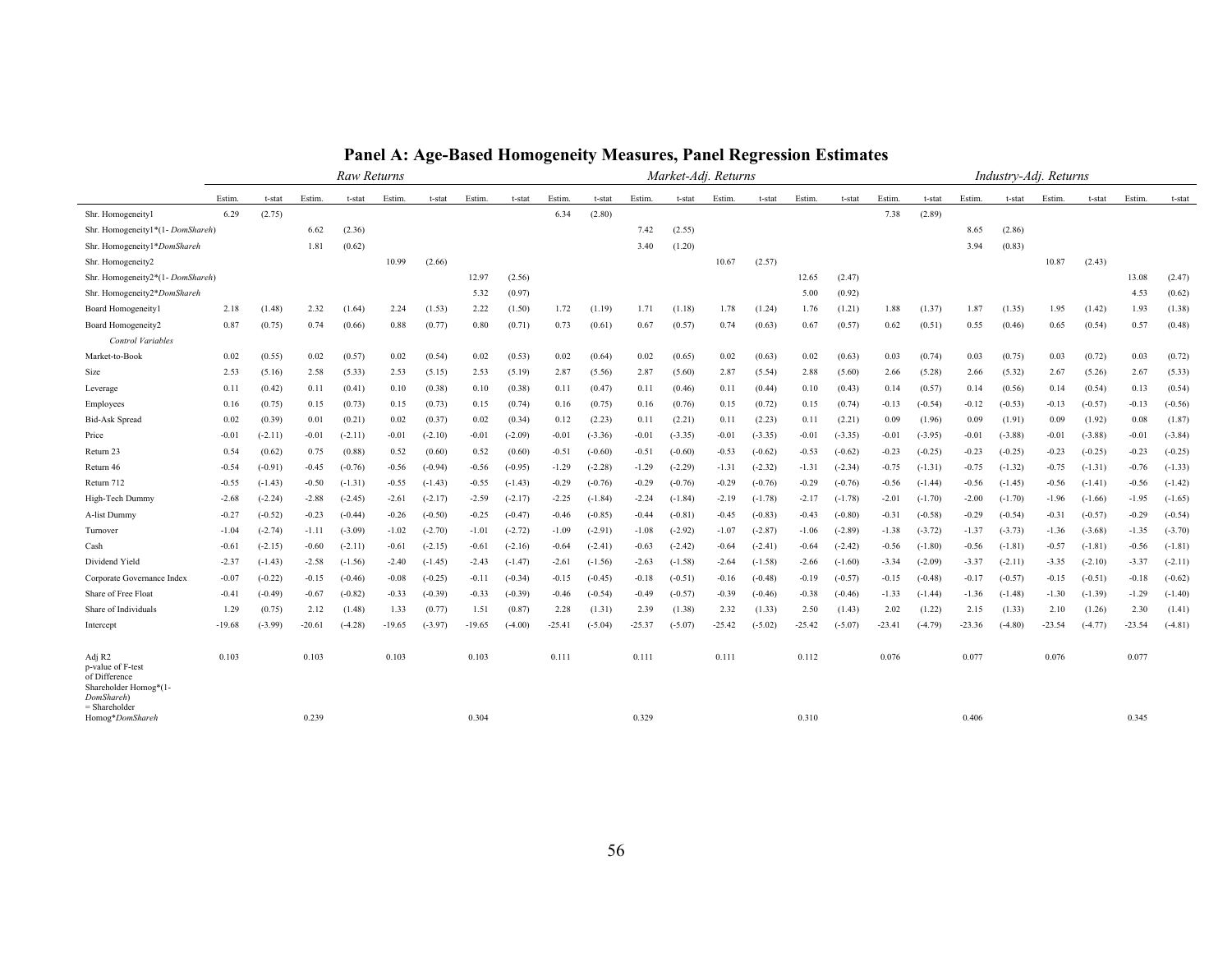|                                                                                                      |          |           |          |           | Raw Returns |           |          |           |          |           |          | Market-Adj. Returns |          |           |          |           |          |           |          | Industry-Adj. Returns |          |           |          |           |
|------------------------------------------------------------------------------------------------------|----------|-----------|----------|-----------|-------------|-----------|----------|-----------|----------|-----------|----------|---------------------|----------|-----------|----------|-----------|----------|-----------|----------|-----------------------|----------|-----------|----------|-----------|
|                                                                                                      | Estim.   | t-stat    | Estim.   | t-stat    | Estim.      | t-stat    | Estim.   | t-stat    | Estim.   | t-stat    | Estim.   | t-stat              | Estim.   | t-stat    | Estim.   | t-stat    | Estim.   | t-stat    | Estim.   | t-stat                | Estim.   | t-stat    | Estim.   | t-stat    |
| Shr. Homogeneityl                                                                                    | 3.08     | (2.41)    |          |           |             |           |          |           | 3.10     | (2.43)    |          |                     |          |           |          |           | 3.46     | (2.70)    |          |                       |          |           |          |           |
| Shr. Homogeneity1*(1-DomShareh)                                                                      |          |           | 3.50     | (2.50)    |             |           |          |           |          |           | 3.33     | (2.38)              |          |           |          |           |          |           | 3.60     | (2.55)                |          |           |          |           |
| Shr. Homogeneity1*DomShareh                                                                          |          |           | $-0.59$  | $(-0.34)$ |             |           |          |           |          |           | 1.08     | (0.63)              |          |           |          |           |          |           | 2.24     | (1.23)                |          |           |          |           |
| Shr. Homogeneity2                                                                                    |          |           |          |           | 4.28        | (2.47)    |          |           |          |           |          |                     | 4.20     | (2.42)    |          |           |          |           |          |                       | 4.53     | (2.63)    |          |           |
| Shr. Homogeneity2*(1- DomShareh)                                                                     |          |           |          |           |             |           | 4.64     | (2.50)    |          |           |          |                     |          |           | 4.44     | (2.39)    |          |           |          |                       |          |           | 4.69     | (2.55)    |
| Shr. Homogeneity2*DomShareh                                                                          |          |           |          |           |             |           | $-0.11$  | $(-0.04)$ |          |           |          |                     |          |           | 1.28     | (0.45)    |          |           |          |                       |          |           | 2.54     | (0.79)    |
| Board Homogeneityl                                                                                   | 1.92     | (1.44)    | 1.90     | (1.42)    | 1.85        | (1.38)    | 1.84     | (1.37)    | 1.67     | (1.27)    | 1.66     | (1.26)              | 1.61     | (1.22)    | 1.60     | (1.21)    | 1.54     | (1.26)    | 1.53     | (1.25)                | 1.47     | (1.20)    | 1.47     | (1.19)    |
| Board Homogeneity2<br>Control Variables                                                              | 0.71     | (0.62)    | 0.72     | (0.64)    | 0.71        | (0.63)    | 0.71     | (0.63)    | 0.56     | (0.49)    | 0.57     | (0.50)              | 0.56     | (0.49)    | 0.56     | (0.49)    | 0.41     | (0.34)    | 0.42     | (0.34)                | 0.41     | (0.34)    | 0.41     | (0.34)    |
| Market-to-Book                                                                                       | 0.04     | (1.08)    | 0.04     | (1.09)    | 0.04        | (1.09)    | 0.04     | (1.10)    | 0.04     | (1.32)    | 0.04     | (1.33)              | 0.04     | (1.33)    | 0.04     | (1.33)    | 0.04     | (1.59)    | 0.04     | (1.59)                | 0.04     | (1.59)    | 0.04     | (1.59)    |
| Size                                                                                                 | 2.33     | (5.10)    | 2.33     | (5.09)    | 2.32        | (5.09)    | 2.32     | (5.09)    | 2.65     | (5.50)    | 2.65     | (5.49)              | 2.64     | (5.49)    | 2.64     | (5.49)    | 2.45     | (5.17)    | 2.46     | (5.17)                | 2.45     | (5.16)    | 2.45     | (5.16)    |
| Leverage                                                                                             | 0.46     | (2.25)    | 0.45     | (2.23)    | 0.45        | (2.22)    | 0.45     | (2.18)    | 0.43     | (2.01)    | 0.42     | (1.99)              | 0.42     | (1.98)    | 0.41     | (1.95)    | 0.45     | (1.99)    | 0.45     | (1.98)                | 0.45     | (1.96)    | 0.44     | (1.94)    |
| Employees                                                                                            | 0.19     | (1.03)    | 0.18     | (0.99)    | 0.18        | (0.97)    | 0.17     | (0.94)    | 0.19     | (1.01)    | 0.19     | (0.99)              | 0.18     | (0.95)    | 0.18     | (0.93)    | $-0.06$  | $(-0.28)$ | $-0.06$  | $(-0.29)$             | $-0.07$  | $(-0.34)$ | $-0.08$  | $(-0.35)$ |
| <b>Bid-Ask Spread</b>                                                                                | $-0.02$  | $(-0.36)$ | $-0.01$  | $(-0.32)$ | $-0.02$     | $(-0.38)$ | $-0.02$  | $(-0.34)$ | 0.08     | (1.56)    | 0.08     | (1.62)              | 0.08     | (1.55)    | 0.08     | (1.63)    | 0.06     | (1.13)    | 0.06     | (1.16)                | 0.05     | (1.12)    | 0.06     | (1.16)    |
| Price                                                                                                | $-0.01$  | $(-2.05)$ | $-0.01$  | $(-2.04)$ | $-0.01$     | $(-2.04)$ | $-0.01$  | $(-2.04)$ | $-0.01$  | $(-3.36)$ | $-0.01$  | $(-3.35)$           | $-0.01$  | $(-3.36)$ | $-0.01$  | $(-3.36)$ | $-0.01$  | $(-4.02)$ | $-0.01$  | $(-4.00)$             | $-0.01$  | $(-4.01)$ | $-0.01$  | $(-4.00)$ |
| Return 23                                                                                            | 0.62     | (0.60)    | 0.60     | (0.58)    | 0.60        | (0.58)    | 0.59     | (0.57)    | $-0.64$  | $(-0.68)$ | $-0.65$  | $(-0.69)$           | $-0.66$  | $(-0.70)$ | $-0.67$  | $(-0.71)$ | 0.18     | (0.18)    | 0.18     | (0.17)                | 0.16     | (0.15)    | 0.15     | (0.15)    |
| Return 46                                                                                            | $-0.33$  | $(-0.51)$ | $-0.34$  | $(-0.52)$ | $-0.34$     | $(-0.53)$ | $-0.35$  | $(-0.53)$ | $-1.06$  | $(-1.45)$ | $-1.06$  | $(-1.45)$           | $-1.07$  | $(-1.46)$ | $-1.07$  | $(-1.46)$ | $-0.23$  | $(-0.33)$ | $-0.23$  | $(-0.34)$             | $-0.24$  | $(-0.35)$ | $-0.24$  | $(-0.35)$ |
| Return 712                                                                                           | $-0.33$  | $(-0.69)$ | $-0.33$  | $(-0.70)$ | $-0.33$     | $(-0.69)$ | $-0.34$  | $(-0.70)$ | $-0.14$  | $(-0.31)$ | $-0.14$  | $(-0.31)$           | $-0.15$  | $(-0.31)$ | $-0.15$  | $(-0.31)$ | $-0.52$  | $(-1.12)$ | $-0.52$  | $(-1.12)$             | $-0.52$  | $(-1.12)$ | $-0.53$  | $(-1.13)$ |
| High-Tech Dummy                                                                                      | $-3.43$  | $(-2.52)$ | $-3.48$  | $(-2.56)$ | $-3.47$     | $(-2.52)$ | $-3.51$  | $(-2.55)$ | $-3.00$  | $(-2.18)$ | $-3.03$  | $(-2.20)$           | $-3.04$  | $(-2.18)$ | $-3.07$  | $(-2.20)$ | $-2.68$  | $(-1.99)$ | $-2.69$  | $(-2.00)$             | $-2.72$  | $(-2.00)$ | $-2.74$  | $(-2.01)$ |
| A-list Dummy                                                                                         | 0.07     | (0.13)    | 0.04     | (0.07)    | 0.08        | (0.14)    | 0.05     | (0.10)    | $-0.16$  | $(-0.30)$ | $-0.18$  | $(-0.32)$           | $-0.16$  | $(-0.29)$ | $-0.17$  | $(-0.31)$ | $-0.10$  | $(-0.18)$ | $-0.11$  | $(-0.20)$             | $-0.09$  | $(-0.17)$ | $-0.10$  | $(-0.19)$ |
| Turnover                                                                                             | $-1.21$  | $(-3.23)$ | $-1.19$  | $(-3.23)$ | $-1.20$     | $(-3.23)$ | $-1.19$  | $(-3.25)$ | $-1.22$  | $(-3.29)$ | $-1.21$  | $(-3.28)$           | $-1.22$  | $(-3.28)$ | $-1.21$  | $(-3.28)$ | $-1.52$  | $(-3.99)$ | $-1.52$  | $(-3.99)$             | $-1.52$  | $(-3.97)$ | $-1.52$  | $(-3.97)$ |
| Cash                                                                                                 | $-0.67$  | $(-2.14)$ | $-0.67$  | $(-2.13)$ | $-0.66$     | $(-2.11)$ | $-0.65$  | $(-2.09)$ | $-0.70$  | $(-2.39)$ | $-0.69$  | $(-2.38)$           | $-0.68$  | $(-2.35)$ | $-0.68$  | $(-2.34)$ | $-0.61$  | $(-1.78)$ | $-0.61$  | $(-1.78)$             | $-0.59$  | $(-1.74)$ | $-0.59$  | $(-1.73)$ |
| Dividend Yield                                                                                       | $-2.97$  | $(-1.74)$ | $-3.04$  | $(-1.80)$ | $-3.00$     | $(-1.77)$ | $-3.03$  | $(-1.79)$ | $-3.14$  | $(-1.81)$ | $-3.17$  | $(-1.84)$           | $-3.17$  | $(-1.83)$ | $-3.18$  | $(-1.85)$ | $-3.88$  | $(-2.36)$ | $-3.90$  | $(-2.38)$             | $-3.91$  | $(-2.38)$ | $-3.92$  | $(-2.39)$ |
| Corporate Governance Index                                                                           | $-0.02$  | $(-0.07)$ | $-0.01$  | $(-0.03)$ | $-0.03$     | $(-0.10)$ | $-0.02$  | $(-0.08)$ | $-0.10$  | $(-0.29)$ | $-0.09$  | $(-0.27)$           | $-0.11$  | $(-0.32)$ | -0.10    | $(-0.31)$ | $-0.11$  | $(-0.38)$ | $-0.11$  | $(-0.36)$             | $-0.12$  | $(-0.42)$ | $-0.12$  | $(-0.40)$ |
| Share of Free Float                                                                                  | $-0.62$  | $(-0.79)$ | $-0.65$  | $(-0.83)$ | $-0.56$     | $(-0.73)$ | $-0.56$  | $(-0.73)$ | $-0.70$  | $(-0.89)$ | $-0.72$  | $(-0.91)$           | $-0.65$  | $(-0.83)$ | -0.65    | $(-0.82)$ | $-1.50$  | $(-1.67)$ | $-1.51$  | $(-1.68)$             | $-1.45$  | $(-1.62)$ | $-1.45$  | $(-1.61)$ |
| Share of Individuals                                                                                 | 1.77     | (1.06)    | 1.81     | (1.08)    | 1.82        | (1.09)    | 1.87     | (1.11)    | 2.50     | (1.46)    | 2.52     | (1.47)              | 2.55     | (1.49)    | 2.59     | (1.51)    | 2.36     | (1.50)    | 2.37     | (1.51)                | 2.42     | (1.52)    | 2.44     | (1.53)    |
| Intercept                                                                                            | $-19.60$ | $(-4.15)$ | $-19.56$ | $(-4.13)$ | $-19.53$    | $(-4.14)$ | $-19.54$ | $(-4.13)$ | $-23.83$ | $(-5.05)$ | $-23.81$ | $(-5.04)$           | $-23.78$ | $(-5.04)$ | $-23.78$ | $(-5.03)$ | $-22.33$ | $(-4.80)$ | $-22.32$ | $(-4.79)$             | $-22.28$ | $(-4.79)$ | $-22.29$ | $(-4.78)$ |
| Adj R2<br>p-value of F-test<br>of Difference<br>Shareholder Homog*(1-<br>DomShareh)<br>= Shareholder | 0.099    |           | 0.100    |           | 0.099       |           | 0.099    |           | 0.110    |           | 0.110    |                     | 0.110    |           | 0.110    |           | 0.076    |           | 0.077    |                       | 0.076    |           | 0.076    |           |
| Homog*DomShareh                                                                                      |          |           | 0.057    |           |             |           | 0.119    |           |          |           | 0.296    |                     |          |           | 0.346    |           |          |           | 0.550    |                       |          |           | 0.558    |           |

**Panel B: College-Based Homogeneity Measures, Panel Regression Estimates**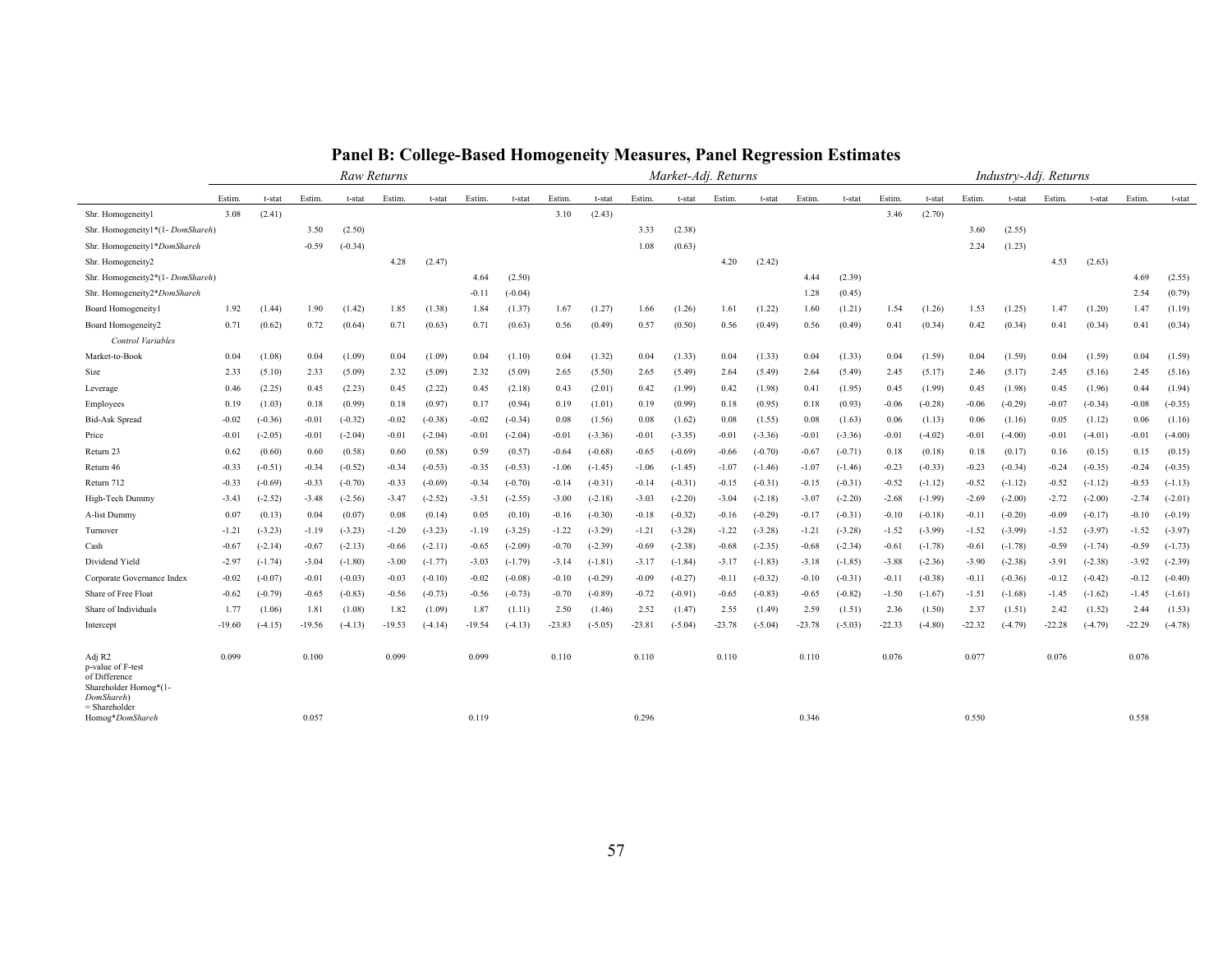|                                                                                                      |          |           |          | Raw Returns |          |           |          |           |          |           |          | Market-Adj. Returns |          |           |          |           |          |           |          | Industry-Adj. Returns |          |           |          |           |
|------------------------------------------------------------------------------------------------------|----------|-----------|----------|-------------|----------|-----------|----------|-----------|----------|-----------|----------|---------------------|----------|-----------|----------|-----------|----------|-----------|----------|-----------------------|----------|-----------|----------|-----------|
|                                                                                                      | Estim.   | t-stat    | Estim.   | t-stat      | Estim.   | t-stat    | Estim.   | t-stat    | Estim.   | t-stat    | Estim.   | t-stat              | Estim.   | t-stat    | Estim.   | t-stat    | Estim.   | t-stat    | Estim.   | t-stat                | Estim    | t-stat    | Estim.   | t-stat    |
| Shr. Homogeneityl                                                                                    | 4.99     | (2.59)    |          |             |          |           |          |           | 5.08     | (2.66)    |          |                     |          |           |          |           | 5.85     | (2.82)    |          |                       |          |           |          |           |
| Shr. Homogeneity1*(1-DomShareh)                                                                      |          |           | 6.21     | (2.40)      |          |           |          |           |          |           | 6.43     | (2.51)              |          |           |          |           |          |           | 7.18     | (2.76)                |          |           |          |           |
| Shr. Homogeneity1*DomShareh                                                                          |          |           | 2.18     | (1.21)      |          |           |          |           |          |           | 1.94     | (1.08)              |          |           |          |           |          |           | 2.78     | (0.80)                |          |           |          |           |
| Shr. Homogeneity2                                                                                    |          |           |          |             | 8.26     | (2.53)    |          |           |          |           |          |                     | 8.06     | (2.49)    |          |           |          |           |          |                       | 8.13     | (2.34)    |          |           |
| Shr. Homogeneity2*(1- DomShareh)                                                                     |          |           |          |             |          |           | 9.96     | (2.42)    |          |           |          |                     |          |           | 9.96     | (2.43)    |          |           |          |                       |          |           | 10.04    | (2.37)    |
| Shr. Homogeneity2*DomShareh                                                                          |          |           |          |             |          |           | 3.41     | (0.97)    |          |           |          |                     |          |           | 2.63     | (0.76)    |          |           |          |                       |          |           | 2.70     | (0.52)    |
| Board Homogeneityl                                                                                   | 2.19     | (1.47)    | 2.25     | (1.51)      | 2.23     | (1.50)    | 2.30     | (1.54)    | 1.73     | (1.18)    | 1.79     | (1.23)              | 1.77     | (1.21)    | 1.85     | (1.26)    | 1.90     | (1.35)    | 1.96     | (1.39)                | 1.94     | (1.38)    | 2.02     | (1.42)    |
| Board Homogeneity2<br>Control Variables                                                              | 0.95     | (0.82)    | 0.87     | (0.76)      | 0.96     | (0.84)    | 0.89     | (0.79)    | 0.81     | (0.68)    | 0.72     | (0.62)              | 0.83     | (0.70)    | 0.75     | (0.64)    | 0.71     | (0.59)    | 0.63     | (0.53)                | 0.74     | (0.61)    | 0.66     | (0.56)    |
| Market-to-Book                                                                                       | 0.02     | (0.54)    | 0.02     | (0.54)      | 0.02     | (0.52)    | 0.02     | (0.52)    | 0.02     | (0.63)    | 0.02     | (0.63)              | 0.02     | (0.61)    | 0.02     | (0.61)    | 0.03     | (0.72)    | 0.03     | (0.72)                | 0.03     | (0.70)    | 0.03     | (0.69)    |
| Size                                                                                                 | 2.53     | (5.16)    | 2.53     | (5.23)      | 2.53     | (5.15)    | 2.54     | (5.23)    | 2.86     | (5.56)    | 2.87     | (5.66)              | 2.87     | (5.56)    | 2.88     | (5.66)    | 2.65     | (5.29)    | 2.66     | (5.39)                | 2.67     | (5.28)    | 2.68     | (5.39)    |
| Leverage                                                                                             | 0.11     | (0.42)    | 0.11     | (0.41)      | 0.10     | (0.38)    | 0.10     | (0.38)    | 0.12     | (0.47)    | 0.11     | (0.46)              | 0.11     | (0.44)    | 0.11     | (0.43)    | 0.14     | (0.57)    | 0.14     | (0.56)                | 0.14     | (0.54)    | 0.14     | (0.54)    |
| Employees                                                                                            | 0.17     | (0.79)    | 0.17     | (0.81)      | 0.16     | (0.78)    | 0.17     | (0.80)    | 0.17     | (0.79)    | 0.17     | (0.81)              | 0.16     | (0.77)    | 0.17     | (0.80)    | $-0.11$  | $(-0.48)$ | $-0.11$  | $(-0.46)$             | $-0.12$  | $(-0.51)$ | $-0.12$  | $(-0.49)$ |
| <b>Bid-Ask Spread</b>                                                                                | 0.02     | (0.43)    | 0.02     | (0.37)      | 0.02     | (0.40)    | 0.02     | (0.36)    | 0.12     | (2.27)    | 0.11     | (2.22)              | 0.12     | (2.27)    | 0.11     | (2.22)    | 0.09     | (2.01)    | 0.09     | (1.92)                | 0.09     | (1.96)    | 0.09     | (1.87)    |
| Price                                                                                                | $-0.01$  | $(-2.12)$ | $-0.01$  | $(-2.11)$   | $-0.01$  | $(-2.11)$ | $-0.01$  | $(-2.10)$ | $-0.01$  | $(-3.36)$ | $-0.01$  | $(-3.35)$           | $-0.01$  | $(-3.36)$ | $-0.01$  | $(-3.36)$ | $-0.01$  | $(-3.98)$ | $-0.01$  | $(-3.89)$             | $-0.01$  | $(-3.89)$ | $-0.01$  | $(-3.85)$ |
| Return 23                                                                                            | 0.54     | (0.62)    | 0.54     | (0.62)      | 0.52     | (0.60)    | 0.52     | (0.61)    | $-0.51$  | $(-0.61)$ | $-0.51$  | $(-0.62)$           | $-0.52$  | $(-0.62)$ | $-0.52$  | $(-0.62)$ | $-0.24$  | $(-0.25)$ | $-0.24$  | $(-0.26)$             | $-0.23$  | $(-0.24)$ | $-0.23$  | $(-0.24)$ |
| Return 46                                                                                            | $-0.55$  | $(-0.92)$ | $-0.56$  | $(-0.93)$   | $-0.56$  | $(-0.94)$ | $-0.57$  | $(-0.96)$ | $-1.30$  | $(-2.29)$ | -1.31    | $(-2.31)$           | $-1.31$  | $(-2.31)$ | $-1.32$  | $(-2.34)$ | $-0.76$  | $(-1.32)$ | $-0.77$  | $(-1.34)$             | $-0.76$  | $(-1.31)$ | $-0.76$  | $(-1.33)$ |
| Return 712                                                                                           | $-0.56$  | $(-1.44)$ | $-0.56$  | $(-1.46)$   | $-0.56$  | $(-1.44)$ | $-0.56$  | $(-1.46)$ | $-0.30$  | $(-0.78)$ | $-0.31$  | $(-0.79)$           | $-0.30$  | $(-0.77)$ | $-0.30$  | $(-0.78)$ | $-0.57$  | $(-1.46)$ | $-0.57$  | $(-1.49)$             | $-0.56$  | $(-1.43)$ | $-0.57$  | $(-1.45)$ |
| High-Tech Dummy                                                                                      | $-2.66$  | $(-2.22)$ | $-2.64$  | $(-2.21)$   | $-2.61$  | $(-2.17)$ | $-2.58$  | $(-2.16)$ | $-2.23$  | $(-1.82)$ | $-2.20$  | $(-1.81)$           | $-2.19$  | $(-1.78)$ | $-2.16$  | $(-1.77)$ | $-1.99$  | $(-1.68)$ | $-1.96$  | $(-1.66)$             | $-1.97$  | $(-1.66)$ | $-1.94$  | $(-1.64)$ |
| A-list Dummy                                                                                         | $-0.34$  | $(-0.64)$ | $-0.32$  | $(-0.60)$   | $-0.36$  | $(-0.68)$ | $-0.34$  | $(-0.64)$ | $-0.53$  | $(-0.96)$ | $-0.50$  | $(-0.93)$           | $-0.54$  | $(-1.00)$ | $-0.52$  | $(-0.97)$ | $-0.39$  | $(-0.71)$ | $-0.37$  | $(-0.67)$             | $-0.40$  | $(-0.74)$ | $-0.38$  | $(-0.71)$ |
| Turnover                                                                                             | $-1.03$  | $(-2.68)$ | $-1.02$  | $(-2.71)$   | $-1.00$  | $(-2.64)$ | $-1.00$  | $(-2.68)$ | $-1.07$  | $(-2.85)$ | $-1.06$  | $(-2.88)$           | $-1.05$  | $(-2.81)$ | $-1.05$  | $(-2.84)$ | $-1.36$  | $(-3.65)$ | $-1.35$  | $(-3.68)$             | $-1.34$  | $(-3.61)$ | $-1.34$  | $(-3.65)$ |
| Cash                                                                                                 | $-0.62$  | $(-2.17)$ | $-0.62$  | $(-2.18)$   | $-0.62$  | $(-2.16)$ | $-0.62$  | $(-2.18)$ | $-0.65$  | $(-2.43)$ | $-0.64$  | $(-2.45)$           | $-0.65$  | $(-2.42)$ | $-0.65$  | $(-2.44)$ | $-0.57$  | $(-1.83)$ | $-0.57$  | $(-1.84)$             | $-0.58$  | $(-1.83)$ | $-0.57$  | $(-1.84)$ |
| Dividend Yield                                                                                       | $-2.40$  | $(-1.43)$ | $-2.35$  | $(-1.42)$   | $-2.42$  | $(-1.44)$ | $-2.35$  | $(-1.42)$ | $-2.64$  | $(-1.57)$ | $-2.59$  | $(-1.55)$           | $-2.65$  | $(-1.57)$ | $-2.58$  | $(-1.55)$ | $-3.38$  | $(-2.09)$ | $-3.32$  | $(-2.07)$             | $-3.36$  | $(-2.07)$ | $-3.29$  | $(-2.04)$ |
| Corporate Governance<br>Indev                                                                        | $-0.05$  | $(-0.16)$ | $-0.08$  | $(-0.26)$   | $-0.06$  | $(-0.17)$ | $-0.09$  | $(-0.29)$ | $-0.13$  | $(-0.39)$ | $-0.17$  | $(-0.50)$           | $-0.14$  | $(-0.40)$ | $-0.18$  | $(-0.54)$ | $-0.12$  | $(-0.40)$ | $-0.16$  | $(-0.53)$             | $-0.13$  | $(-0.41)$ | $-0.17$  | $(-0.57)$ |
| Share of Free Float                                                                                  | $-0.36$  | $(-0.43)$ | $-0.37$  | $(-0.45)$   | $-0.31$  | $(-0.37)$ | $-0.30$  | $(-0.36)$ | $-0.41$  | $(-0.48)$ | $-0.42$  | $(-0.50)$           | $-0.37$  | $(-0.44)$ | $-0.36$  | $(-0.43)$ | $-1.28$  | $(-1.37)$ | $-1.29$  | $(-1.39)$             | $-1.28$  | $(-1.38)$ | $-1.27$  | $(-1.38)$ |
| Share of Individuals                                                                                 | 1.01     | (0.58)    | 1.15     | (0.67)      | 0.99     | (0.58)    | 1.19     | (0.69)    | 1.98     | (1.14)    | 2.14     | (1.24)              | 1.99     | (1.14)    | 2.22     | (1.27)    | 1.68     | (1.03)    | 1.84     | (1.14)                | 1.77     | (1.07)    | 1.99     | (1.22)    |
| Intercept                                                                                            | $-19.59$ | $(-3.94)$ | $-19.67$ | $(-3.99)$   | $-19.54$ | $(-3.93)$ | $-19.70$ | $(-3.99)$ | $-25.32$ | $(-5.01)$ | $-25.41$ | $(-5.08)$           | $-25.31$ | $(-4.99)$ | $-25.49$ | $(-5.09)$ | $-23.31$ | $(-4.75)$ | $-23.40$ | $(-4.81)$             | $-23.43$ | $(-4.74)$ | $-23.62$ | $(-4.83)$ |
| Adj R2<br>p-value of F-test<br>of Difference<br>Shareholder Homog*(1-<br>DomShareh)<br>= Shareholder | 0.103    |           | 0.103    |             | 0.103    |           | 0.103    |           | 0.111    |           | 0.111    |                     | 0.111    |           | 0.111    |           | 0.076    |           | 0.076    |                       | 0.076    |           | 0.076    |           |
| Homog*DomShareh                                                                                      |          |           | 0.193    |             |          |           | 0.221    |           |          |           | 0.147    |                     |          |           | 0.168    |           |          |           | 0.312    |                       |          |           | 0.280    |           |

**Panel C: Local Age-Based Homogeneity Measures, Panel Regression Estimates**